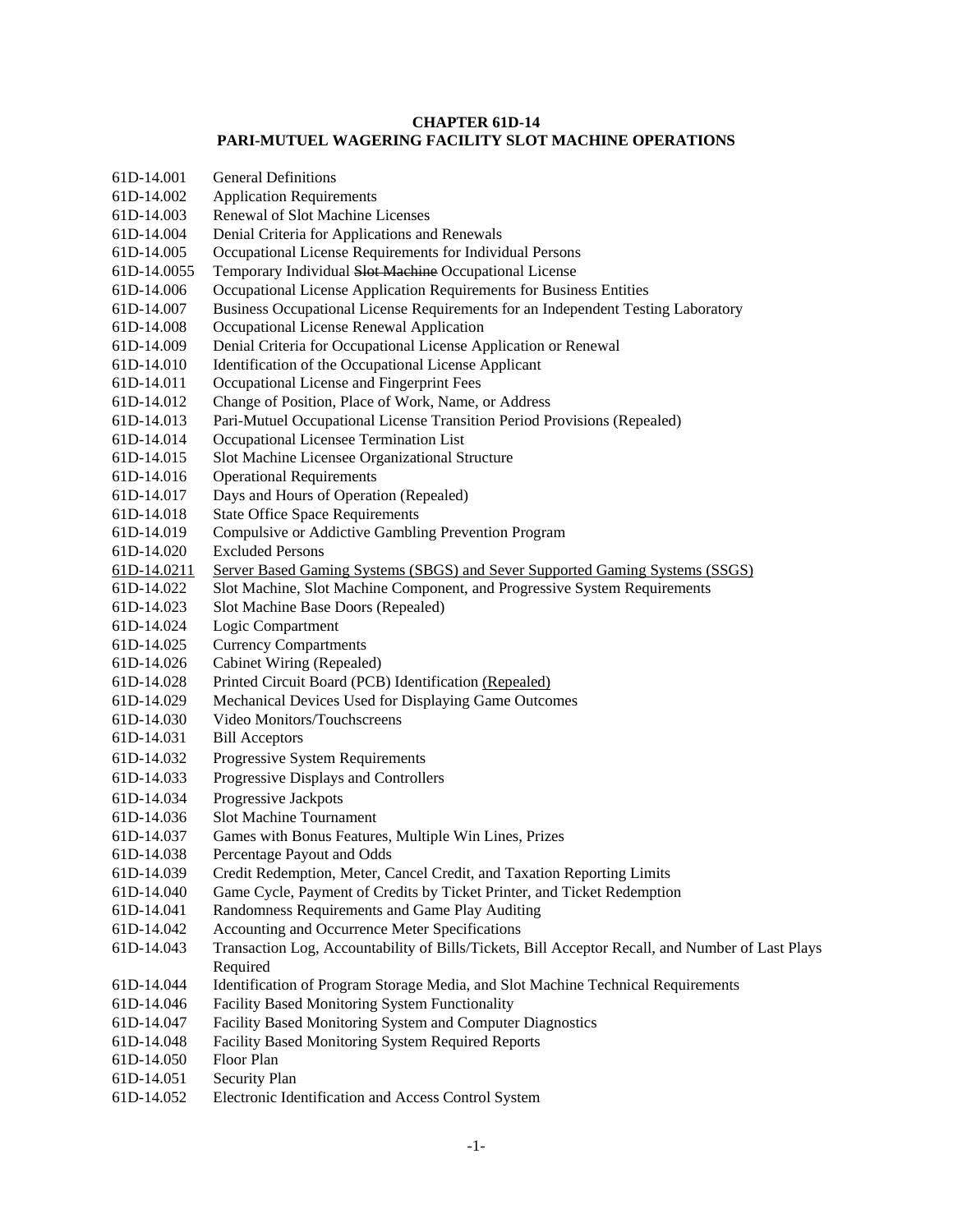- 61D-14.053 Key Controls 61D-14.054 Surveillance Equipment 61D-14.055 Storage and Retrieval of Surveillance Recordings 61D-14.056 Security and Surveillance Logs 61D-14.058 Slot Machine Licensees System of Internal Controls 61D-14.059 Slot Machine Licensee Personnel 61D-14.060 Business Entities, Internal Controls and Personnel Records 61D-14.061 Slot Cash Storage Boxes 61D-14.063 Count Rooms 61D-14.065 Procedure for Slot Cash Storage Box Count 61D-14.067 Slot Cashier's Cage Booths and Change Machines 61D-14.069 Accounting and Security Records 61D-14.072 Cashier's Cage, Satellite Cages, Vaults, and Accounting Controls 61D-14.073 Meter Readings 61D-14.074 Security Requirements, System Access, and Firewalls 61D-14.075 Jackpot Payouts Not Paid Directly From the Slot Machine 61D-14.076 Player Tracking System 61D-14.077 Procedure for Electronic Fund Transfers (Repealed) 61D-14.078 Patron Slot Machine Gaming Accounts (Repealed) 61D-14.079 Resolution of Jackpot Disputes 61D-14.080 Retention, Storage and Destruction of Books, Records, and Documents 61D-14.081 Monthly Remittance Reports 61D-14.082 Annual Financial Report 61D-14.083 Compliance with Federal Reporting Requirements (Repealed) 61D-14.085 Records Regarding Ownership 61D-14.086 Annual Compliance Audit (Repealed) 61D-14.0861 Annual Compliance Audit 61D-14.087 Variance Reports and Response to Division Reports and Audits 61D-14.090 Prohibited Acts 61D-14.091 Jobs Compendium Requirement (Repealed) 61D-14.092 Content of Jobs Compendium (Repealed) 61D-14.094 Department Agreement to the Minimum Critical Staff Level (MCSL) List Requirement for Security and Surveillance (Repealed) 61D-14.096 Requirement for Shipment of All Slot Machines and Software Components 61D-14.097 Responsibility for Control of Slot Machine or Slot Machine Component Shipment 61D-14.098 Slot Machine Seal
- 
- 61D-14.200 Educational or Training Facilities.
- 61D-14.203 Certified Educational Facility License Application.

# **61D-14.001 General Definitions.**

The following words and terms, when used in these regulations, shall have the following meanings unless the context clearly indicates otherwise:

(1) "Affiliate" or "affiliated" means person(s) one of whom directly or indirectly has the power to control the other, or persons who are both controlled by a third party.

(2) "Asset number" means a unique number permanently affixed to a slot machine or a slot cash storage box by a slot machine licensee for purposes of tracking that slot machine or storage box.

(3) "Bill" means a piece of United States paper currency.

(4) "Credit" means a unit of entitlement for play of a slot machine game created by the conversion of bills, tickets, or vouchers when inserted into a slot machine.

(5) "Currency" means the money of the United States that is designated as legal tender.

(6) "Custodian of Records" means the officer, director or employee of the slot machine who is designated as the employee responsible for records regarding the departments referenced in Rule 61D-14.015, F.A.C. The custodian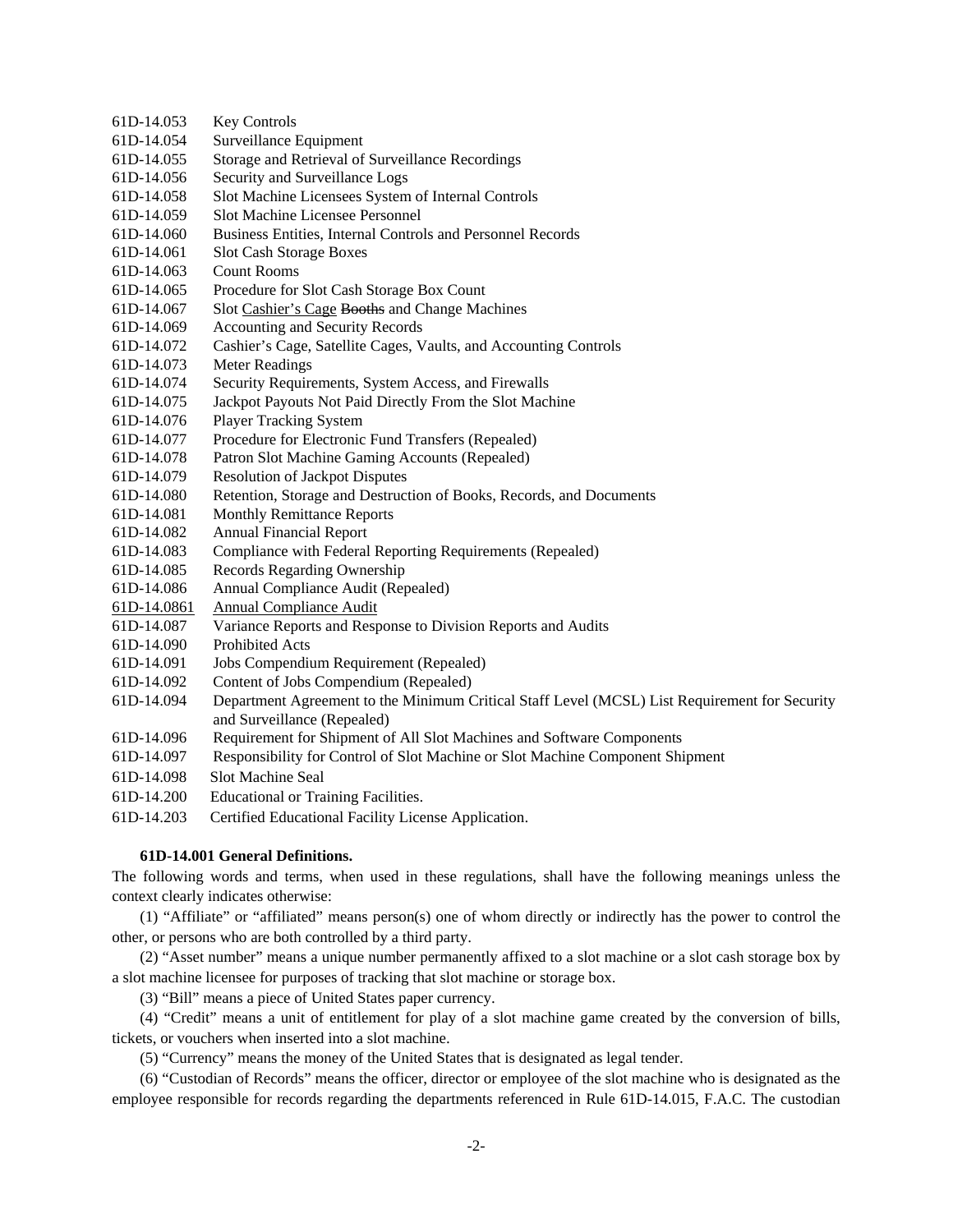of records shall be responsible for the maintenance of all records of the department for which he or she is delegated responsibility.

(7) "Drop" the total amount of bills, tickets, and vouchers received by a slot machine or collected by a device that collects such items.

(8) "EPROM" means erasable programmable read only memory of a slot machine.

(9) "Facility Based Monitoring System" means a central site computer system that shall be accessible by the division and FDLE to which all slot to which all slot

machines at a gaming facility communicate for the purpose of auditing capacity, real-time information retrieval of the details of any financial event that occurs in the operation of a slot machine facility, door openings and closings, power failure, and disabling of slot machines.

(10) "F.A.C." means the Florida Administrative Code.

(11) "FDLE" means the Florida Department of Law Enforcement.

(12) "Gaming day" means the time sixteen hour period not to exceed 24 hours the slot machine gaming areas of a slot machine licensee are open pursuant to Section 551.116, F.S., and used by any casino for accounting and business reporting purposes.

(13) "Jackpot" means any money, merchandise or thing of value to be paid to a patron as the result of a specific combination(s) of characters displayed on a slot machine that the slot machine is not capable to automatically pay out.

(14) "Play" means the making of a slot machine wager or the use of a free play award in lieu of a wager, the activation of the slot machine game by the patron, and an indication to the patron of the outcome of the wager.

(15) "Program Storage Media" includes hard drives, card flash, USB, SIMM cards, SATA, and EPROMs.

(16) "Server Based Gaming Systems," also referred to as "SBGS," is the combination of server and client terminals in which the entire or integral portion of the game content resides on the server, in which the system works collectively in such a fashion in which the client terminal will not be capable of functioning when disconnected from the server or system.

(17) "Server Supported Game System," also referred to as "SSGS," is the combination of server and client terminals which together allow the transfer of the entire control program and the game content to the client terminals on an intermittent basis, which client terminals are connected to the system and are capable of operations independently from the system once the downloading process is completed; this configuration encompasses cases where the system may take control of peripheral devices or associated equipment typically considered part of a conventional client terminal such as a bill validator or a printer. In a system supported game, the game outcome is determined by the client terminals connected to the system and not by the system itself. The client terminal is capable of functioning if disconnected from the system.

(18)(15) "Slot cash storage box" is a tamper-resistant container, used in slot machine gaming that provides storage for bills, tickets, and vouchers accepted by a device such as a slot machine or automated ticket redemption machine.

 $(19)(16)$  "Ticket" means a receipt printed by a slot machine or ticket issuing machine used for slot machine play or redeemed by the slot machine licensee.

 $(20)(17)$  "Voucher" means a receipt for cash or property which is issued at a cashier's cage and that is inserted into a slot machine to initiate play.

*Rulemaking Authority 551.103(1), 551.122 FS. Law Implemented 551.103(1)(a), (b), (d), (e), (g), (i), 551.104(4) FS. History–New 6-25-06, Amended 12-6-06;* 

# **61D-14.002 Application Requirements.**

(1) Each application for a slot machine license shall:

(a) Be filed by a pari-mutuel wagering permitholder;

(b) Be filed on Form DBPR PMW-3400, Permitholder Application for Annual Slot Machine License, effective 6-21-10, adopted herein by reference, and can be obtained at www.myfloridalicense.com/dbpr/pmw or by contacting the Division of Pari-Mutuel Wagering at 2601 Blair Stone Road, Tallahassee, Florida 32399-1035 1940 North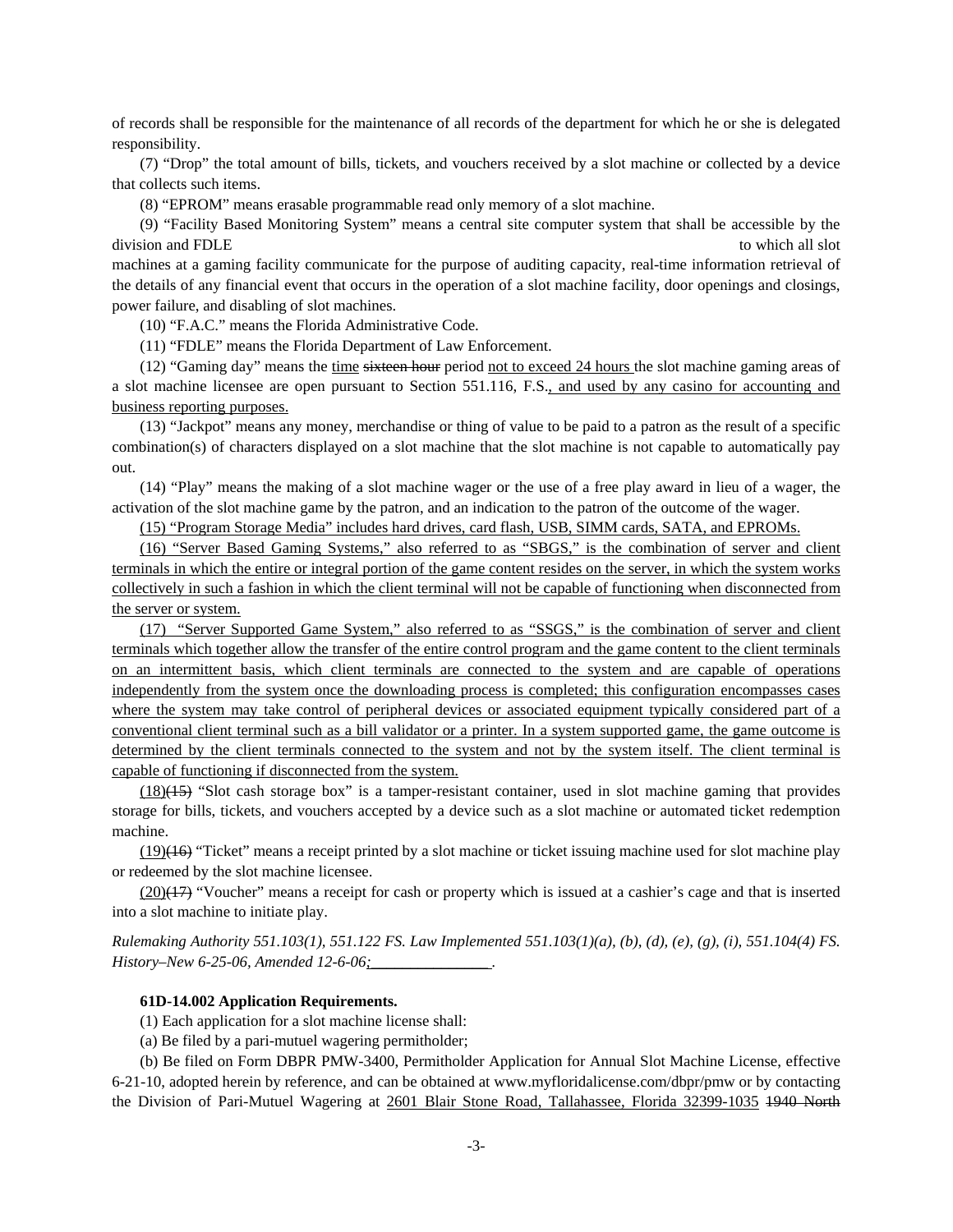#### Monroe Street, Tallahassee, Florida 32399-1035;

(c) Include the full name of the applicant;

(d) Include a list of all ownership interests of five percent or greater;

1. If the applicant is a corporation, provide the name of the state in which incorporated and the names and addresses of the officers, directors, and shareholders holding five percent or more equity; or

2. If the applicant is a business entity other than a corporation, provide the names and addresses of the principals, partners, shareholders or any other person holding five percent or more equity.

(e) Include the names and addresses of the ultimate equitable owners for a corporation or other business entity, if different from those provided under paragraph (d), unless:

1. The securities of the corporation or entity are registered pursuant to Section 12 of the Securities Exchange Act of 1934, 15 United States Code Sections 78a-78kk; and

2. The corporation or entity files the reports required by Section 13 of the Act with the United States Securities and Exchange Commission, or the securities of the corporation or entity are regularly traded on an established securities market in the United States;

(f) Include the names and addresses of any mortgagee of the applicant's pari-mutuel facility and information on any financial agreement between the parties including the names and addresses of:

1. The officers and directors of the mortgagee;

2. The stockholders in the mortgagee who hold more than five percent of the stock;

3. The equitable owners under paragraph (e) if applicable and the mortgagee is a publicly traded company.

(g) Provide for each individual listed in the application as an owner, partner, officer, or director a complete:

1. A set of each owner, partner, officer, or director's electronically submitted fingerprints must be taken by a vendor or service provider approved by the Florida Department of Law Enforcement (FDLE) to provide live-scan fingerprinting for submission to FDLE and the Federal Bureau of Investigations (FBI) for a state criminal background check and a federal criminal background check.

i. Each owner, partner, officer, or director required to be reported pursuant to this section must provide the correct Originating Agency Identifier (ORI) number listed on the Division of Pari-Mutuel Wagering's licensing portal website to the live-scan vendor or service provider. Failure to provide the correct ORI number may result in an incomplete application;

ii. The cost of fingerprint processing, including the cost of retaining the fingerprints, shall be borne by the applicant and paid directly to the FDLE approved vendor or service provider Set of fingerprints that have been taken by a law enforcement officer or division staff to allow for electronic submission to FDLE; and

2. Form DBPR PMW-3460, Authorization for Release of Information, effective 6-21-10, adopted herein by reference, and can be obtained at www.myfloridalicense.com/dbpr/pmw or by contacting the Division of Pari-Mutuel Wagering at 2601 Blair Stone Road, Tallahassee, Florida 32399-1035 1940 North Monroe Street, Tallahassee, Florida 32399-1035, authorizing the division and FDLE to obtain any record held by a financial or public institution.

(h) Include a security plan that is in compliance with the specifications cited in Rule 61D-14.051, F.A.C.;

(i) Include a copy of the contracts required by Section 551.104(10), F.S.;

(j) Include the name and address of the custodian of records in Florida for slot machine operations;

(k) Include the date of issue of each permit to conduct pari-mutuel wagering and the applicant's ownership interest percentage;

(l) Include a complete Form DBPR PMW-3470, Surety Bond for Florida Slot Machine Licensee, effective 6-21- 10, adopted herein by reference, and can be obtained at www.myfloridalicense.com/dbpr/pmw or by contacting the Division of Pari-Mutuel Wagering at 2601 Blair Stone Road, Tallahassee, Florida 32399-1035 1940 North Monroe Street, Tallahassee, Florida 32399-1035. This form provides proof of a bond, in the amount of at least 2 million dollars (\$2,000,000.00) payable to the Governor of the State of Florida and his or her successors in office. The bond required by this section must:

1. Be issued by a surety authorized to issue such a bond in the state of Florida;

2. Provide the surety name, bond number, and date of the instrument;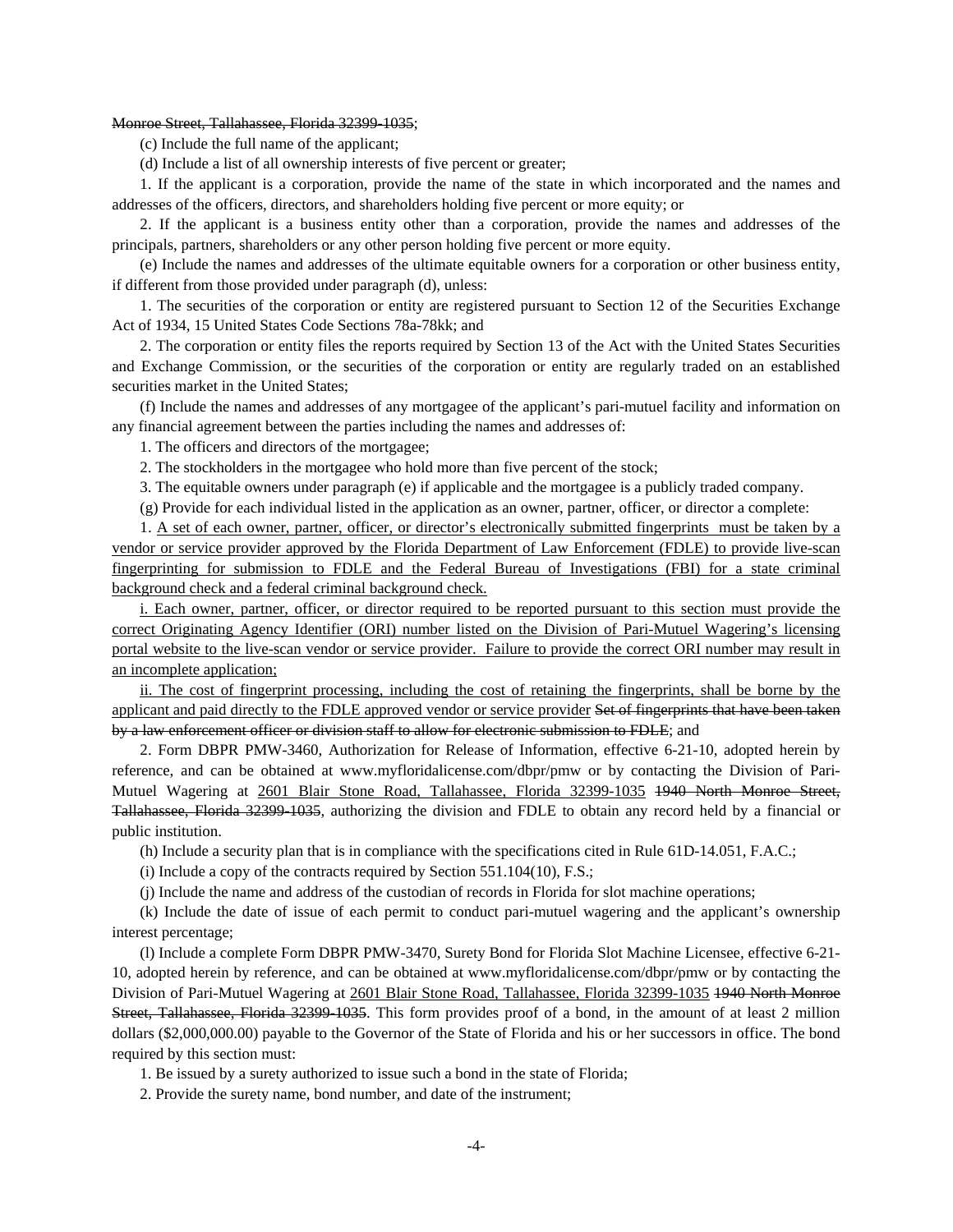3. State that upon the principal's failure to comply with Chapter 551, F.S., and Chapter 61D-14, F.A.C., including failure to promptly pay all gaming fees and taxes when due and demanded, the Director of the Division of Pari-Mutuel Wagering of the Department of Business and Professional Regulation (DBPR) may make demand upon the surety for the payment of the amount of the default to also include any fines or administrative penalties imposed as a result of a default by said principal up to but not to exceed the amount of its liability as defined by this bond;

4. Indicate the expiration date of the bond and provide that the bond may be continued by continuation certificate signed by the principal and surety;

5. Provide that the surety may reserve the right to withdraw from the bond, except the surety may not withdraw as to any liability already incurred or accrued during the period of the bond, and may do so only upon giving written notice of the withdrawal to the Director of the Division of Pari-Mutuel Wagering, State of Florida, DBPR, 1940 North Monroe Street, Tallahassee, Florida 32399. The bond must further provide that any approved withdrawal shall not be effective until sixty (60) days have elapsed after the division's acknowledgement of the notice;

6. Provide that withdrawal shall not in any case affect the surety's liability arising out of any outstanding amount incurred prior to the expiration of the 60-day period, after which the division has acknowledged the surety's notice of withdrawal; and

7. Include the signatures of the Corporate President, Secretary, and attorney in fact (as required) and Florida Registered Agent, and the printed name and address of that Registered Agent.

(m) Include payment of the non-refundable application fee upon the filing of the application as required by Section 551.106(1), F.S.;

(n) Include payment of the non-refundable regulatory fee to fund the compulsive gambling program as required by Section 551.118, F.S.;

(o) Include a copy of each policy required by Section 551.104(4)(i), F.S.;

(p) Provide a list summarizing all administrative, civil, or criminal proceedings initiated by any governmental agency or entity, including all judgments or final decisions entered in such proceedings, that would affect the license status of the applicant or any affiliate of the applicant pursuant to Sections 550.054, 550.1815 and 551.104, F.S., as well as additionally provide, when specifically requested by the division, copies of any complaint, pleading, and any final order, judgment, or other final disposition in any such administrative, civil, or criminal proceeding.

(q) Include internal control procedures required by Rule 61D-14.058, F.A.C.; and

(r) Include the dates and hours of slot machine operations as specified in Section 551.116, F.S.

(2) The applicant for a slot machine license shall file its application under oath.

(3) If the applicant is a business entity, the application shall be filed under oath by an officer, director or manager who is authorized by the applicant business entity to bind the applicant to the representations made in the license application. The officer, director or manager signing the application of a business entity shall affirm under oath that he or she is authorized to sign on behalf of the business entity applying for the slot machine license.

(4) The applicant shall indicate:

(a) When the applicant intends to claim any exemption from public records disclosure under Section 119.07, F.S., or any other exemption from public records disclosure provided by law, for any part of its application, and

(b) The specific sections for which it claims an exemption and the basis for the exemption pursuant to Section 119.07, F.S., or any other exemption from public records disclosure provided by law.

*Rulemaking Authority 551.103(1), 551.122 FS. Law Implemented 551.103(1)(a), (b), (f), (g), 551.104(4), (10), 551.106(1), 551.118 FS. History–New 6-25-06, Amended 6-21-10.*

#### **61D-14.003 Renewal of Slot Machine Licenses.**

(1) A slot machine license shall be renewed annually by the division on the anniversary date of the issuance of the initial license, provided there are no disqualifications upon review of the renewal application.

(2) The license renewal application shall be submitted on Form DBPR PMW-3405, Permitholder Renewal Application for Annual Slot Machine License, effective 9-26-13, adopted herein by reference, http://www.flrules.org/Gateway/reference.asp?No=Ref-03156, which can be obtained at www.myfloridalicense.com/dbpr/pmw or by contacting the Division of Pari-Mutuel Wagering at 2601 Blair Stone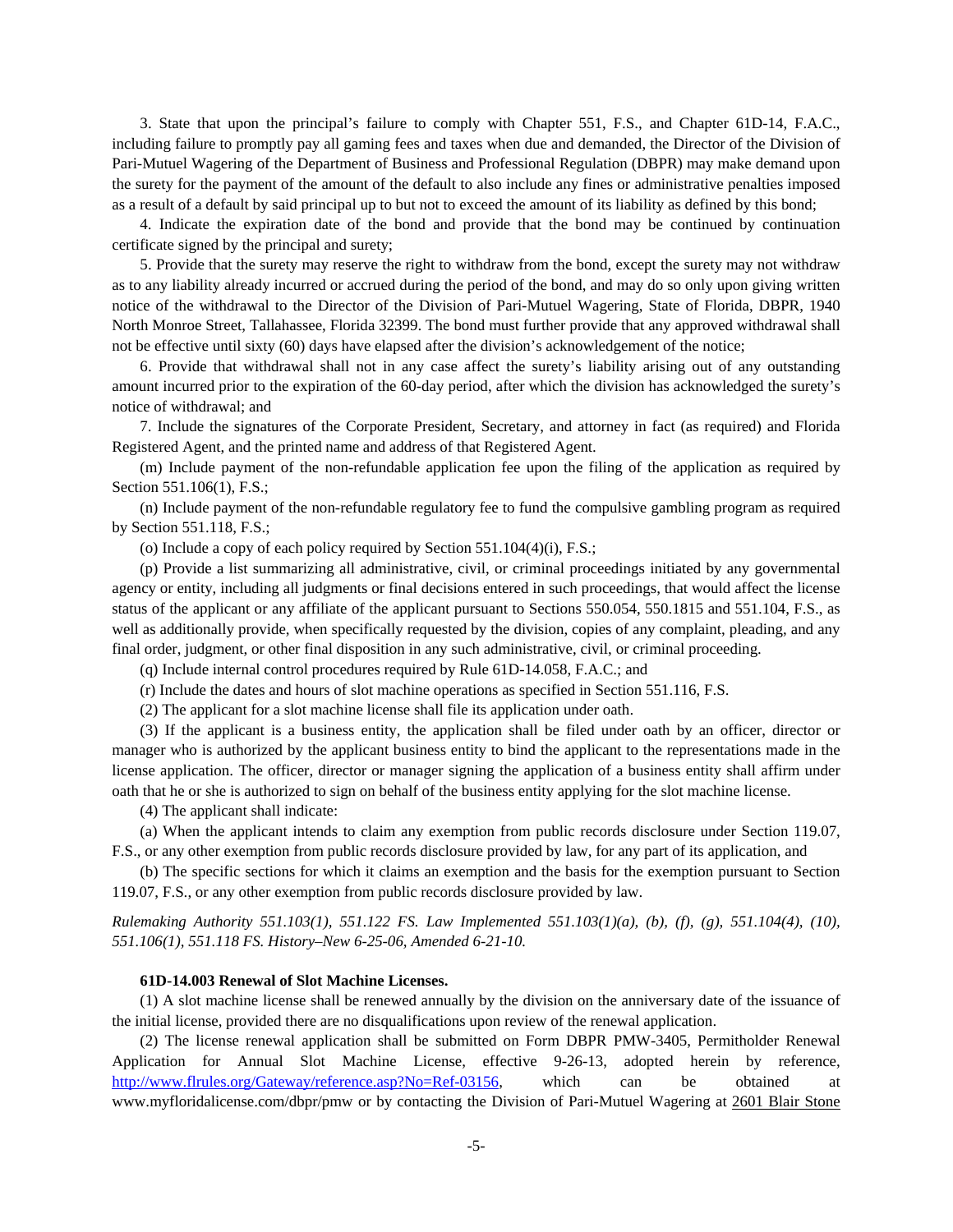Road, Tallahassee, Florida 32399-1035 1940 North Monroe Street, Tallahassee, Florida 32399-1035. The license renewal application shall be submitted to the division no less than 90 days prior to the anniversary date of the license and include the following:

(a) Any changes to the information previously submitted pursuant to Rule 61D-14.002, F.A.C.;

(b) A copy of the licensee's current internal controls; and

(c) Certification of renewal of the surety bond, or proof of a new bond, meeting the requirements specified by subsection 61D-14.002(l), F.A.C.

(3) A slot machine license will not be renewed until payment of the annual license fee specified in Section 551.106(1)(a), F.S., and the compulsive or addictive gambling prevention regulatory fee specified in Section 551.118(3), F.S., is received by the Division of Pari-Mutuel Wagering, which payment must be submitted by electronic funds transfer.

*Rulemaking Authority 550.0251(2), 551.103(1), 551.122 FS. Law Implemented 550.0251(2), 551.103(1)(a), (b), 551.104(4),* 551.105, 551.106, 559.79(2) *FS. History–New 7-30-06, Amended 9-26-13.* 

### **61D-14.004 Denial Criteria for Applications and Renewals.**

An application for a slot machine license or a renewal of a slot machine license shall be denied if a review of the application or the investigation of the applicant demonstrates any of the following:

(1) Failure to provide any document required by Rule 61D-14.002, F.A.C.;

(2) A referendum was not held in the county where the slot machine facility is to be operated which demonstrates that the majority of the electors voting on the referendum have approved the operation of slot machines within pari-mutuel facilities in that county and the county is authorized to hold such a referendum as specified in Section 23, Art. X of the State Constitution;

(3) The applicant is not a pari-mutuel wagering permitholder;

(4) Slot machine gaming will be conducted at an ineligible pari-mutuel wagering facility;

(5) The applicant has outstanding fines, or the applicant's pari-mutuel wagering permit or license has been suspended or revoked, for noncompliance with Chapter 550, F.S.;

(6) The applicant has outstanding fines, or has been suspended or revoked, for noncompliance with Chapter 551, F.S., or the application indicates slot machine operations shall be conducted in a manner that is not consistent with Chapter 551, F.S., or the rules contained in Chapter 61D-14, F.A.C.;

(7) The applicant failed to conduct a full schedule of live racing or games as defined in Section 550.002(11), F.S. In the event that the applicant did not conduct a full schedule of live racing or games, the applicant shall provide an affidavit setting forth the facts and circumstances for the applicant's failure to have conducted a full schedule of live racing or games in the previous racing or jai alai season;

(8) The applicant failed to submit a security plan in accordance with Rule 61D-14.051, F.A.C., or if an application for renewal fails to report any changes to the applicant's previously approved plan;

(9) The applicant has failed to reveal any fact mandatory to the application for licensure, or has supplied information that is untrue or misleading as to a mandatory fact pertaining to the licensure criteria; or

(10) A conviction as specified in Section 550.1815(1)(b), F.S., or a conviction or disqualifying administrative sanction as provided in Section 551.107(6)(a), F.S., of the applicant or of any person or entity referenced in Section 550.1815(1)(a), F.S.

*Rulemaking Authority 551.103(1), 551.122 FS. Law Implemented 551.103(1)(a), (b), (i), 551.104(4), 551.117, 551.118(1) FS. History–New 6-25-06, Amended 12-6-06.*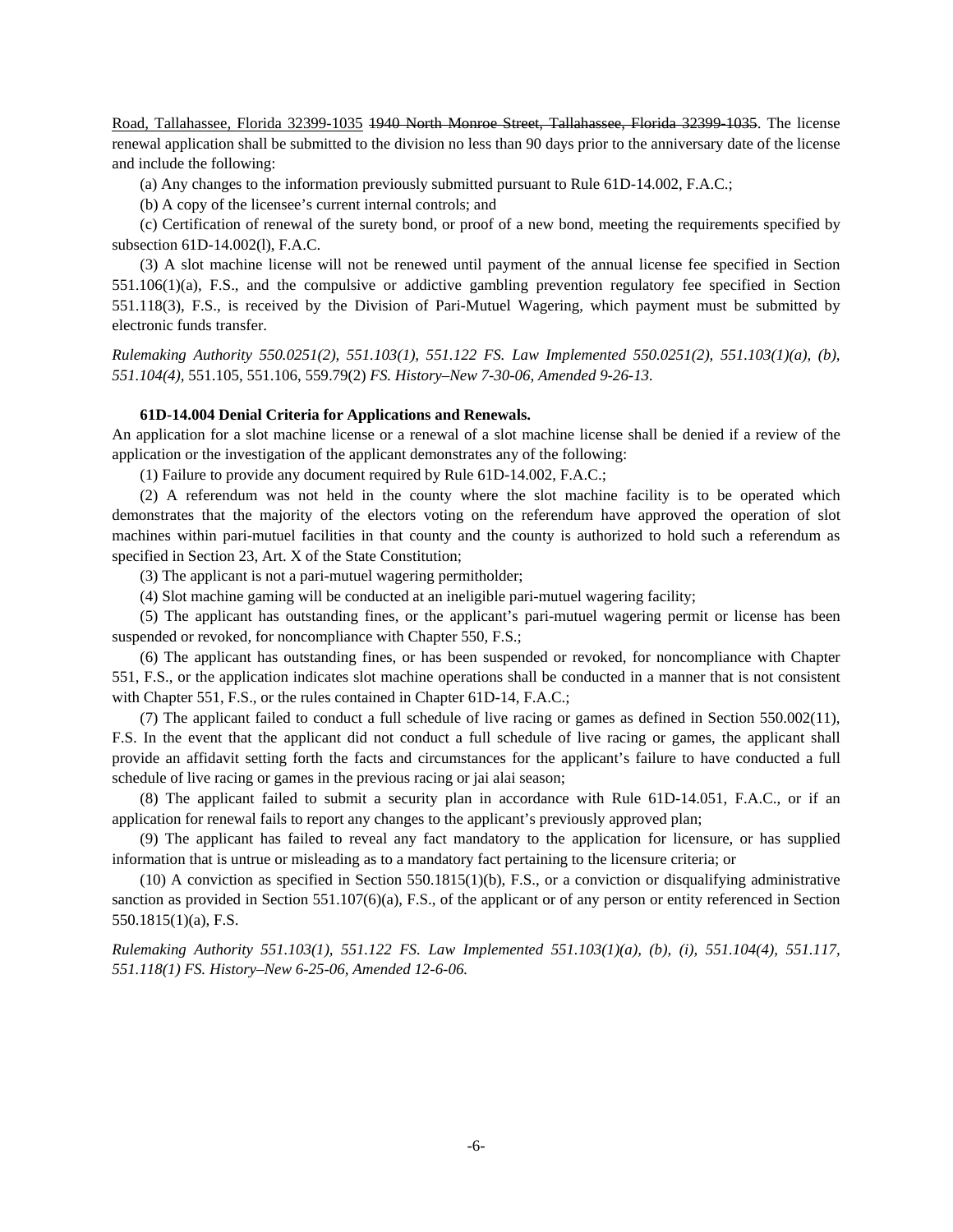### **61D-14.005 Occupational License Requirements for Individual Persons.**

(1) The following slot machine occupational license requirements apply to individual persons having access to the designated slot machine area or who may be granted access to the slot machine area by reason of the positions they hold:

(a) Professional Individual Occupational License – Individuals meeting any of the following criteria shall apply for a professional individual occupational license. An individual seeking a license as an employee of a slot machine facility who:

1. Will be a security or supervisory employee who requires access to the slot gaming floor of a slot machine facility, or a surveillance employee;

2. Will have access to the interior of a slot machine, a slot machine's revenue, or accounting and reporting records associated with slot machine revenue; or

3. Holds a position as the head of a department referenced in Rule 61D-14.015, F.A.C., or a supervisor of employees of the slot machine licensee.

(b) General Individual Occupational License – An individual seeking a license as an employee of a slot machine facility with no management or supervisory authority related to the slot machine licensee's facility or employees not covered in paragraph (1)(a) above shall apply for a general individual occupational license; and

(c) Business Employee Occupational License – An individual seeking a license as an employee of any person or entity providing slot machine related services as referenced in Section 551.107 $(2)(a)3$ ., F.S., to a slot machine licensee, who may be granted access to slot machine areas of a slot machine licensee due to their employment, shall apply for a business employee occupational license.

(2) As part of the initial application for or renewal of a slot machine occupational license provided in Section 551.107, F.S., an applicant shall submit the following information on Form DBPR PMW-3410, Slot Machine Individual Occupational License Application, http://www.flrules.org/Gateway/reference.asp?No=Ref-03157, or Form DBPR PMW-3415, Slot Machine Individual Occupational License Renewal Application, http://www.flrules.org/Gateway/reference.asp?No=Ref-03158, both of which are effective 9-26-13 and adopted herein by reference. The forms can be obtained at www.myfloridalicense.com/dbpr/pmw or by contacting the Division of Pari-Mutuel Wagering at 2601 Blair Stone Road, Tallahassee, Florida 32399-1035 1940 North Monroe Street, Tallahassee, Florida 32399-1035.

(a) Name, including any prior names, aliases, maiden name or nicknames;

(b) Date of birth;

(c) Current physical and mailing address, a mailing address alone shall not be sufficient unless it is also the applicant's physical address;

(d) Social security number;

(e) Telephone number of current place of employment and home;

(f) The applicant's marital status and the name, date of birth, race, and gender of the applicant's spouse, children, siblings, grandchildren, the applicant's parents and any other relative over the age of 21 living in the same household as the applicant;

(g) Disclosure of other jurisdictions in which the applicant holds, has held, or is applying for a gaming license including:

1. Any license, permit or registry required in order to participate in any legal gaming operation; and

2. Any denial, suspension or revocation of a license, permit or certification issued by any governmental agency.

(h) Information regarding any administrative, civil or criminal proceedings, or any investigations known to the applicant that have been initiated by any governmental agency or any other state or federal agency regarding the applicant in that jurisdiction, or any judgment entered as the result of any such proceeding to include:

1. The date of any listed action;

2. A copy of any complaint filed in the above actions; and

3. A copy of any final orders, judgments, or other final judicial disposition in the above actions.

(3) Every applicant for a slot machine occupational license pursuant to paragraphs (1)(a) and (c) shall disclose in his or her application: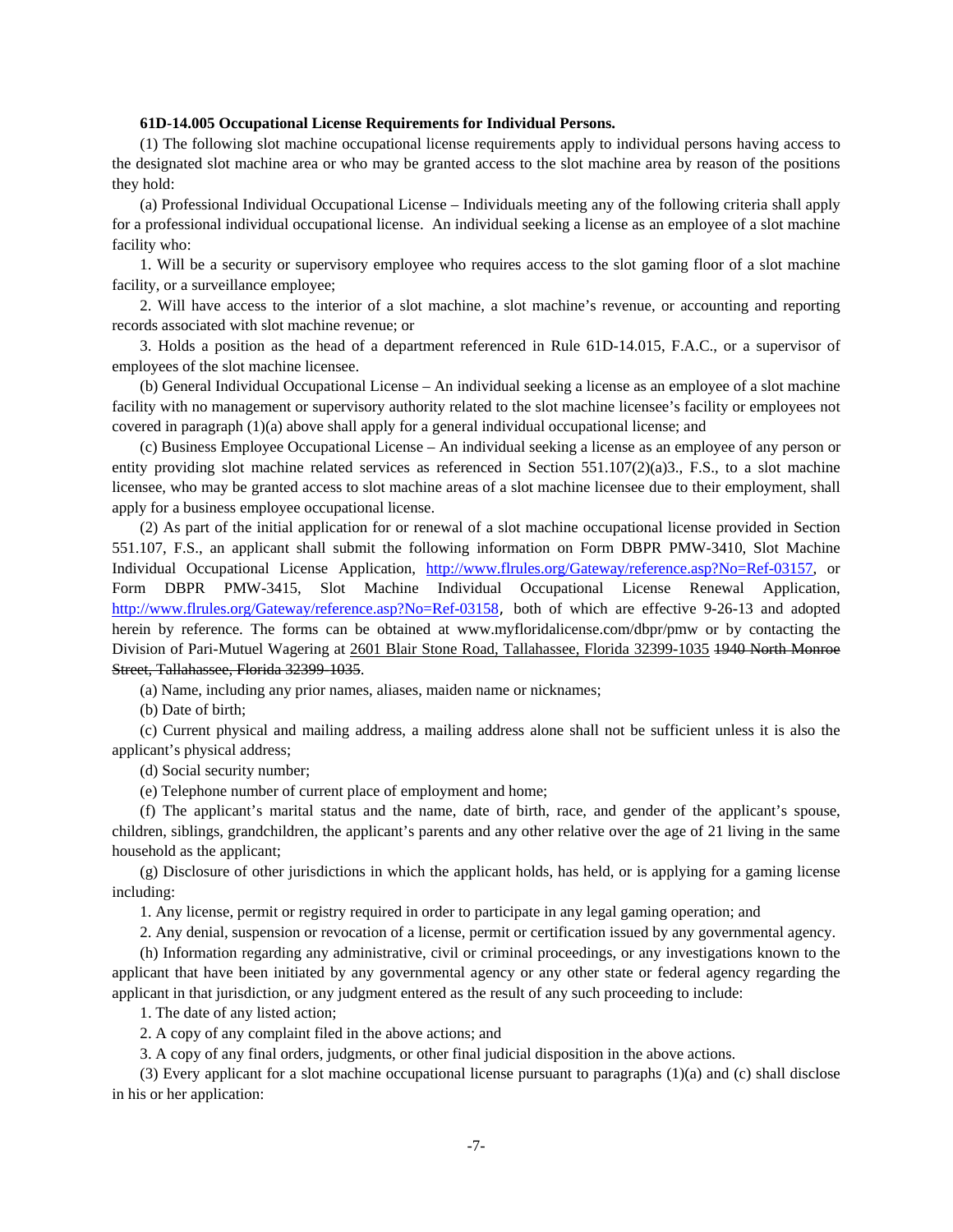(a) Any affiliation of the applicant with a slot machine licensee or with companies controlling the slot machine licensee and the position he or she occupies with the same or his interest in said entity;

(b) Any affiliation of the applicant with a business slot machine occupational licensee or companies controlling the business slot machine occupational licensee entity, and the position that he/she occupies with or his/her interest in said entity;

(c) An employment history including:

1. All gaming-related employment;

2. Any non-gaming employment for the previous ten years; and

3. Any period of unemployment in excess of one month in the previous ten years.

(d) Education and training experience in management or gaming; and

(e) A Form DBPR PMW-3460, Authorization for Release of Information, adopted by reference in Rule 61D-14.002, F.A.C., signed by the individual.

(4) Every initial application and renewal thereafter for a slot machine occupational license shall include:

(a) A duly completed original Form DBPR PMW-3410, Slot Machine Individual Occupational License Application, adopted by reference in subsection (2) above, in accordance with subsection (3);

(b) The documents to identify applicant, as provided in Rule 61D-14.010, F.A.C.;

(c) The electronic submission of fingerprints of the applicant taken by a vendor or service provider approved by the Florida Department of Law Enforcement (FDLE) to provide live-scan fingerprinting to be submitted to FDLE and the Federal Bureau of Investigations (FBI) for a state criminal background check and a federal criminal background check.

1. Each applicant must provide the correct Originating Agency Identifier (ORI) number listed on the Division of Pari-Mutuel Wagering's licensing portal website to the live-scan vendor or service provider. Failure to provide the correct ORI number may result in an incomplete application;

2. The cost of fingerprint processing, including the cost of retaining the fingerprints, shall be borne by the applicant and paid directly to the FDLE approved vendor or service provider. division staff that shall be submitted for state and federal regulatory inquiry purposes; and

(d) The slot machine occupational license fees are and fingerprint fees to be paid as provided in Rule 61D-14.011, F.A.C.

(5) In the event the division determines that the licensee has applied for multiple positions that have been determined as incompatible functions as set forth in the internal controls of the employing slot machine licensee under subsection 61D-14.015(4), F.A.C., the licensee shall be informed in writing and allowed to amend the application to select the position of his or her preference.

(6) If the applicant for or holder thereof intends to claim any exemption from public records disclosure under Section 119.07, F.S., or any other exemption from public records disclosure provided by law, for any part of its application or information provided therein, it shall indicate in its application or by written notice to the division of the specific information sections for which it claims an exemption and the basis for the exemption.

(7) Each application shall be filed with the division's office located at the slot machine licensee's facility or to the division at 2601 Blair Stone Road, Tallahassee, Florida 32399-1035 1940 North Monroe Street, Tallahassee, Florida 32399-1035.

(8) A request to upgrade an individual slot machine occupational license shall be made on Form DBPR PMW-3450, Slot Machine Occupational License Upgrade Application, effective 9-26-13, adopted herein by reference, http://www.flrules.org/Gateway/reference.asp?No=Ref-03159, which can be obtained at www.myfloridalicense.com/dbpr/pmw or by contacting the Division of Pari-Mutuel Wagering at 2601 Blair Stone Road, Tallahassee, Florida 32399-1035 1940 North Monroe Street, Tallahassee, Florida 32399-1035.

*Rulemaking Authority 550.0251(2), 551.103(1), 551.122 FS. Law Implemented 550.0251(2), 551.103(1)(b), 551.107(4)(a), 551.108, 559.79(2) FS. History–New 6-25-06, Amended 12-6-06, 6-21-10, 9-26-13, \_\_\_\_\_\_\_.*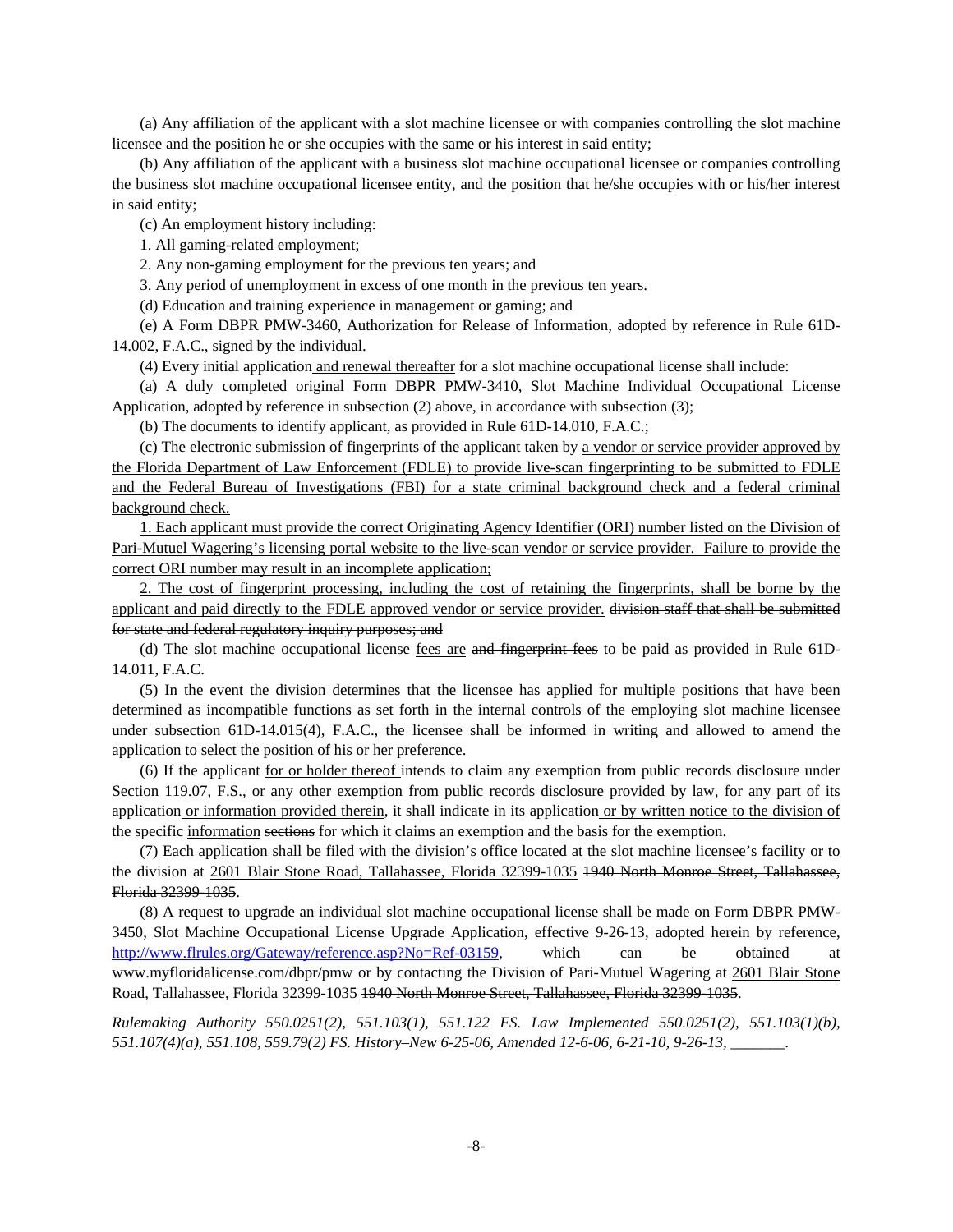## **61D-14.0055 Temporary Individual Slot Machine Occupational License.**

(1) The division shall issue a temporary individual slot machine occupational license, general or professional, when the following conditions are met within 30 days of receipt of the application submitted pursuant to subsections 61D-14.005(2) and 61D-14.006(2), F.A.C.:

(a) The applicant has submitted a complete license application;

(b) The applicant has not been convicted of or had adjudication withheld on any disqualifying criminal offense listed in Section 551.107(6), F.S.; and

(c) The division has not issued the applicant's permanent occupational license.

(2) The 30-day requirement of subsection (1) shall be tolled when the division issues a letter notifying the applicant of errors or omissions in the license application pursuant to Section 120.60(1), F.S.

(3) All temporary licenses issued by the division are subject to the same terms and conditions of Chapter 551, F.S. and Chapter 61D-14, F.A.C., as are permanent licenses, and shall be immediately surrendered if the division:

(a) Grants the applicant a permanent license;

(b) Denies the applicant a permanent license; or

(c) Finds the applicant in violation of Chapter 551, F.S. or Chapter 61D-14, F.A.C.

(4) A holder of a temporary individual slot machine occupational license shall cease all activity requiring the possession of a slot machine occupational license if:

(a) The division denies the application; or

(b) The applicant is convicted of a disqualifying criminal offense listed in Section 551.107(6), F.S.

*Rulemaking Authority 551.103(1), 551.1045, 551.122 FS. Law Implemented 551.1045, 551.107 FS. History–New 6- 21-10. Amended \_\_\_\_\_\_\_\_\_.* 

### **61D-14.006 Occupational License Application Requirements for Business Entities.**

(1) The slot machine occupational license requirements of this section apply to any business entities, including wide area progressive providers or sole proprietorships, as follows:

(a) A business entity shall apply for a business entity occupational license, if the business entity:

1. Acts as a slot machine management company, slot machine manufacturer or distributor, or sells slot machine gaming related products, services, or goods to a slot machine licensee; or

2. Employs individuals who may be granted access to the designated slot machine area by reason of the employment position they hold with the business entity.

(b) Business entities or their employees that do not supply slot machine gaming related products, services, or goods are not required to hold a business occupational license. However, the slot machine licensee shall be required to meet the requirements of paragraph 61D-14.051(4)(k), F.A.C.

(c) A business entity may submit a modified application to apply for a business entity occupational license under the conditions listed in subsection (4) below if it meets specific criteria listed below. The entity's employee(s) shall obtain a slot machine occupational license if they intend to be granted access to the designated slot machine area by reason of the employment position they hold with the business entity. The business entity must meet each of the following criteria for this specific licensure:

1. The service or product the business entity provides a facility licensed under Chapter 551, F.S., is not exclusively (or specifically) dedicated to slot machine gaming, or the delivery of slot machines, or the business entity is not engaged in activity directly related to slot machines;

2. The service or product the business entity provides a facility licensed under Chapter 551, F.S., requires employees of the business entity to interact or come in contact with facility slot machines, support systems, or other associated equipment connected in any way to the operation of slot machines in order to perform their responsibilities;

3. The business entity is a corporation with regularly traded shares on an established securities market in the United States;

4. The business entity is a corporation with corporate officers located in more than three states and/or overseas locations; and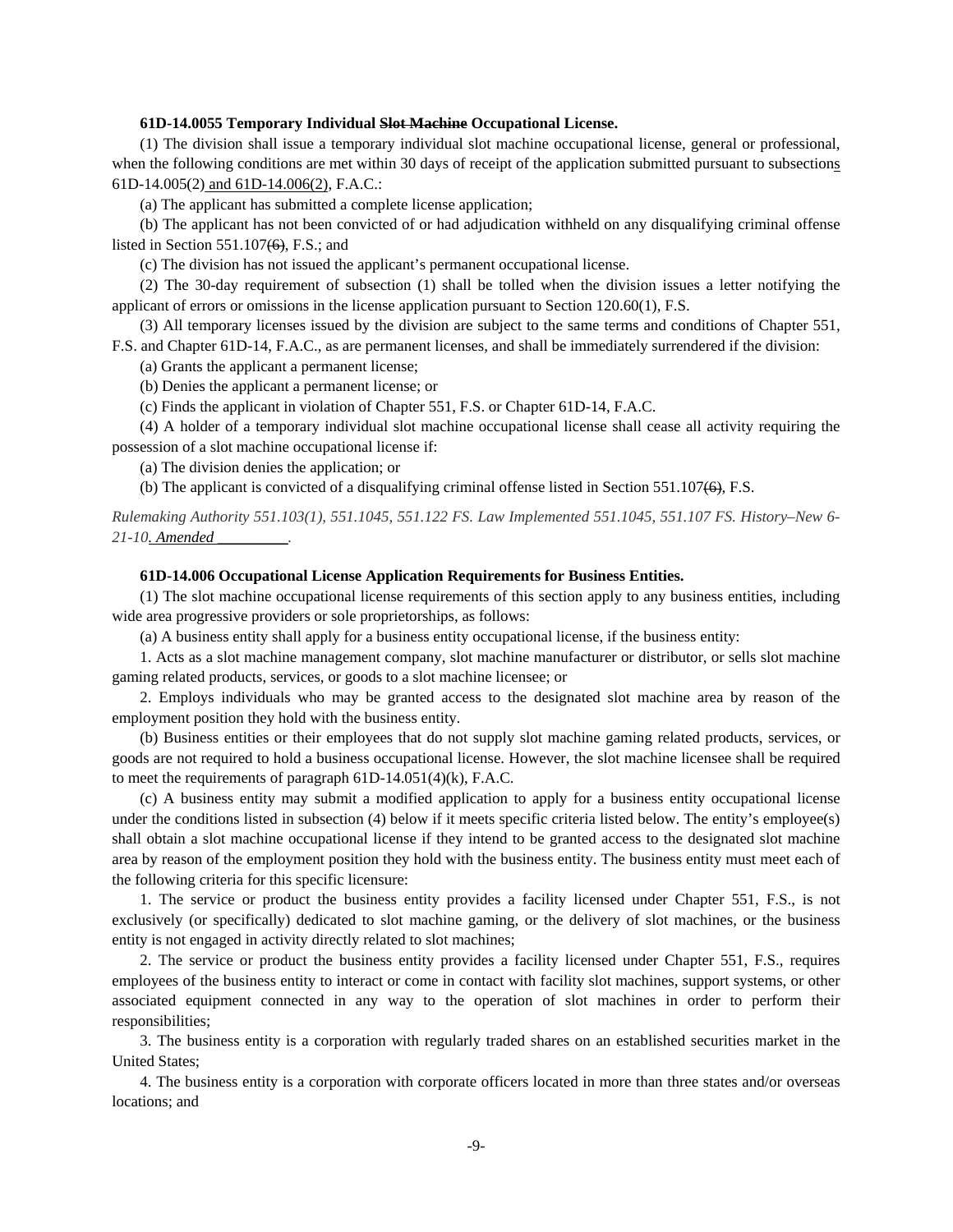5. The day-to-day management of the business entity within Florida is delegated to a senior manager resident within Florida. For purposes of this rule, the term senior manager designates an applicant's highest level manager permanently residing in Florida.

(2) An application for a business slot machine occupational license shall be made on Form DBPR PMW-3420, Slot Machine Business Entity Occupational License Application, effective 9-26-13, adopted herein by reference, http://www.flrules.org/Gateway/reference.asp?No=Ref-03160, which can be obtained at www.myfloridalicense.com/dbpr/pmw or by contacting the Division of Pari-Mutuel Wagering at 2601 Blair Stone Road, Tallahassee, Florida 32399-1035 1940 North Monroe Street, Tallahassee, Florida 32399-1035.

(3) Failure to include the following information as required by Form DBPR PMW-3420, Slot Machine Business Entity Occupational License Application, adopted by reference in subsection (2) above, shall constitute grounds to deny the incomplete license application:

(a) The name of the business, including "doing business as"  $(d/b/a)$  names or fictitious names;

(b) The business Federal Employer Identification Number or, for sole proprietors, a social security number;

(c) Whether the business is a sole proprietorship, corporation, estate, trust, partnership, limited liability company, or if not one of the foregoing, a description of the business entities ownership and management structure;

(d) Whether the applicant is seeking a one or three-year license;

(e) A check or money order for the applicable business license fee as provided in Rule 61D-14.011, F.A.C.;

(f) The physical and mailing address(es), including the country if not the United States of America;

(g) A copy of the business entity's registration to do business in the state of Florida, or provide proof of attempting to obtain such registration;

 $(h)(g)$  The name and title of a contact person working for the business, including a primary telephone number, an alternate telephone number, and a primary e-mail address;

 $(i)$ (h) A list of all officers, directors, or managers of the business including:

1. A set of each officer, director, or manager's electronically submitted fingerprints must be that have been taken by a a vendor or service provider approved by the Florida Department of Law Enforcement (FDLE) to provide live-scan fingerprinting for submission to FDLE and the Federal Bureau of Investigations (FBI) for a state criminal background check and a federal criminal background check.

i. Each officer, director, or manager required to be reported pursuant to this section must provide the correct Originating Agency Identifier (ORI) number listed on the Division of Pari-Mutuel Wagering's licensing portal website to the live-scan vendor or service provider. Failure to provide the correct ORI number may result in an incomplete application;

ii. The cost of fingerprint processing, including the cost of retaining the fingerprints, shall be borne by the applicant and paid directly to the FDLE approved vendor or service provider. law enforcement officer or division staff to allow for electronic submission to FDLE; and

2. A Form DBPR PMW-3460, Authorization for Release of Information, adopted by reference in Rule 61D-14.002, F.A.C., signed by the individual.

 $(j)(i)$  The name, title, and job description of each employee who is required to enter any area of a slot machine licensee's facility;

 $(k)$  Disclosure of other jurisdictions in which the applicant holds, has held, or is applying for a gaming license, including any license, permit, or registry required in order to participate in any legal gaming operation.

(l)(k) Disclosure of whether the applicant has had a gaming license in another jurisdiction suspended, revoked, or denied, or whether there are administrative, civil, or criminal proceedings in any other jurisdiction that could result in the imposition of any suspension, revocation, or denial in that jurisdiction. Such disclosure shall include:

1. A list of the applicable license, permit, or registry required in order to participate in any legal gaming operation, including any license which has been relinquished in lieu of prosecution;

2. Any denial, suspension, or revocation of a license, permit, or certification issued by any governmental agency; and

3. A copy of all court or administrative records regarding any denial, suspension, or revocation of a license, permit, or certification issued by any governmental agency.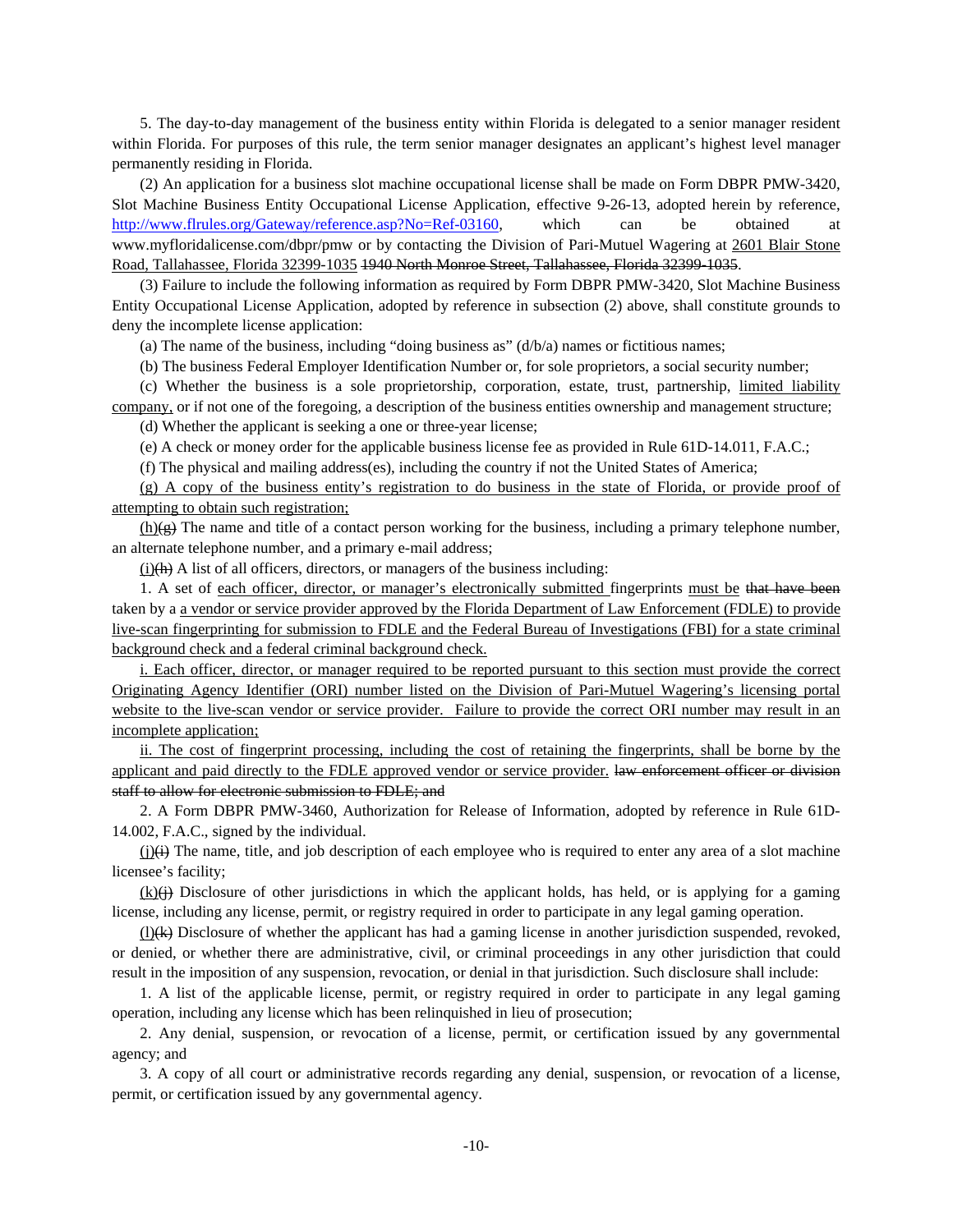$(m)(H)$  A description of the services, products or goods which the business intends to provide;

 $(n)(m)$  A list of all ownership interests of five percent or greater. If a corporation, the name of the state in which incorporated and the names and addresses of the officers, directors, and shareholders holding five percent or more equity or, if a business entity other than a corporation, the names and addresses of the principals, partners, shareholders or any other person holding five percent or more equity;

 $(o)$ ( $\theta$ ) The names and addresses of the ultimate equitable owners for a corporation or other business entity, if different from those provided under paragraph  $(3)$ (i)(h), unless:

1. The securities of the corporation or entity are registered pursuant to Section 12 of the Securities Exchange Act of 1934, 15 United States Code Sections 78a-78kk;

2. If such corporation or entity files with the United States Securities and Exchange Commission the reports required by Section 13 of the act above, or if the securities of the corporation or entity are regularly traded on an established securities market in the United States;

 $(p)(\theta)$  If the applicant is a corporation, the application shall also disclose:

1. The state in which the applicant is incorporated;

2. Whether the corporation, or any officer or director of that corporation, has been convicted of a crime, and if so, provide:

a. A listing of those crimes; and

b. A copy of all court or administrative records concerning the charge and final order regarding any crime for which the corporation or officer or director was convicted.

3. A copy of the corporation's registration to do business in the state of Florida, or proof of attempting to obtain such registration;

4. The name of any person authorized to accept service of process for administrative, civil or criminal proceedings in the state of Florida;

5. A complete listing of any subsidiaries of the corporation; and

6. A complete listing of any other corporations holding an ownership interest in the applicant corporation, including any officers, directors, managers or ownership interest in such a company holding an interest in the applicant; and

 $(q)(p)$  A list of slot machine licensees to whom the applicant intends to provide services, products or goods.

(4) The following exemptions apply if a business entity chooses to submit itself for consideration under the requirements of paragraph (1)(c) above for the division's approval. The following changes and agreement of terms of such submission apply regarding that entity's Form DBPR PMW-3420, Slot Machine Business Entity Occupational License Application, adopted by reference in subsection (2) above, and any subsequent enforcement action regarding the business entity or entity employee's conduct:

(a) The Senior Manager who is employed and resides within Florida shall be permitted to represent the business entity for purposes of fulfilling the requirements of paragraph  $(3)$ (i)(h) above;

(b) The Senior Manager representing the entity shall obtain an individual occupational license pursuant to Rule 61D-14.005, F.A.C.;

(c) The information required pursuant to the requirements of paragraph  $(3)(n)(m)$  above is further excluded from the required application as well as the requirement for the continued maintenance of that information in corporate records for inspection;

(d) The business entity remains responsible for all required certifications as to accuracy of the information contained on the application for that business entity, notwithstanding the fact the Senior Manager represents the entity on that application; and

(e) The entity's Form DBPR PMW-3420, Slot Machine Business Entity Occupational License Application, adopted by reference in subsection (2) above, shall be signed by an officer qualified to bind the corporation at the corporate level to contracts and similar agreements. The corporate officer's signature shall attest to the accuracy and completeness of all information submitted on the application, without reservation.

(5) The business entity, by availing itself of the provisions of subsection (4) above, agrees to the following additional requirements of this application process under this subsection: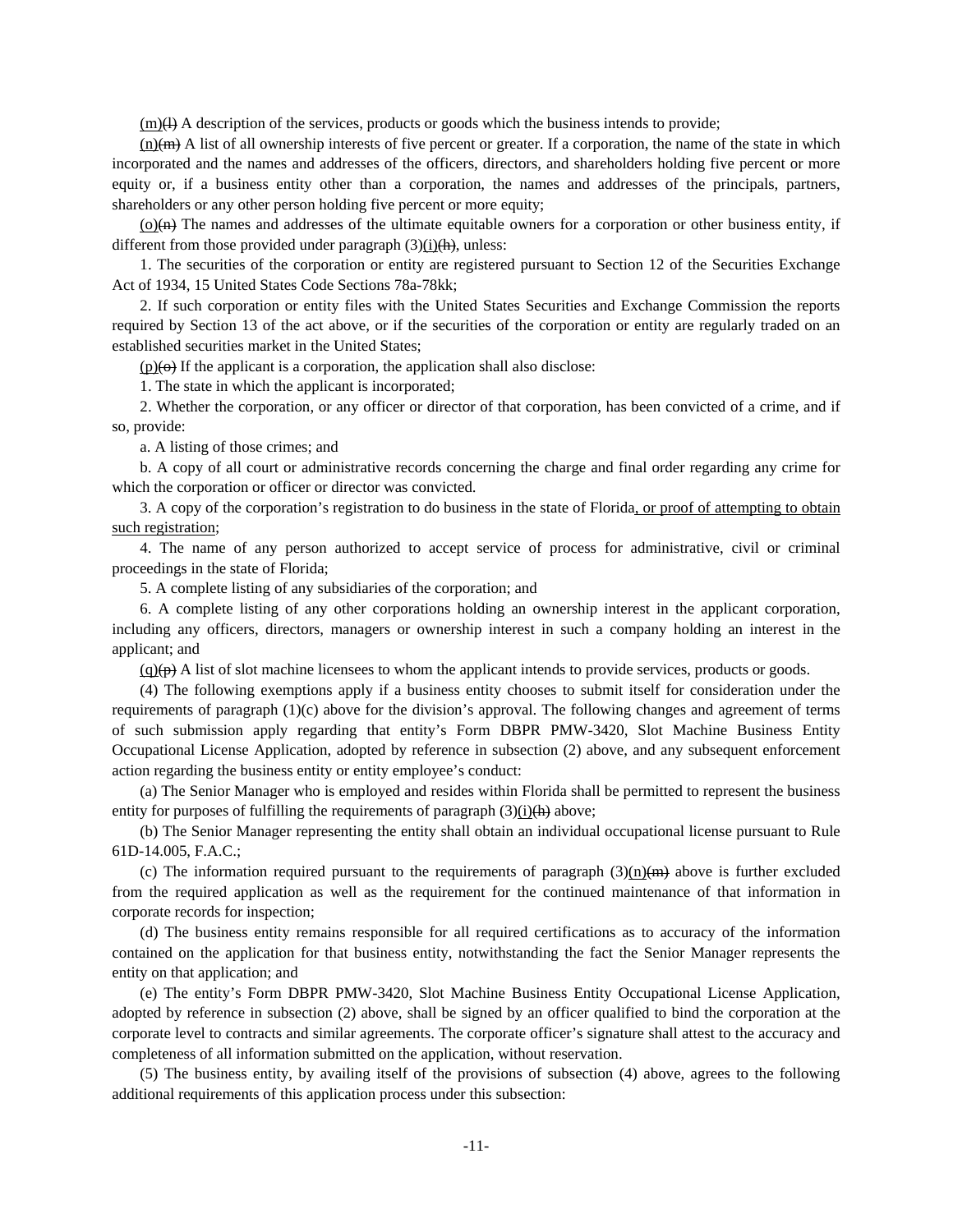(a) The entire corporate business entity is subjected to the regulatory requirements and mandates of Chapter 551, F.S., and applicable rules;

(b) Any disciplinary action taken as to the business entity or the business entity designated Senior Manager representative within the state shall apply to the business entity corporate record of performance within this state as it relates to slot machine gaming licensure;

(c) Upon request from another regulatory jurisdiction, the division shall report regulatory infractions and/or disciplinary action applied to the business entity in Florida as applicable to the business entity's corporate record of performance within the state without qualification or reservation.

(6) If the applicant is a business entity, it shall file its business occupational license application under oath by an officer, director, or manager who is authorized by the applicant business entity to bind the applicant to the representations made in the license application.

(7) An applicant for a license as a manufacturer or distributor of slot machines, or any equipment necessary for the operation of slot machines, shall include with its application an affidavit attesting to the fact that the applicant, its officers, directors, or employees have no ownership or financial interest in a slot machine licensee or any business owned by a slot machine licensee.

(8) If the applicant for or holder thereof intends to claim any exemption from public records disclosure under Section 119.07, F.S., or any other exemption from public records disclosure provided by law, for any part of its application or information provided therein, it shall indicate in its application or by written notice to the division the specific information sections for which it claims an exemption and the basis for the exemption.

(9) Each application shall be filed with the division's office located at 2601 Blair Stone Road, Tallahassee, Florida 32399-1035 1940 North Monroe Street, Tallahassee, Florida 32399-1035.

*Rulemaking Authority 550.0251(2), 551.103(1), 551.122 FS. Law Implemented 550.0251(2), 551.103(1)(b), 551.107, 559.79(2) FS. History–New 7-30-06, Amended 6-21-10, 8-14-11, 9-26-13, \_\_\_\_\_\_\_.* 

# **61D-14.007 Business Occupational License Requirements for an Independent Testing Laboratory.**

(1) For purposes of this rule the term "direct interest":

(a) Shall mean the owning or holding of capital stock or other ownership interest by the applicant for a business occupational license or by the applicant's officers, directors, managers, employees, or ownership interest holders in a slot machine licensee, wide area progressive provider, or manufacturer or distributor of slot machines, slot machine software, or slot machine parts as defined in Chapter 551, F.S.

(b) Shall not mean direct or indirect ownership or holding of an ownership interest, however evidenced, in a publicly or privately held mutual fund, equity investment fund, or other similar investment vehicle that owns or holds an ownership interest in any of the licensed entities referred to in paragraph (1)(a), provided that:

1. The ownership interest such investment vehicle has in any of the entities or type of entities referred to in paragraph (1)(a), when considered separately, is less than five percent of the gross asset value of such investment vehicle; and

2. Investors in such investment vehicles acting individually have no control over management or investment decisions of the investment fund or similar investment vehicle.

(2) In addition to the requirements of Rule 61D-14.006, F.A.C., an applicant for a business occupational license as an independent testing laboratory to test and technically evaluate slot machines, progressive systems, or facility based monitoring systems of a slot machine licensee shall meet the following criteria:

(a) Hold current licensure, current certification to test, or a current contract in good standing with a gaming regulator in at least five jurisdictions in which electronic gaming devices are authorized;

(b) Have no contract with a state or other gaming jurisdiction that has been cancelled, suspended, or not renewed for in any way failing to provide adequate testing of slot machines or facility based monitoring systems, or other similar systems for control of slot machine gaming; and

(c) Have no direct ownership interest, either by itself or by its officers, directors, managers, employees, or ownership interest holders in any of the following, nor shall any of the following own any interest in an applicant:

1. A slot machine licensee;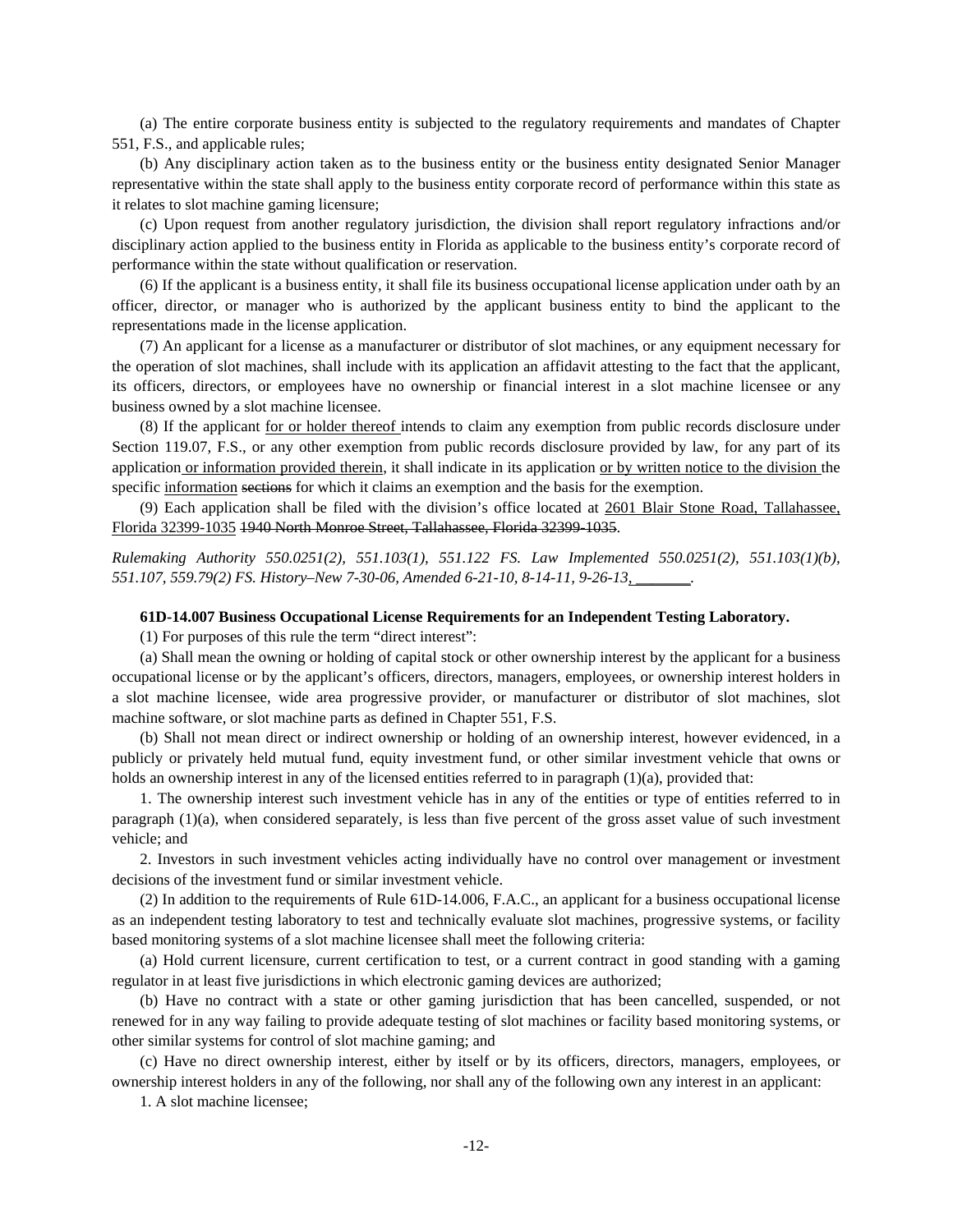2. Any business owned by a slot machine licensee;

3. A manufacturer or distributor of slot machines, slot machine software, or slot machine parts; and

4. A wide area progressive provider.

(3) An applicant for a license or renewal of such license as an independent testing laboratory of slot machines or any equipment necessary for the operation of slot machines shall include with its application an affidavit attesting that the applicant, its officers, directors, managers, and employees have no direct interest in:

(a) A slot machine licensee;

(b) Any business owned by a slot machine licensee;

(c) A manufacturer or distributor of slot machines, slot machine software, or slot machine parts; or

(d) A wide area progressive provider.

(4) An independent testing laboratory seeking a business occupational license or renewal shall provide the following information as part of its application:

(a) The name of each person employed or with whom it has a contract related to slot machine gaming; and

(b) The job title, license number, and state of licensure of each person listed.

*Rulemaking Authority 551.103(1), 551.122 FS. Law Implemented 551.103(1)(a), (b), (c), 551.107, 551.108 FS. History–New 6-25-06, Amended 6-21-10, 8-14-11.*

## **61D-14.008 Occupational License Renewal Application.**

(1) The application for renewal of a slot machine occupational license shall include:

(a) A completed original Form DBPR PMW-3415, Slot Machine Individual Occupational License Renewal Application, adopted by reference in Rule 61D-14.005, F.A.C., or Form DBPR PMW-3425, Slot Machine Business Entity Occupational License Renewal Application, effective 6-21-10, adopted herein by reference, and can be obtained at www.myfloridalicense.com/dbpr/pmw or by contacting the Division of Pari-Mutuel Wagering at 2601 Blair Stone Road, Tallahassee, Florida 32399-1035 1940 North Monroe Street, Tallahassee, Florida 32399-1035;

(b) The fees to be paid as provided in Rule 61D-14.011, F.A.C.; and

(c) Disclosure of the following administrative, civil, or criminal actions that have occurred since the issue of the current license:

1. All administrative, civil, or criminal proceedings that have been initiated by any governmental agency or any other state or federal agency; and

2. A complete copy of the complaint, pleadings, and any final order, judgment, or other final judicial disposition for each administrative, civil, or criminal proceeding disclosed.

(2) The division shall issue a slot machine occupational license for a period of one year or three years. Applications shall be accompanied by the corresponding license fee, beginning on July 1 of each year and expiring on June 30 of the anniversary year for the license.

(3) The completed renewal application shall be filed with and received by the division between April May 1st and June 30th of the year the license is due to expire.

(4) The license for any person who fails to submit a completed renewal application in accordance with this section shall expire on the expiration date.

(5) Any person whose slot machine occupational license has expired and who seeks a subsequent slot machine occupational license:

(a) Within one year of the expiration of the current license shall be considered an applicant for renewal of that license.

(b) Longer than one year after expiration of the original license shall be required to make application using Form DBPR PMW-3410, Slot Machine Individual Occupational License Application, adopted by reference in Rule 61D-14.005, F.A.C., and shall provide the information required pursuant to Rule 61D-14.005, F.A.C.

(6) Any business entity whose slot machine occupational license has expired and who seeks a subsequent slot machine occupational license shall be considered an initial slot machine occupational license applicant.

*Rulemaking Authority 551.103(1), 551.122 FS. Law Implemented 551.103(1)(a), (b), 551.107(4) FS. History–New 6-25-06, Amended 6-21-10; \_\_\_\_\_\_\_.*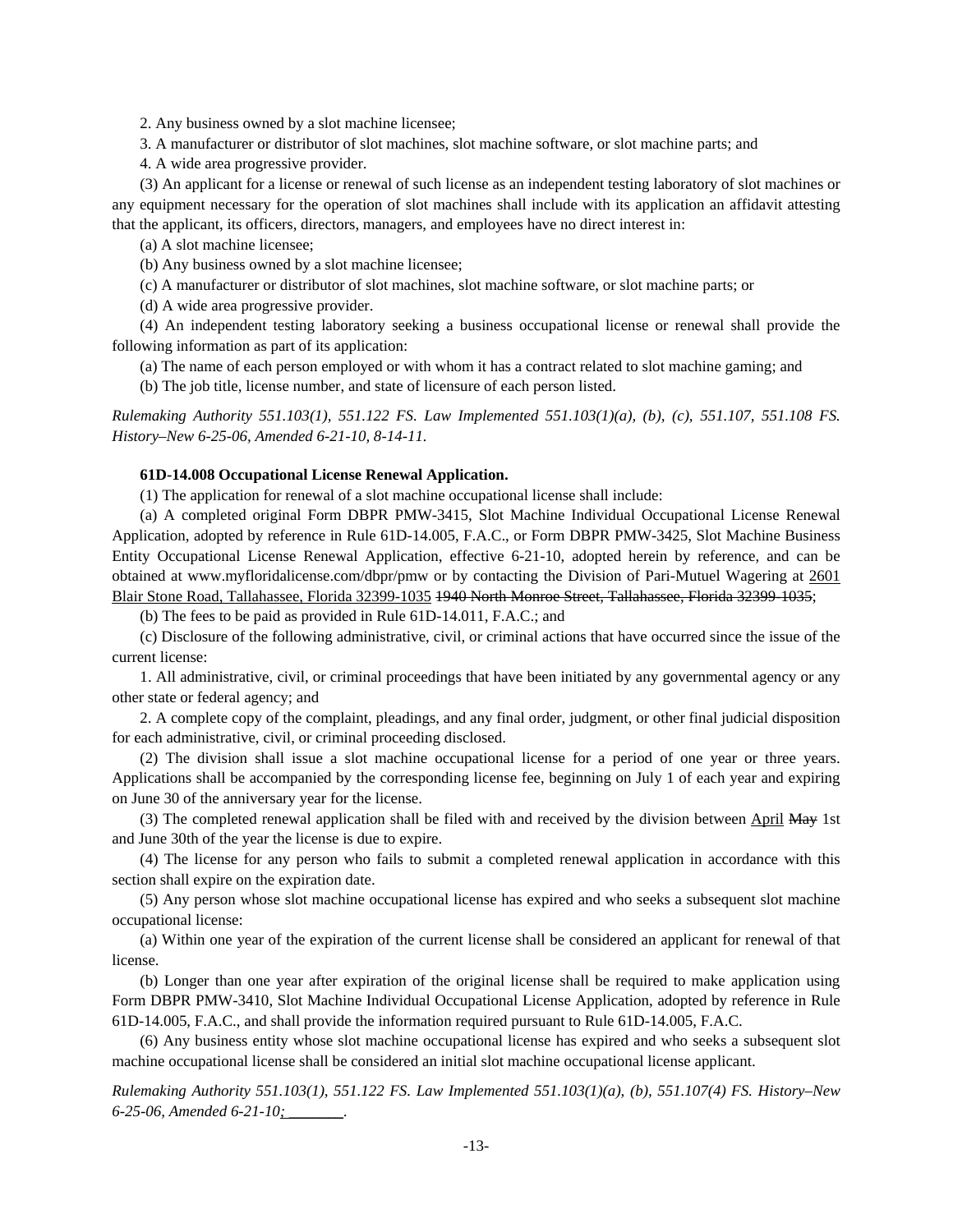# **61D-14.009 Denial Criteria for Occupational License Application or Renewal.**

The division shall deny the application for a slot machine occupational license if a review of the application or the investigation of the applicant demonstrates any of the following:

(1) The applicant fails to provide any document required by Rule 61D-14.005 or 61D-14.006, F.A.C.;

(2) The applicant is not at least 21 years old;

(3) The applicant has failed to pay the license fee or fingerprint fees;

(4) The applicant has unpaid fines from any gaming jurisdiction or holds any gaming license that is currently suspended, held a gaming license that has been suspended on multiple occasions resulting in a total time suspended of one year or more, or that has been revoked or relinquished in lieu of prosecution for a criminal, civil or administrative offense;

(5) The applicant is an employee of the division;

(6) The applicant is a manufacturer or distributor of slot machines who has or holds a direct or indirect ownership or financial interest in a business owned by a slot machine licensee; and

(7) The applicant is a business entity with an officer, director, manager, shareholder or other person with the ability to control the actions of the applicant who:

(a) Has been convicted of any disqualifying offense under Section  $551.107(6)$ , F.S.; or

(b) Has unpaid fines from any gaming jurisdiction or holds any gaming license that is currently suspended, held a gaming license that has been suspended on multiple occasions, or that has been revoked or relinquished in lieu of prosecution for a criminal, civil or administrative offense.

*Rulemaking Authority 551.103(1), 551.122 FS. Law Implemented 551.103(1)(a), (b), 551.107(5), (6) 551.107(4)(a), (b) FS. History–New 6-25-06, Amended \_\_\_\_\_\_\_\_.* 

# **61D-14.010 Identification of the Occupational License Applicant.**

Every applicant for a professional individual, general individual, or business employee slot machine occupational license shall establish his/her identity in one of the following ways:

(1) Providing an original or copy of one (1) of the following documents:

(a) A current United States of America passport;

(b) A Certificate of United States citizenship, or Certificate of Naturalization issued by the United States Department of Justice, Immigration and Customs Enforcement (ICE); or

(c) A current permanent resident card issued by the ICE, which contains a photograph; or

(2) Providing an original or copy of any two (2) of the following documents:

(a) Certified copy of the birth certificate of the applicant;

(b) Current driver's license containing a photograph, name, signature, date of birth, sex, height, and address of the applicant;

(c) Current identification card issued by the Federal Department of Defense to persons who serve in the United States military or their dependents containing a photograph, name, date of birth, height, and color of eyes of the applicant;

(d) Current student identification card which contains a photograph, student number or social security number, date of expiration, seal or logo of the issuing institution, and the signature of the applicant;

(e) Current country identification card issued by the federal government or government issued identification credential which contains a photograph, the name, date of birth, sex, height, color of eyes and address of the applicant;

(f) Current identification card issued by the Immigration and Naturalization Service containing a photograph or information about the name, date of birth, sex, height, and address of the applicant; or

(g) A current foreign passport that is recognized by the Immigration and C ustoms Enforcement (ICE) and contains a photograph of the applicant.

*Rulemaking Authority 551.103(1), 551.122 FS. Law Implemented 551.103(1)(a), (b), 551.107(4)(a), (d) FS. History–New 6-25-06, Amended 6-21-10.*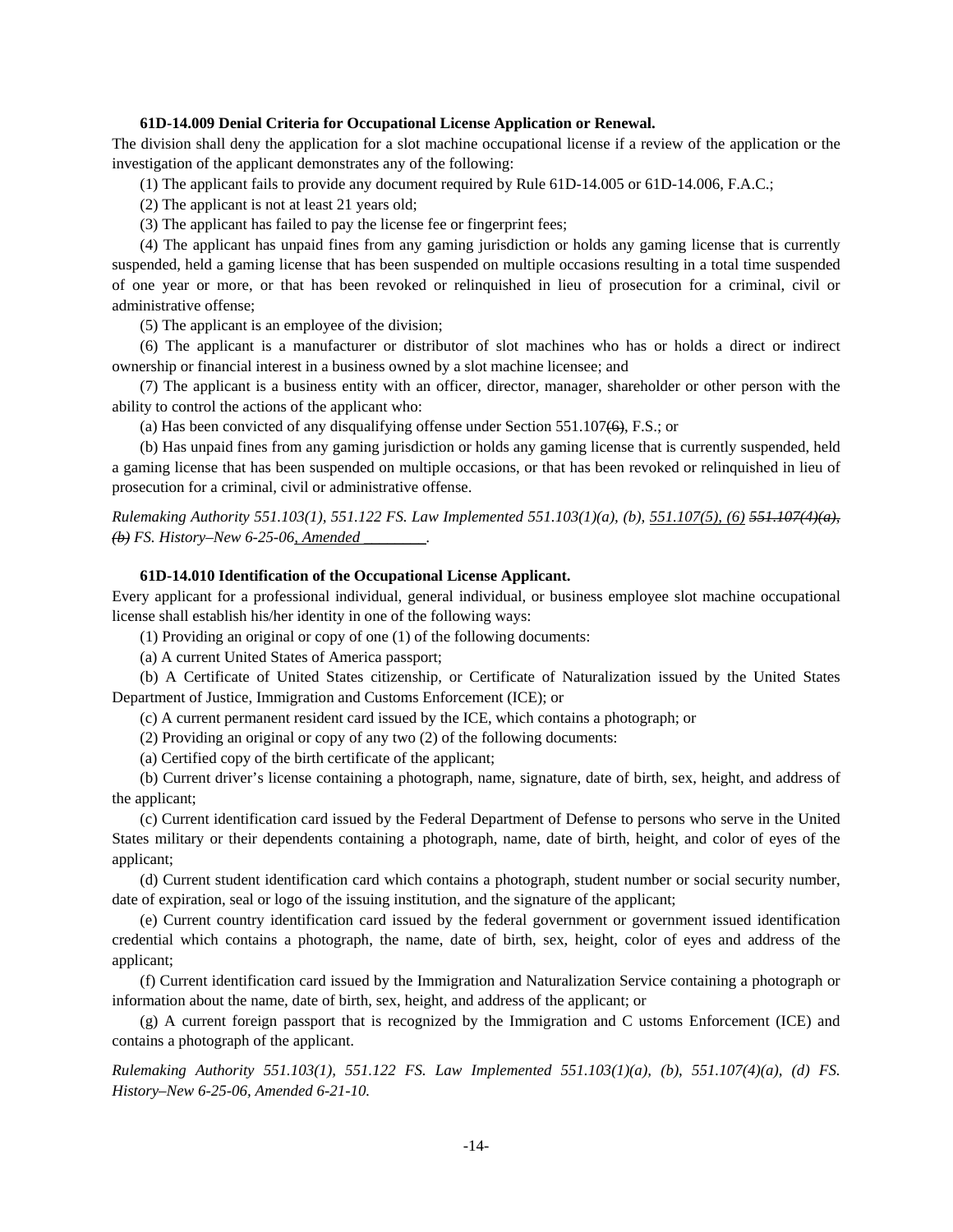# **61D-14.011 Occupational License and Fingerprint Fees.**

(1) The license fee for an individual applying for a license under Rule 61D-14.005, F.A.C., shall be \$50 for a one-year license, or \$100 for a three-year license.

(2) The slot machine occupational license fee for a business entity applying for an occupational licensee under Rule 61D-14.006, F.A.C., shall be \$1,000 for a one-year license, or \$2,000 for a three-year license.

(3) An applicant for general slot machine occupational license shall provide his or her application to the division with a written acknowledgement from the slot machine licensee agreeing to pay the division the fee established in subsection (1).

(4) An applicant for a professional occupational license shall submit payments for licensure and fingerprinting to the slot machine licensee and provide an acknowledgement from the slot machine licensee agreeing to pay the division the fee established in subsection (1).

(5) The slot machine licensee shall remit a check or money order daily for payment of all general and professional occupational licenses for employees who work at the slot machine facility outlined in subsections (3) and (4) above to the division.

(6) An applicant for a business entity occupational license, including those individuals employed by the business entity, shall provide a check or money order for payment of fingerprint fees with their occupational license applications. The employing business entity may provide payment for its individual employees. The fee for fingerprinting shall equal the fee established by Section 943.053(3)(b), F.S., and subsection 11C-6.010(5), F.A.C.

(7) Payment of professional and general employee application fees by the slot machine licensee shall be submitted to the division at the division's office located on the grounds of the slot machine licensee's facility.

*Rulemaking Authority 551.103(1), 551.122 FS. Law Implemented 551.103(1)(a), (b), (g), 551.107(1), (4)(a), (d), (7)(b), (d) FS. History–New 6-25-06, Amended 9-26-13.* 

# **61D-14.012 Change of Position, Place of Work, Name, or Address.**

(1) In the event a person holding a slot machine general employee occupational license changes job duties or functions, or employment to a position requiring a slot machine professional occupational license or slot machine business employee occupational license, the licensee shall apply to upgrade the license by completing Form DBPR PMW-3450-3170, Slot Machine Occupational License Upgrade, effective 9-26-13, incorporated herein by reference, http://flrules,org/Gateway/reference.asp?No=Ref-03159, which can be obtained at www.myfloridalicense.com or by contacting the Division of Pari-Mutuel Wagering at 2601 Blair Stone Road, Tallahassee, Florida 32399-1035, prior to performing the professional-level duties.

(2) Any person employed by a slot machine licensee or slot machine business entity licensee in a position that requires a slot machine occupational license shall notify the division in writing of any change of employment to a different slot machine licensee or to any business entity licensed pursuant to Rule 61D-14.006, F.A.C., prior to commencing the new employment.

(3) Any person or entity holding a slot machine occupational license shall inform the division in writing of any change in their name or their physical or mailing address within seven days of the date the name or address changed.

*Rulemaking Authority 551.103(1), 551.122 FS. Law Implemented 551.103(1)(a), (b), (g), 551.107(4)(a) FS. History–New 6-25-06, Amended \_\_\_\_\_\_\_\_\_.* 

# **61D-14.013 Pari-Mutuel Occupational License Transition Period Provisions.**

*Rulemaking Authority 551.103(1), 551.122 FS. Law Implemented 551.103(1)(a), (b), 551.107(2)(b) FS. History– New 7-30-06, Repealed 9-12-12.*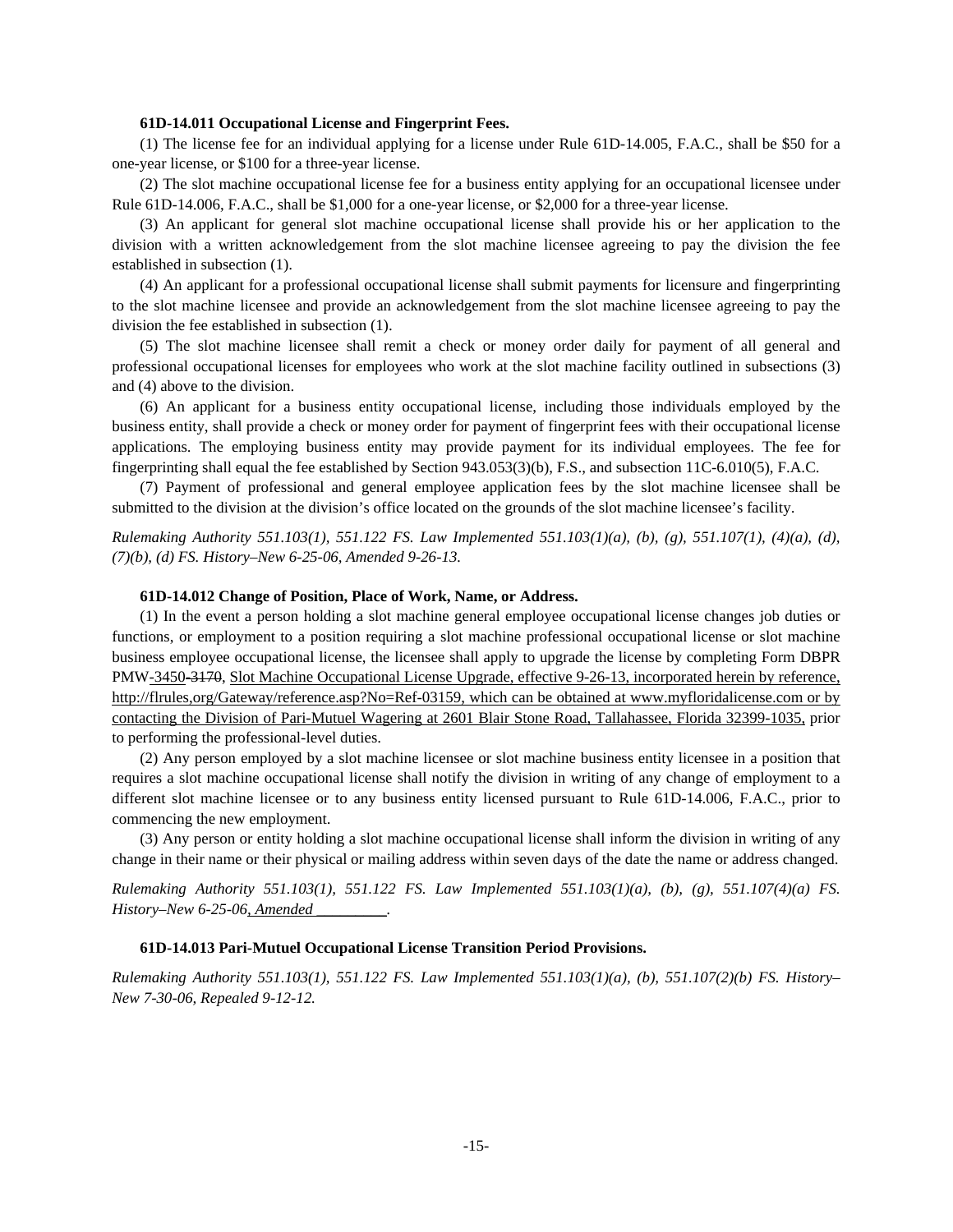## **61D-14.014 Occupational Licensee Termination List.**

Prior to beginning slot machine gaming, a slot machine licensee shall provide a roster of all slot machine employees to the division. Thereafter, the slot machine licensee shall submit a weekly roster change list to the division indicating all new slot machine employees and all slot machine employees whose employment has been terminated regardless of whether or not the employee's termination was voluntary.

*Rulemaking Authority 551.103(1), 551.122 FS. Law Implemented 551.103(1)(a), (b), (g), 551.107(4)(a) FS. History–New 6-25-06.* 

### **61D-14.015 Slot Machine Licensee Organizational Structure.**

(1) Each slot machine licensee shall maintain an organizational structure which meets the following criteria designed to preserve the integrity of the eligible facility operation. Provided the criteria of this section are met, each slot machine licensee shall be permitted to tailor its organizational structure to meet the needs of its own particular management style. The proposed table of organization of each slot machine licensee shall be approved by the division and shall provide for the following criteria:

(a) A list identifying management and supervisory personnel holding professional occupational licenses who will be held accountable for actions or omissions within their area of responsibility; and

(b) Supervisory positions which permit the authorization or supervision of necessary transactions at all relevant times.

(2) Each slot machine licensee shall designate a chief gaming executive. The chief gaming executive shall be the person located at the slot machine licensee's facility who is responsible for the daily conduct of slot machine gaming including the direct or indirect supervision of the departments required by this section regardless of the slot machine licensee's form of business association or the particular title which that person holds.

(3) In addition to satisfying the requirements of subsection (1) above, each slot machine licensee's organizational structure shall include, at a minimum, the following mandatory departments and supervisory positions:

(a) The Accounting Department is responsible for verifying financial transactions, and reviewing and controlling accounting forms and data. The function shall include, but is not limited to, a daily audit of the slot machine gaming documentation, a daily audit of the gaming facility cage accountability, a daily audit of the vault accountability, document control and signature verification;

(b) The Cashier's Cage is responsible for the following:

1. The custody of coin, currency, documents, and records associated with the operation of a cashier's cage;

2. The receipt, distribution, and redemption of any tickets and vouchers; and

3. The segregation of funds related to slot machine activity from funds related to pari-mutuel activity;

(c) The Surveillance Department shall be independent of all aspects of gaming facility operations and shall be supervised by a gaming facility employee holding a professional occupational license assigned the position of Director of Surveillance. The Director of Surveillance shall report to the slot machine licensee, or to a corporate executive outside the immediate property management team, or to another independent reporting line. The Surveillance Department is responsible for the covert monitoring of:

1. The conduct and operation of slot machines;

2. The conduct and operation of the cashier's cage;

3. The collection and count of the slot drop;

4. The movement of any cash storage box within the facility, any bills, tickets, or vouchers removed from a slot machine, or the movement of cash while being transported to a count room or armored car bay;

5. Detection and recording of cheating, theft, embezzlement, and other illegal activities in the gaming facility; and

6. Detection of the presence in the gaming facility of any person who is required to be excluded pursuant to voluntary and involuntary exclusions;

(d) The Security Department is responsible for the overall security of the facility including the following:

1. The physical safety of patrons and employees in the slot machine licensee's facility;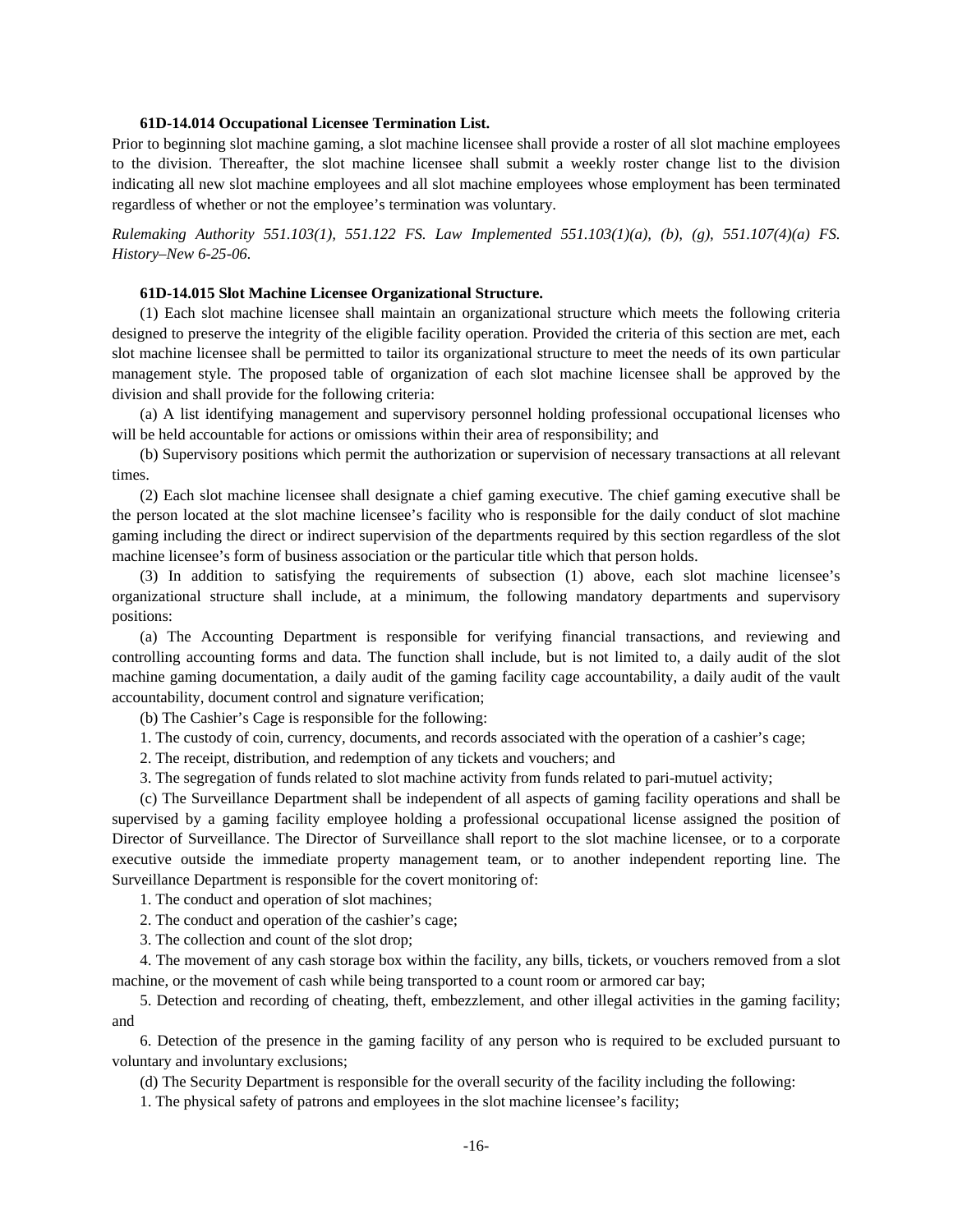2. The physical safeguarding of assets, with the exception of slot machines whose cash boxes have been removed and are under active surveillance, transported to, from, or through the facility;

3. The protection of patrons, employees and gaming facility property from illegal activity;

4. The detainment of individuals when there is probable cause to believe that they are in violation of the law or gaming regulations;

5. The recordation of any and all suspicious activity including the date, time, nature of the incident, persons involved in the incident, and the assigned Security Department personnel; and

6. The identification and removal of any person who is required to be excluded pursuant to voluntary or involuntary exclusion requirements;

(e) The Slot Department is responsible for all aspects of the operation of the slot machines and shall be supervised by a management-level employee manager or assistant manager;

(f) The Internal Audit Function of a slot machine licensee shall be through a separate or through outsourcing of this function. The Internal Audit Function shall be responsible for the following:

1. Reviewing and appraising the adequacy of internal controls;

2. Ensuring compliance with internal controls through observations and review of accounting documentation;

3. Reporting instances of non-compliance with the system of internal controls;

4. Reporting of any material weaknesses in the system of internal controls disclosed by an audit conducted under generally accepted accounting principles;

5. Recommending improvements in the system of internal controls;

6. Creating audit reports that shall include the following information:

a. Audit objectives;

b. Audit procedures and scope;

c. Findings and conclusions;

d. Recommendations, if applicable; and

e. Management's response; and

7. Internal audit findings shall be reported to management. Management shall be required to respond to internal audit findings stating corrective measures to be taken to avoid recurrence of the audit exception. Such management responses shall be included in the internal audit report that shall be delivered to management, the audit committee, the division upon request, or any other entity designated by the slot machine licensee; and

(g) The Management Information Systems (MIS) Department is responsible for the quality, reliability, and accuracy of all computer systems used in the operation and shall be responsible for and maintenance of:

1. Access codes and other data-related security controls used to ensure authorized access to computers and the system-wide reliability of data;

2. Computer tapes, disks, or other electronic storage media containing data relevant to gaming facility operations; and

3. Computer hardware, communications equipment and software used in the conduct of gaming facility operations.

(4) No person shall be assigned to  $\underline{no}$  duties of more than one of the departments department listed in subsection (3) and shall not perform any duties relating to any other department listed therein. Further, no person within a department shall be assigned job duties that would enable such a person to both perpetrate an error or commit fraud and conceal evidence of the error or fraud in the course of their duties.

(5) The slot machine licensee shall designate a custodian of records for each department referenced in subsection (3). The slot machine licensee shall provide a written notification to the division and FDLE listing the custodian of records for each department. The slot machine licensee shall update the list whenever the employee designated as the custodian of records is changed.

*Rulemaking Authority 551.103(1), 551.122 FS. Law Implemented 551.103(1)(a), (b), (d), (e), (i) FS. History–New 6- 25-06; Amended \_\_\_\_\_\_\_\_.*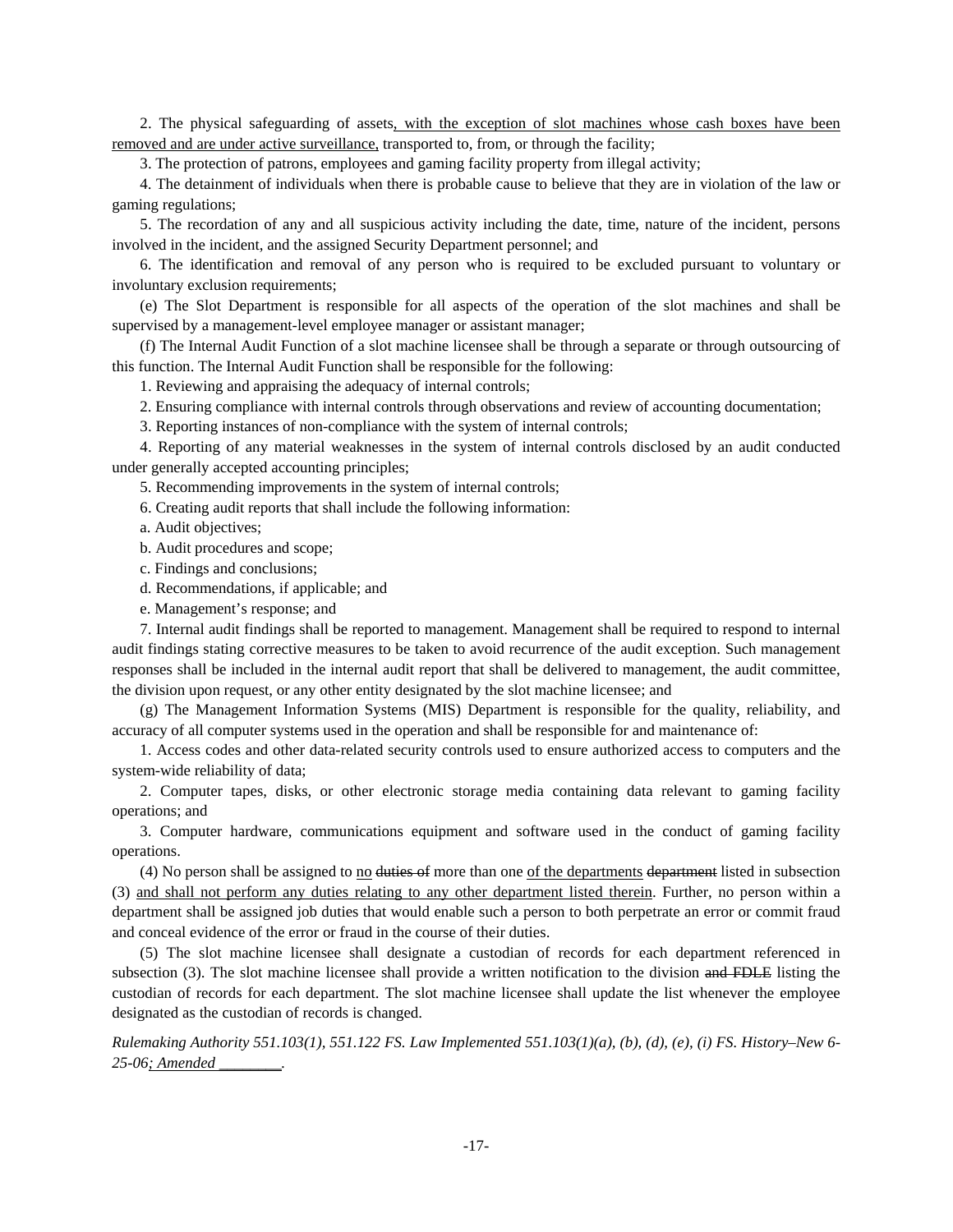# **61D-4.016 Operational Requirements.**

(1) Prior to commencing slot machine gaming at its facility, a slot machine licensee shall file a certification from a licensed independent testing laboratory that verifies the following:

(a) The facilities based computer system which the slot machine licensee will use for operation and accounting functions of the slot machine facility is in full compliance with the requirements of Chapter 551, F.S., and Chapter 61D-14, F.A.C., and

(b) That each slot machine shall operate in compliance with the requirements of Chapter 551, F.S., and all rules setting forth requirements for slot machines contained in Chapter 61D-14, F.A.C.

(2) The slot machine licensee shall maintain an office on the premises of the eligible facility.

(3) The slot machine licensee shall maintain all records required by Chapter 551, F.S., and all rules setting forth requirements for slot machines contained in Chapter 61D-14, F.A.C., at the slot machine facility that at all times reflect the current ownership and, if a corporation, of every class of security issued by the slot machine licensee that shall be available for inspection by the division or FDLE at all reasonable times without notice.

(4) The slot machine licensee shall provide written certification to the division and FDLE from each bank, financial institution, funds transmitter or other entity that handles or facilitates the slot machine licensee's financial operations, that each such entity will accept and comply with any administrative or investigative subpoena or request for production of records from the division or FDLE and shall make all books and records related to the slot machine licensee available for audit or review when required by the division or FDLE.

(5) The slot machine licensee shall post separate signage throughout the designated slot machine gaming areas providing notice of the following:

(a) Warning of the risks and dangers of gambling;

(b) Showing the odds of winning, which shall be updated quarterly and stated in one of the following ways as either:

1. The actual payout percentage for the facility based upon the previous quarter; or

2. The average of the overall certified payout percentage for the machines currently offered for play;

(c) Informing of the toll-free number available to provide information and referral services regarding compulsive or problem gambling from the division's compulsive gambling prevention program contractor; and

(d) The minimum age to play required by Section 551.113(3), F.S.

(6) The slot machine licensee or its employees shall not allow a person who has been excluded from a slot machine facility by a final order of the division pursuant to Section 551.112, F.S., to enter the slot machine licensee's facility.

(7) No less than two weeks prior to a slot machine licensee opening its facility for slot machine play, the slot machine licensee shall contact the division and FDLE for a trial operation day to test slot machines, the facility based monitoring system, security systems, back up systems and employee training on internal controls. The division and FDLE shall test for contingencies or situations that impact slot machine operations at the slot machine licensee's facility. If the slot machine licensee's systems do not function as required by Chapter 551, F.S., Chapter 61D-14, F.A.C., and the internal controls submitted for compliance with the rules, the division shall provide the slot machine licensee with a written list of deficiencies. The slot machine licensee shall advise the division and FDLE when those deficiencies have been addressed and the division and FDLE shall retest those systems to verify compliance. A slot machine licensee shall not open its facility for slot machine play until the division acknowledges in writing that all deficiencies noticed by the division are resolved.

(8) No slot machine or any part of the logic compartment referenced in Rule 61D-14.024, F.A.C., shall be removed from its location designated by the facility floor plan without prior written notification to the surveillance department and the division or FDLE.

*Rulemaking Authority 551.103(1), 551.122 FS. Law Implemented 551.103(1)(c), (e), (g), (h), (i), 551.113(3), 551.114 FS. History–New 7-30-06; Amended \_\_\_\_\_\_\_\_\_.*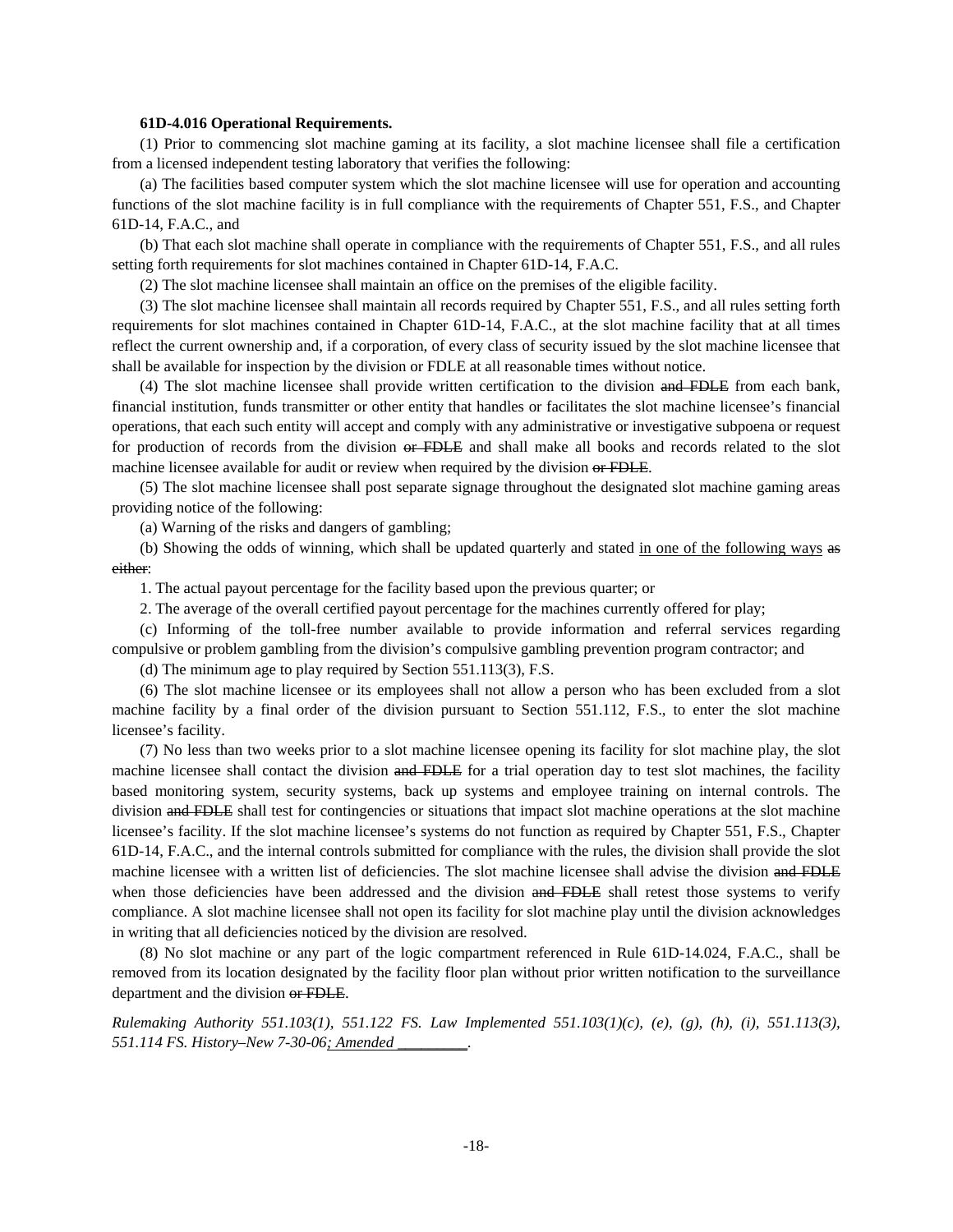### **61D-14.017 Days and Hours of Operation.**

*Rulemaking Authority 551.103(1), 551.122 FS. Law Implemented 551.103(1)(d), (e) FS. History–New 6-25-06, Repealed 9-26-13.* 

### **61D-14.018 State Office Space Requirements.**

(1) There shall be, for the exclusive use of division–and FDLE employees, office space at each facility for regulatory and law enforcement purposes. The slot machine licensee shall not have access to the designated space unless authorized by the division or FDLE and a division or FDLE representative is present.

(2) The Licensing/Compliance Room shall be at least 600 500 square feet in office area at each facility in order to station on-site division employees to facilitate the licensing process and provide workspace for compliance auditors, investigators, and other regulatory staff and meet the following minimum requirements:

(a) Internet connectivity will be provided that has bandwidth equal to or greater than 1Mb/s and at least 2 static, routable IP addresses;

(b) Connectivity to the facility based monitoring system to run slot activity reports and real time access as referenced in Rule 61D-14.048, F.A.C.;

(c) A segregated telephone communication system, which prohibits the licensee from accessing division calls, fax communication or email;

(d) A house telephone communication system and multiple handsets capable of communicating with facility security;

(e) Live-scan electronic fingerprinting equipment approved for use by FDLE as referenced in Section 551.107(7)(a), F.S.;

(f) A customer service counter for the acquisition of information from prospective applicants and to facilitate the licensing process;

(g) An electronic access badge system that records all entries on the facility's security event log referenced in Rule 61D-14.052, F.A.C.;

(h) A security camera providing coverage of the room and entryway linked to the facility's surveillance system referenced in Rule 61D-14.054, F.A.C.;

(i) A security window or feed from the security camera that allows division employees in the Licensing/Compliance room to visually identify individuals attempting to access the room;

(j) An intercom system that allows communication from the licensing counter to outside of the entry door that includes a buzzer entry system;

(k) Adequate lighting, power outlets, and ventilation as provided in other office space in the slot facility; and

(l) Four internal security radios capable of containing all facility security channel frequencies.

(3) The Secure Room space shall be at least 1,086 square feet at each facility in order to station FDLE and task force partners and shall meet the following minimum requirements:

(a) One bay area not less than 936 square feet (includes 80 square feet for a work station for real time video surveillance) to accommodate 7 special agents/analysts/task partners;

(b) One office not less than 100 square feet;

 $(m)$ (e) One telecommunications closet not less than 50 square feet. This closet shall have plywood installed to facilitate the installation of <u>no less than a</u> T-1 circuit(s) for connectivity to FDLE's and the division's secure state network;

 $(n)(d)$  The secure monitoring room shall be accessible through a solid core door with locking mechanism that permits entry only by employees of the division and FDLE. The office within the secure monitoring room shall be accessible through a solid core door only from the bay area;

 $(o)(e)$  The interior of the secure monitoring room shall not be visible to the public or to the slot machine licensee;

(f) Access to the secure monitoring room shall be controlled by FDLE;

 $(p)(g)$  Switching capabilities to insure that all surveillance cameras are accessible to the monitors in the secure monitoring room; and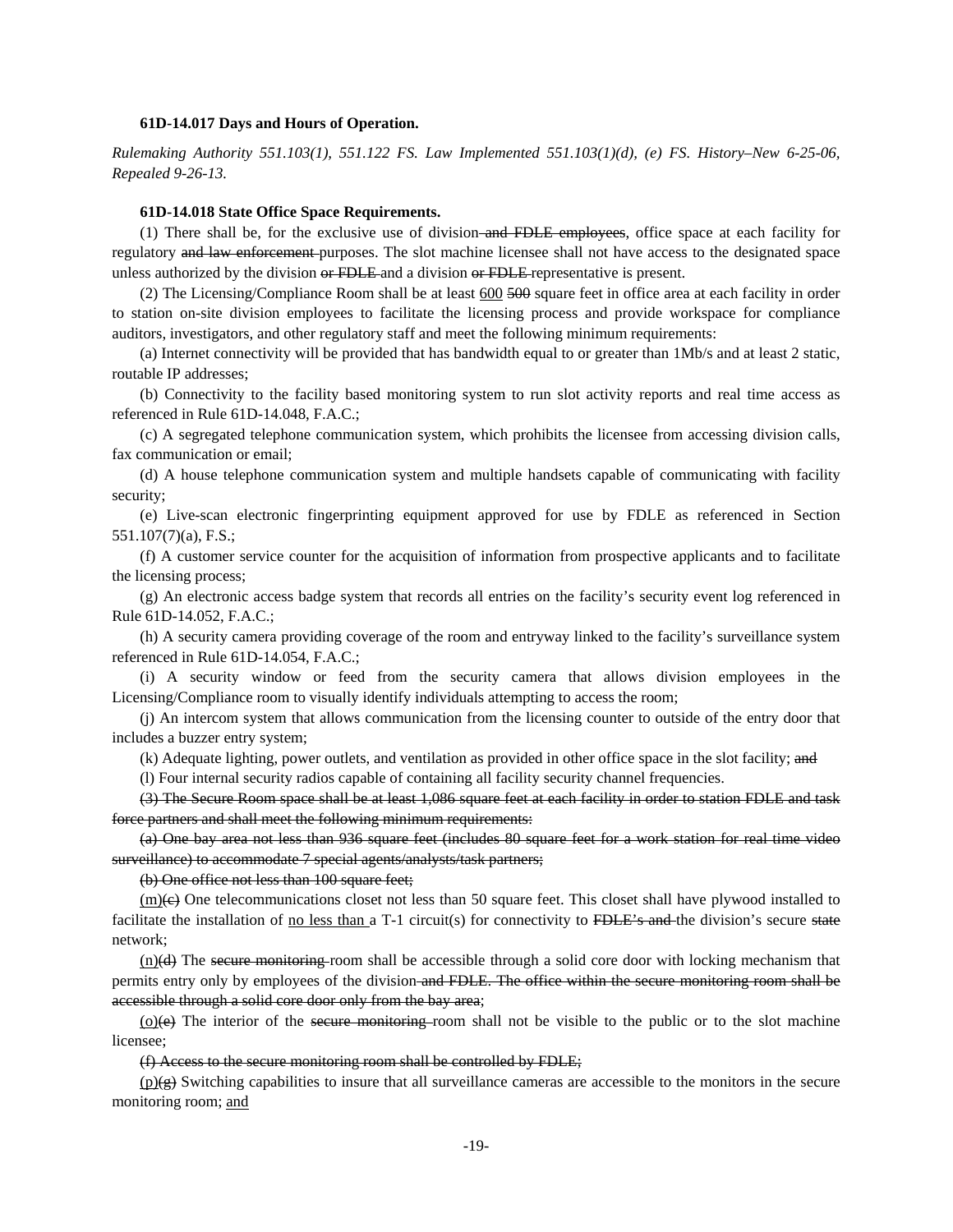$(q)$ (h) Cabling and connecting media to accommodate telephone and communications media and computers.; and

# (i) Eight internal security radios capable of containing all facility security channel frequencies.

(3)(4) The Interview/Detention Room shall be at least 100 square feet and shall include a bench or other apparatus which is permanently affixed to the facility and to which the person in custody can be handcuffed.

 $(4)$ (5) Four Ten parking spaces shall be provided adjacent to the facility, six which are marked for FDLE use and four marked for division use.

(5)(6) The Licensing/Compliance Room, the Secure Room, and the Interview/Detention Room shall be contiguous or adjacent unless otherwise approved by the division.

 $(6)$ (7) The telephone and communication media systems required by this section shall be segregated so that the slot machine licensee is prohibited from accessing calls or communications made from and into the licensing/compliance and secure monitoring rooms.

*Rulemaking Authority 551.103(1), 551.122 FS. Law Implemented 551.103(1)(i), 551.114(5) FS. History–New 6-25- 06, Amended \_\_\_\_\_\_\_\_.* 

### **61D-14.019 Compulsive or Addictive Gambling Prevention Program.**

(1) A slot machine licensee shall work with a compulsive or addictive gambling prevention program and provide training for its employees on responsible gaming in accordance with the requirements of Sections 551.104(4)(i)5, and 551.118(1), F.S. The compulsive gambling prevention program shall include, but is not limited to, the following elements:

(a) Identification of a program manager or other person responsible for ensuring that a program is implemented and administered by the slot machine licensee and monitored to maintain the minimum standards established by this rule;

(b) Printed materials to educate patrons about compulsive gambling and inform them of local and state wide resources available to compulsive gamblers and their families. The materials can include signs and posters located inside the licensed premises and brochures discussing compulsive gambling issues and sources of treatment and information. A plan shall also specify sources of the printed materials and proposed distribution methods;

(c) Completion of a log detailing employee names, dates, and training certifying that each employee required to obtain the training has done so within the time period specified by these regulations; and

(d) An annual follow-up training program to reinforce employee training.

(2) The employee training program shall include training and materials on the following topics:

(a) Characteristics and symptoms of compulsive gambling behavior;

(b) Identification of vulnerable populations, including women, low-income patrons, the elderly and persons who abuse drugs and alcohol;

(c) Techniques to be employed where a compulsive gambling problem is identified or suspected; and

(d) Assistance and referral programs, including specific resources and training on how to discuss compulsive gambling with a patron and give advice concerning access to available services.

(3) Training shall be conducted within thirty (30) days of the employee's hire date. Certification of such training shall be maintained onsite.

(4) The program shall provide for notification to compulsive or addictive gamblers of the availability to request voluntary exclusion from the slot machine licensee's facility.

*Rulemaking Authority 551.103(1), 551.122 FS. Law Implemented 551.103(1)(a), (b), (g), (i), 551.104(4)(i), 551.118(1) FS. History–New 7-30-06.*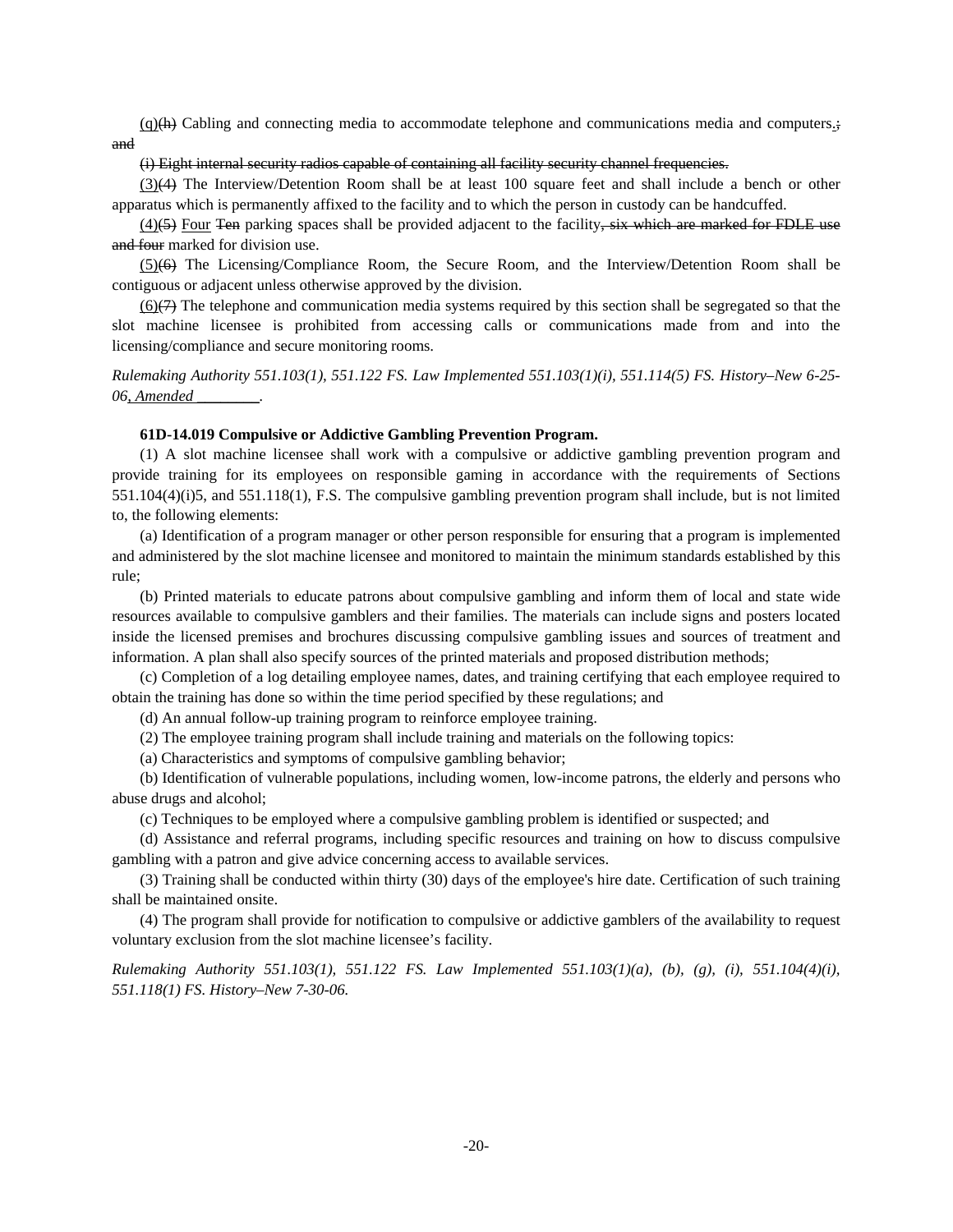### **61D-14.020 Excluded Persons.**

(1) The slot machine licensee's internal controls shall set forth the criteria for exclusion of individuals from the slot machine licensee's facility.

(2) Each slot machine licensee shall maintain a database of persons entitled "Exclusion List,." and report such list to the division on no less than a weekly basis. The Exclusion List shall contain information on:

(a) Persons the slot machine licensee has excluded from its facilities for a specific amount of time as determined by the licensee, not including persons self-excluded as compulsive gamblers; and

(b) Persons who have been excluded by a final order of the division or an emergency order of suspension or exclusion by the division pursuant to Section 120.60, F.S.

(3) The excluded person's name shall be entered on each slot machine licensee's Exclusion List, and each slot machine licensee shall make every reasonable effort to remove any listed individual from its facility.

(4) A slot machine licensee's Exclusion List shall include the following information for each person listed:

(a) The full name and aliases, if known, of the person to be excluded;

(b) A description of the person's physical appearance, including height, weight, type, build, color of hair and eyes and other physical characteristics which would assist in the identification of the person;

(c) Date of birth;

(d) The date the person was excluded;

(e) A brief explanation of why the person has been excluded; and

(f) The length of time of exclusion that includes the start date of exclusion.

(5) If obtainable, a photograph of the excluded person shall be kept on file in the surveillance department.

(6) If the slot machine licensee withholds winnings from any excluded person, such withheld winnings shall be included in the slot machine licensee's revenues pursuant to subsection 61D-14.081(4), F.A.C.

(7) The slot machine licensee's agents or employees shall immediately inform the slot machine licensee's security department whenever an excluded person enters or attempts to enter, or is found present at a slot machine licensee's facility from which that person has been excluded. The security department shall:

(a) Request such excluded person to not enter or if on the premises to immediately leave; and

(b) Notify the appropriate law enforcement agency and the division if such excluded person fails to comply with the request of the licensee, its agents or employees.

(8) If a slot machine licensee seeks to remove an individual from the Exclusion List who has excluded himself or herself, the licensee must notify the division at 1400 W. Commercial Blvd., Ft. Lauderdale, FL 33309, at least 14 days prior to the requested removal date. The request shall be delivered on the date of the request to the division. The slot machine licensee shall submit a request to the division that includes the following information on the individual the licensee seeks to remove from the Exclusion List:

(a) The full name and any aliases, if known, of the individual currently excluded from the facility;

(b) A description of the individual's physical appearance, including height, weight, type of build, color of hair and eyes, and other physical characteristics which would assist in the identification of the individual;

(c) The individual's date of birth;

(d) The date the individual was originally excluded;

(e) The original term of the individual's exclusion;

(f) If obtainable, a photograph, and the date of the photo;

(g) A brief description of why the individual was originally excluded from the slot machine licensee facility; and

(h) A statement signed by the slot machine licensee president or general manager justifying removing the excluded individual from the slot machine licensee Exclusion List and stating that the slot machine licensee internal control requirements have been observed.

*Rulemaking Authority 551.103(1), 551.122 FS. Law Implemented 551.103(1), (g), (i), 551.112, 551.118 FS. History–New 6-25-06, Amended 6-21-10, \_\_\_\_\_\_\_.*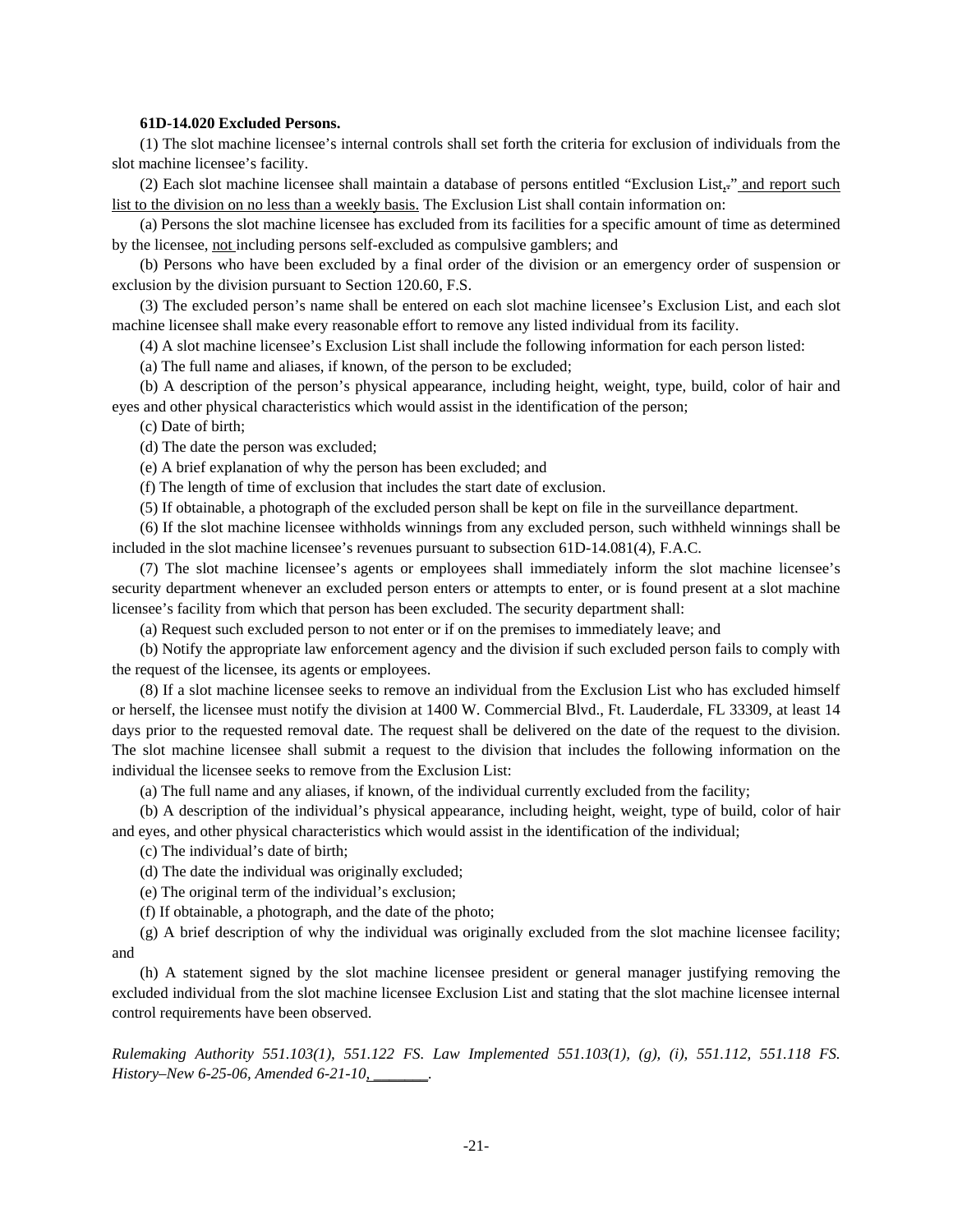# **61D-14.0211 Server Based Gaming Systems (SBGS) and Server Supported Gaming Systems (SSGS)**

(1) Prior to sale or delivery of a SBGS or SSGS for play in this state, the division must receive written certification by a licensed independent testing laboratory that all criteria for operation contained in Chapter 551, F.S. and Chapter 61D-14, F.A.C., are met. The testing laboratory that certifies the system shall perform an initial onsite test to confirm the install of the system to ensure proper configuration of all security applications.

(2) Each component of a SBGS or SSGS must function as indicated by the communication protocol implemented. All protocols must use communication techniques that have proper error detection and/or recovery mechanisms which are designed to prevent tampering. Encryption with secure seeds or algorithms is required.

(3) For a SBGS or SSGS, the client must be rendered unplayable if communication from the server or system is lost. In the event of lost communication, the SBGS or SSGS must provide a means for patrons to cash out credits indicated on the server based client terminal at the time communication was lost.

(4) In the event the SBGS or SSGS is utilized in conjunction with another approved progressive network, all communications must pass through at least one approved application-level firewall and must not have a facility that allows for an alternate network path. If an alternate network path exists for redundancy purposes, it too must pass through at least one application-level firewall.

(5) Except as provided in this section, the SBGS or SSGS shall not allow for remote access. A slot machine licensee shall provide in its system of internal controls a method of providing limited remote access to the SBGS or SSGS for a business occupational licensee pursuant to Subsection 551.107(2)(a)3, F.S. Limited remote access, where permitted, shall authenticate all computer systems based on the authorized settings of the SBGS or SSGS, or firewall application that establishes a connection with the SBGS or SSGS, and:

(a) Prohibit unauthorized remote user administration functionality;

(b) Prohibit unauthorized access to any database other than information retrieval using existing functions;

(c) Prohibit unauthorized access to the operating system;

(d) The SBGS or SSGS must maintain an activity log either automatically or have the ability to manually enter the logs depicting all remote access information; and

(e) Meets all other requirements for remote access as provided for under Chapter 61D, F.A.C.

(6) A SBGS or SSGS may be a collection of servers for load balancing, redundancy or functionality reasons. The system as a whole, which may be a collection of such servers, must meet the full requirements of Chapter 61D, F.A.C., but not necessarily each individual server.

(7) For a SBGS, the game server shall generate and transmit to the client terminals control, configuration and information data, depending upon the actual implementation. For a SSGS, the game server will not participate in the game determination process, but it's primary functions will be that of downloading control programs and other software resources, or providing command and control instruction that may change the configuration of the software already loaded on the client terminal, on an intermittent basis.

(8) The servers shall be housed in a secure computer room or secure locked cabinet located at the licensed slot facility and shall have dedicated cameras that offer unobstructed views and meet all camera requirements as specified in Rule 61D-14.054, F.A.C. All servers shall have sufficient physical and/or logical intrusion protection against unauthorized access. The system shall require manufacturer and division authority providing joint but not separate access.

(9) The SBGS or SSGS interface element setup and/or configuration menu(s) must not be available unless using an authorized access method that is secure. There shall be no means available for an operator to conduct programming on the server in any configuration. However, it shall be acceptable for licensed network administrators to perform authorized network infrastructure maintenance, provided that all requirements are met as detailed under Rule 61D-14.074, F.A.C. All SBGS or SSGS servers and client devices shall have:

(a) Industry-standard virus protection; and

(b) Copy protection to prevent unauthorized proliferation or modification of software, for servers or clients, provided that:

1. The method of copy protection is fully documented and provided to the licensed independent testing laboratory, who will verify that the protection works as described; and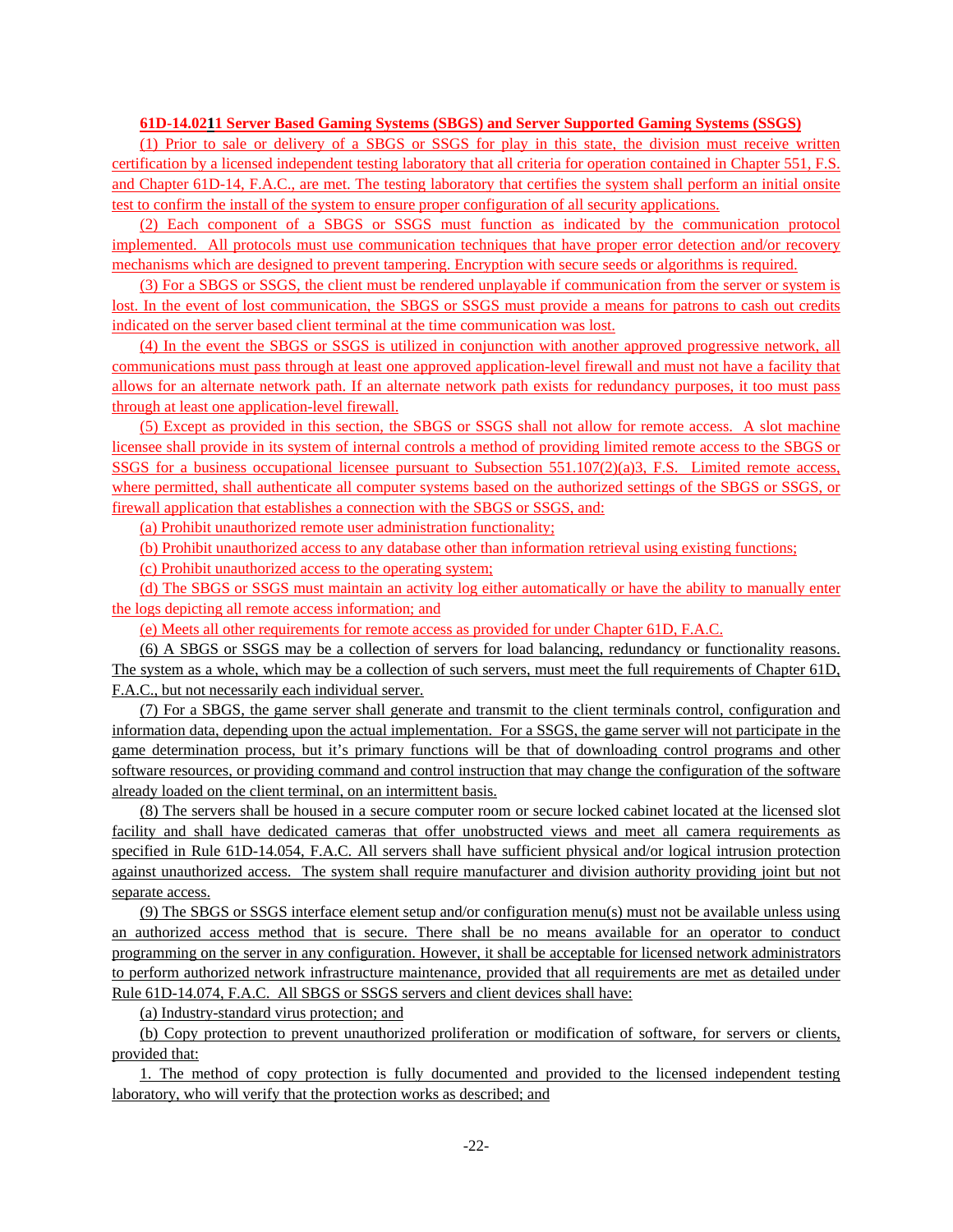2. Any device(s) involved in enforcing the copy protection can be individually verified by the division.

(10) The SBGS or SSGS shall be designed to protect the integrity of pertinent data in the event of a failure. Audit logs, system databases, and any other pertinent data must be stored using a protection method determined as reasonable by the division. If hard disk drives are used as storage media, data integrity must be assured in the event of a disk failure. The protection method employed must also provide open support for backups and restoration. Backup scheme implementation must occur at least once every twenty-four (24) hours. In the event of a catastrophic failure when the SBGS or SSGS cannot be restarted in any other way, it shall be permitted, with prior written approval of the division, to reload the database from the last viable backup point and fully recover the contents of that backup. The SBGS or SSGS must implement self-monitoring of all critical interface elements, including but not limited to central hosts, network devices, firewalls, and links to third parties, and shall have the ability to effectively notify the system administrator of the condition, provided the condition is not catastrophic. The SBGS or SSGS shall be able to perform this operation with a frequency of at least once in every twenty-four (24) hour period.

(11) Each component of the SBGS or SSGS must have a method to be verified via a division approved thirdparty verification procedure. The third-party verification process shall not include any process or security software provided by the operating system or manufacturer. The SBGS or SSGS must be capable of verifying that all control programs contained on the server or system portion are authentic copies of approved components both automatically at least once every twenty-four (24) hours and on demand if requested. The method of validation must provide at least 128 bits of resolution or must be a bit-for-bit comparison and must prevent the execution of any control program component if the component is determined to be invalid. If an error(s) is detected, the system must provide a visual notification of the invalid program. A program component of the verification mechanism must reside on and securely load from non-alterable media. A report shall be available at the request of the division which details the outcome of each automated execution of the validation mechanism and shall identify any invalid program components.

(12) Program devices that only use read-only memory, such as smart cards, may be used provided they are able to be verified by the following methodology:

(a) A challenge is sent by the peer device, such as a hashing seed, to which the device must respond with a checksum of its entire program space using the challenge value; and

(b) The challenge mechanism and means of loading the software into the device is verified by the licensed independent testing laboratory.

(13) The SBGS or SSGS shall provide the ability to conduct an independent integrity check of all applicable controlled components residing on the system. The third-party verification process shall be approved by the division, and shall not include any process or security software provided by the operating system manufacturer.

(14) The SBGS or SSGS shall provide the ability to authenticate all applicable controlled components for which a copy resides on the system on demand and once every twenty-four (24) hours and:

(a) The SBGS or SSGS shall authenticate all critical files including, but not limited to, executables, data, operating system files and other files, which may affect the game outcome or operation, and for which a copy resides on the system.

(b) The SBGS or SSGS shall employ a third-party industry-standard secure hashing algorithm. If embedded, the manufacturer must be able to demonstrate the algorithm of choice to both the licensed independent testing laboratory and the division.

(c) A report shall be available at the request of the division that details the verification results for each controlled component verification.

(d) In the event of failed authentication, the SBGS or SSGS shall deactivate the controlled component in a manner in which the download, install, and configuration of the controlled component to a connected client terminal is not possible. The SBGS or SSGS shall also provide a mechanism to provide notification of the authentication failure to the division.

(15) The server that supports a SBGS or SSGS must be able to provide the following information display:

(a) A complete play history for the most recent game played and at least nine (9) games prior to the most recent game for each client station connected to the server based game. The display must indicate the game outcome,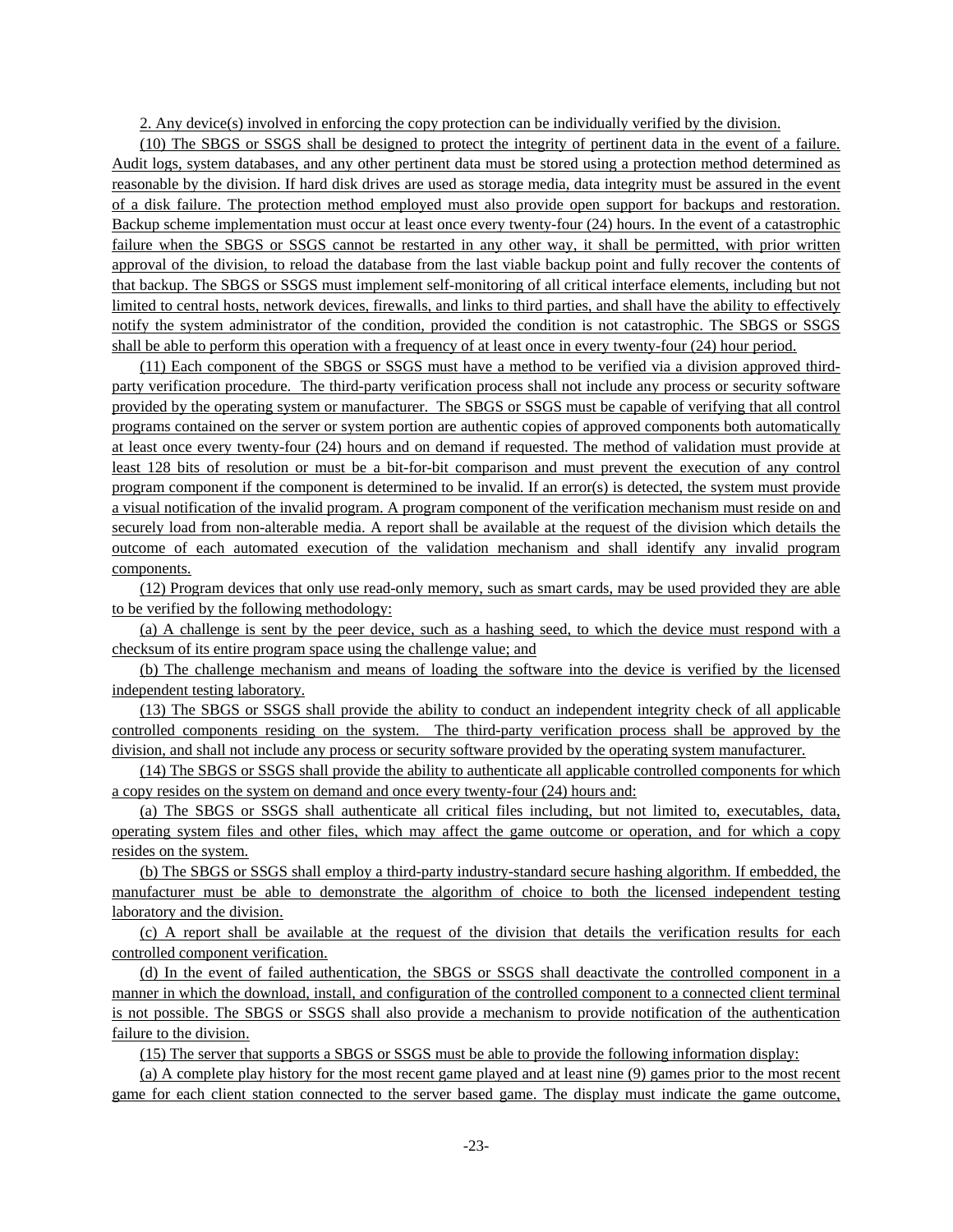intermediate play steps, credits available, bets placed, credits or coins paid, and credits cashed out. The capability to initiate game recall must be available at the client, for recall information specifically associated with the particular client station initiating the game recall. The capacity to initiate game recall for any and all clients that make up the SBGS or SSGS must be available from the system or server portion of the SBGS. The requirement to display game recall applies to all game programs currently installed on the server portion of the server based game.

(b) A complete transaction history for transactions with a cashless wagering system to include the most recent and the previous thirty-four (34) transactions prior to the most recent transaction for each client station that incremented any of the cashless in-or out meters. The capability to initiate transaction history must be available at the client terminal for the transaction history specifically associated with the particular client terminal initiating the history information request.

(16) The SBGS or SSGS download data library shall only be written to using a secure methodology approved by the division, access to which is controlled by the division and in a manner acceptable to the division, in which case the licensed manufacturer and/or licensed slot machine operator will be able to access the download data library, provided that this access does not permit adding new download data files; or the download data library shall only be written to using a method that is acceptable by the licensed independent testing laboratory and the division. Any changes that are made to the download data library, including the addition, changing or deletion of game programs, must be stored in an un-alterable audit log, which shall be available at the request of the division, and shall include, at a minimum:

(a) Time and date of the access and/or event;

(b) Log-in name; and

(c) Download data files added, changed, or deleted.

(17) Any record of activity between the server and the client that involves the downloading of program logic, the adjustment of client settings and/or configurations, or the activation of previously downloaded program logic, must be stored in an unalterable audit log, which shall be available at the request of the division, and shall include:

(a) The client terminal(s) which the game program was downloaded to and, if applicable, the program it replaced; and

(b) The client terminal(s) which the game program was activated on and the program it replaced; and

(c) Changes to the client terminal configuration settings and/or configurations and what the changes were.

(18) The client terminal and/or the SSGS server must have a method to monitor and report to the facility based monitoring system (FBMS) all external door access during a foreground program download and/or activation process. Prior to execution of updated software, the client terminal must be in an idle state for four (4) minutes and the software successfully authenticated, as provided for under Chapter 61D, F.A.C. Prior to any software being added or removed from a gaming device or client station comprising a part of a system supported game, that would result in the loss or change of mandatory accounting meter information; a complete set of meter information must be successfully communicated to a slot accounting system. It must be possible for the division to perform an analysis of the game, which may include viewing the game data at the SBGS or SSGS server and/or being able to place the game data back onto another client terminal for further examination.

(19) Client terminal control programs that offer multiple paytables and/or denominations that can be configured via the SBGS or SSGS server will not require additional approval by the division to change the paytable selected, provided:

(a) All paytables that are available are certified by a licensed independent testing laboratory as meeting the requirements contained in Chapter 551, F.S. and Chapter 61D-14, F.A.C.;

(b) Received the prior approval of the division;

(c) The client terminal and/or SBGS or SSGS server maintains the amounts bet and amounts won meters within critical memory for each of the paytables that are available;

(d) The client terminal maintains the master accounting meters in currency amounts;

(e) The game is in an idle state when the update occurs; and

(f) The change will not cause any inaccurate crediting or payment.

(20) The process of clearing memory on the client terminals via the SBGS or SSGS must utilize a secure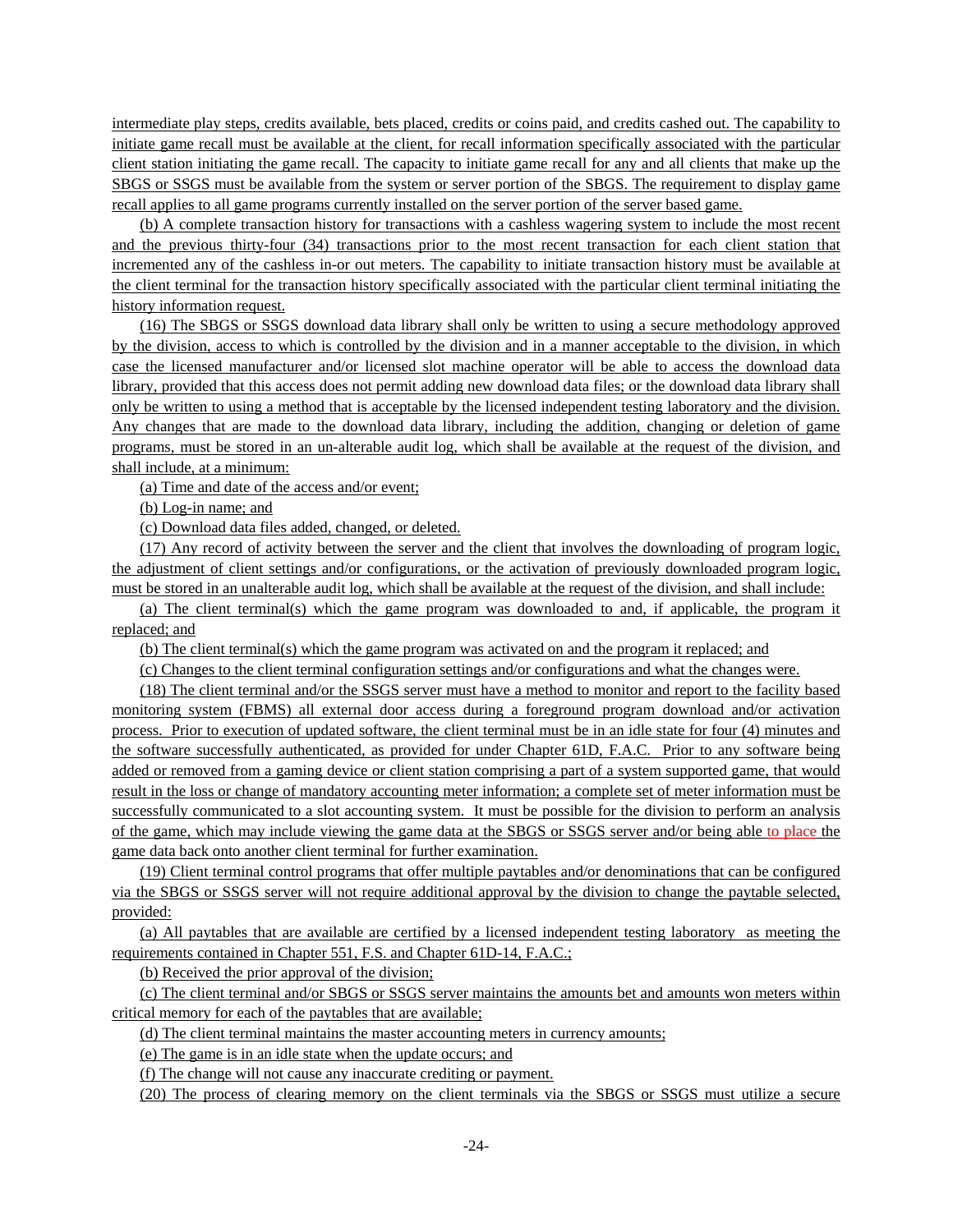method that meets all requirements as provided for under Rule 61D-14.044, F.A.C. In the event the SBGS or SSGS has the ability to download random values to the client terminal, the random number generator shall function in accordance with at least a 99% confidence level and meet all other requirements as outlined in Chapter 61D. F.A.C.

(21) The SBGS or SSGS client terminal(s) may receive game play information from the game server, in the case of a SBGS, or make its own determination in the case of a SSGS, and then display the information to the player. All client terminals must conform to all requirements for Gaming Devices established by Chapter 551, F.S., and Chapter 61D-14, F.A.C.

*Rulemaking Authority 551.103(1), (2) 551.122 FS. Law Implemented 551.103(1)(c), (d), (e), (h), (i), (2) FS. History–New \_\_\_\_.*

# **61D-14.022 Slot Machine, Slot Machine Components, and Progressive System Requirements.**

(1) Slot machine licensees shall only offer slot machines that transmit or track financial data using a game services protocol, such as the Slot Accounting System (SAS), except for progressive systems, and SBGS or SSGS which, when communicating from machine to machine, may use any generally accepted communication protocol certified by an independent testing laboratory.

(2) Prior to the sale or delivery of a slot machine,  $\Theta$  progressive system, SBGS, or SSGS for play in this state, the division must receive written certification by a licensed independent testing laboratory that all criteria for operation contained in Chapter 551, F.S., and Chapter 61D-14, F.A.C., are met.

(3) The manufacturer of any slot machine, slot machine game, or progressive system, SBGS, or SSGS to be offered for play in this state is responsible for all compliance testing.

(4) Slot machines and progressive systems shall be capable of resuming game play without operator intervention and shall withstand the following tests where applicable:

(a) Random Number Generator Test;

- (b) Electro-Magnetic Interference Test;
- (c) Electro-Static Interference Test;
- (d) Radio Frequency Interference (RFI) Test;
- (e) Magnetic Interference Test; and
- (f) Liquid Spills Test.

(5) A slot machine shall have an identification badge permanently affixed to the exterior of the slot machine cabinet by the manufacturer, which shall include:

(a) The name of the manufacturer;

- (b) A unique serial number;
- (c) The slot machine model number; and

(d) The date of manufacture.

(6) Slot machine components, including progressive systems and any software requiring certification by an independent testing laboratory, shall have an identification affixed to the exterior of the component by the manufacturer, where applicable, which shall be the date of manufacture and either:

(a) The name of the manufacturer;

(b) A unique serial number; or

(c) A part number unique to that type of component if applicable.

(7) For bets greater than one credit, the slot machine shall display, through monitors, paytables (machines face glass), decals, or button tiles, the minimum monetary wager for the minimum required play.

(8) All slot machine external doors shall be locked.

(9) The opening and closing of all slot machine external doors shall be:

(a) Monitored by door access sensors, which shall immediately:

1. Detect when a door is opened or moved from its fully closed and locked position;

2. Report the door opened event to the slot machine by way of an error; and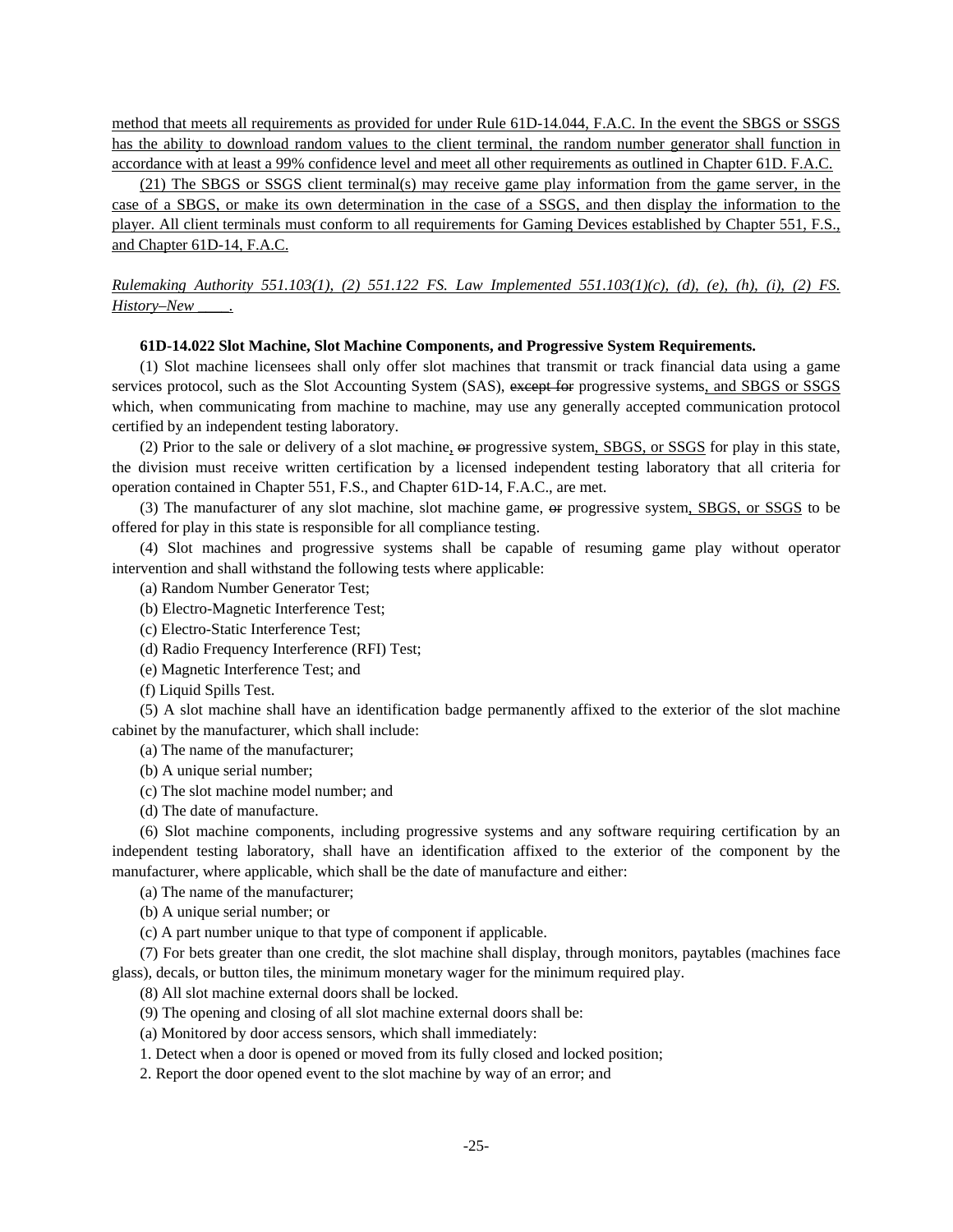3. Notify the surveillance department of the door opening, which shall monitor and record all activities at that slot machine until such time as the incident has been satisfactorily resolved.

(b) Logged in a machine entry authorization log (meal book) maintained inside the locked compartment of the slot machine, which shall include the name of the occupational licensee opening the door, time of opening, and reason for opening.

(10) The slot machine shall have a light or audible alarm, or both, that automatically illuminate and sound when:

(a) A player attempts to redeem credits that the slot machine cannot automatically pay;

(b) An error condition has occurred; or

(c) A player has initiated a "Call Attendant" condition.

(11) The power switch for a slot machine shall be:

(a) Clearly labeled; and

(b) Located within the interior of the slot machine.

(12) The operation of a slot machine, slot machine component, slot machine game, or progressive system:

(a) Shall not be altered by surges or reductions of  $\pm$  10% of the power supply voltage; and

(b) May be reset if there is no:

1. Damage to the equipment; or

2. Loss or corruption of data.

(13) Each individual slot machine shall be controlled by one or more microprocessors, which shall be physically located within the slot machine's locked logic compartment and have a key different from the key used for the slot machine main door.

(14) Ticket printers shall be in a locked area of the slot machine and provide an alert when the ticket printer:

(a) Is out of paper;

(b) Is low on paper;

(c) Is disconnected; or

(d) Has a printer jam or failure.

(15) The slot machine shall enter a lock-up condition if:

(a) The sum of the award from the single play of a game is equal to or greater than \$1,200.00, at which time a manual jackpot payment shall be made pursuant to Rule 61D-14.075, F.A.C.;

(b) The integrity of the machine is compromised; or

(c) A component critical to the proper operation of the machine has failed.

(16) The lock-up condition shall require an attendant to:

(a) Complete any required manual jackpot payment consistent with Chapter 61D-14, F.A.C.; or

(b) Clear the error on the slot machine before play may resume on the slot machine.

(17) A slot machine shall have an electronic identification card reader which shall be used to communicate with the FBMS.

(18) Any adjustments made to a slot machine's gaming options, slot machine components, or a progressive system during a RAM clear must be completed pursuant to Rule 61D-14.044, F.A.C.

(19)

(a) Any software (19) Software, software components, SBGS, SSGS, and associated hardware shall:

 $1.$ (a) Not be introduced into a facility before division approval;

 $2.$ (b) Not be duplicated by the facility;

3.(c) Be stored within a locked cabinet located at the licensed slot facility or, if SBGS or SSGS, in a secure system server located at the licensed slot facility. with:

1. Titles that require complete software reload and contain both game title and RAM clear software on the same piece of storage media along with other RAM clear software utilized only for RAM clear purposes secured within a single lock cabinet accessible by the slot licensee.

(b)2. Actual game title software and logic software secured within a dual locked cabinet accessible only by the slot licensee in the presence of a division representative, and:.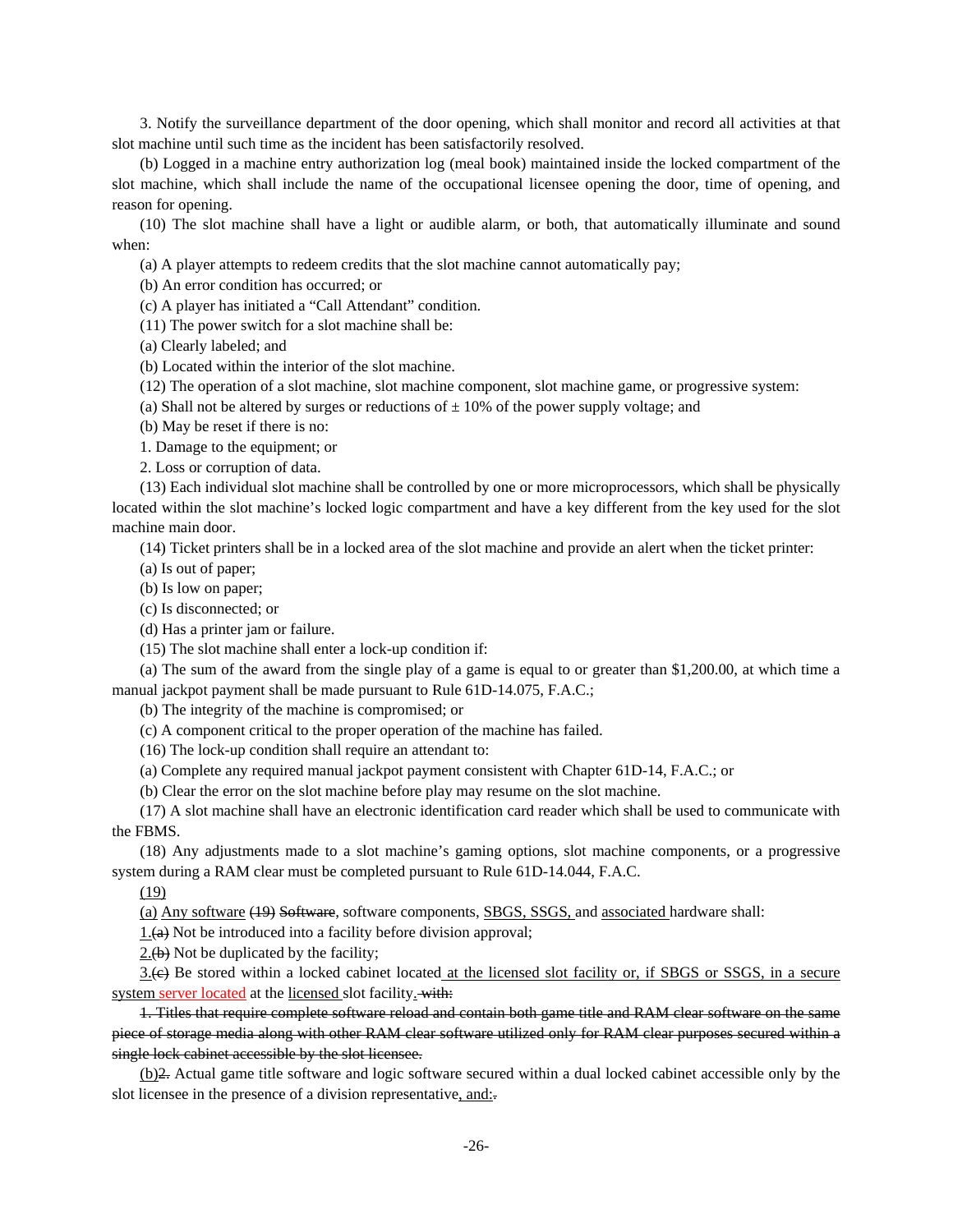1.(d) Be tracked using a log that includes:

i.<sup>4</sup>. Date and time inventory is changed;

ii.2. Independent testing laboratory certification number;

iii.3. Software version;

iv.4. Software status;

v.5. Manufacturer name;

vi.6. Count of total on-hand inventory that includes software added and removed; and

vii.<sup>7</sup>. License number and signature of the slot machine licensee employee adding or removing software from inventory.

 $2(e)$  Must be Be released to the division for destruction when it reaches obsolete or revoked status; and

3.(4) Must be for Exclude those slot machine game titles that require complete software reload and contain both game title and RAM clear software on the same piece of storage media. This type of game/RAM clear software shall be stored in the same cabinet as the other RAM clear software to be utilized when needed for RAM clear purposes only.

*Rulemaking Authority 551.103(1), 551.122 FS. Law Implemented 551.103(1)(c), (d), (h), (i) FS. History–New 7-30- 06, Amended 8-14-11, 9-26-13, \_\_\_\_\_\_\_\_\_\_.* 

# **61D-14.023 Slot Machine Base Doors.**

*Rulemaking Authority 551.103(1), 551.122 FS. Law Implemented 551.103(1) FS. History–New 6-25-06, Amended 6- 21-10, Repealed 9-12-12.*

# **61D-14.024 Logic Compartment.**

(1) The logic compartment is a locked compartment contained within each slot machine cabinet which shall:

(a) Have its own locked door;

(b) Be separate from any external door lock; and

(c) Contain, at a minimum, the central processing unit or units that control the slot machine.

(2) A slot machine or slot machine game, SBGS, or SSGS may not be offered for play at a slot machine licensed facility until:

(a) A licensed independent testing laboratory has certified that it meets all requirements of Chapter 551, F.S., and Chapter 61D-14, F.A.C.;

(b) The division has verified the identity of the slot machine software program and confirmed that it has been certified by an independent testing laboratory; and

(c) The division has sealed the logic compartment with evidence tape.

(3) The division shall apply evidence tape to any slot machine components that could affect the outcome of the game, including progressive systems where applicable and as required by this chapter.

(4) Any occupational licensee who observes that a piece of evidence tape has been tampered with in any way shall notify facility surveillance, which shall:

(a) Notify the division;

(b) Ensure the slot machine is not offered for play until the completion of an investigation; and

(c) Notify the division regarding the results of the investigation.

*Rulemaking Authority 551.103(1), 551.122 FS. Law Implemented 551.103(1)(c), (i) FS. History–New 7-30-06, Amended 8-14-11, 9-26-13, \_\_\_\_\_\_\_.*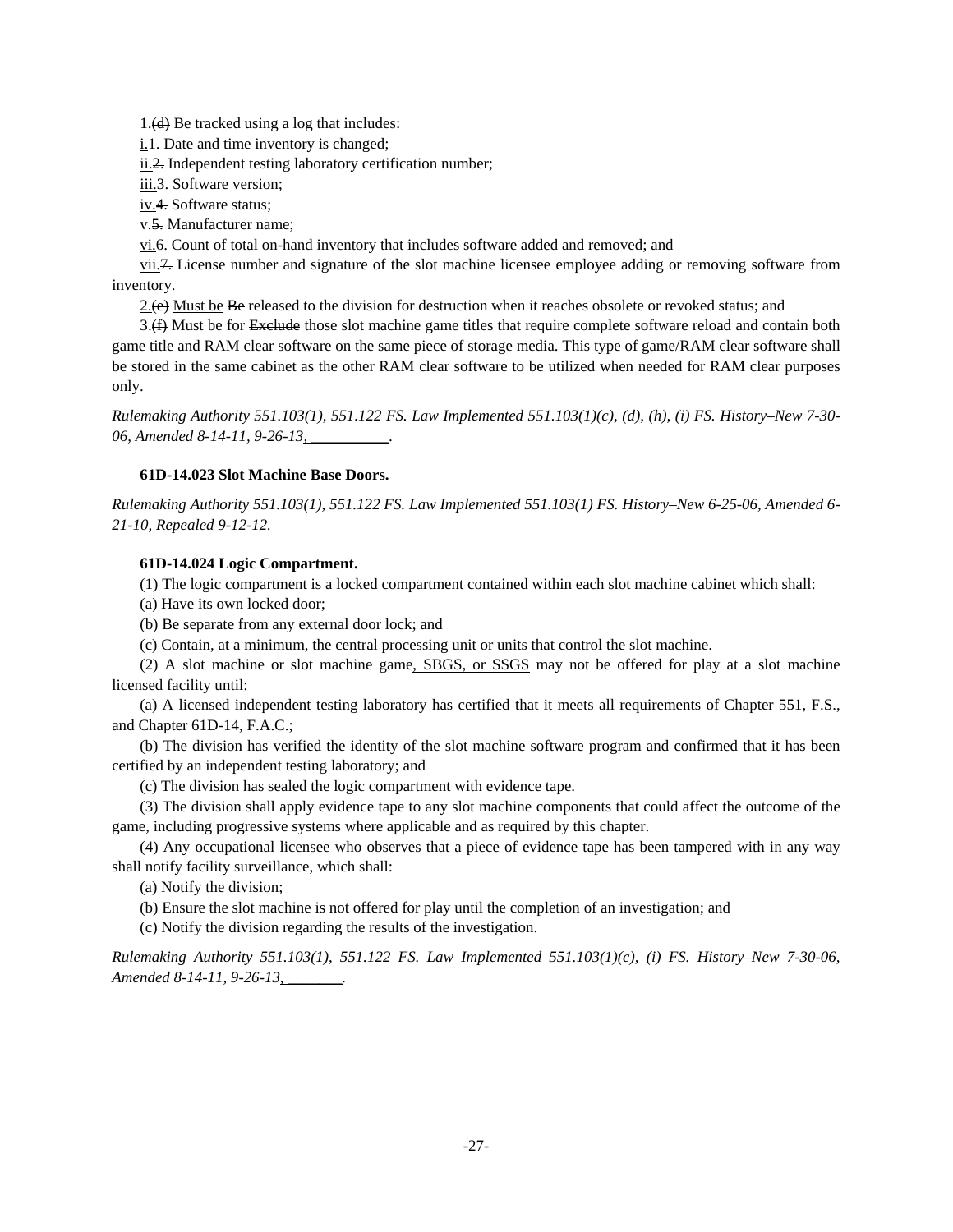## **61D-14.025 Currency Compartments.**

All currency compartments shall be locked separately from the main cabinet area and shall require a key that is different from the key required to open the main cabinet door. Currency compartments shall also meet the following requirements:

(1) The compartment shall be fitted with sensors that will allow the slot machine to immediately communicate the currency door open event or when the storage container has been removed;

(2) Access to the currency storage area shall be through a locked relevant outer door plus one other door or lock, before the receptacle or currency can be removed; and

(3) The bill stacker device shall have a "stacker full" sensor.

*Rulemaking Authority 551.103(1), 551.122 FS. Law Implemented 551.103(1)(c), (d), (e), (g), (i) FS. History–New 6- 25-06.* 

## **61D-14.026 Cabinet Wiring.**

*Rulemaking Authority 551.103(1), 551.122 FS. Law Implemented 551.103(1)(c), (d), (e), (i) FS. History–New 6-25- 06, Repealed 9-12-12.* 

# **61D-14.028 Printed Circuit Board (PCB) Identification. (Repealed)**

Each Printed Circuit Board (PCB) shall be identifiable by a permanently affixed name or number, and revision level and:

(1) The top assembly revision level of the PCB shall be identifiable;

(2) Spare PCBs shall be inspected and approved by the division, then kept and maintained in a secure area. Such PCBs shall meet all the requirements of this section;

(3) Manufacturers shall ensure that PCBs, used in their slot machines, conform to the documentation and the certified versions of those PCBs that were evaluated and certified by a licensed independent test laboratory;

(4) The slot machine licensee shall maintain a log of all PCBs that tracks each PCB to its original approved software number, PAR sheet, and asset number; and

(5) The PCB and the log required in subsection (4) shall be presented to the division for inspection and approval prior to slot machine being offered for play.

*Rulemaking Authority 551.103(1), 551.122 FS. Law Implemented 551.103(1)(c), (d), (e), (i) FS. History–New 6-25- 06, Repealed \_\_\_\_\_\_\_\_\_\_.* 

#### **61D-14.029 Mechanical Devices Used for Displaying Game Outcomes.**

(1) Electro-mechanically controlled display devices shall have a closed loop of control so as to enable the software to detect a malfunction or an attempt to interfere with the correct operation of that device. If a reel or wheel is not in the position it is supposed to be in, an error condition shall be generated.

(2) Mechanical assemblies shall have a mechanism that ensures the correct mounting of the assembly's artwork.

(3) Displays shall be constructed in such a way that winning symbol combinations match up with pay lines or other indicators.

*Rulemaking Authority 551.103(1), 551.122 FS. Law Implemented 551.103(1)(c), (d), (e), (i) FS. History–New 6-25- 06.* 

# **61D-14.030 Video Monitors/Touchscreens.**

Games that have video monitors shall meet the following requirements:

(1) The slot machine licensee shall maintain any touch screen monitors to ensure the accuracy of the calibration of the machine;

(2) A touch screen shall be capable of being re-calibrated by the slot machine licensee's staff without access to the slot machine cabinet other than opening the main door;

(3) There shall be no hidden or undocumented buttons or touch points anywhere on a touch screen; and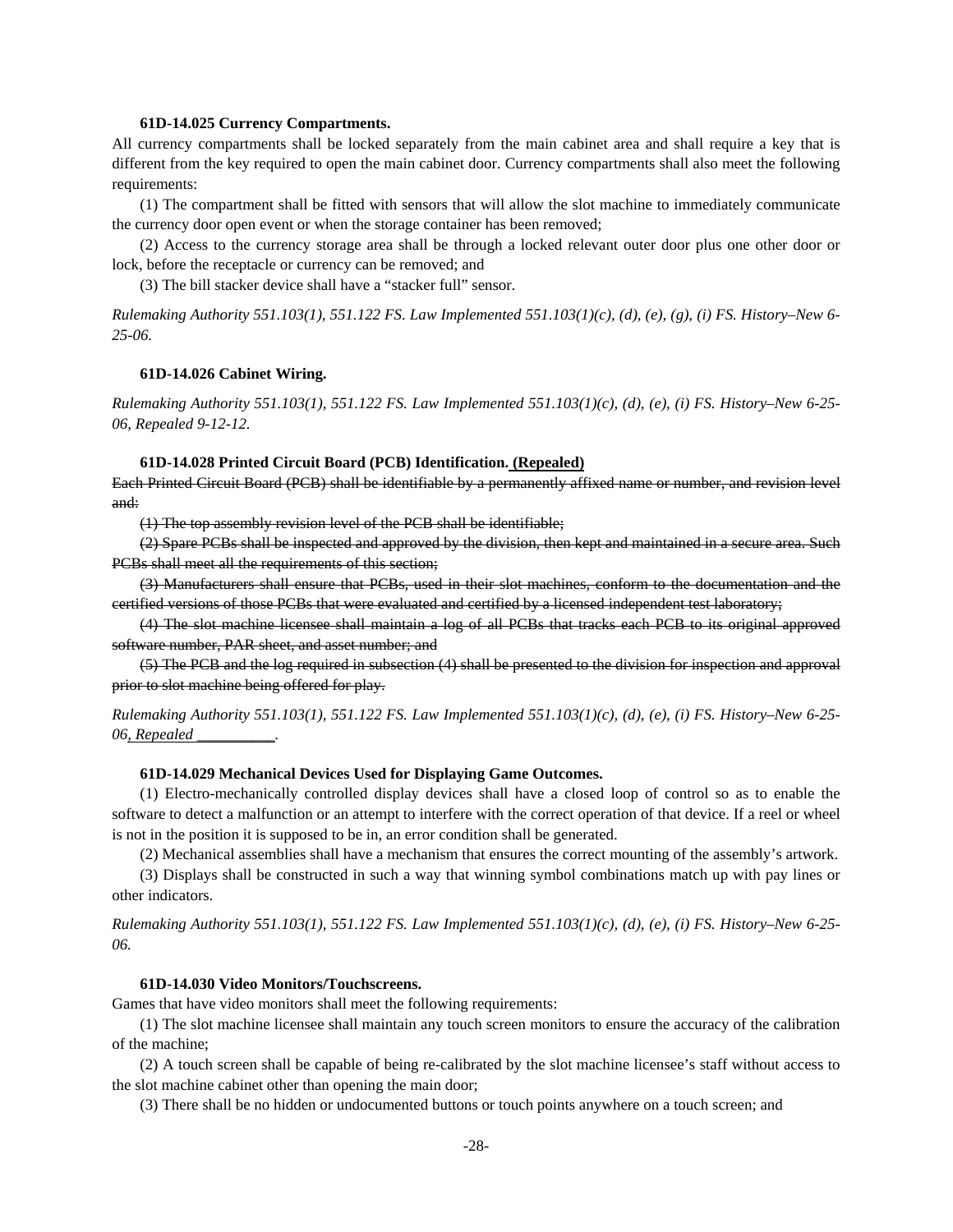(4) The slot machine shall be capable of displaying all possible outcomes of play of the machine during testing.

*Rulemaking Authority 551.103(1), 551.122 FS. Law Implemented 551.103(1)(c), (d), (e), (i) FS. History–New 6-25- 06.* 

# **61D-14.031 Bill Acceptors.**

All acceptance devices shall be able to detect the entry of bills, tickets, or vouchers and provide a method, utilizing a bi-directional communication protocol, to enable the slot machine software to interpret and act appropriately upon a valid or invalid input. The bill input system shall be electronically based and constructed in a manner that protects against vandalism, abuse, acceptance of invalid bills, tickets, or vouchers, or other fraudulent activity. Bill acceptance device(s) shall only register credits when the bill, ticket or voucher has passed the point where it is accepted and has been irrevocably stacked.

*Rulemaking Authority 551.103(1), 551.122 FS. Law Implemented 551.103(1)(c), (d), (e), (i) FS. History–New 6-25- 06.* 

## **61D-14.032 Progressive System Requirements.**

(1) With the prior approval of the division, one or more slot machine licensees may operate any wide area progressive (WAP) system or local area progressive (LAP) devices certified by a licensed independent testing laboratory in compliance with Chapter 551, F.S., and Chapter 61D-14, F.A.C.

(2) To obtain the approval to participate in WAP gaming, a slot machine licensee shall provide the division with a copy of the WAP agreement, which must specifically describe and identify the role, authority, and responsibilities of each casino licensee and each WAP provider participating in the conduct of the wide area progressive system, and the WAP provider must:

(a) Utilize multiple demark stations;

(b) Be licensed in at least two other jurisdictions where slot machine gaming is authorized; and

(c) Not connect to any system outside of the United States; and.

(d) Be approved by the division.

(3) A WAP or LAP slot machine utilizing multiple level jackpots shall:

(a) Clearly display the amount of wager necessary to attain each level of the jackpot award;

(b) Clearly indicate which level(s) the player is playing for; and

(c) Not be used as a tournament slot machine or in any tournament style gaming.

(4) The progressive jackpot amount displayed on any WAP or LAP slot machine jackpot meter shall not be altered, unless:

(a) The jackpot amount is awarded;

(b) The meter requires an adjustment because of a functional error and the division approves the adjustment; or

(c) The amount of the progressive jackpot, minus the reset amount, is distributed to another WAP or LAP slot machine, in which case:

1. The licensee must document the redistribution and report it to the division;

2. The redistribution must be dispersed to another WAP or LAP slot machine that does not require a higher wager amount for its progressive win; and

3. The redistribution must be dispersed to another WAP slot machine of the same host or a LAP within the same licensed facility; and.

4. The redistribution is approved by the division, taking into consideration:

i. Incrementation rates;

ii. Denomination;

iii. Protection of player contributions;

iv. Dilution of jackpots; and

v. Other factors that may operate to the detriment of players.

5. The redistribution shall occur no later than seven (7) days from receipt of division approval.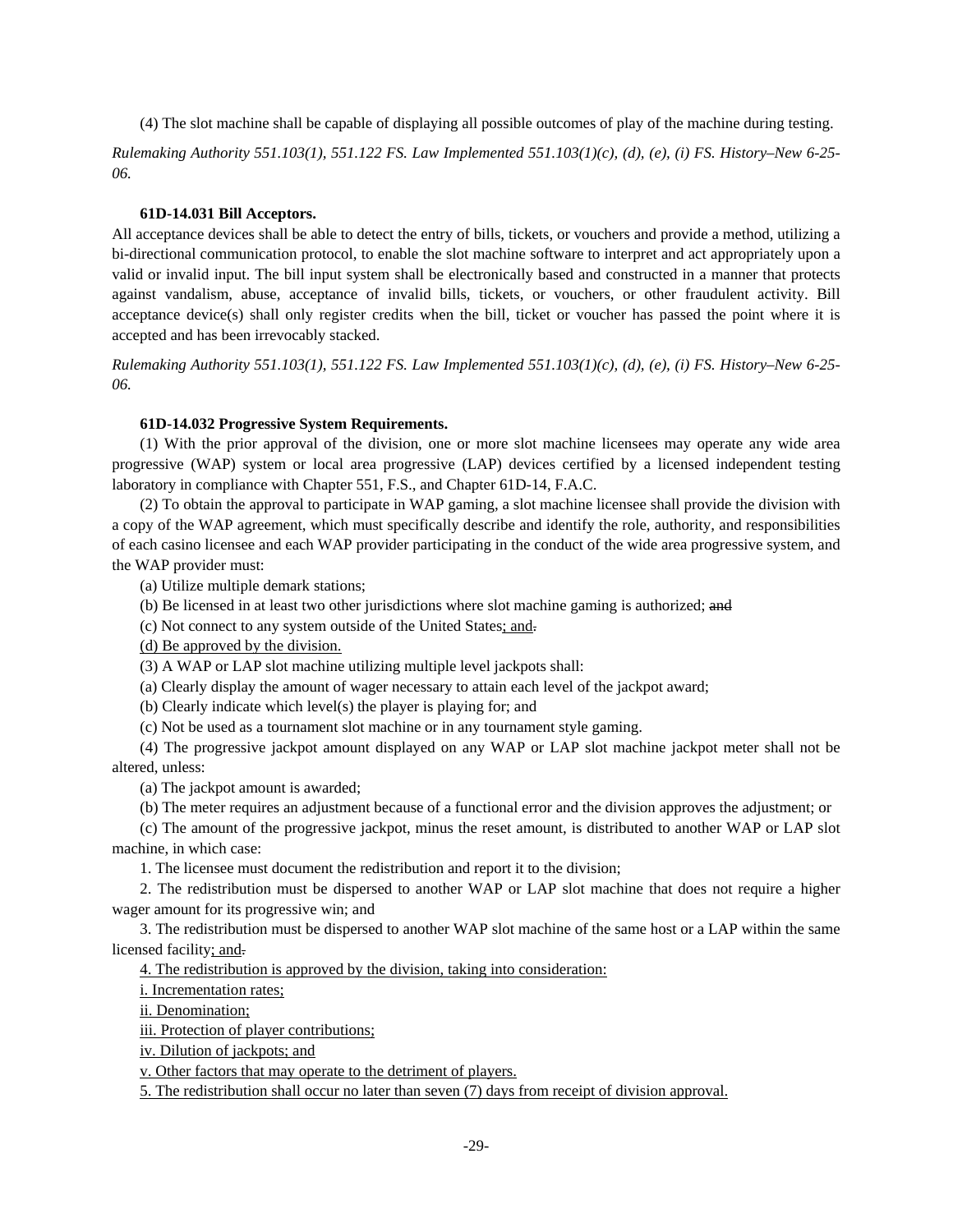(5) Upon validation of a jackpot award, the total prize shall be awarded to the patron in accordance with applicable law and the slot machine licensee's internal controls.

(6) A LAP slot machine may not be offered for play as a WAP slot machine if the game is configured as a single level progressive. A LAP machine configured with multiple progressive levels may offer a WAP amount as a top award if the LAP/WAP combination is certified by an independent testing laboratory as meeting all the requirements of Chapter 551, F.S., and Chapter 61D-14, F.A.C.

(7) Documentation accompanying the progressive system will include:

(a) The type of progressive system the controller utilizes;

(b) The configuration of each type including:

1. Stand alone;

2. Linked; and

3. Multi-site.

(c) A listing of error conditions;

(d) The number of displays the progressive controller can support; and

(e) A description of the events that take place when a progressive jackpot is won.

(8) Only one game on any linked progressive system can function as the master progressive controller when the progressive system utilizes a master controller configuration, and if:

(a) The master controller becomes inoperative, all linked games must disable; or

(b) Any game within the linked games loses communication with the master controller, that game must be disabled.

(9) The progressive controller must be able to display all setup parameters.

(10) The approval of a multi-site WAP system shall be certified in two phases:

(a) First by an independent testing laboratory for the integrity of the gaming device in conjunction with the progressive system; and

(b) Second by onsite certification by the independent testing laboratory where the progressive communications and setup are tested prior to implementation.

(11) All slot machine licensees operating a progressive system shall, with respect to each system they operate, prepare a daily progressive report that includes date, time, progressive (name/number), progressive type, banks(s)/machine(s), and progressive amounts.

(12) Gaming machines connected to the WAP or LAP system or device must satisfy the following to ensure parity of play among players at all game locations:

(a) Be all of the same denomination and levels of play with equivalent odds of winning any common payoff schedule or award. For the purposes of this subsection, equivalent is defined to mean no more than a one-percent (1%) tolerance on return to player or payback;

(b) Require the same wager amount or less to win the payoff schedule or award, regardless of the device's denomination.

(13) Any WAP or LAP system or device must, at a minimum, provide that:

(a) Patron disputes will be resolved under procedural and substantive requirements equal to or greater than the established and/or requirements set forth by the division under applicable law and/or rule;

(b) Surveillance and security of gaming devices connected to such system in accordance with applicable requirements under law and/or rule of the division;

(c) Record-keeping and record-retention procedures in accordance with applicable requirements under law and/or rule of the division; and

(d) Safeguards for control of access to any internal mechanism of gaming devices connected to such system.

(14) In the event the progressive resides on a SBGS or SSGS, all progressive functionality over the client server system must be verified by the independent laboratory including hardware, software, and connectivity.

*Rulemaking Authority 551.103(1), 551.122 FS. Law Implemented 551.103(1)(c), (d), (e), (g), 551.121(5) FS. History–New 8-14-11; Amended \_\_\_\_\_\_\_\_.*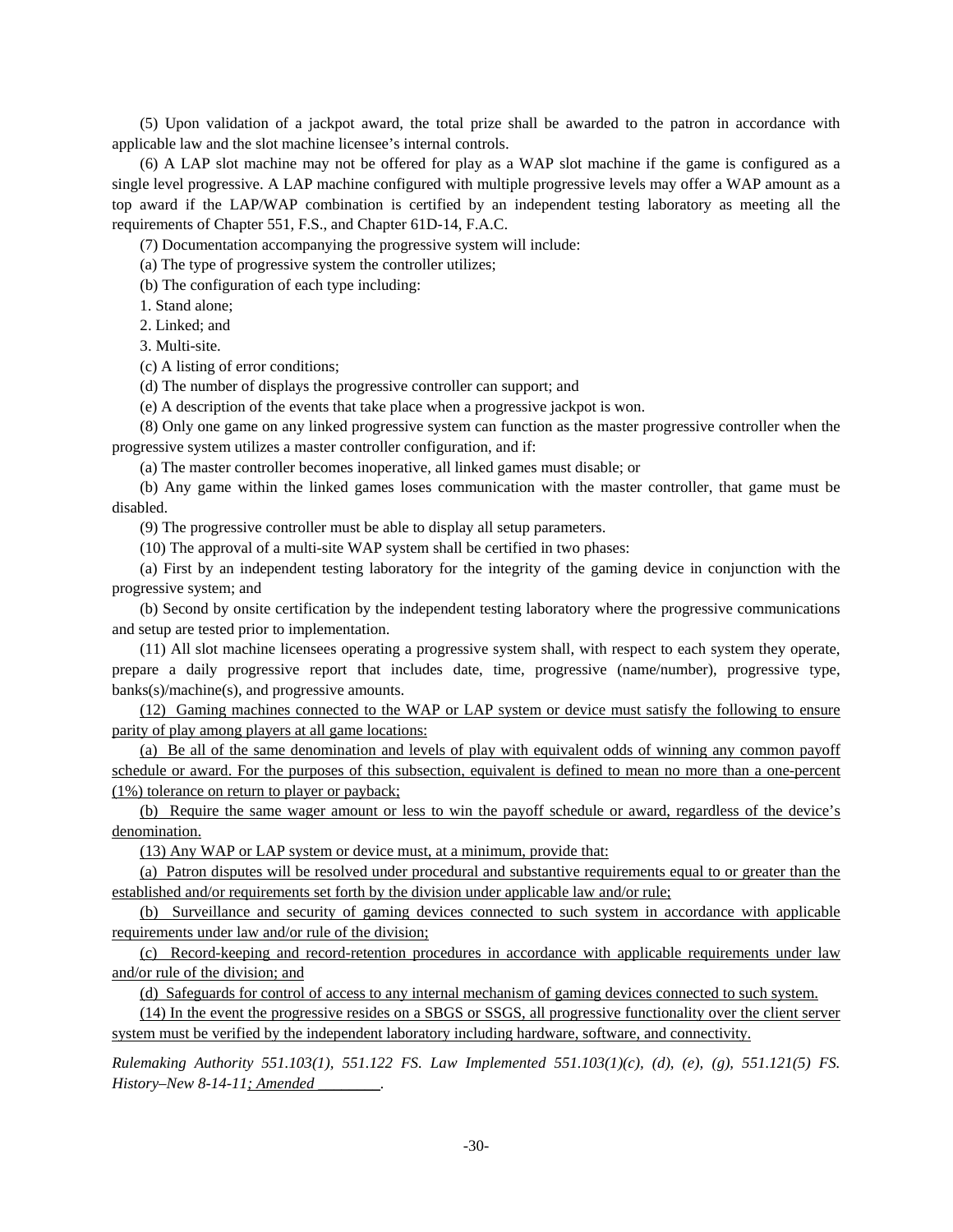# **61D-14.033 Progressive Displays and Controllers.**

- (1) All progressive jackpot displays shall:
- (a) Be visible to all players playing the machine;
- (b) Show all values as dollars and cents; and
- (c) Show the progressive jackpot amount close to near real time.

(2) If any progressive system interfaces with the player tracking systems display, it must conform to the requirements of Rule 61D-14.076, F.A.C.

(3) Any modification of a progressive systems contribution amount or base value shall require:

(a) Prior written approval from the division; and

(b) The presence of a division representative.

- (4) When a progressive controller error occurs:
- (a) An alert must be recorded by the progressive system; and
- (b) The error condition must be visibly displayed to expedite repairs as soon as possible.

(5) In the event a progressive controller needs to be replaced outside normal DBPR working hours, a licensed representative from the manufacturer may replace the progressive controller with another progressive controller having the exact same configuration, provided a full report is generated and submitted to the division by 12:00 noon on the first business day following the completion of the replacement.

*Rulemaking Authority 551.103(1), 551.122 FS. Law Implemented 551.103(1)(c), (d), (e), (g), 551.121(5) FS. History–New 8-14-11.* 

## **61D-14.034 Progressive Jackpots.**

(1) All progressive systems or controllers shall have the ability to record the following information for each progressive amount:

- (a) The current prize amount;
- (b) The number of progressive wins;
- (c) The history of at least the last five progressive awards;
- (d) The starting award value;
- (e) The jackpot award value limit, if applicable;
- (f) The initial incremental percentage rate at which an award is increased;
- (g) The secondary incremental percentage rate at which an award is increased after the jackpot limit is reached;
- (h) The overflow incremental percentage increment rate for the reserve pool;
- (i) The base reset amount after the progressive jackpot is awarded; and
- (j) The slot machines participating in the progressive jackpot.
- (2) Any modification of a progressive system or reset of a progressive jackpot amount shall require:
- (a) Prior written notification to the division; and
- (b) The presence of a division representative.

(3) All progressive jackpot amounts shall be equal to or greater than the reset amount of each progressive machine.

*Rulemaking Authority 551.103(1), 551.122 FS. Law Implemented 551.103(1)(c), (d), (e), (g), 551.121(5) FS. History–New 8-14-11.* 

# **61D-14.036 Slot Machine Tournament.**

(1) A slot machine tournament is an organized event at which players have the opportunity to engage in competitive play against other players using slot machines the division has approved for that purpose.

(2) A slot machine licensee shall not operate a slot machine tournament unless it has submitted the following to the division at 1400 W. Commercial Blvd., Ft. Lauderdale, FL 33309, for approval in writing:

(a) Tournament rules of play consistent with Chapter 551, F.S.; and

(b) A floor plan of the location of the specific slot machines selected for tournament play within the gaming area.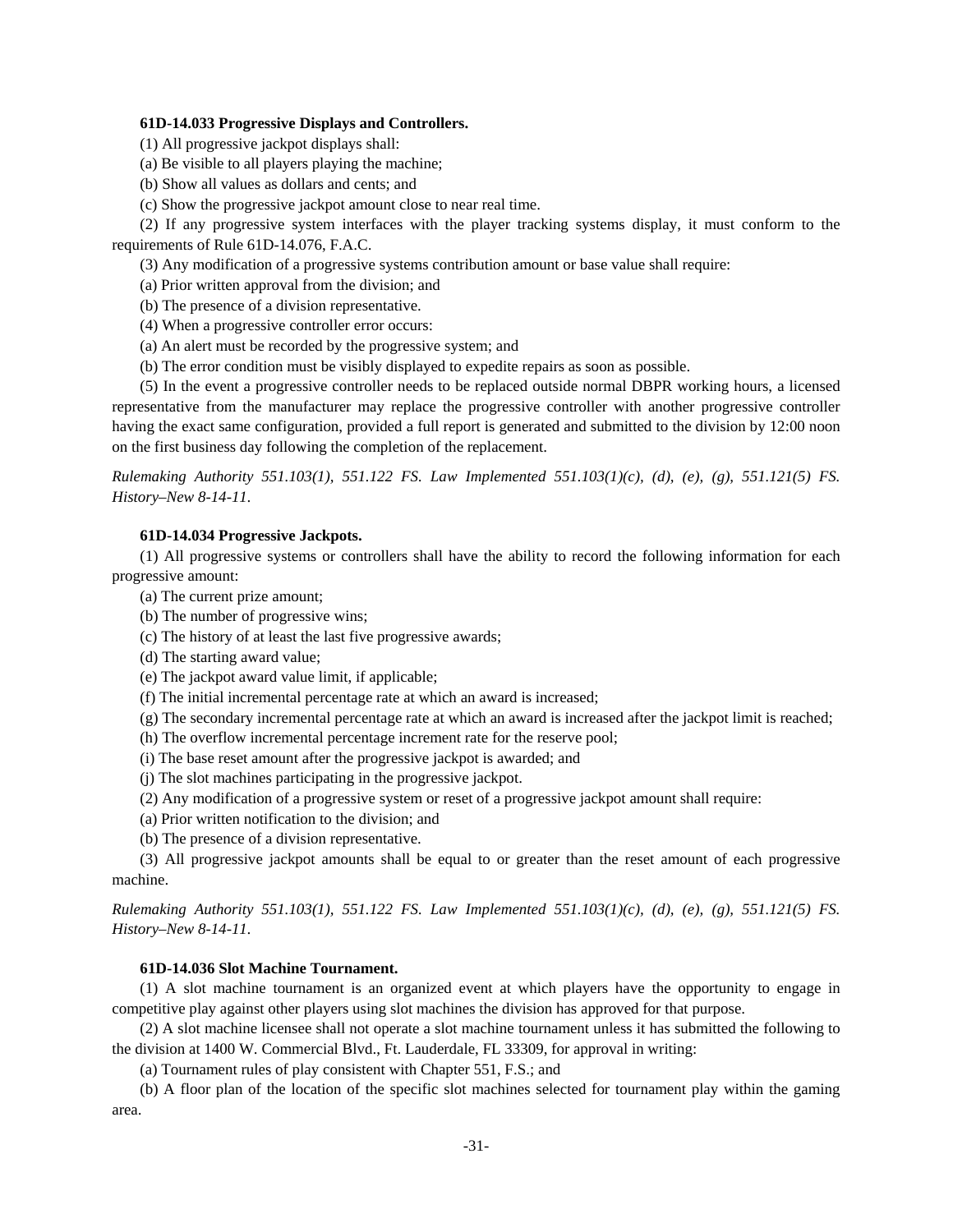(3) Any slot machine and associated slot machine component that is part of a slot machine tournament shall:

(a) Comply with the requirements of Chapter 551, F.S., and the administrative rules adopted pursuant to that chapter. However, the percentage requirements of Section 551.104(4)(j), F.S., and the percentage requirements of the rules adopted pursuant to Chapter 551, F.S., do not apply to tournament play.

(b) Be equipped with a program certified by an independent testing laboratory licensed by the state which allows for the tournament mode of play.

(c) Disable normal mode of play for those machines selected for tournament play.

(d) Be enabled centrally or by a switch key (reset feature) and/or total replacement of the logic board with a certified tournament board if tournament is an option.

(4) A gaming device, while enabled for tournament play shall:

(a) Not accept credits from any source;

(b) Not pay out credits in any way;

(c) Use tournament credits only, which shall not have cash value;

(d) Not increment any mechanical or electro-mechanical meters; and

(e) Not communicate any accounting information to the facility based monitoring system during tournament play.

(5) The facility based monitoring system shall create an electronic entry in the event log for any slot machine entered into tournament mode.

(6) Tournament winnings shall not be deducted from net slot machine revenues or winnings of slot machine gaming.

(7) The slot machine licensee shall provide a report of electronic meter readings from its facility based monitoring system to the division for each of its slot machines designated for tournament play immediately before the machine is enabled in the tournament mode of play and after the machine is returned to normal mode of play.

*Rulemaking Authority 551.103(1), 551.122 FS. Law Implemented 551.103(1) FS. History–New 6-21-10.* 

## **61D-14.037 Games with Bonus Features, Multiple Win Lines, Prizes.**

(1) If the slot machine game, SBGS, SSGS, or progressive system slot machine contains a bonus feature including a "game within a game," the following requirements shall be met:

(a) The game shall display to the player which game rules apply to the current game state;

(b) The number of plays remaining for the free game event shall be displayed as each free game is played;

(c) If a bonus or feature game requires extra credits to be wagered the game shall provide the player an opportunity to not participate;

(d) The probability of obtaining winning events or symbols on the base game shall not decrease as the game progresses; and

(e) The game shall display to the player that the game is in a bonus feature mode.

(2) Any "game within a game" or bonus feature of a progressive slot machine shall:

(a) Be a function of the base game;

(b) Not add bonus feature amounts to the progressive total; and

(c) Not increase or decrease a patron's probability of winning the progressive jackpot other than to add additional credits for future play or cash out when the cash out button is engaged.

(3) If a mystery progressive jackpot is offered:

(a) All machines of the same play denomination linked to the mystery progressive must have the same probability of winning the mystery jackpot and shall notify the patron of the award; or

(b) All machines of differing denominations linked to the mystery progressive shall have an adjusted probability of winning the mystery jackpot based upon the contribution to the jackpot and shall notify the patron of the award.

*Rulemaking Authority 551.103(1), 551.122 FS. Law Implemented 551.103(1)(c), (d), (e), (g), 551.121(5) FS. History–New 6-25-06, Amended 8-14-11, \_\_\_\_\_\_\_\_\_\_\_.*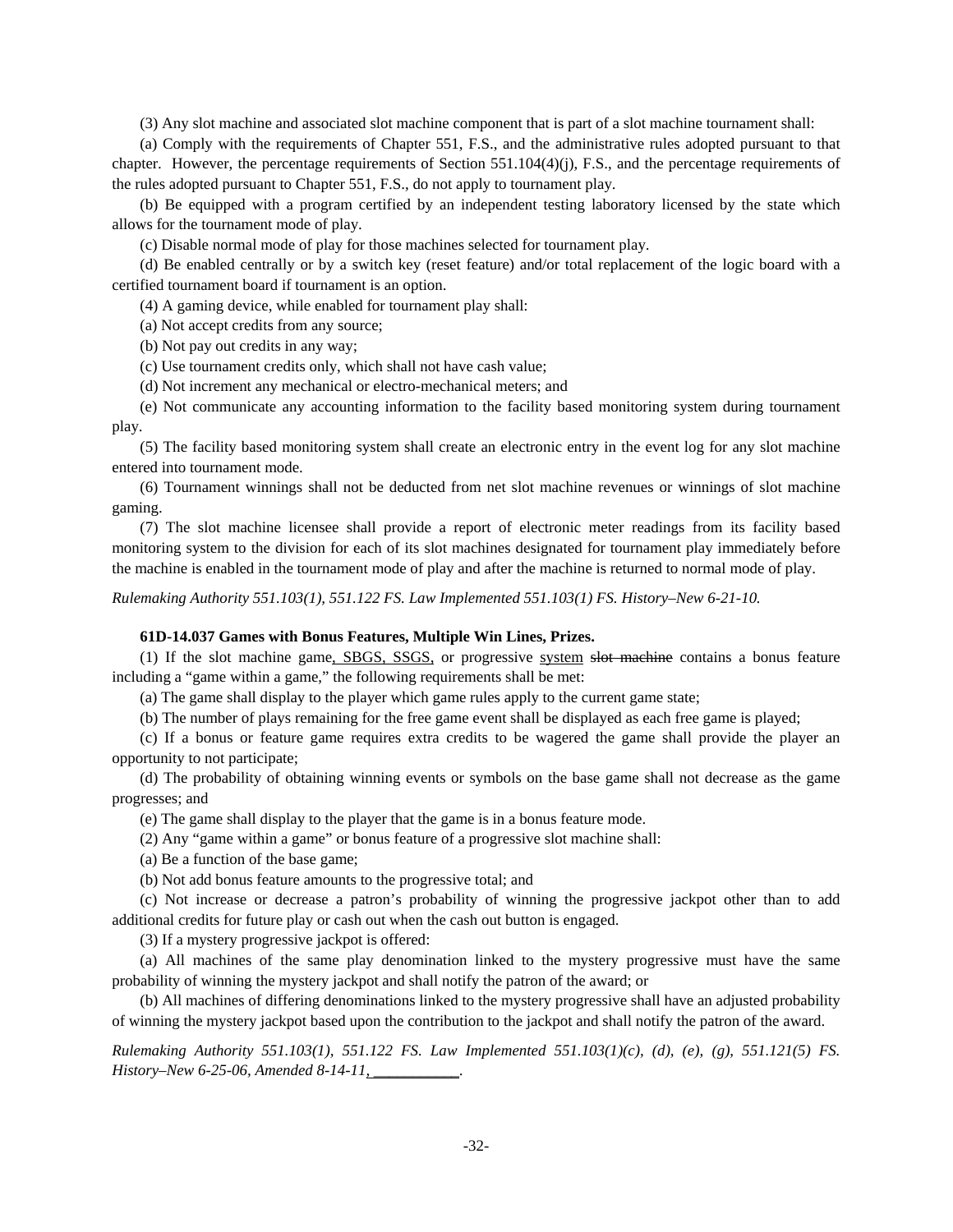### **61D-14.038 Percentage Payout and Odds.**

(1) An independent test laboratory licensed by the state (laboratory) shall:

(a) Certify a slot machine game for play in Florida only when the manufacturer's Payout and Retention (PAR) sheet for that slot machine game indicates a probable minimum payout percentage of at least 85 percent of all credits played over the mathematical (lifetime) cycle of the game at a 95 percent level of confidence;

(b) Test each slot machine game independently to certify that the game meets the probable minimum payout indicated on the manufacturer's PAR sheet at a 99 percent level of confidence;

(c) Certify in writing to the Office of Slot Operations, Division of Pari-Mutuel Wagering, North Broward Regional Service Center, 1400 West Commercial Boulevard, Suite 165, Ft. Lauderdale, Florida 33309-3787:

1. The game's minimum and maximum theoretical payout percentage;

2. The game has been tested and meets the provisions of Chapter 551, F.S. and Chapter 61D-14, F.A.C.; and

3. The game performs as described in the manufacturer's PAR sheet.

(2) A slot machine game manufacturer or distributor shall provide a PAR sheet to the slot machine licensee and the division at the address in paragraph  $(1)(c)$  of this rule upon delivery of each slot machine game to a slot machine licensee in Florida. The volatility index for the game shall be reflected on each manufacturer's PAR sheet.

(3) Upon the alteration or revision of any previously certified game, the slot machine manufacturer shall submit the game to the laboratory which shall re-evaluate the minimum theoretical payout percentage and provide an amended report to the division complying with subsection (1) of this rule.

(4) Slot machine games used at Florida slot machine licensee facilities shall:

(a) Have a total payout over the cycle of both the bonus and non-bonus part of the game combined that conforms to the minimum theoretical payout percentage of 85 percent;

(b) Meet the minimum theoretical payout percentage of the game at all times pursuant to the reporting frequency required in subsection (5) of this rule; and

(c) Meet the minimum theoretical payout percentage of the game when playing at the lowest end of a non-linear paytable.

(5) The slot machine licensee shall create a semi-annual report using the facility based monitoring system (FBMS), demonstrating an overall floor average of 85 percent or higher and providing the following information for each slot machine in play:

(a) The lifetime actual payout to the end of the reporting period;

(b) The actual number of plays since the installation of the game;

(c) The theoretical payout percentage; and

(d) The minimum number of handle pulls required to reach the minimum payout percentage as indicated on the PAR sheet.

(6) The semi-annual report required by subsection (5) of this rule shall be filed with the division at the address in paragraph  $(1)(c)$  of this rule, electronically or in writing, for each of the following periods:

(a) January 1 through June 30; and

(b) July 1 through December 31.

(7) If the report required by subsection (5) of this rule shows that a slot machine facility's gaming floor payout is less than 85 percent, the slot machine licensee shall notify the division in writing of the identity of the slot machine game.

(8) If, in two consecutive semi-annual reports, any slot machine game fails to remain at 85 percent or higher, the division will verify the operating software.

(9) Each slot machine licensee shall maintain records demonstrating:

(a) The semi-annual report results required in subsection (5) of this rule for each slot machine game that has been placed on the gaming floor;

(b) The actual payout percentage for each slot machine game at the time of each semi-annual report required in subsection (5) of this rule;

(c) The recomputed payout percentage for each slot machine game and whether the payout percentage is within its volatility range; and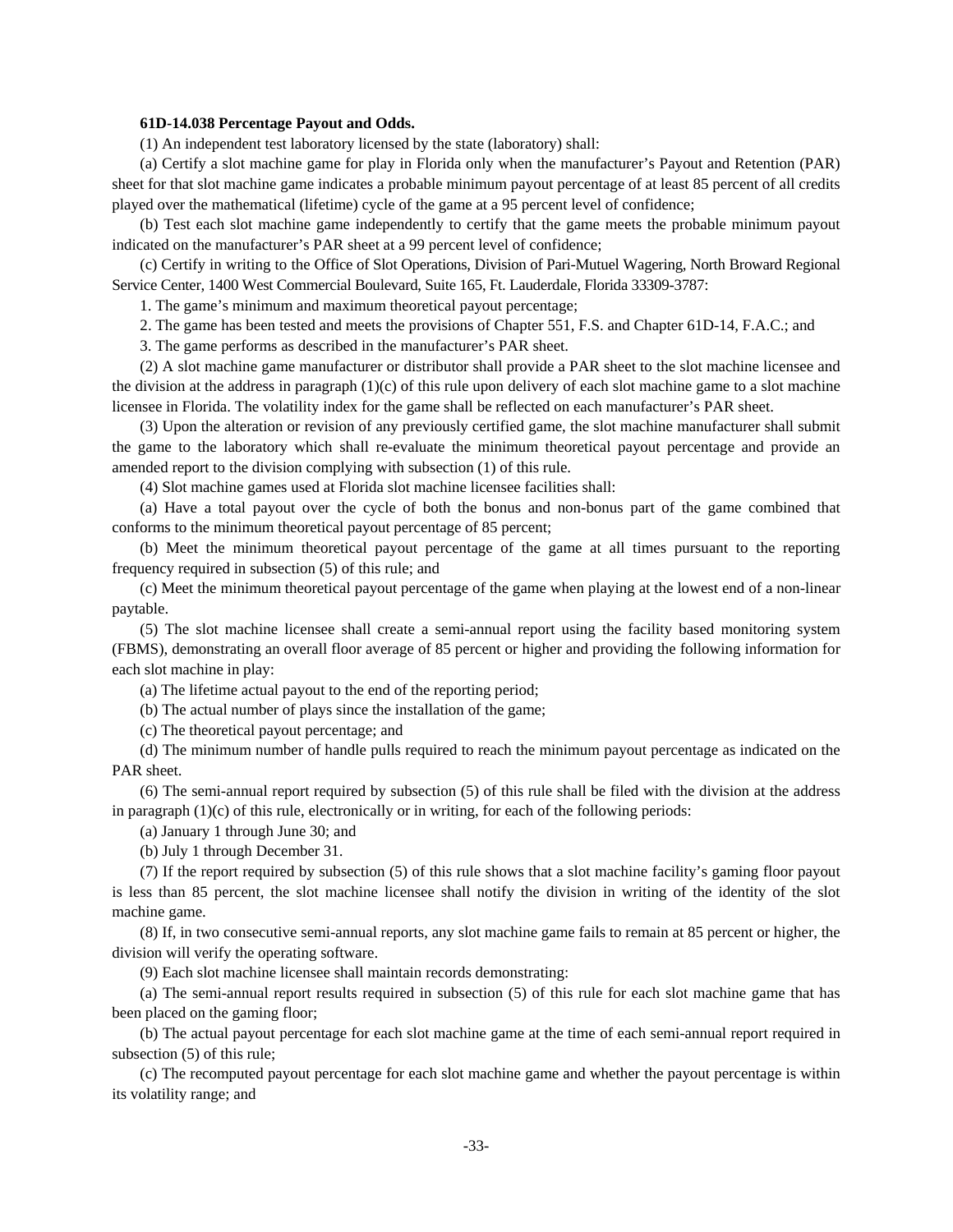(d) Any record regarding software operating program verification by the division pursuant to subsection (8) of this rule.

(10) The records generated under this rule shall be maintained consistent with Rule 61D-14.080, F.A.C.

*Rulemaking Authority 551.103(1), 551.122 FS. Law Implemented 551.103(1)(c), (d), (e), (h), 551.104(4)(j) FS. History–New 6-25-06, Amended 6-21-10, 8-14-11.*

# **61D-14.039 Credit Redemption, Meter, Cancel Credit, and Taxation Reporting Limits.**

(1) A patron shall have the option to collect any of their remaining credits from the slot machine by the player pressing the 'CASH OUT' button at any time other than during a time when:

(a) A game is being played;

(b) A game is in audit mode;

(c) Any time a door is open;

(d) A game is in test mode;

(e) A credit meter or win meter incrementation is indicated, unless the entire amount is placed on the meters when the collect button is pressed; or

(f) A game is in a payout or a memory error condition is indicated.

(2) The credit meter shall be maintained in credits or cash value.

(3) The patron's current options and/or choices shall be clearly indicated electronically or by video display. These options shall not be misleading.

*Rulemaking Authority 551.103(1), 551.122 FS. Law Implemented 551.103(1)(c), (d), (e) FS. History–New 7-5-06.* 

# **61D-14.040 Game Cycle, Payment of Credits by Ticket Printer, and Ticket Redemption.**

(1) A game shall be considered completed when the final transfer to the player's credit meter takes place, in case of a win, or when all credits wagered or won that have not been transferred to the credit meter, are lost. The following are all considered to be part of a single game:

(a) Games that trigger a free game feature and any subsequent free games;

(b) "Second screen" bonus feature(s);

- (c) Games with player choices;
- (d) Games where the rules permit wagering of additional credits; and
- (e) Double-up/gaming features.

(2) Payment of credits by ticket printer as a method of credit redemption shall only be permissible when the slot machine is linked to a computerized ticket validation system, which allows validation of the printed ticket. The ticket validation system shall be able to identify duplicate tickets and allow for a final ticket to be printed in the event of loss of communication between slot machines with the ticket validation system. A ticket shall contain the following information:

(a) Slot machine licensee name/site identifier;

(b) Machine asset number or cashier/change booth location number;

(c) Date and time in a 24 hour format;

(d) Alpha and numeric dollar amount of the ticket;

(e) Ticket sequence number;

(f) Validation number, unless the ticket is printed due to a loss of communication with the ticket validation system;

(g) Bar code or any machine readable code representing the validation number;

(h) Type of transaction or other method or differentiating ticket types; and

(i) Indication of an expiration period from date of issue, or date and time the ticket will expire in a 24 hour format based upon the local date/time format.

(3) A slot machine shall only generate a ticket through an internal document printer by redeeming all credits.

(4) Tickets or payment vouchers shall only be paid at a cashier's cage or ticket payment automated ticket redemption machine linked to the ticket validation system.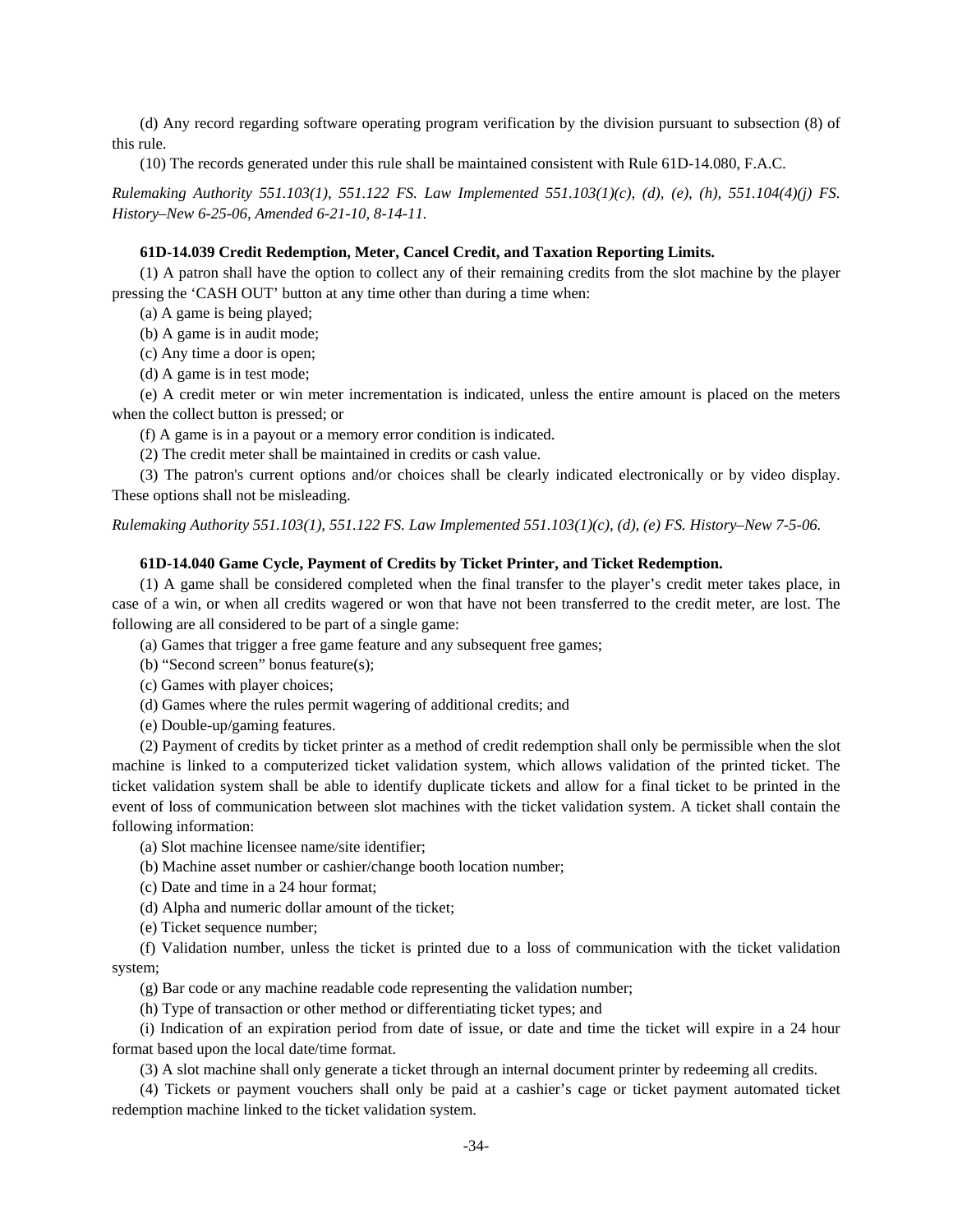(5) Where ticket validation is to take place at the cashier's cage a cashier/change booth, the cashier shall print a validation receipt or note in the cashier's reconciliation report, after the ticket is electronically validated. The validation receipt or report shall contain the following printed information:

(a) Machine asset number;

(b) Validation number;

(c) Date and time paid;

(d) Amount; and

(e) Cashier/change booth identifier.

(6) Any adjustment made to any ticket or voucher shall require two approval signatures, of which at least one of the signatures shall be by a supervisor, and all changes shall be contained in a log indicating:

(a) The names and occupational license numbers of the employees of the slot machine licensee who approved the adjustment;

(b) What adjustment was made to the ticket or voucher;

(c) When the adjustment was made;

- (d) The item value before and after the change; and
- (e) The reason the adjustment was made.

(7) Any device that holds ticket information in its memory shall not allow the removal of that information unless it has first transferred that information to the database of the facility based monitoring system.

(8) Provisions shall be made in the slot machine licensee's internal controls for an alternate method to pay credits in the event of the loss of communication with the ticket validation system.

*Rulemaking Authority 551.103(1), 551.122 FS. Law Implemented 551.103(1)(c), (d), (e), (i) FS. History–New 7-30- 06, Amended \_\_\_\_\_\_\_\_\_\_.* 

# **61D-14.041 Randomness Requirements and Game Play Auditing.**

(1) Each slot machine shall use a random number generator (RNG) located within the licensed slot machine licensee's facility. The RNG shall:

(a) Be statistically independent from any other device;

(b) Conform to the random distribution values specified in the slot machine's PAR sheet;

(c) Pass statistical tests such as the chi-squared test or random distribution analysis test;

(d) Cycle continuously in the background between games and during game play;

(e) Randomly determine the first seed number;

(f) Use a method of re-scaling that permits all numbers within the lower range to be equally probable if a function of a slot machine requires a random number to be generated with a smaller range than that provided by the slot machine's RNG; and

(g) Re-scale values using a method such as discarding that random number and selecting the next in sequence if a particular random number selected is outside the range of equal distribution of re-scaling values.

(2) A slot machine shall use communication protocols to protect the RNG and random selection process from influence by associated equipment.

(3) Each possible permutation or combination of game elements that produces a winning or losing game outcome shall be available for random selection at the initiation of each play.

(4) The independent licensed testing laboratory shall include a copy of each of the certifications required under this rule as part of the formal approval documentation certifying the machine and/or game for play in Florida to the division.

(5) Any misstatements, omissions or errors in the required certification provided by either the independent licensed testing laboratory or the manufacturer and/or distributor is a violation of rules governing slot machine gaming.

*Rulemaking Authority 551.103(1), 551.122 FS. Law Implemented 551.103(1)(c), (e), (g) FS. History–New 7-5-06, Amended 6-21-10, 9-26-13, \_\_\_\_\_\_\_\_\_.*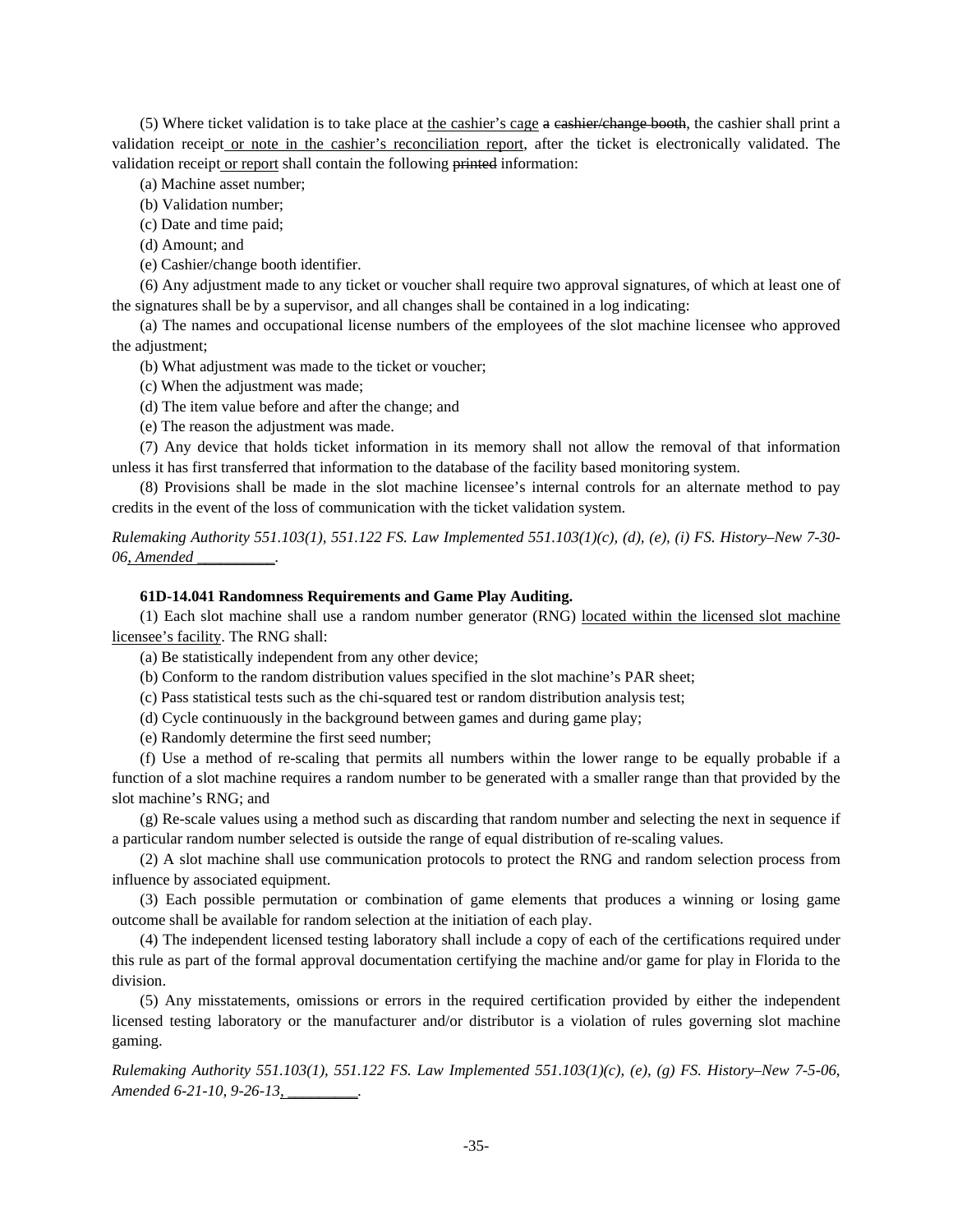# **61D-14.042 Accounting and Occurrence Meter Specifications.**

(1) There shall be a minimum of two (2) meters contained in each slot machine. One meter shall measure total credits into the slot machine. The other meter shall measure total credits out of the slot machine.

(2) The required electronic accounting meters are as follows:

(a) The amounts wagered or cash in meter shall cumulatively count the total amounts wagered during game play, except credits that are won during the game that are subsequently risked in a double-up mode;

(b) The number reflecting the amounts won or the award reflected on the credit out meter shall cumulatively count all amounts the player has won at the end of the game that were not paid by an attendant, including amounts paid by a ticket printer. The credit out meter shall not increment for bills inserted and cashed out to allow the slot machine to be used as a change machine. In those cases where amounts awarded are included on separate meters, the metering requirements for the credit out meter can be met by summing the number reflected on the credit out and machine paid external bonus payout meter;

(c) The drop meter shall maintain a cumulative count of the credit value of all bills and tickets inserted into the bill acceptor processed for play;

(d) The handpays meter shall reflect the cumulative amounts paid by an attendant;

(e) The cancelled credit meter shall reflect the cumulative amounts paid by an attendant that are in excess of the credit limit and residual credits that are collected; and

(f) Printer games do not require a cancelled credit meter unless a "printer limit" option exists on the game.

(3) The required electronic occurrence meters are as follows:

(a) The games-played meter shall display the cumulative number of games played since the last RAM clear;

(b) A slot machine shall display the number of times the slot machine main door was opened since the last RAM clear; and

(c) The slot machine shall show the time of the most recent bill acceptor door opening since the last RAM clear.

(4) Each individual slot machine available for play shall have at least amount bet and amount won meters in either credits or dollars.

(5) For each type of slot machine that offers a double-up option, there shall be two meters to indicate the amount doubled and the amount won, which shall increment every time a double-up play occurs.

(6) All electronic meters required by this section, except those described in subsection (5), shall communicate their information to the facility based monitoring system.

*Rulemaking Authority 551.103(1), 551.122 FS. Law Implemented 551.103(1)(c), (d), (e), (g) FS. History–New 7-30- 06, Amended 6-21-10, 7-14-11, 9-12-12.*

# **61D-14.043 Transaction Log, Accountability of Bills/Tickets, Bill Acceptor Recall, and Number of Last Plays Required.**

(1) All slot machines shall have the ability to display a complete transaction history for the most recent transactions with a cashless wagering system including at least the previous thirty-four (34) transactions prior to the most recent transaction that incremented any of the accounting meters.

(2) A slot machine shall maintain electronic metering to be able to report the following:

(a) Total monetary value of all bills, tickets, or vouchers accepted;

(b) Total number of all bills, tickets, or vouchers accepted; and

(c) A breakdown of the following items accepted by the bill acceptor:

1. For bills, the game shall report the number of bills accepted for each bill denomination; and

2. For all tickets or vouchers the game shall have a separate meter that reports the number of such items accepted.

(3) A slot machine shall retain in its memory and be capable of displaying the denomination of the last five (5) items referenced in paragraph (2)(c) accepted by the bill acceptor.

(4) Information on at least the last ten (10) games shall be retrievable by the operation of an external keyswitch, or another secure method that is not available to the player. The slot machine shall provide all information required to fully reconstruct the last ten (10) plays. The information shall include: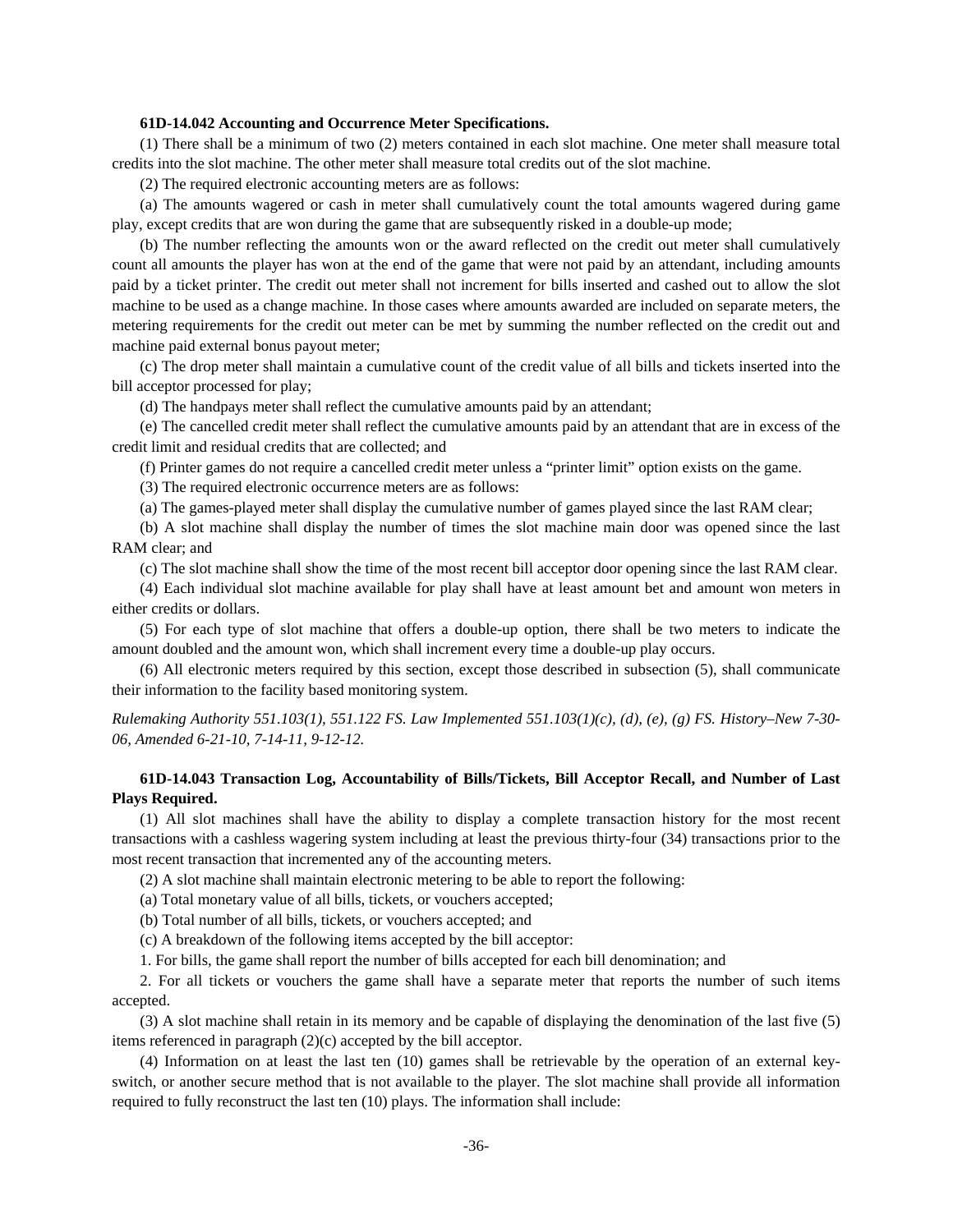- (a) The value of initial credits;
- (b) The value of credits bet;
- (c) The value of credits won;
- (d) The value of credits paid;
- (e) Each final game outcome including all player choices and bonus features; and
- (f) The results of double-up options.

(5) The last game recall shall reflect bonus rounds in their entirety. If a bonus round lasts a specific number of events, each with separate outcomes, each of the specific events shall be displayed with its corresponding outcome, if the outcome resulted in an award. The recall shall reflect events that are screen position dependent, if the outcome resulted in an award. There shall be a minimum of fifty (50) games recallable for slot machines that have the potential for infinite free games.

*Rulemaking Authority 551.103(1), 551.122 FS. Law Implemented 551.103(1)(c), (d), (e), (g) FS. History–New 6-25- 06.* 

### **61D-14.044 Identification of Program Storage Media, and Slot Machine Technical Requirements.**

(1) All program storage media, both writable or non-writable, including EPROMs, Digital Versatile Disc (DVD), Compact Disk – Read Only Memory (CD-ROM), and any other type of program storage media shall:

(a) Be marked with information to identify the software and revision level;

(b) Only be accessible with access to the locked logic compartment; and

(c) Have a method that shall require display of the program storage media identification information on the slot machine if the program is copied to and executed from Random Access Memory (RAM).

(2) Read Only Memory (ROM) program storage media shall not be re-writable and shall be finalized and closed to prevent further writing.

(3) For non-EPROM based media, the control program shall authenticate all files that are critical to the accurate operation of the slot machine ("critical files") by employing a hashing algorithm which produces a "message digest" output of a minimum of 128 bits.

(4) For EPROM based media, the control program shall test for possible corruption. The control program may use a Checksum or a Cyclic Redundancy Check (CRC) minimum of 16-bit or equivalent for that test.

(5) The slot machine shall authenticate all critical files against the stored message digest(s), as required in subsection (3), above. In the event of a failed authentication after the slot machine has been powered up, the slot machine shall:

(a) Immediately enter an error condition;

(b) Illuminate its tower light when one is present; and

(c) Cease operation.

- (6) Slot machine authentication failure shall:
- (a) Require a supervisor's authorization;

(b) Be recorded in a machine error accounting log that shall:

1. Be maintained in each slot machine under that slot machine's serial number;

2. Be maintained as a permanent record of program changes and error corrections for the specifically numbered slot machine;

3. Include the details of each failed authentication and corrective action; and

4. Include the date d time of a failure, and date and time of the corrective action.

(7) For writable program storage the following requirements apply to the programs residing in the slot machine that are capable of being erased and reprogrammed without being removed from the slot machine, bill changer, or other equipment or related devices:

(a) Re-writable program storage shall only be written to in cases where the media contains only data, files, and programs that are not critical to the basic operation of the game, such as marketing information.

(b) Notwithstanding the foregoing, such device may write to media containing critical data, files, and programs provided that the gaming equipment: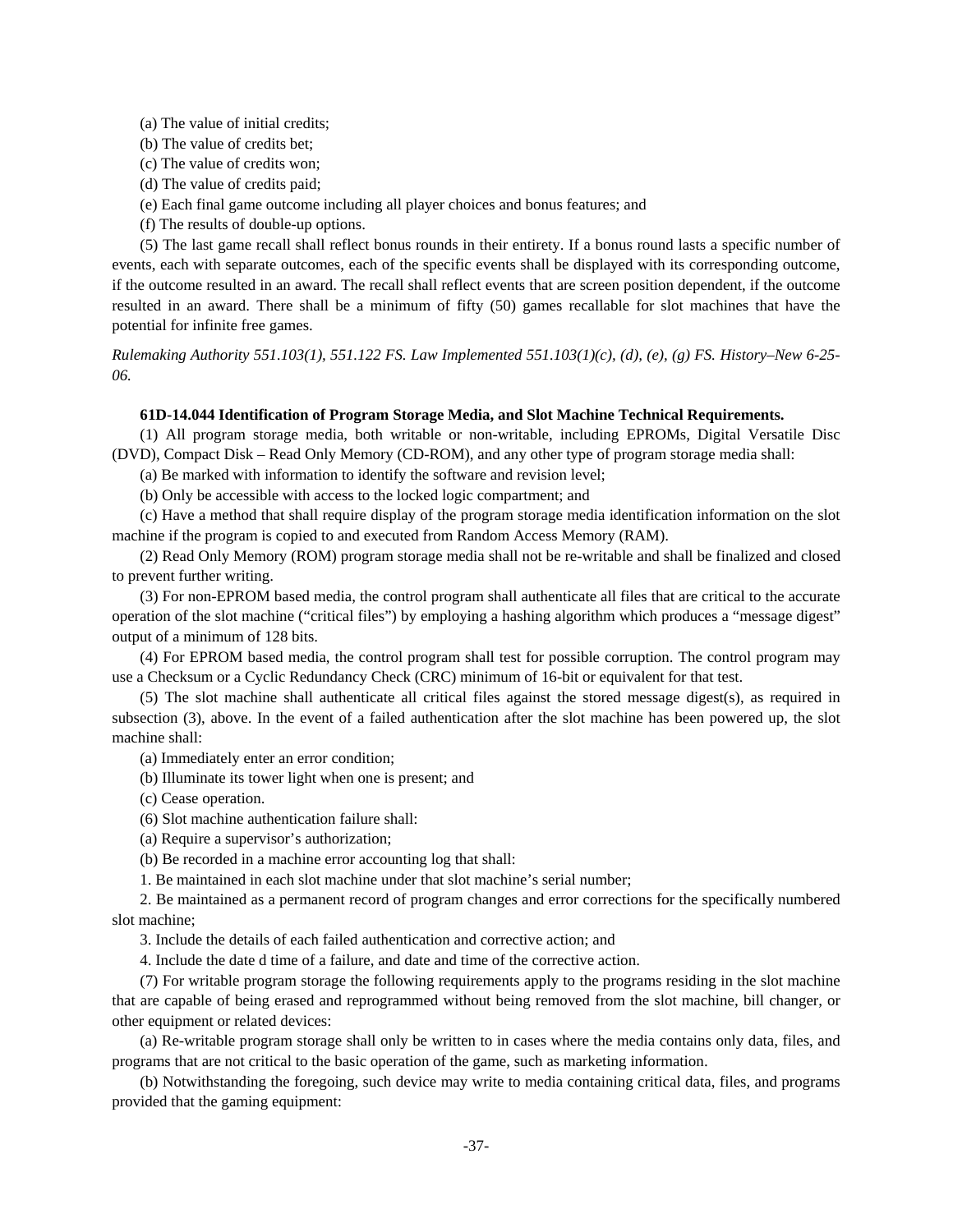1. Properly maintains a log of all information added, deleted, and modified that is stored on the media;

2. Maintains a control program that verifies the validity of all data, files, and programs which reside on the media using the methods listed in subsection (3), non-EPROM specific requirements;

3. Contains appropriate security to prevent unauthorized modifications; and

4. Prohibits game play while the media containing the critical data, files, and programs are in a modifiable state.

(8) Slot machine component integrity checks shall:

(a) Occur:

1. The first time program files are loaded for use; and

2. During the use of components critical to the slot machine's operation.

(b) Not occur:

1. For RAM; and

2. Program storage device space that is not critical to the slot machine security.

(9) Critical files shall be authenticated during each slot machine start-up and restart.

(10) The authentication methodology shall detect 99.99 percent of all possible failures. All critical memory shall:

(a) Have the ability to retain data for a minimum of thirty (30) days after power is removed from the slot machine. If a rechargeable battery is used, the battery used to retain power shall recharge itself to its full potential in a maximum of twenty-four (24) hours. The shelf life of the battery used shall be at least five (5) years;

(b) Be cleared only in accordance with the RAM clear procedures prescribed within the slot machine licensee's internal controls which shall include:

1. Completion of all data required in Form DBPR PMW-3480, Slot Machine Activity, effective 9-26-13, adopted herein by reference, http://www.flrules.org/Gateway/reference.asp?No=Ref-03161, which can be obtained at www.myfloridalicense.com/dbpr/pmw or by contacting the Division of Pari-Mutuel Wagering at 2601 Blair Stone Road, Tallahassee, Florida 32399-1035 1940 North Monroe Street, Tallahassee, Florida 32399-1035;

2. Notification to surveillance to record the RAM clear procedure in its entirety, which surveillance shall include information in a daily log consisting of the date, time, machine location, asset numbers, and licensed employee name(s) who are performing the RAM clear;

3. Insertion of an electronic access identification card assigned to the slot licensed employee performing the RAM clear procedures; and

4. Submission of completed Form DBPR PMW-3480, adopted by reference in sub-paragraph 1. above, and FBMS printout showing the time and date of each RAM clear performed no later than 12:00 noon on the first business day following all RAM clear procedures performed.

(c) Provide a RAM error message, if the control program detects an unrecoverable memory error; and

(d) Not be cleared automatically, but shall require a full RAM clear that is performed by a slot machine technician the facility has determined to be qualified to perform the task.

(11) A RAM clear shall only be authorized for the following:

(a) A slot machine malfunction that results in an unrecoverable memory error;

(b) An EPROM chip failure;

(c) A modification to the slot machine's program; and

(d) Troubleshooting the system for possible RAM failure.

(12) Following the initiation of a RAM clear procedure, the slot machine's control program shall execute a routine that initializes all data in RAM to the default state, except those portions of RAM that are critical to the operation of the slot machine. The default reel position or game display after a RAM clear shall not indicate the top award on any selectable line. The default game display, upon entering game play mode, shall also not display the top award.

(13) Slot machines shall be capable of detecting and displaying error conditions and illuminating the tower light for each slot machine in those cases where such a light is available. Upon detection of error conditions, a slot machine shall disable play, and the slot machine and/or the facility based monitoring system (FBMS) shall maintain an internal record if the error is for: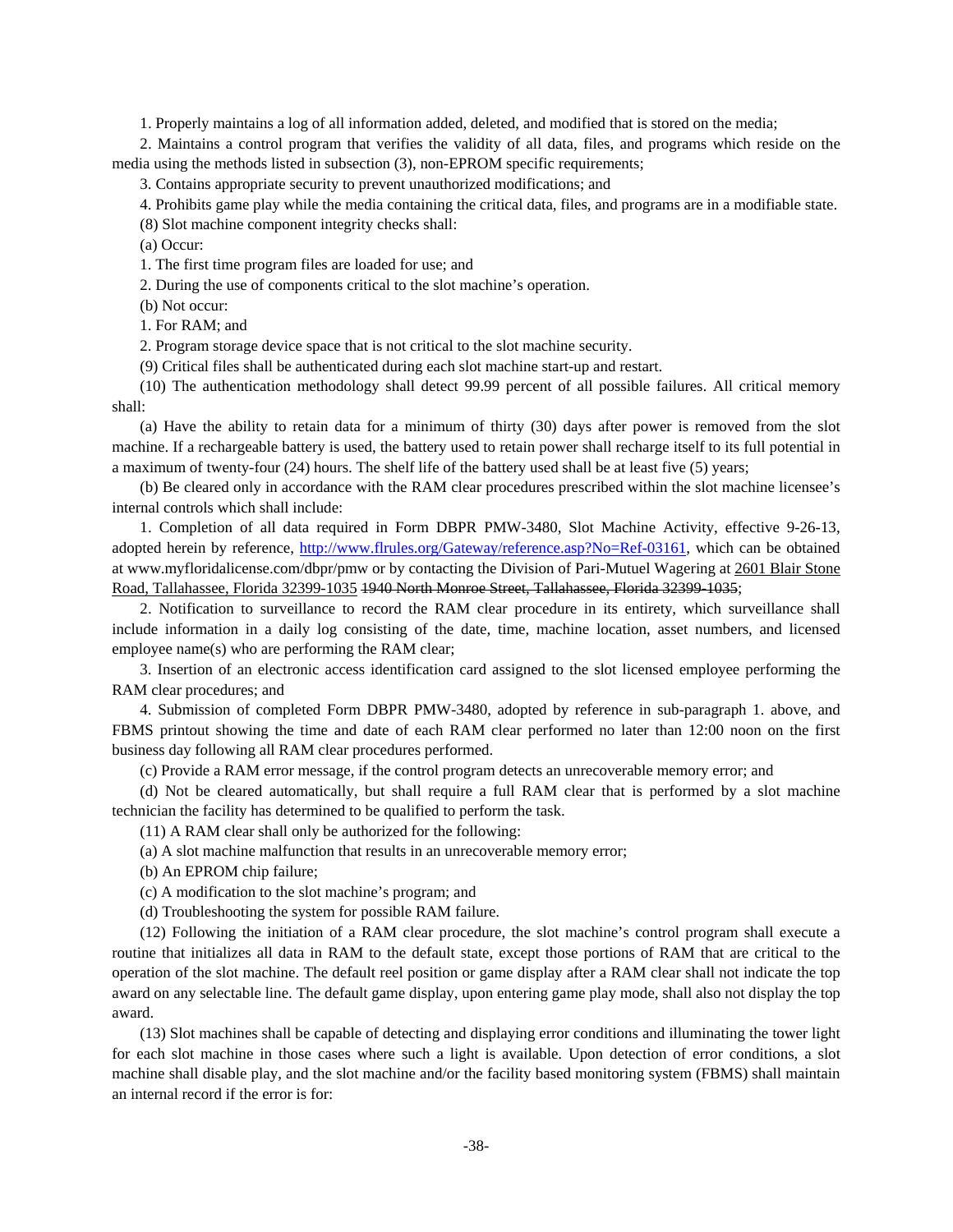(a) Sustained loss of communication with the FBMS;

(b) Low RAM battery, for batteries external to the RAM itself, or low power source;

(c) Currency-in jam;

(d) Program error or authentication mismatch;

(e) Door open, including bill acceptor;

(f) Reel spin errors:

1. The specific reel number shall be identified in the error code;

2. The final positioning of the reel, if the final indexed position error exceeds one-half of the width of the smallest symbol on the reel strip; and

3. Malfunctions such as a reel which is jammed, or is not spinning freely, or any attempt to manipulate their final resting position;

(g) Power reset;

(h) Out-of-paper;

(i) Printer jam;

(j) Printer failure; and

(k) Printer disconnected.

(14) The slot machine licensee shall:

(a) Establish procedures within its internal controls to ensure that:

1. The FBMS shall alert the FBMS supervisor when communication has been lost between a slot machine and the FBMS.

2. If communication to a slot machine is lost:

a. The FBMS supervisor is responsible for monitoring the play of the slot machine with which communication has been lost;

b. Within 90 minutes of the loss of communication:

(I) The facility shall restore communication between the slot machine and the FBMS; or

(II) The FBMS supervisor shall terminate play on each slot machine with which communication has not been restored no later than 90 minutes from the time communication was originally lost.

(b) Maintain either a manual or FBMS record of all communication failures, which contains the date and time of the communication failure and resolution of that failure.

(15) A slot machine that has authentication or RAM or ROM errors shall:

(a) Cease operation;

(b) Automatically set to the disabled mode of operation; and

(c) Automatically light its tower or similar light, if the machine has such.

(16) A description of slot machine error codes and their meanings shall be affixed inside the slot machine. However, this subsection does not apply to video-based games that shall display text messages for error conditions on the game console.

(17) The software shall be able to recover to the state it was in immediately prior to the occurrence of a program interruption. Communications to an external device shall not begin until the program resumption routine is completed, and:

(a) Upon restoration of power to the slot machine:

1. The previous error message shall be displayed and the slot machine shall remain locked-up if a slot machine is powered down while in an error condition; or

2. The previous error message shall not be displayed if:

a. The power down is used as part of the error reset procedure; or

b. Upon power up or door closure, the slot machine checks for the error condition and detects that the error condition no longer exists.

(b) Upon resumption of the slot machine's control program, the following procedures shall be performed:

1. Slot machine control programs shall test themselves for possible corruption due to failure of the program storage media; and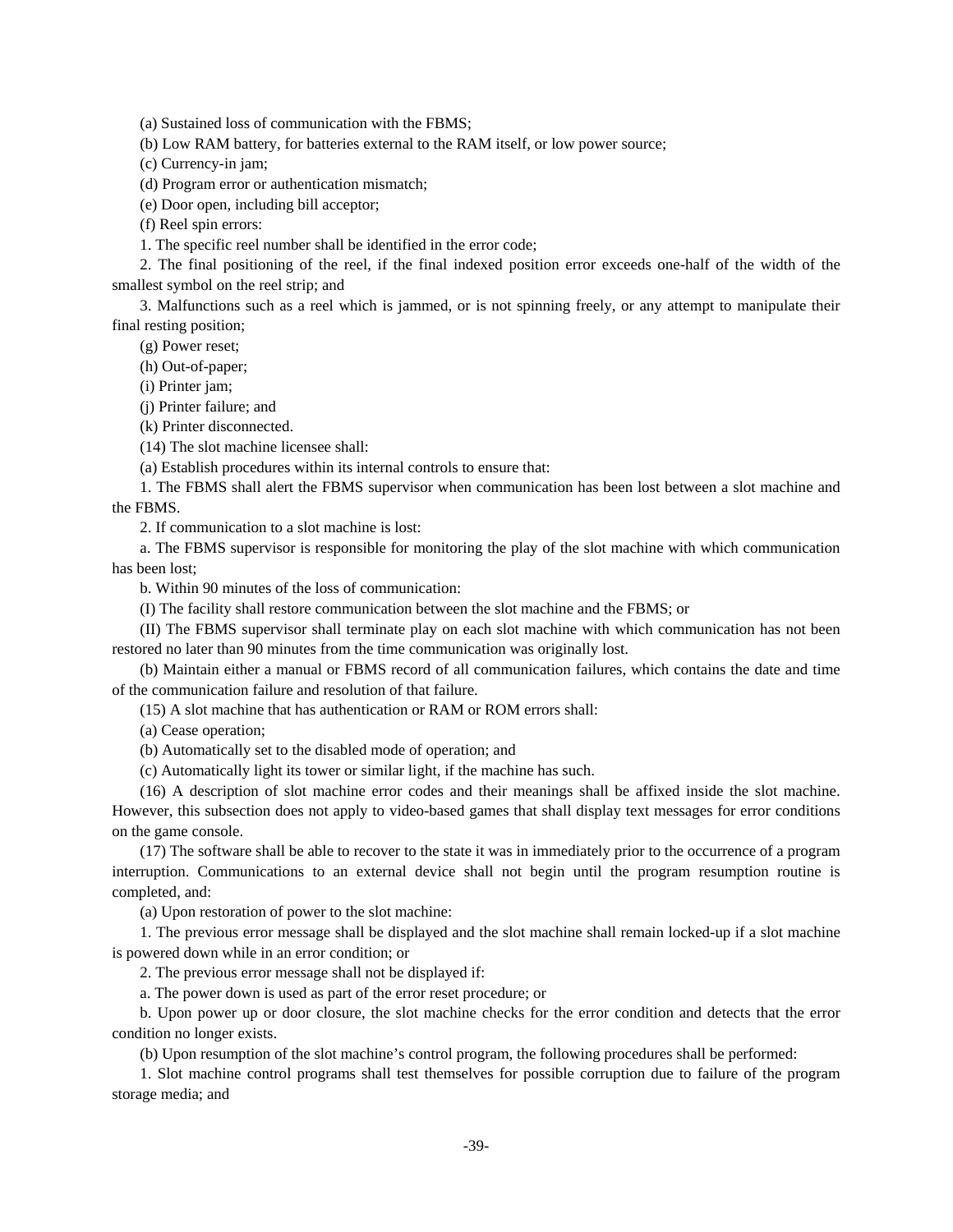2. Mechanical displays shall re-spin automatically to display the last valid game's result when the play mode is re-entered, and the reel positions have been altered.

(18) The slot machine's main door shall affect game play in the following ways:

(a) When the slot machine's main door is opened, the slot machine shall:

1. Cease further game play;

2. Enter an error condition;

3. Display an error message;

4. Disable bill acceptance; and

5. Illuminate the tower light when one is available.

(b) When the slot machine's main door is closed, the slot machine shall:

1. Return to its original state in the game; and

2. Display an error message, until the next game has ended.

(c) The software shall detect any access to the following doors or secure areas:

1. External doors;

2. Drop box door; and

3. Bill acceptor door.

(19) Each slot machine and/or bill acceptor shall detect and display an error condition and the bill acceptor shall be disabled for the following conditions:

(a) Bill stacker full;

(b) Bill jams;

(c) Bill acceptor door open; and

(d) Bill stacker door open or bill stacker removed.

*Rulemaking Authority 550.0251(2), 551.103(1), 551.122 FS. Law Implemented 550.0251(2), 551.103(1)(c), (d), (e), (f), (g) FS. History–New 8-13-06, Amended 6-21-10, 9-26-13.*

# **61D-14.046 Facility Based Monitoring System Functionality.**

A facility based monitoring system shall provide for the following security and audit requirements:

(1) A program that enables on-line searching of the event log for the present storage cycle and for the previous 30 days through archived data or restoration from backup memory devices. The program shall have the ability to perform a search based on the following:

(a) Date and time range;

(b) Unique hardware components that interface with the facility based monitoring system; and

(c) Event number or identifier.

(2) A master "slot file" that is an operating database for every slot machine in operation and includes the following information:

(a) Unique interface element or location identification number;

(b) Asset number;

(c) The lowest value of a wager that can be placed on the slot machine;

(d) Theoretical payout percentage of the slot machine; and

(e) Control program identification numbers within the slot machine.

(3) A database that maintains events generated by a slot machine including the following:

(a) Date and time which the event occurred;

(b) Identity of the slot machine that generated the event; and

(c) A unique number/code that defines the event.

(4) Password access or logon. There shall be a provision for system administrator notification and user lockout or audit trail entry after no more than five (5) unsuccessful login attempts; and

(5) Prohibit alteration of any log information communicated from the slot machine.

*Rulemaking Authority 551.103(1), 551.122 FS. Law Implemented 551.103(1)(d), (e), (i), 551.104(4)(f) FS. History– New 6-25-06, Amended \_\_\_\_\_.*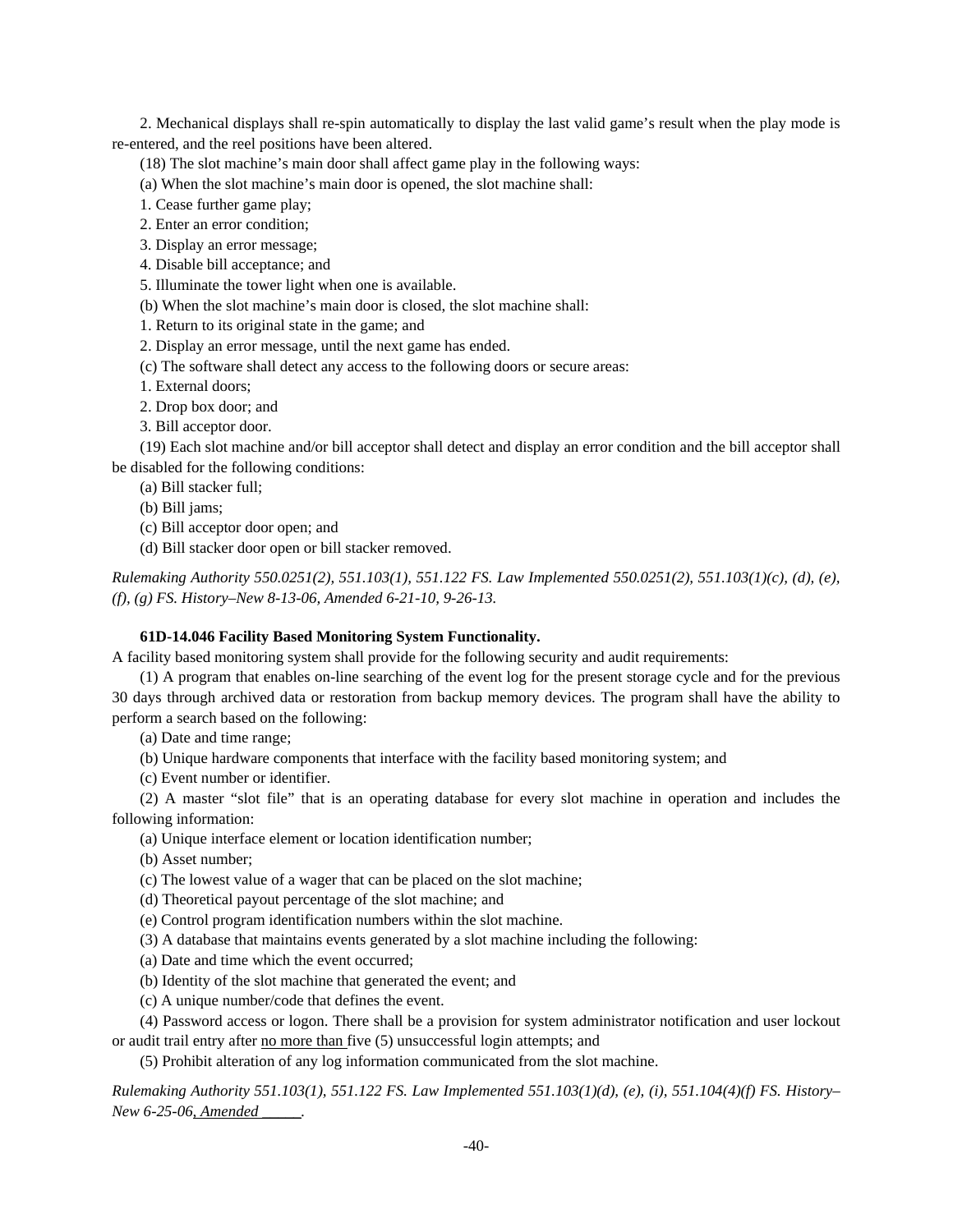### **61D-14.047 Facility Based Monitoring System and Computer Diagnostics.**

(1) The facility based monitoring system's slot machine communication protocol shall have the ability to immediately act upon commands received from the facility based monitoring system (FBMS), which provide:

(a) The ability to suspend play on a slot machine;

(b) Daily reports of events; and

(c) Reports providing:

1. All accounting data contained in the FBMS;

2. Information on individual events and transactions contained in the FBMS; and

3. The history of a specific slot machine transaction contained in the FBMS.

(2) The FBMS shall:

(a) Capture all information required for tickets enumerated in subsection 61D-14.040(2), F.A.C.;

(b) Not permit a configuration setting change that causes an obstruction or interruption to the electronic accounting meters, affect the integrity of the slot machine, or communications without a RAM clear as provided in subsection 61D-14.044(11), F.A.C.

(3) For the purposes of this rule, an interface element is any system component external to the operation of a slot machine that assists in the collection and processing of data sent to the FBMS, such as a slot machine interface board (SMIB). All interface elements shall:

(a) Be installed in a locked compartment in the machine or system;

(b) Maintain separate electronic meters that shall allow for review on demand at the interface element level;

(c) Retain the required information after a power loss for at least 72 hours;

(d) Provide a means to preserve all meter information required by Rule 61D-14.042, F.A.C., and event information required by Rule 61D-14.046, F.A.C., until it is communicated to the FBMS; and

(e) Allow for the association of a slot machine asset number used in conjunction with a slot machine file on the FBMS. The slot machine asset number shall be used by the FBMS to:

1. Track all information regarding an individual slot machine; and

2. Identify only one slot machine in the FBMS.

(4) An interface element that serves as a data collector for the FBMS shall:

(a) Provide an error detection and correction scheme to ensure an accuracy of 99 percent or better of messages received; and

(b) Secure all accounting data communications in accordance with the facility's internal controls.

(5) Each system critical to the operation of the slot machine's interface element and the FBMS shall be tested to verify that it performs within its manufactured design specifications. Each system shall be tested:

(a) Under controlled laboratory conditions prior to installation at a slot machine licensed facility; and

(b) At the installation site (a slot machine licensed facility) upon the initial installation of the system to ensure proper configuration of the equipment and installation of the security applications.

(6) The FBMS shall maintain an internal master clock that reflects time in 24-hour format and data that shall be used to provide:

(a) Time stamp of events;

(b) Reference clock for reporting; and

(c) Updated clocks in the system servers, networked systems, or distributed systems.

(7) The FBMS shall create an audit log for any alterations of any accounting or event log information. The audit log must include at least:

(a) The name of the data element altered;

(b) The value of the data element:

1. Prior to data alteration; and

2. After data alteration.

a. The time and date of alteration for each data element alteration event; and

b. The identification of the individual who performed the alteration.

(8) The FBMS shall provide: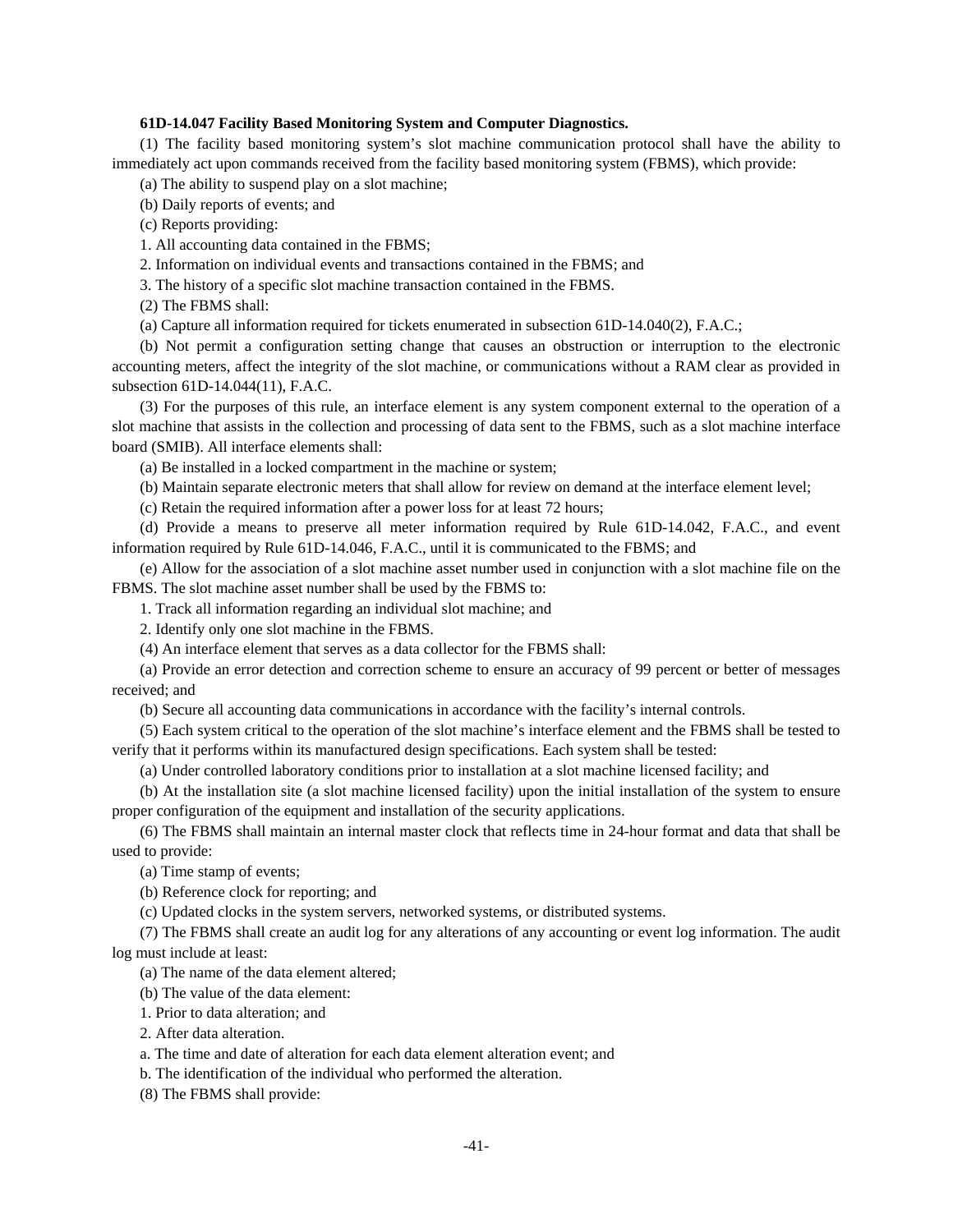(a) Redundant copies of each log file or system database or both; and

(b) Open support for backups and restoration of each log file or system database.

(9) The data contained in the FBMS shall be backed-up daily on removable computer storage media. The backup data records shall be sufficient to reconstruct the entire day's activity.

(a) In addition to the requirements of Rule 61D-14.080, F.A.C., a readily accessible copy of the back-up data records shall be stored for a minimum of 120 days secured in an industry standard two-hour fire and water resistant storage device either on- or off-site.

(b) The slot machine licensee shall provide the contact information, address, and telephone number of each offsite storage location to the division when:

1. The off-site location is first used for storage; and

2. Each time a new off-site location is used or an off-site location is changed.

(c) Off-site storage contact information should be sent to the Office of Slot Operations, Division of Pari-Mutuel Wagering, North Broward Regional Service Center, 1400 West Commercial Boulevard, Suite 165, Ft. Lauderdale, Florida 33309-3787.

(10) The FBMS shall only be reloaded using data contained in the most recent complete back-up data records that contains at least:

(a) An events log;

(b) All accounting information;

(c) All auditing information; and

(d) Specific site information such as device file or employee file.

(11) The FBMS shall:

(a) Implement self-monitoring for all interface elements;

(b) Keep a log of all error conditions;

(c) Monitor the operation of each slot machine in real-time;

(d) Retrieve all financial accounting information for each slot machine on a daily basis;

(e) Report all events in real-time; and

(f) Employ security systems, support measures, or networks to ensure that there is no alteration of any information as it is being communicated from a slot machine to the FBMS.

(g) No less than annually test date recovery and reload procedures, and report such results to the division.

(12) A slot machine or progressive slot machine shall not be enabled to play following the receipt of any error listed in subsection 61D-14.044(13), F.A.C., until the control program is authenticated.

(13) The FBMS shall collect and store the following information from each slot machine:

(a) Total credits-in;

(b) Total credits-out;

(c) Total value of all bills, tickets, and vouchers collected by the slot machine;

(d) Total value of all handpays;

(e) Cancelled unpaid credits;

(f) Total monetary value of all bills accepted;

(g) Total number of each type of bill accepted by denomination;

(h) Games played;

(i) Cabinet door openings;

(j) Drop door openings;

(k) Total monetary value of all tickets accepted; and

(l) Total monetary value of all tickets produced.

(14) The FBMS shall recognize an electronic identification card which card shall:

(a) Only be issued to specifically designated licensed employees;

(b) Be inserted into the slot machine prior to the opening of a slot machine door; and

(c) Only be inserted after surveillance has been notified of and approves the opening.

*Rulemaking Authority 551.103(1), 551.122 FS. Law Implemented 551.103(1)(e), (g), (i), 551.104(4)(f) FS. History–*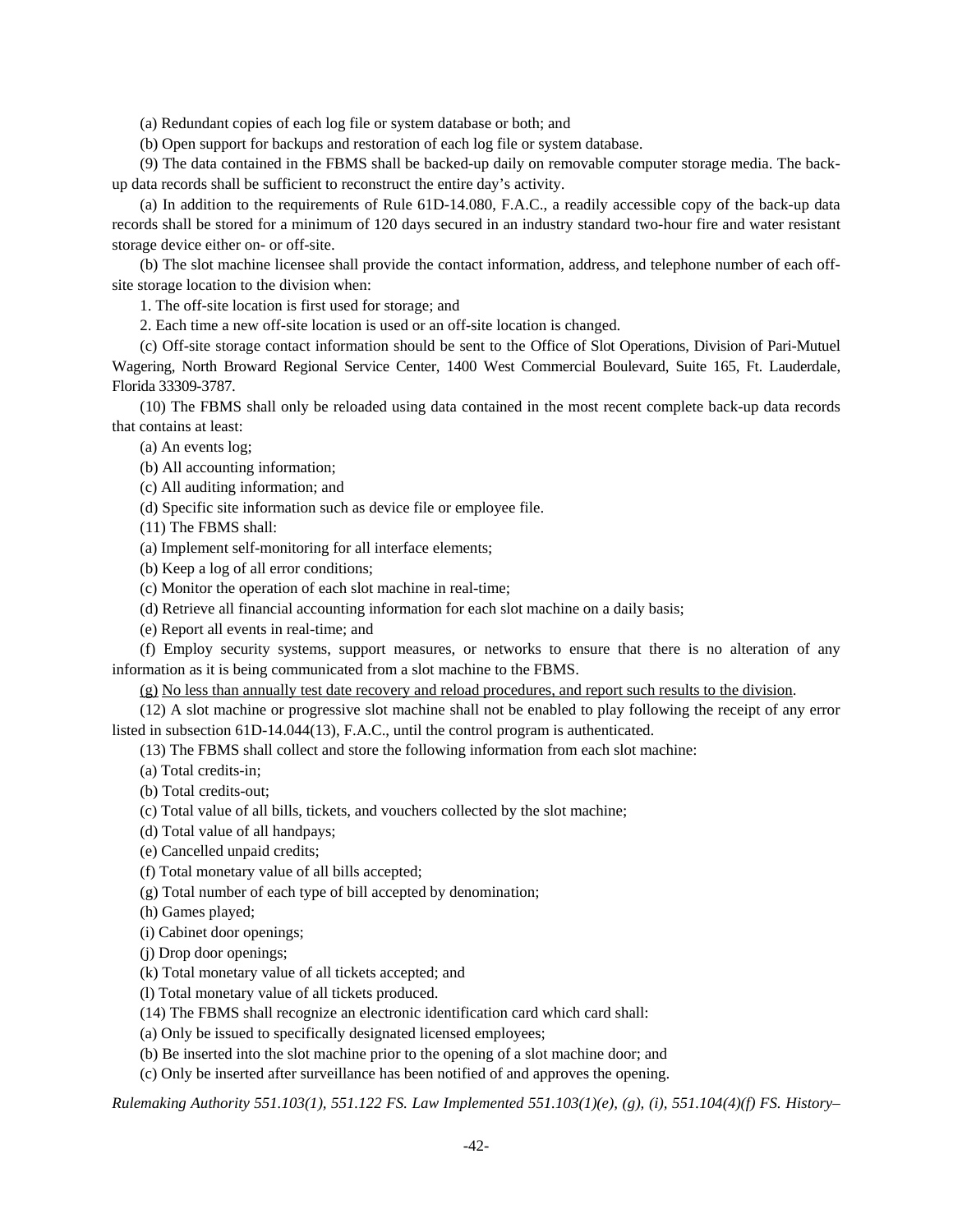*New 8-13-06, Amended 6-21-10, 8-14-11,* 

### **61D-14.048 Facility Based Monitoring System Required Reports.**

(1) Reports shall be generated on daily, weekly, monthly, and yearly periods. A life to date report shall also be generated yearly from stored database information. These reports at minimum shall consist of the following:

(a) Net win/revenue report for each slot machine;

(b) Comparison reports for bills, tickets or vouchers accepted by the slot machine with dollar value totals for each type;

(c) Metered vs. actual jackpot comparison report with the dollar value totals for each;

(d) Statistical payout percentage vs. actual payout percentage comparison with variances; and

(e) Event log of errors referenced in subsection 61D-14.044(11), F.A.C., and hand-paid jackpots for each slot machine.

(2) A facility based monitoring system shall capture and record every handpay message from each slot machine and meet the following requirements:

(a) Handpay messages shall be created for single wins and accumulated credit cash outs, which result in handpays;

(b) For every single win event that is equal to or greater than the tax reporting threshold, which has been established pursuant to 26 Code of Federal Regulations, Section 7.6041-1 as \$1,200, the facility based monitoring system shall send a message advising of the need for Internal Revenue Service forms W2G or 1042-S, which is to be processed, either via the facility based monitoring system or manually. This option shall not be overridden;

(c) An original jackpot slip shall not be voided without the written authorization of a supervisor; and

(d) The following information shall be required for all slips generated by the facility based monitoring system:

1. Type of slip;

2. Numeric slip identifier that increments per event;

3. Date and time;

4. Slot machine asset number;

5. The lowest value wager that can be made on the game;

6. Amount of jackpot, accumulated credit, and additional pay;

7. A \$1,200 payout message referenced in paragraph (b);

8. Additional payout;

9. Total before taxes and taxes withheld; and

10. Amount paid to the patron.

(3) The following reports shall be generated and reconciled with all validated/redeemed tickets:

(a) Ticket issuance report;

(b) Ticket redemption report;

(c) Ticket liability report for tickets that have been issued and not redeemed;

(d) Ticket drop variance report;

(e) Transaction detail report shall be available from the ticket validation system that shows all tickets generated by a slot machine and all tickets redeemed by a ticket validation terminal or other slot machines; and

(f) Cashier report that details individual tickets, the sum of the tickets paid by cashier/change booth or redemption terminal.

(4) The facility based monitoring system shall have the ability to produce the following financial and player reports:

(a) A liability report that shall include previous days starting value of outstanding cashless liability, aggregate cashless-in and out totals, and ending value cashless liability;

(b) Cashless meter reconciliation summary and detail reports that shall reconcile each participating slot machine's cashless meter(s) against the facility based monitoring system's records of cashless activity; and

(c) Cashier summary and detail reports that shall include player electronic buy-ins and cash-out, amount of transaction, date and time of transaction.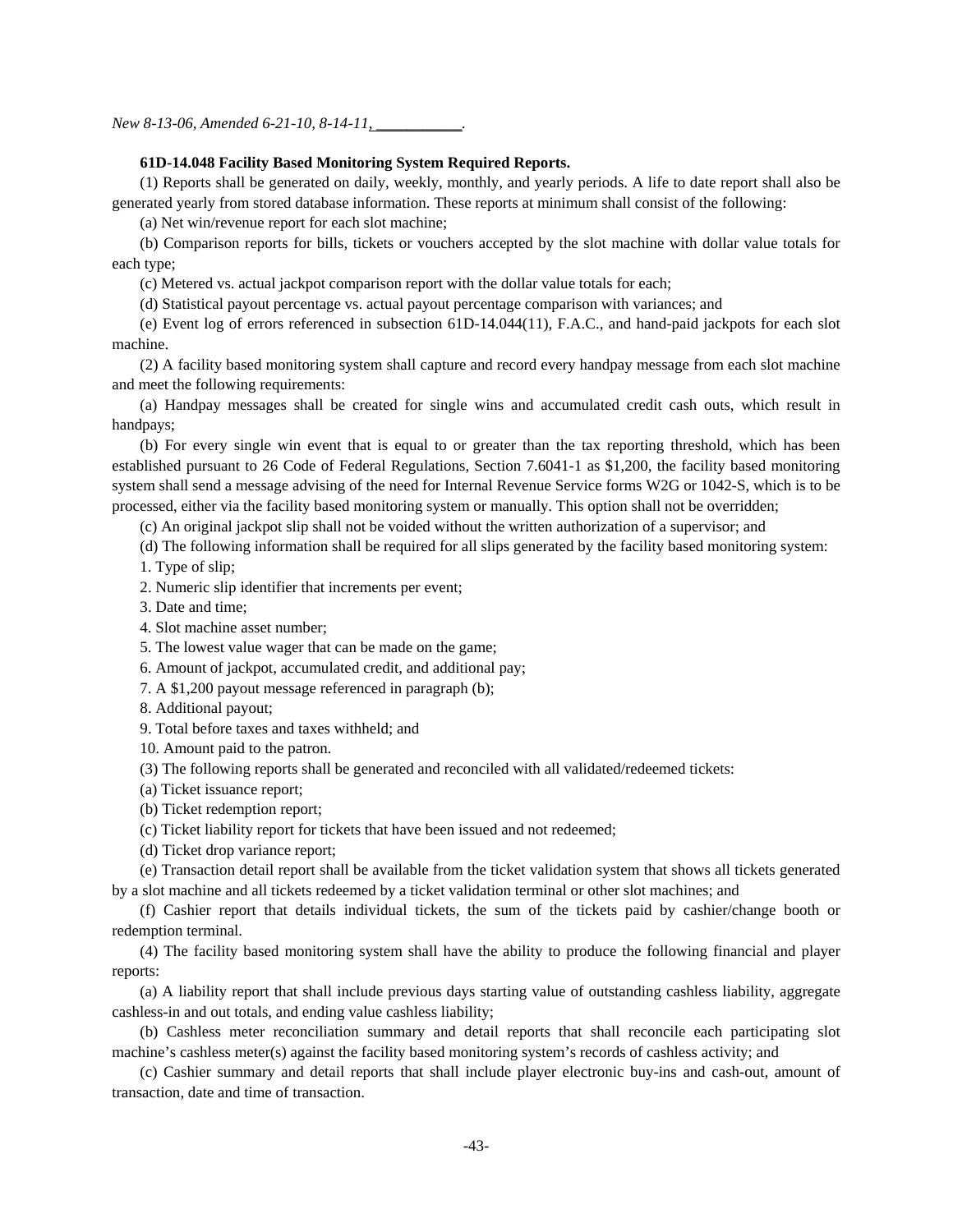(5) Nothing in this section shall be interpreted to limit the ability of the division to request reports from the facility based monitoring system as authorized by Chapter 551, F.S., and Chapter 61D-14, F.A.C.

*Rulemaking Authority 551.103(1), 551.122 FS. Law Implemented 551.103(1)(d), (e), (i), 551.104(4)(f), 551.121(5) FS. History–New 6-25-06, Amended 8-14-11.* 

#### **61D-14.050 Floor Plan.**

(1) No slot machine licensee shall operate any slot machine unless it has submitted a floor plan of the slot machine gaming area to the division, and the division has and FDLE have approved the floor plan pursuant to the requirements of this section.

(2) The floor plan shall be based on a scale of one quarter inch equals one foot and demonstrates the placement or location of the following:

(a) Each slot machine with its corresponding location number;

(b) Security cameras or any other surveillance equipment;

(c) Count rooms and cages;

(d) The exact location of the designated slot machine gaming areas of the applicant's facility. Any designated slot machine gaming area shall be separated by a physical barrier with controlled entry and exit points where the slot machine licensee shall check identifications to ensure no persons under twenty-one (21) years of age are allowed access to the designated slot machine gaming area;

(e) The security surveillance system monitoring room;

(f) The office space provided for use by the division and FDLE as required by Rule  $61D-14.018$ , F.A.C.;

(g) At least one armored car bay which is capable of accommodating of loading and unloading an armored car while enclosed within the armored car bay; and

(h) All man traps contained within the slot machine licensee's facility used to control access to restricted areas of the facility.

(3) The floor plan shall provide for clear lines of sight for the security surveillance system. There shall be no area in any part of the slot machine licensee's facility where slot machines are played or where money is collected, distributed, or counted which the security surveillance system shall be unable to monitor with the clarity required in Rule 61D-14.054, F.A.C.

(4) A slot machine licensee who proposes to make changes to the floor plan shall submit the proposed changes to the division for review. The division shall review the proposed changes with FDLE for compliance with the security standards set forth in these rules prior to approving the changes. Floor plan changes shall not be made without the approval of the division and FDLE. The division shall notify the slot machine licensee in no less than 30 days of whether it approves the new floor plan. If the floor plan is a pre-approved slot machine tournament floor plan, the slot machine licensee can change the floor plan upon seven days notice to the division and FDLE.

(5) A copy of the floor plan shall be maintained in the surveillance control room and the slot department office. A copy shall be provided to the division and FDLE for use in the secure monitoring room.

*Rulemaking Authority 551.103(1), 551.122 FS. Law Implemented 551.103(1)(i), 551.104(4)(h), 551.114(5) FS. History–New 6-25-06, Amended \_\_\_\_\_\_\_.* 

### **61D-14.051 Security Plan.**

(1) A security plan detailing internal controls for compliance with Rules 61D-14.050 through 61D-14.056, F.A.C., shall be submitted for approval with a license application. The security plan shall include a floor plan referenced in Rule 61D-14.050, F.A.C., and a description of the surveillance system and equipment utilized to comply with Rule 61D-14.054, F.A.C. The security plan shall include a description of the layout of the surveillance room and the configuration of the monitoring equipment as placed throughout the pari-mutuel wagering facility.

(2) The security plan shall include descriptions of all equipment used by the surveillance system, a diagram that shows all of the areas to be monitored and the placement of surveillance equipment in relation to the activities being observed and a description of the procedures used in the operation of the surveillance system.

(3) Any change to the security plan shall be submitted to the division and FDLE for approval pursuant to the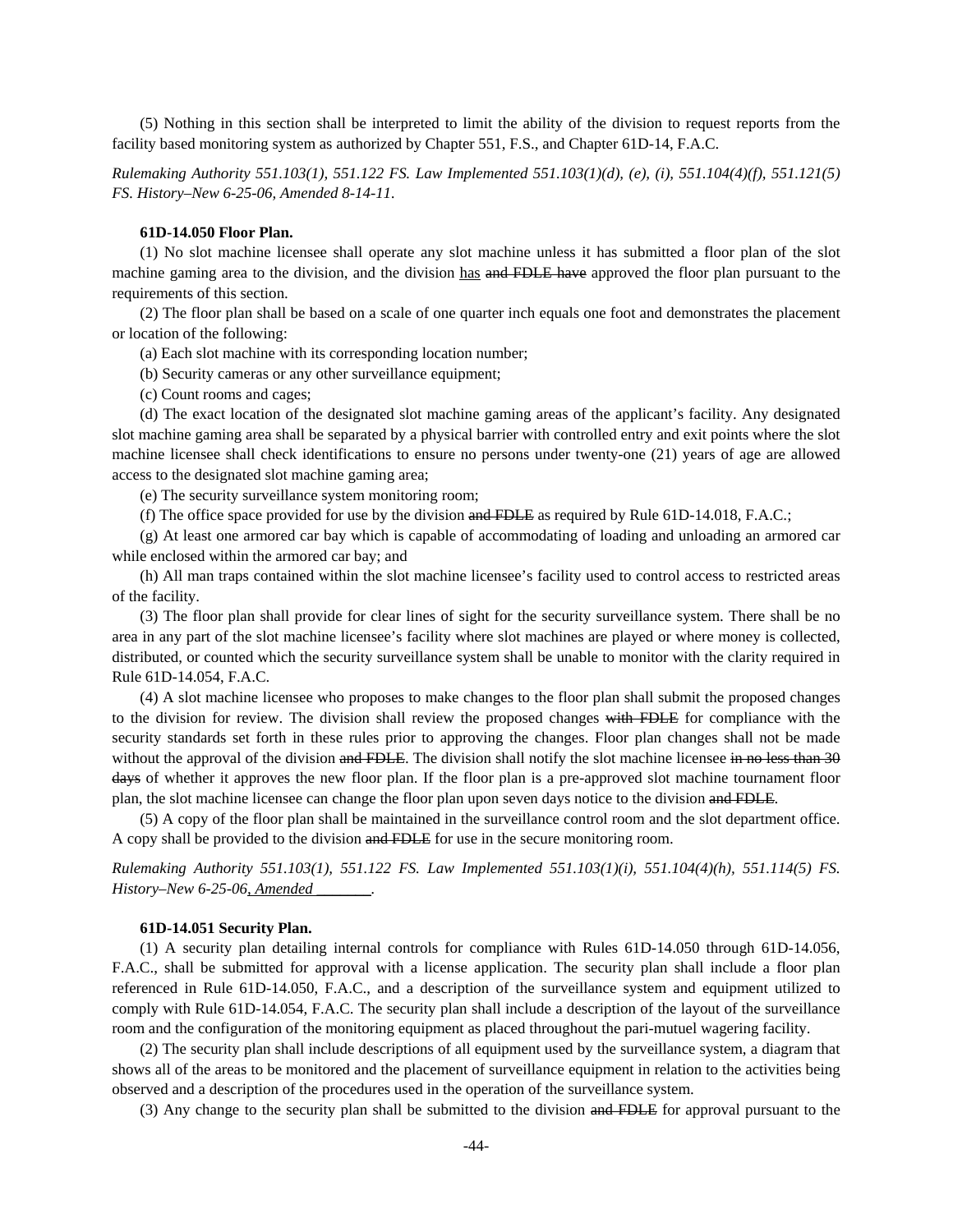requirements of Rules 61D-14.050 through 61D-14.056, F.A.C., prior to implementation.

(4) A security plan shall include a system of internal controls, which shall include the following:

(a) A description by position of each security officer or employee, to include their duties, assignments and responsibilities;

(b) The minimum number of security employees to be staffed by shift;

(c) Procedures for handling incidents requiring the assignment of a security officer or employee;

(d) Plans to provide for segregated access to the surveillance room and procedures to prevent disclosure of the identity of surveillance employees to other employees and patrons;

(e) Radio protocol and a description of authorized radio codes to be used;

(f) Training requirements and procedures for employees and officers of the slot machine licensee;

(g) A contingency plan for natural disasters, such as a hurricane, which would require a complete shut down of the facility;

(h) A contingency plan including the use of alarms or alerts for incidents of violent crime that shall include, but not be limited to robbery, armed robbery, or an incident involving a hostage situation. The contingency plan shall provide for no less than quarterly drills with all employees working in an area where buttons or triggers for alarms are located to ensure the employees know where all alarm or alert buttons or triggers are located and how to use them;

(i) A contingency plan for fire preparation including, but not limited to evacuation plans;

(j) A contingency plan for bomb or terrorist threats; and

(k) A plan to provide for an security escort by a licensed employee of the slot machine licensee and/or surveillance of access to the gaming areas by either non-gaming employees of the slot machine licensee or employees of non-gaming businesses who might require incidental access to slot machine gaming areas. A list of such employees shall be pre-approved by the slot machine licensee. The slot machine licensee shall maintain a record of the employee's name, job title, driver's license number, date of birth, home address, and name of the employer.

(5) The security plan shall include procedures for quarterly testing of all security alarms or security alerts required by rules regulating the slot machine licensee's operations in the slot machine licensee's facility.

(6) The security plan shall detail the slot machine licensee's procedure for clearing the designated slot machine gaming areas prior to non-gaming hours.

(7) Every slot machine licensee shall have a contingency power source in the event of a power outage that shall be sufficient to maintain the security and surveillance of all slot machine gaming related areas.

(8) In the event any security alarm or alert is activated for any reason other than a drill or test, a written report outlining the cause of the alarm or alert's activiation shall be submitted to the division within 24 hours of such event. activity in the area covered by the security plan for that alarm or alert shall not be resumed until clearance has been obtained from FDLE.

(9) The personnel of the Security Department shall be prohibited from carrying firearms.

(10) The slot machine licensee shall notify the division and FDLE of any event which requires additional staffing.

*Rulemaking Authority 551.103(1), 551.122 FS. Law Implemented 551.103(1)(i), 551.104(4)(h) FS. History–New 6- 25-06, Amended \_\_\_\_\_\_.* 

### **61D-14.052 Electronic Identification and Access Control System.**

(1) A slot machine licensee shall utilize an electronic identification and access control system for its employees and employees of its vendors that shall be used to open doors to controlled areas of the slot machine licensee's facility. The electronic identification and access control system shall:

(a) Provide a clear color photograph identification card or badge for all employees of the slot machine licensee or employees of its vendors;

(b) The identification card shall be color coded or provide an alpha or numeric symbol to indicate which areas of the slot machine licensee's facility the employee is authorized to enter; and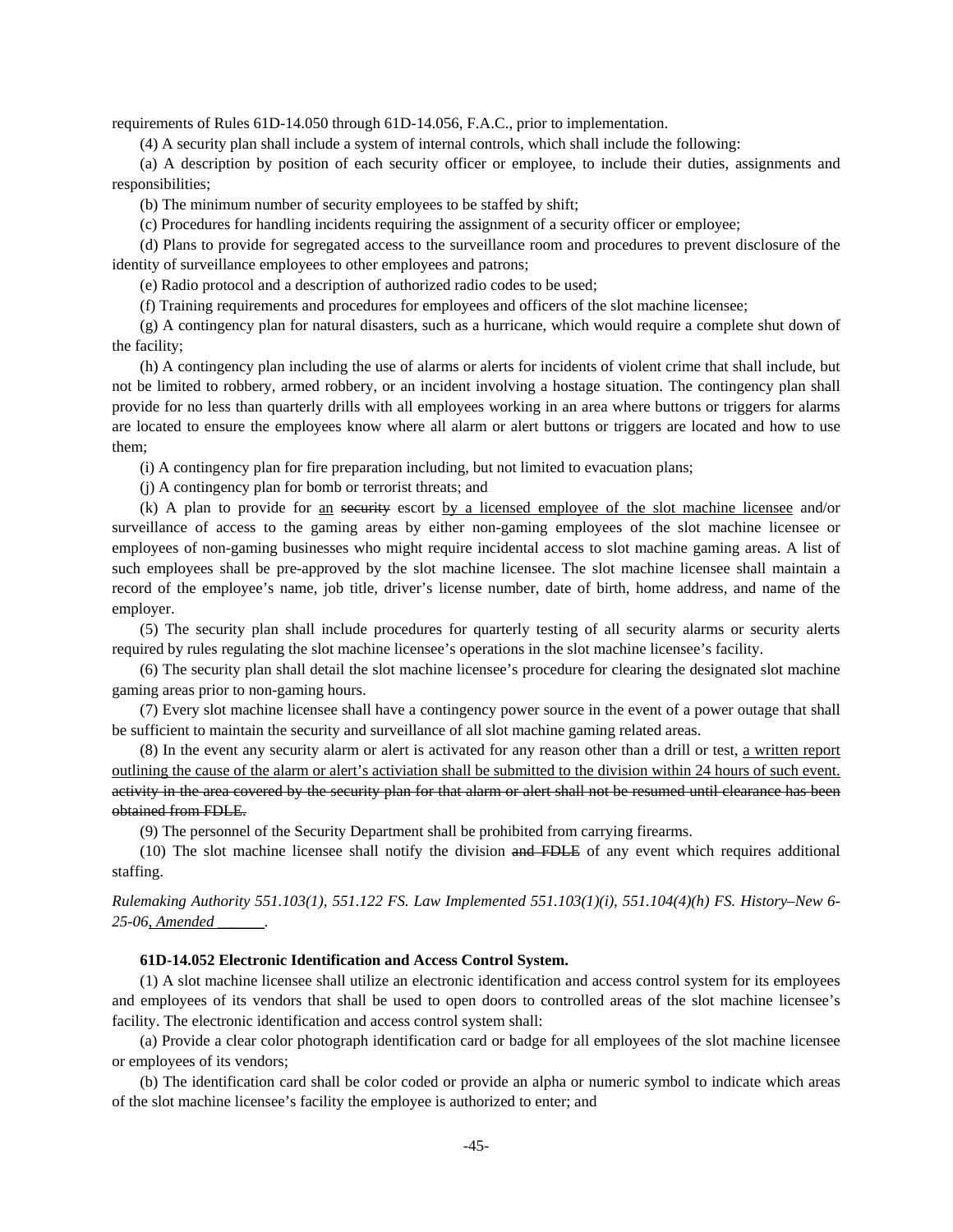(c) The photograph and color code or symbol required by these rules shall be unique to the slot machine licensee's facility and shall be of sufficient size and clarity to allow the surveillance system to observe the photograph and identify the employee to confirm his or her authorized access to the area under surveillance.

(2) The electronic identification and access control system shall be capable of immediately creating an event log of doors opened by use of the identification card or badge upon the request of the security or surveillance departments, and the division or FDLE. The system shall:

(a) Be able to display a photograph of the employee opening any door; and

(b) Cause an alarm to alert the security and surveillance departments, and the division, and FDLE if a door is opened:

1. Without the use of an identification card; or

2. With an identification card that is not programmed to open the door.

(3) The division and FDLE shall be provided access to any data contained in the electronic identification and access control system.

*Rulemaking Authority 551.103(1), 551.122 FS. Law Implemented 551.103(1)(g), (i), 551.104(4)(h) FS. History–New 6-25-06, Amended \_\_\_\_\_\_\_.* 

## **61D-14.053 Key Controls.**

(1) Each slot machine licensee shall develop and utilize a lock and key control system that limits or restricts access to secure compartments and areas as identified in the slot licensee's internal control procedure. Locks and keys shall be received by the slot machine licensee's security department and installed by a master locksmith or similarly qualified employee of the slot machine licensee.

(2) Notwithstanding the requirements of Rule 61D-14.052, F.A.C., the internal controls procedure of the slot machine licensee shall identify persons authorized by the slot machine licensee to possess keys providing access to the following compartments or areas:

(a) Slot cash storage boxes;

(b) Trolleys to transport slot cash storage boxes;

(c) Count rooms;

(d) Areas in which slot cash storage boxes are located;

(e) Compartments housing microprocessors in any slot machine; and

(f) Containers holding the master key for each slot machine Central Processing Unit (CPU).

(3) Each process outlined in the internal control procedure shall describe the method by which secure keys are accessed and the documentation requirements in subsection (4) below.

(4) Each slot machine licensee shall implement a log system. The log system shall document access to any secure key that the security department controls and shall include the following information:

(a) The pre-designated key number;

(b) The date and time the key was signed out from the security department;

(c) The name and occupational license number of the employee signing out the key;

(d) The name and designated slot licensee number of the security person escorting the employee with the key to the secure area as a second signature signing out the key;

(e) The name and designated slot licensee number of the security person issuing the key;

(f) The name and designated slot licensee number of the employee and security person, providing the escort, returning the key; and

(g) The date and time the key was returned to the security department.

(5) Each slot machine licensee shall implement measures in their internal control procedures for:

(a) Addressing missing, lost, and stolen keys;

(b) Issuing replacement keys; and

(c) Destruction of keys.

*Rulemaking Authority 551.103(1), 551.122 FS. Law Implemented 551.103(1)(b), (e), (g), (i), 551.104(4)(h) FS. History–New 6-25-06, Amended 6-21-10.*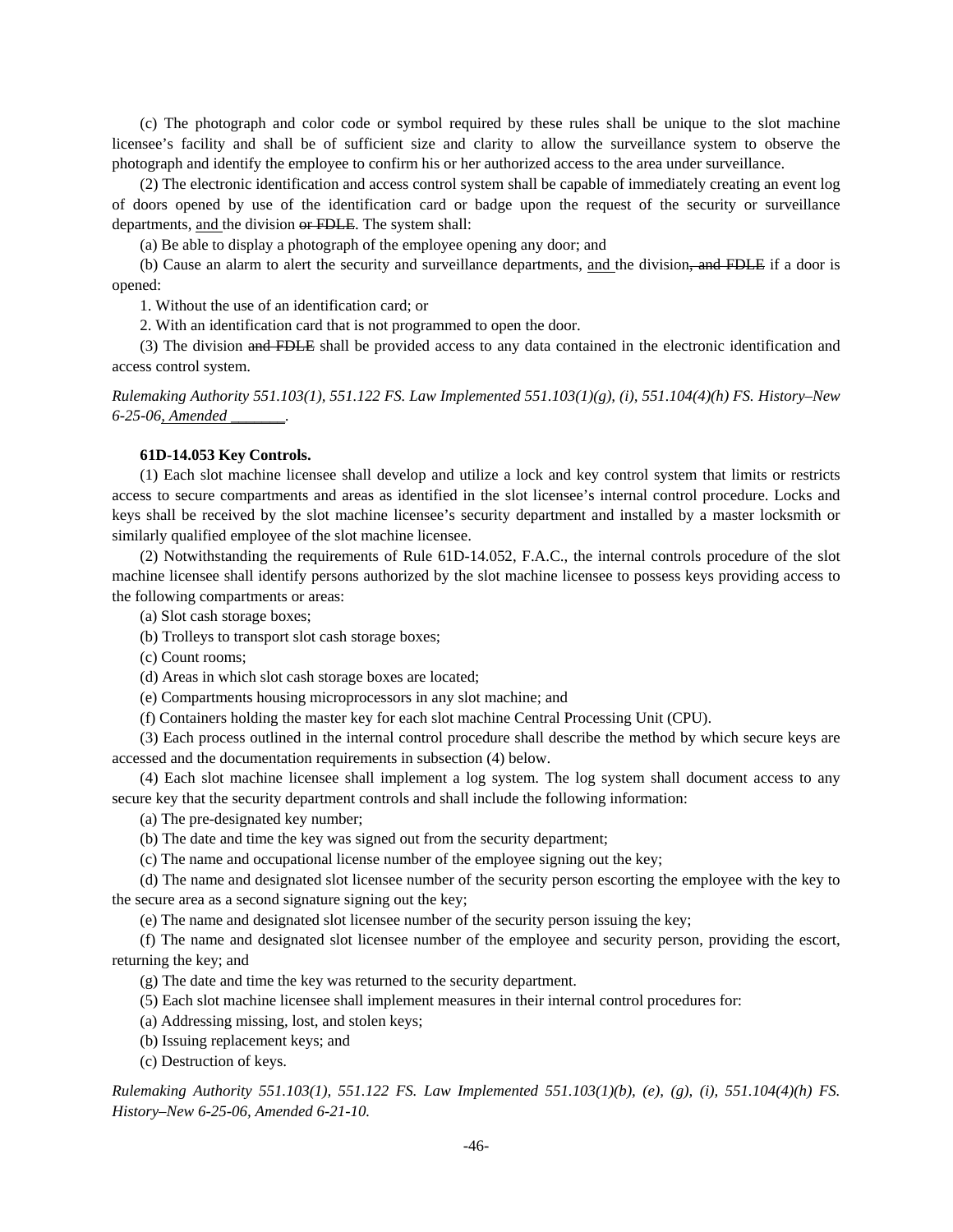### **61D-14.054 Surveillance Equipment.**

(1) Each slot machine licensee shall install, maintain and continuously operate an on-site closed circuit television surveillance system (surveillance system) at the facility.

(2) The surveillance system shall meet the following requirements:

(a) The surveillance system shall employ digital electronic technology with the acuity and clarity that is no less than that provided by magnetic tape systems. To insure that all movements are discernible upon review of recorded activity, the digital equipment shall record to a quality of 4 Common Intermediate Format and shall be capable of observing and recording at no less than 30 frames per second;

(b) The system shall utilize 30 frames per second in light sensitive color cameras with pan, zoom, and tilt capabilities that can be placed behind domes or one-way mirrors that conceal the cameras from view and permit clear, unobstructed views with sufficient video monitors to simultaneously cover the following various vantage points:

1. Patrons, spectators, slot machine employees with an assigned work station and other persons in the slot machine gaming area with sufficient clarity to permit identification of such person;

2. The movement of cash, tickets or vouchers used for play, drop boxes, drop buckets, tip boxes and other gaming equipment within the slot machine licensee's facility;

3. All areas and activities occurring within the count rooms, with audio-capability in those rooms, during any occupancy of those rooms;

4. All slot change booths, with sufficient clarity to permit identification of all transactions, cash and paperwork conducted therein;

5. Each slot machine with sufficient clarity as to determine the display of the screen of the slot machine, the denomination of any bill, voucher or ticket used in the slot machine or any information printed on a player card inserted into a slot machine and the identification numbers affixed to each machine; and

6. All areas where slot machines are repaired;

(c) The system may utilize less than 30 frames per second, but no less than 15 frames per second in light sensitive color cameras with pan, zoom, tilt capabilities and/or fixed cameras that can be placed behind domes or one-way mirrors that conceal the cameras from view and permit clear, unobstructed views with sufficient video monitors to simultaneously cover the areas not listed above in paragraph (b) to specifically include the following:

1. All entrance and exit doors to the slot machine licensee's facility including the armored car bay, and any man trap located in the facility; and

2. All parking areas owned by the slot machine licensee with sufficient lighting in those areas to provide for clear viewing and recording;

(d) Video-printers that possess the capability to generate instantaneously upon command, a clear, still copy of the image depicted on the video recording using a minimum of four colors at 720 x 480 dots per inch on photo quality paper;

(e) All images and audio shall be digitally recorded and stored on a system with backup and retrieval capabilities including a duplication system to allow for the play-back of suspected illegal activity while the master tape continues to record activities on the designated slot machine gaming area. Recording systems shall be locked by the manufacturer to disable the erase and reformat functions and to prevent access to the system data files. The system shall provide uninterrupted recording while the playback or copy function is used. If the slot machine licensee chooses to use a network for the digital recording equipment, it shall be a closed network with limited access. The slot machine licensee shall provide the division and FDLE with the necessary software and hardware to review a downloaded recording;

(f) The system shall have a failure notification system that provides an audible alarm, as well as a visual alert of any failure in the surveillance system or the media storage system. The alarm and alert system shall advise the division and FDLE as well as the facility surveillance department of the failure;

(g) The system shall have a media storage system that is configured so that a failure of any single component shall not result in the loss of any data from the media storage system;

(h) All digital video disks or other storage media produced from the surveillance system shall contain the data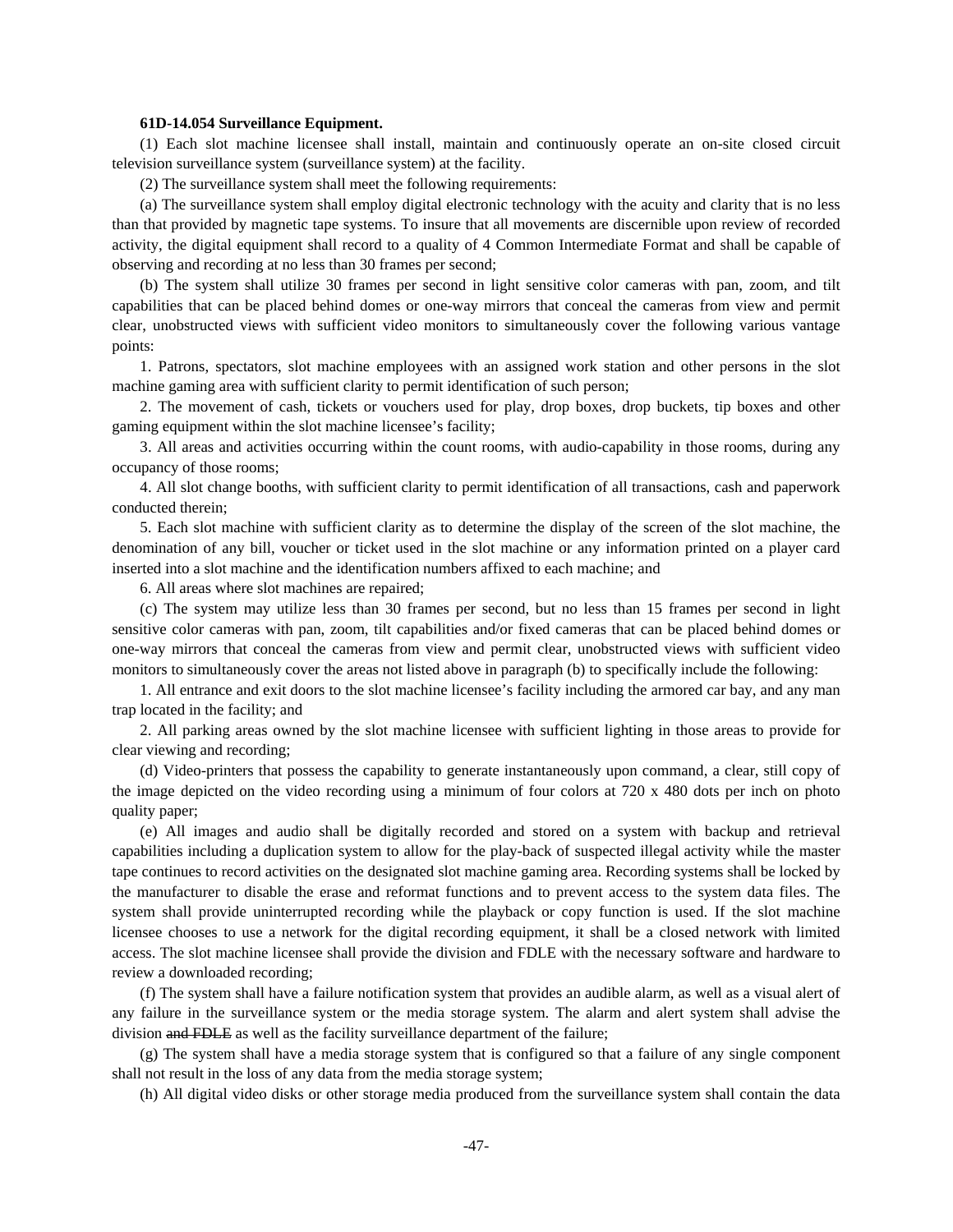with the time and date it was recorded superimposed by the media player to provide images with a video verification encryption code;

(i) A video verification encryption code, shall be submitted to the division and FDLE, before the inspection and approval of the system;

(j) Any slot machine that makes plays with credits equal to twenty-five dollars (\$25) or more shall be covered by a dedicated surveillance camera and recorder. Such a slot machine shall not be played without the surveillance coverage required by this subsection; and

(k) A slot machine licensee's surveillance system shall not have more than eight cameras required in the first stage of concentration, unless the licensee has a fault tolerant or redundant system so there is no loss of data in the event of a failure of a single first stage of concentration.

(3) Access, or the ability to access, a surveillance system from any location outside of the surveillance room, shall be disclosed in a quarterly report filed with the division and FDLE which sets forth the location and to whom access is being provided, other than surveillance personnel, and certifies that the transmission is encrypted, firewalled on both ends and password protected. The password protection shall contain alpha and numeric characteristics with a minimum of six characters and be changed to a previously unused password when the employment of any employee of the surveillance department is terminated or transferred.

(4) Access to the surveillance system, surveillance system plan, and any related information, shall be limited to surveillance employees, the division, and FDLE.

(5) The division and FDLE shall have access to all security cameras or other surveillance equipment. The surveillance system shall be configured so that the division and FDLE are able to direct the surveillance of a particular area or person on the grounds of the slot machine licensee.

(6) Employees of the slot machine licensee, when assigned to monitoring duties in the surveillance room, shall have no other gaming related duties. No surveillance department employee shall transfer from the surveillance department to another department of the slot machine licensee in which he or she is employed, unless the employee is being transferred or promoted into a position that requires knowledge of the surveillance system and procedures or until one year has passed since the surveillance department employee worked in the surveillance department.

(7) The interior of the surveillance room shall not be visible or accessible to the public.

(8) The division or FDLE shall have immediate access to the surveillance room and other surveillance areas. The division and FDLE shall be provided, upon request, copies of digital recorded media of activities as well as copies of any images produced on a video printer.

(9) The surveillance room shall be maintained at all times by a sufficient number of approved surveillance operators as reflected in the surveillance plan approved by the division. The division, after consultation with FDLE, shall require additional surveillance personnel should it be determined that an inadequacy of surveillance monitoring exists.

(10) Before implementing any changes to a surveillance system, the slot machine licensee shall submit the proposed changes to the division and FDLE for approval.

 $(11)$  A slot machine licensee shall notify the division and FDLE immediately of any failure of the surveillance system to continuously monitor the eligible facility or to otherwise operate properly. Play of slot machines in any area for which there is inadequate monitoring shall be suspended until the surveillance system is restored.

(12) The surveillance room shall be staffed for monitoring 24 hours a day by at least one surveillance department employee who is trained in the use of the equipment, has knowledge of slot machine operations, and the slot machine licensee's approved internal control procedures for security and surveillance.

(13) The slot machine licensee shall be responsible to ensure that any malfunction of surveillance equipment shall be immediately repaired or replaced with a working unit. If immediate replacement is not possible, alternative live monitoring shall be provided by the slot machine licensee personnel; otherwise, gaming in the unmonitored area(s) of the eligible facility shall immediately cease.

(14) Failure of any storage system for video or audio recordings shall be repaired or the storage system replaced within 8 hours of the failure. The surveillance system shall provide back-up for video or audio recording during the repair and replacement time. If after 8 hours, activity in the affected area cannot be recorded, the slot machines in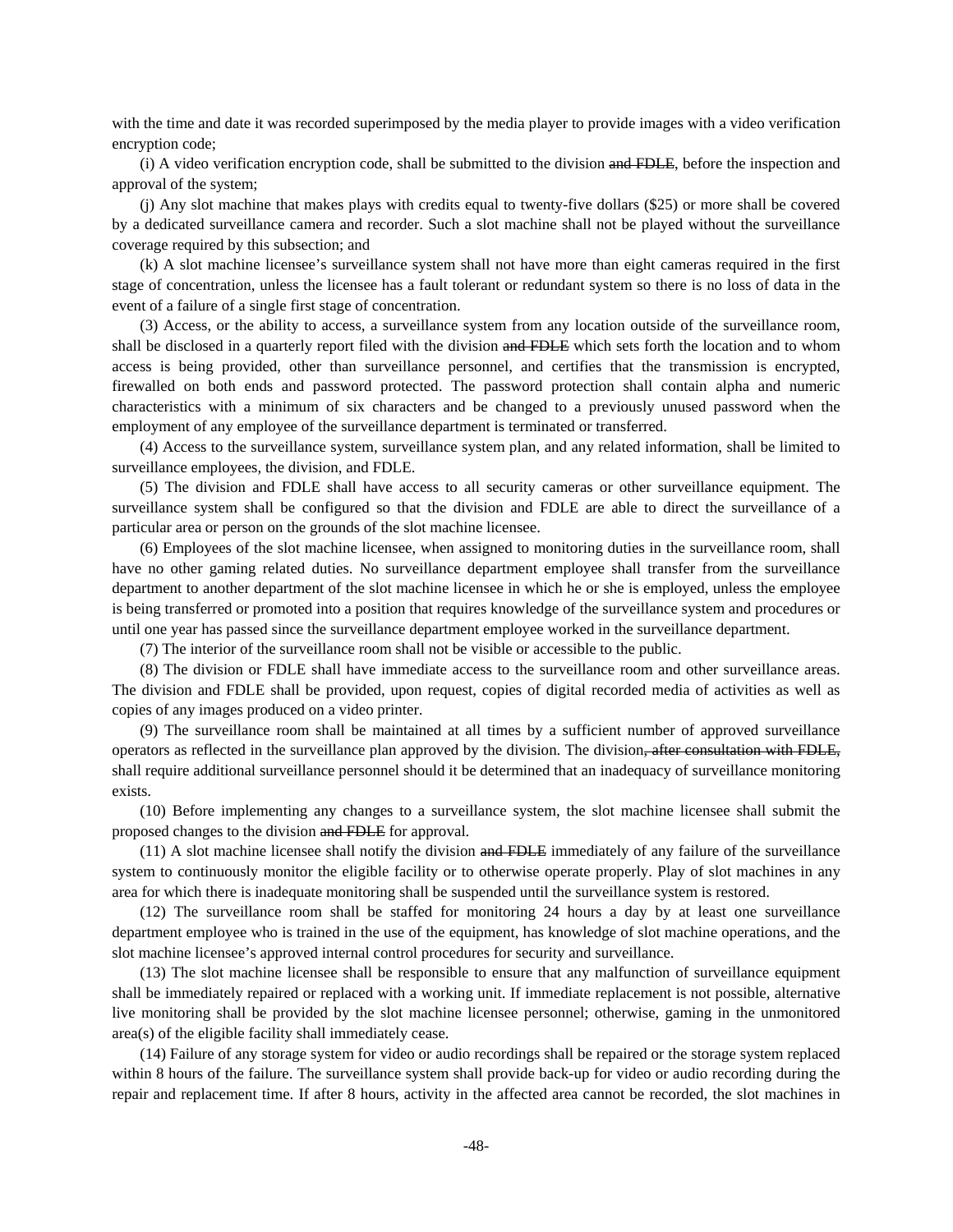that area shall be closed for play until recording is restored. A log of all malfunctions of the surveillance and recording equipment shall be kept and such malfunctions shall be reported to the division and FDLE each day.

(15) All surveillance monitoring equipment shall be located in the surveillance room of a slot machine licensee and the surveillance department shall be responsible for its proper operation and maintenance.

(16) A slot machine licensee shall provide written notification to the division and FDLE prior to the video or audio format of any portion of their surveillance system being changed, setting forth what the change will be, when the change will occur, and how the change will affect their surveillance system as a whole.

(17) All equipment that is used to monitor and record activities within the designated gaming area(s) shall remain accessible solely to surveillance personnel except when such equipment is being repaired or replaced. All repairs shall take place in the presence of surveillance department personnel.

(18) Each slot machine licensee facility shall have at least one surveillance room to be used exclusively to monitor the activities within the slot machine licensee's facility. The interior of the surveillance room shall not be visible to the public and shall be continuously monitored and recorded.

*Rulemaking Authority 551.103(1), 551.122 FS. Law Implemented 551.103(1)(g), (i), 551.104(4)(h) FS. History–New 6-25-06; Amended \_\_\_\_\_\_.* 

### **61D-14.055 Storage and Retrieval of Surveillance Recordings.**

(1) All surveillance recordings shall be in digital format and retained for at least thirty (30) days in areas referenced in paragraph 61D-14.054(2)(b), F.A.C., and seven (7) days for areas referenced in paragraph 61D-14.054(2)(c), F.A.C., unless provided otherwise in this section. Recordings shall be listed on a log by surveillance personnel with the date, times, and identification of the person monitoring or changing the recording medium in a recorder. Surveillance recordings shall be released to the division or FDLE upon demand.

(2) Any surveillance recording of illegal or suspected illegal activity or jackpot payment procedures, upon completion of the monitoring, shall be saved and stored separately and labeled in a manner with date, time and identity of surveillance personnel. The saved recordings shall be placed in a separate, secure area and written notification given to the division and FDLE.

(3) Video recordings of activities under subsection (2) shall not be destroyed without the written authorization of the division and FDLE.

(4) All surveillance recordings relating to the following shall be retained in a secure area and shall be listed on a log maintained by surveillance personnel:

(a) All count room areas;

(b) The vault area;

(c) All credit and fill slip confirmation recordings; and

(d) Any areas with cashiers or where the patrons cash tickets or vouchers.

*Rulemaking Authority 551.103(1), 551.122 FS. Law Implemented 551.103(1)(d), (e), (g), (i), 551.104(4)(h) FS. History–New 6-25-06.* 

#### **61D-14.056 Security and Surveillance Logs.**

(1) The slot machine licensee shall maintain a surveillance log(s) in the surveillance room containing the following information:

(a) The names of all persons entering or exiting the surveillance room;

(b) A summary, including the date and time each surveillance activity commenced and terminated;

(c) Record of any equipment or camera malfunctions;

(d) Description of the activity observed or performed for any and all unusual occurrences observed by a surveillance employee;

(e) Any additional information as required by the division or FDLE after notification of a specific incident; and

(f) All communications received by or sent from the surveillance room.

(2) A slot machine licensee shall maintain a security log of any and all unusual occurrences for which the assignment of a security department employee is made. Each incident shall be assigned a sequential number and an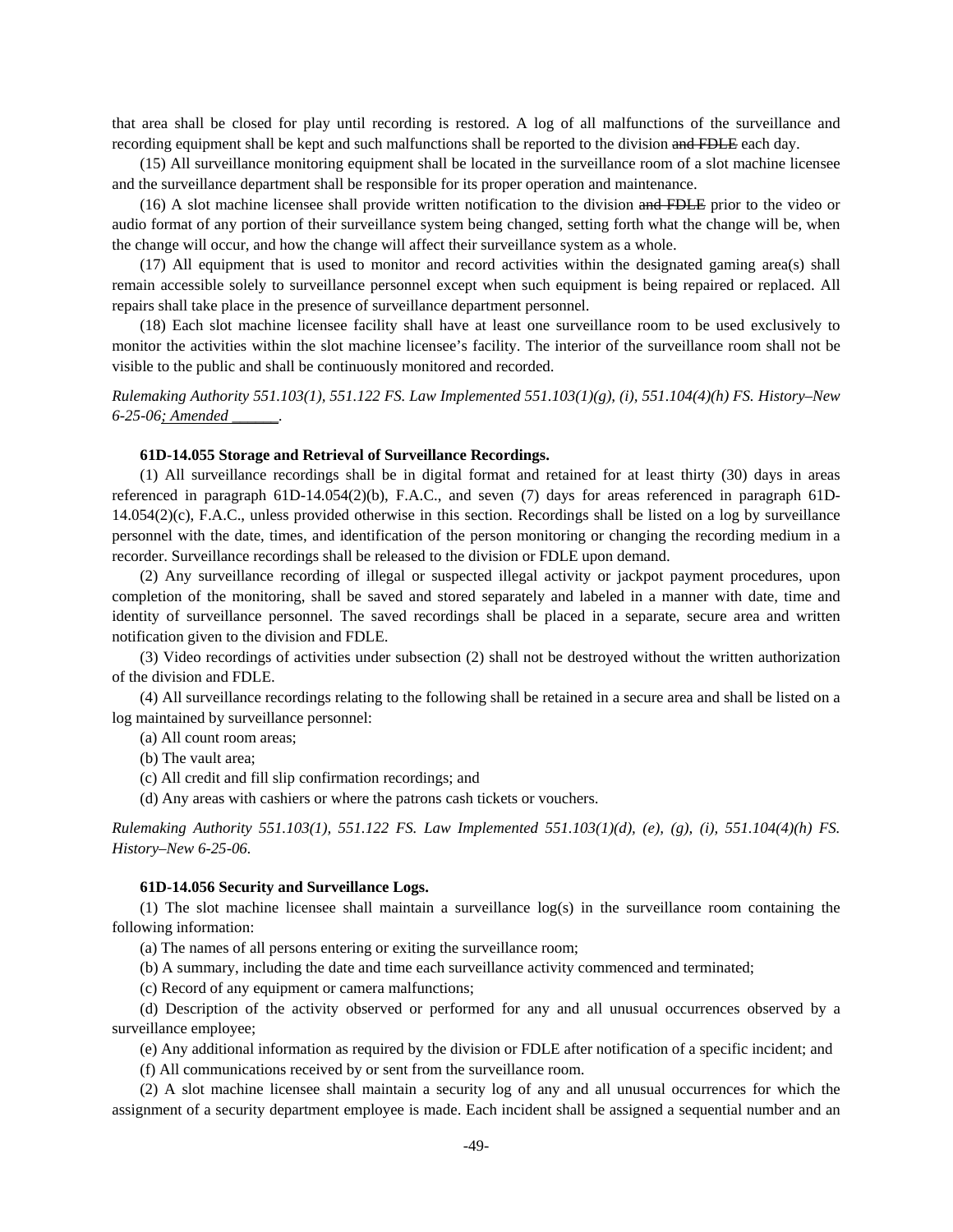entry made in the log(s) containing the following information:

- (a) The assignment number;
- (b) The date of the incident;
- (c) The time of the incident;
- (d) The location of the incident;
- (e) The nature of the incident;
- (f) The person(s) involved in the incident; and
- (g) The security department employee(s) assigned.

*Rulemaking Authority 551.103(1), 551.122 FS. Law Implemented 551.103(1)(g), (i), 551.104(4)(h) FS. History–New 7-30-06.* 

### **61D-14.058 Slot Machine Licensees System of Internal Controls.**

(1) Each slot machine licensee shall develop and implement internal control procedures to ensure compliance with Chapter 551, F.S. and Chapter 61D-14, F.A.C.

(2) Each slot machine licensee shall submit to the division a written description of internal control procedures that incorporate administrative and accounting controls with its application before slot machine gaming commences.

(3) Each slot machine licensee's internal control procedures shall include the following:

(a) Administrative controls which include the procedures and records that detail authorization of transactions; and

(b) Accounting controls shall require that:

1. Transactions are executed in accordance with management's general authorization;

2. Transactions are recorded to permit preparation of financial statements in conformity with generally accepted accounting principles;

3. Access to assets is permitted only in accordance with management authorization; and

4. The recorded accountability for assets shall be compared with existing assets at set intervals and corrective action shall be taken with respect to any differences.

(4) Each submission of internal control procedures shall include a statement signed by the slot machine licensee's chief executive officer, chief operating officer, director of surveillance, director of security, director of slot machine operations, chief financial officer, and the applicant's chief legal officer or their equivalents that the submitted internal controls conform to the requirements of Chapter 551, F.S., and Chapter 61D-14, F.A.C.

(5) The division shall evaluate the internal control procedures of each applicant for a slot machine license pursuant to subsection (1) above based on the following criteria:

(a) Conformity to Chapter 551, F.S., and Chapter 61D-14, F.A.C.; and

(b) Evidence that the following standards are met:

1. An audit trail that permits the review of slot machine operations or the reconstruction of gross revenue transactions;

2. The segregation of functions as referenced in subsection 61D-14.015(4), F.A.C.; and

3. The inclusion of all forms or documents referenced in the submission or required by Chapter 551, F.S., and Chapter 61D-14, F.A.C.

(6) A current version of the internal controls of the slot machine licensee shall be maintained in the accounting, slot, and surveillance departments of the slot machine licensee. The slot machine licensee shall maintain copies of previous internal controls pursuant to the requirements of Rule 61D-14.080, F.A.C.

(7) The slot machine licensee's accounting internal controls shall include procedures for the establishment of a patron signature file if such a file is utilized by the slot machine licensee.

(8) Failure of the slot machine licensee to implement or comply with any internal control procedure required in Chapter 61D-14, F.A.C., is a violation of this section.

*Rulemaking Authority 551.103(1), 551.122 FS. Law Implemented 551.103(1)(d), (e), (g), (i) FS. History–New 6-25- 06.*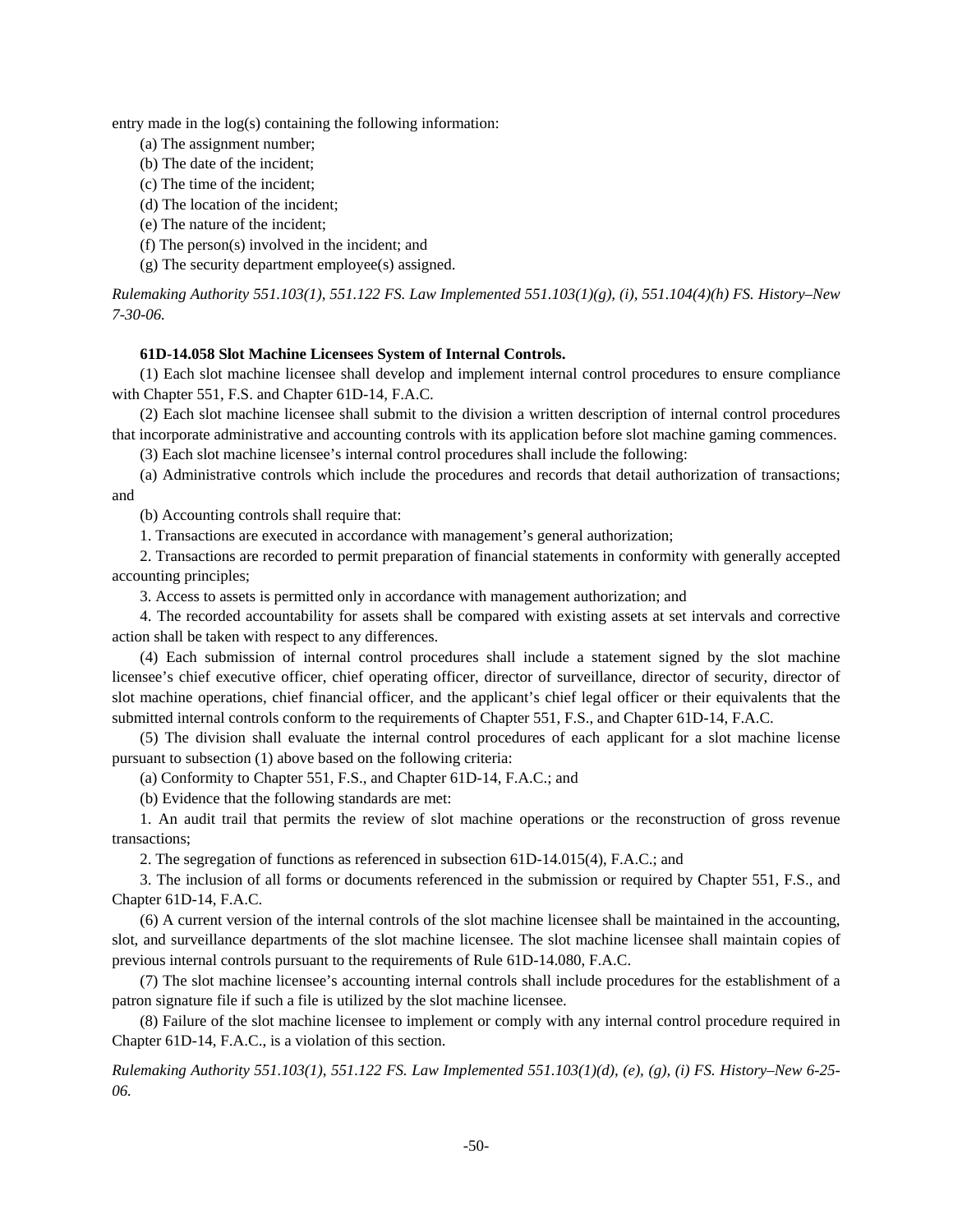### **61D-14.059 Slot Machine Licensee Personnel.**

(1) Each slot machine licensee shall maintain a level of staffing, supervision, and delineation of responsibilities of the organizational structure that ensures the proper operations as provided in the internal control procedures.

(2) The slot machine licensee's internal controls shall provide for a pre-employment screening process for each prospective employee, including the following:

(a) A completed employment application;

(b) Documentation that prospective employees for supervisory, managerial or surveillance positions have skills, training and experience for the position; and

(c) A reviewed credit report.

(3) The slot licensee shall maintain a personnel file for each employee that shall contain without limitation the following:

(a) The original employment application required by the slot licensee;

(b) The initial credit report and all subsequent credit reports that shall be obtained at least every 36 24 months;

(c) A copy of all occupational licenses issued by the division during employment;

(d) A current detailed position description that includes access rights granted to the employee relating to secure areas, keys, or information;

(e) A chronological log of all positions held by the employee indicating the effective and termination date of each position;

(f) All performance evaluations conducted by the slot licensee;

(g) Documentation relating to performance issues such as promotions, demotions, reprimands, or separations;

(h) Signed drug-free workplace agreement based upon the licensee's established drug-testing program which shall include, at a minimum, the following elements:

1. A generalized list of substances for which licensees may be tested;

2. A timeline of when drug testing may occur; and

3. Disciplinary actions the slot machine licensee may take in the event of a positive test result.

(i) All federal and state income tax returns filed by the employee for the previous three five years, if the employee is identified in paragraph  $61D-14.002(1)(e)$ , F.A.C., or is required to hold a professional occupational license.

*Rulemaking Authority 551.103(1), 551.122 FS. Law Implemented 551.103(1)(g), (j) FS. History–New 6-25-06, Amended 9-26-13, \_\_\_\_\_\_\_\_\_.* 

## **61D-14.060 Business Entities, Internal Controls and Personnel Records.**

(1) The slot machine licensee's internal controls shall provide for screening of business entities supplying slot machine gaming related equipment and services, which shall include out-sourced general employment services, to the slot machine licensee or its affiliates including the following:

(a) A reference check of the business entity from other gaming jurisdictions; and

(b) Ensure the business entity has obtained a current occupational license.

(2) The slot licensee shall maintain a file for each business referenced in subsection (1) above that shall contain the following:

(a) Documentation of the results of the reference check in subsection (1) above;

(b) A copy of the current business license issued by the division;

(c) A list of the business entity's employees who require an occupational license pursuant to Section 551.107(2)(a)3., F.S.; and

(d) A copy of each contract the slot machine licensee has entered into with the business entity.

(3) Any business entity holding an occupational license shall:

(a) Conduct pre-employment screening referenced in subsection 61D-14.059(2), F.A.C., for any employee that would be required to obtain an occupational license referenced in Rule 61D-14.005, F.A.C.;

(b) Maintain a copy of the business entity's internal controls; and

(c) The documentation required by this subsection shall be maintained in an office of the business entity located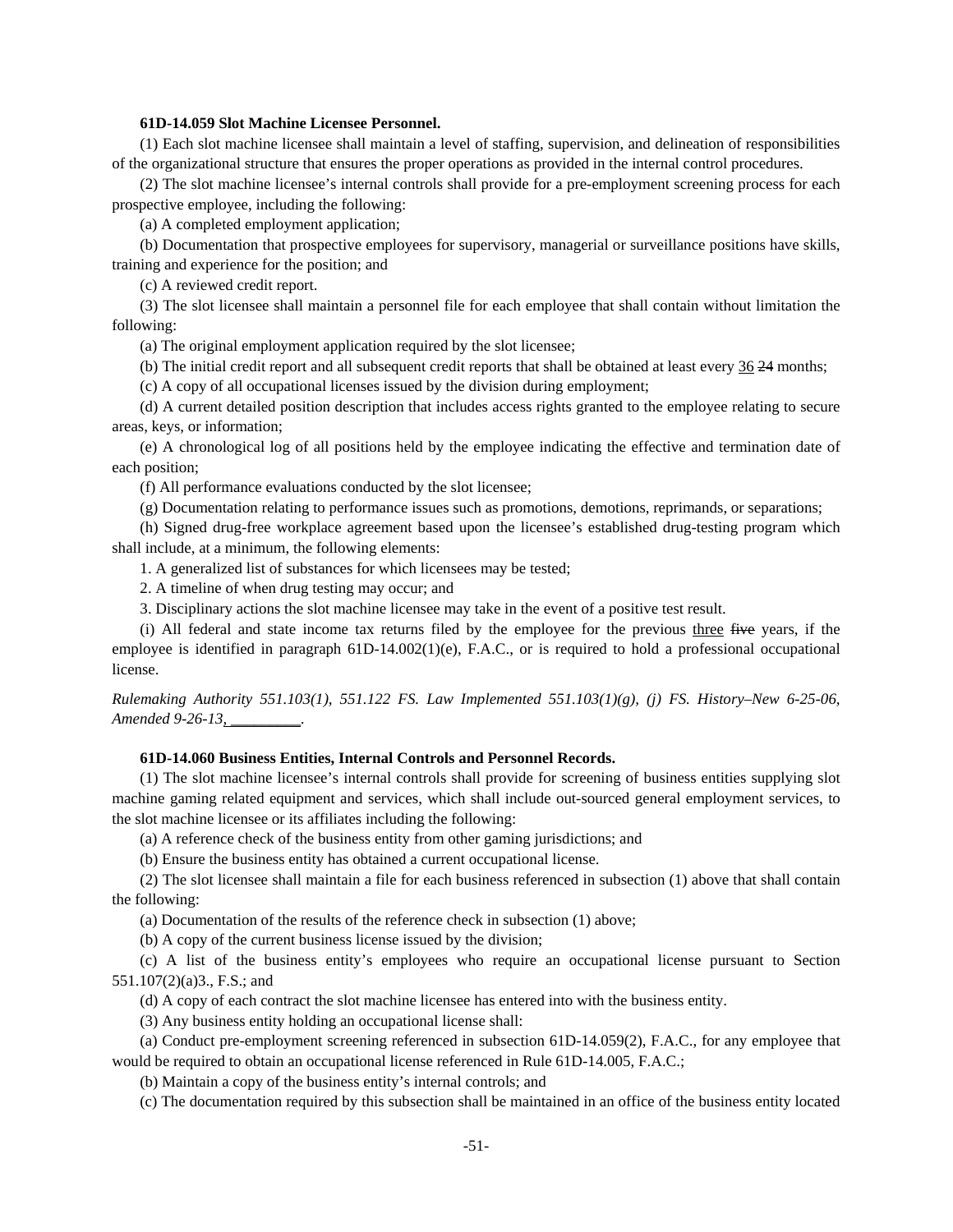in this state or with a registered agent of the business entity located in this state.

(4) Any business entity holding an occupational license shall maintain a file for each of its employees, in compliance with subsection 61D-14.059(3), F.A.C.

*Rulemaking Authority 551.103(1), 551.122 FS. Law Implemented 551.103(1)(d), (g), (i) FS. History–New 8-6-06, Amended 9-26-13.* 

# **61D-14.061 Slot Cash Storage Boxes.**

(1) Each slot cash storage box shall:

(a) Have a separate lock that shall only be opened by a key that is secured under the slot machine licensee's system of internal controls as provided in subsection 61D-14.053(2), F.A.C.;

(b) Have a device that prohibits access to the contents of the slot cash storage box, when it is removed from the machine; and

(c) Have an asset number that corresponds to the asset number of its assigned machine and is identifiable by the surveillance system referenced in Rule 61D-14.054, F.A.C.

(2) Emergency slot cash storage boxes that are used when the slot cash storage boxes of a specific machine are not available shall be maintained without asset numbers, provided:

(a) The word "emergency" is permanently imprinted, affixed or impressed thereon; and

(b) The emergency slot cash storage box is temporarily marked with the asset number of the machine to which it is assigned.

(3) Nothing in this rule shall be interpreted to prohibit the use of a bar code or similar device for tracking of slot cash storage boxes, so long as the requirements of this section are met.

*Rulemaking Authority 551.103(1), 551.122 FS. Law Implemented 551.103(1)(d), (g), (i) FS.History–New 7-30-06.* 

#### **61D-14.063 Count Rooms.**

(1) The slot machine licensee shall have within its facility a count room used exclusively for counting of funds received from the wagering operations of pari-mutuels and slot machines. Counts conducted for slot machine operations shall be performed at separate times and independent of counts from pari-mutuel operations.

(2) The count room shall have:

(a) Metal doors equipped with:

1. Two separate locks, independent of one another and those of the slot cash storage boxes; and

2. An alarm device, which audibly and visibly signals the surveillance monitoring room and the security department whenever a door to the count room is opened;

(b) Tables constructed of clear lexan or similar material;

(c) Audio-video surveillance equipment as referenced in subparagraph 61D-14.054(2)(b)3., F.A.C.; and

(d) A fixed door type or hand-held metal detector which shall be used in accordance with the facility internal control procedures to inspect all persons exiting the count room.

*Rulemaking Authority 551.103(1), 551.122 FS. Law Implemented 551.103(1)(d), (g), (i) FS. History–New 6-25-06, Amended 6-21-10, \_\_\_\_\_\_\_.*

### **61D-14.065 Procedure for Slot Cash Storage Box Count.**

(1) Each slot machine licensee shall include in its internal control procedures:

(a) A workflow diagram indicating all equipment used in the counting process;

(b) A description of all computer equipment used in the counting and recording process and other systems that communicate with computer equipment for purposes related to the counting of revenue;

(c) Procedures for controlling changes in software use in the counting and recording process, which provide for notification to the division at least 24 hours prior to the implementation of any proposed change; and

(d) Controls that prevent access to any count room information by anyone outside of the count room until the entire count process is concluded.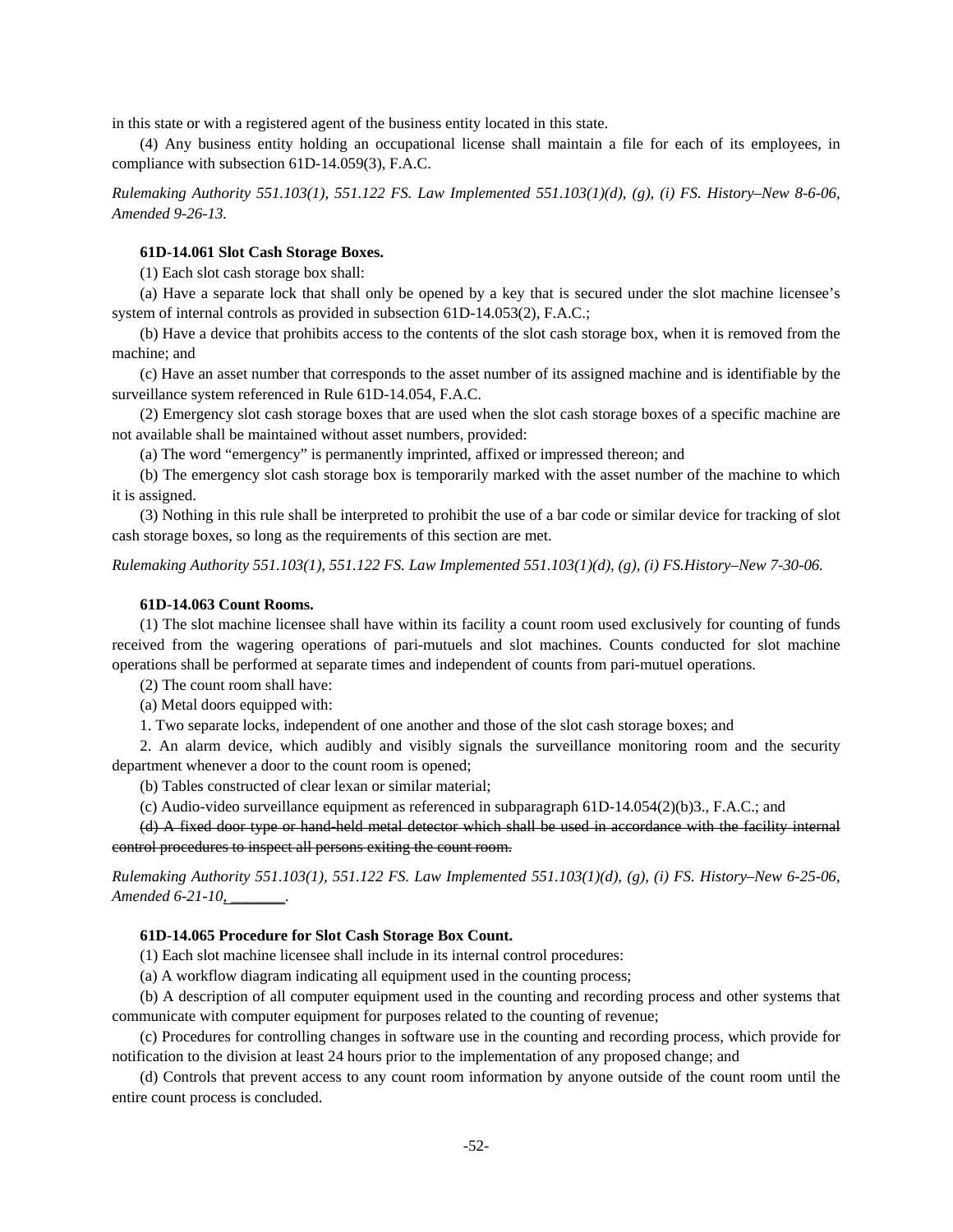(2) Pre-count requirements in the internal controls shall include:

(a) Notification to the surveillance department to make an audio-visual recording of the count process;

(b) Procedures providing for a count team including a professional occupational licensee supervisor and at least two team members who shall also be present, with one team member being the count recorder;

(c) All persons present in the count room during the counting process shall wear as outer garments, only a fulllength, one-piece, pocket-less garment with openings only for the arms, feet, and neck;

(d) No person present shall carry any items into the count room; and

(e) Each person entering the count room The count room supervisor shall record, in writing their the name and license number. The count room supervisor shall record of each member of the count team, as well as any entries and exits of the count room during the process by any persons.

(3) Count process requirements in the internal controls shall include:

(a) Dual count and reconciliation;

(b) Segregation of bills, tickets, or vouchers and resolving any discrepancies;

(c) Handling of torn or mutilated bills, tickets, or vouchers;

(d) Utilization of counting machines;

(e) The contents of each slot cash storage box shall be emptied on the count table and counted separately;

(f) The inside of the slot cash storage box shall be held up to the full view of a surveillance camera, after which the slot cash storage box shall be locked and placed in the storage area for slot cash storage boxes;

(g) As the contents of each slot cash storage box are counted, a count team member shall record information regarding the details of the count to include:

1. The asset number of the machine to which the slot cash storage box contents correspond;

2. The value of each denomination of currency counted;

3. The total value of all denominations of currency counted;

4. A listing of each slot machine ticket or voucher counted by validation number and the value of each gaming ticket counted; and

5. The gaming date of the items being recorded and the total number of all slot cash storage boxes opened and counted.

(h) The doors to the count room shall be locked and remain locked except when the doors are opened as follows:

1. At the start or conclusion of a count team employee's shift;

2. To permit slot cash storage boxes to be secured in the count room;

3. To permit empty slot cash storage boxes or emergency slot cash storage boxes that were not part of the current count to be removed from the count room;

4. To allow a main bank cashier or cage supervisor to enter the count room to perform his or her job responsibilities;

5. In the event of an emergency;

6. To allow the count team to exit the room at the conclusion of the count; and

7. To allow for scheduled breaks that shall be taken by the entire count team;

(i) During the counting process, the count room supervisor shall notify the surveillance department whenever a count room door will be opened;

(j) The count team members shall not leave the count room until all money is counted, verified, sorted, and totaled into the computer and cash drop funds are transferred to the cash vault. If a count team member leaves the count room, all count team members shall secure all of the bills, tickets and vouchers in the count room, and notify security that the count team needs to leave the count room. All count team members shall be screened by security before leaving the count room. No count team member shall remain in the count room alone. The count team members shall not reenter the count room until all count team members are present;

(k) Any person leaving the count room prior to the completion of the entire count process, shall also record the time that he or she exited the count room, if the person exiting the count room is unable to sign the document due to an emergency, the count room supervisor shall record the person's name and time of exit and a notation describing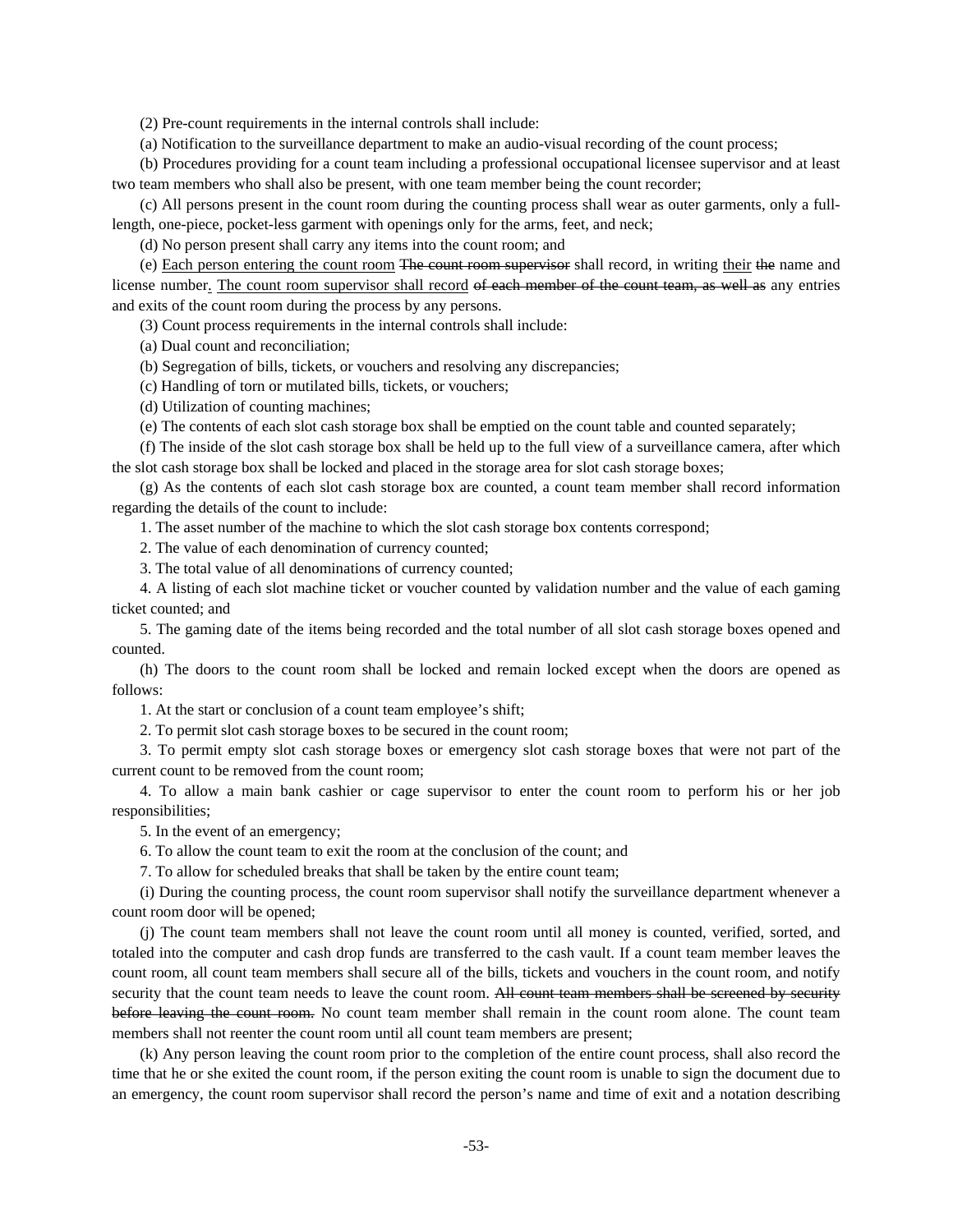the emergency on the document;

(l) After preparation of the slot cash storage box report, the count team members performing the banking functions and the count room supervisor shall sign the reports attesting to the accuracy of the information recorded thereon as evidence of their participation in the counting of the slot cash storage boxes; and

(m) If a discrepancy in excess of \$500 occurs during verification of the count funds, it shall be brought to the immediate attention of the division and FDLE and a detailed written report explaining the problem and the corrective action taken shall be filed by the count room supervisor with the division within 48 hours of the conclusion of the count.

(4) Post-count requirements in the internal controls shall include:

(a) All bills, tickets and vouchers shall be presented in the count room to a main bank cashier or cage supervisor who, prior to having access to the information recorded on the slot cash storage box report and in the presence of a count team member, shall verify the bills, tickets and vouchers presented in accordance with the slot licensee's internal controls. The cashier or cage supervisor shall attest by signature for the custody of the bills, tickets, and vouchers;

(b) Once all signatures required by this section have been obtained, all tickets and vouchers have been removed from the slot cash storage boxes, and any other supporting documentation has been completed, those documents shall be transported directly to the accounting department and shall not be available to any cashier's cage personnel. The accounting department shall record the figures and calculate the total drop for that gaming day. All coupons shall be received and processed by the accounting department and reconciled with the facility based central monitoring system;

(c) A count room employee, in the presence of a count room supervisor or security personnel, shall conduct an inspection of the entire count room and all counting equipment located therein to verify that no bills, tickets, or vouchers remain in the room; and

(d) Cash from a previous count shall be locked and secured before another count can begin.

*Rulemaking Authority 551.103(1), 551.122 FS. Law Implemented 551.103(1)(d), (g), (i) FS. History–New 6-25-06, Amended \_\_\_\_\_\_\_\_\_.* 

### **61D-14.067 Slot Cashier's Cage Booths and Change Machines.**

(1) Each slot cashier shall operate with an individual imprest inventory. At the end of each shift, the slot cashier assigned to the outgoing shift shall record on a daily slot cashier's count sheet maintained by the slot machine licensee, the face value of each slot booth inventory item counted and the total opening and closing slot booth inventories and shall reconcile the total closing inventory with the total opening inventory.

(2) At the end of each gaming day, a copy of the daily slot cashiers' count sheets for that gaming day shall be forwarded to the accounting department.

(3) The slot cashier's cage booth inventory shall be used to supply change persons with an imprest inventory of bills, tickets or vouchers. The slot cashier's cage booth inventory shall also be used to provide a change person with bills, tickets, and vouchers in exchange for an equal amount of any combination of bills, tickets, or vouchers.

(4) The slot cashier's cage booth inventory shall be used to supply any mechanical, electrical or other device which operates independently of a slot machine and which, upon insertion of a ticket or voucher, dispenses an amount of currency equivalent to the face value of the ticket or voucher, and which immediately upon exchange cancels the ticket or voucher with an imprest inventory of slot tickets.

(5) A slot attendant shall not be permitted to function as a slot change person.

*Rulemaking Authority 551.103(1), 551.122 FS. Law Implemented 551.103(1)(d), (g), (i) FS. History–New 6-25-06, Amended \_\_\_\_\_\_\_\_\_\_\_.*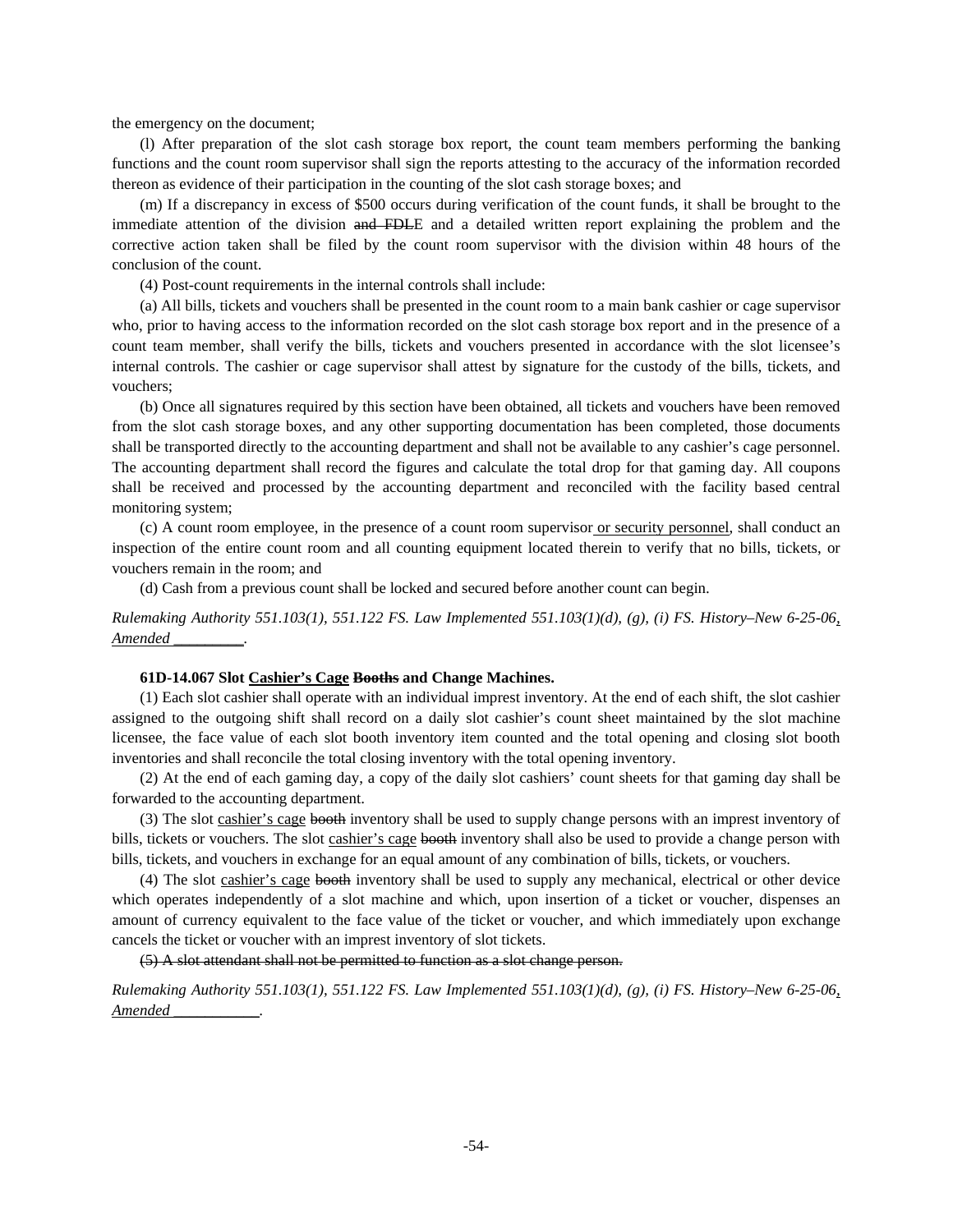### **61D-14.069 Accounting and Security Records.**

(1) Each slot machine licensee shall maintain records of all transactions pertaining to the revenues and costs for its facility.

(2) General accounting records shall be on a double entry system of accounting with transactions recorded on the accrual basis that shall also be maintained as follows:

(a) The slot licensee shall maintain a uniform chart of accounts and accounting classification;

(b) The chart of accounts shall provide the classifications necessary to prepare standard financial statements; and

(c) The slot machine licensee shall not alter the account numbering system without prior written notification to the division.

- (3) Supporting subsidiary records to be maintained by the slot machine licensee shall include:
- (a) Records detailing all complimentary items or services provided as required by Rule 61D-14.021, F.A.C.;
- (b) Records of all financial investments, advances, loans and receivable balances, due to the establishment; and
- (c) Records related to investments in real property and equipment.

(4) Prior to commencement of slot machine activities, the slot machine licensee shall submit to the division the name and location, bank account number and routing information of a financial institution for collection and distribution of slot machine gaming revenue. The financial institution shall be a bank or trust company authorized to do business in Florida. The bank account shall be used exclusively for the deposit and distribution of slot machine gaming revenues that shall not be commingled with any other funds.

*Rulemaking Authority 551.103(1), 551.122 FS. Law Implemented 551.103(1)(d), (e), (g), (i) FS. History–New 6-25- 06.* 

### **61D-14.072 Cashier's Cage, Satellite Cages, Vaults, and Accounting Controls.**

(1) Each slot machine licensee shall have on or immediately adjacent to the designated slot machine gaming area a physical structure known as a cashier's cage ("the cage") to house the cashiers and to serve as the central location for the following:

(a) The custody of the cage inventory comprising currency including patrons' deposits, and of forms, documents, and records normally associated with the operation of a cage;

(b) The custody and exchange of currency, electronic cards, forms, documents and records normally generated or utilized by cashiers, change persons, and slot attendants;

(c) The responsibility for the overall reconciliation of all documentation generated by cashiers, slot cashiers, change persons, and slot attendants; and

(d) The receipt of currency, tickets or vouchers from the count room in conformity with this document.

(2) The cage shall be designed and constructed to provide security for the materials housed therein and the activities performed therein; such design and construction shall provide for the following:

(a) Fully enclosed except for openings through which materials such as cash, records, and documents can be passed to service the public and slot cashier's cages booths;

(b) Manually triggered silent alarm systems for the cage, its ancillary office space and any related vault, which alarm systems shall be connected directly to the monitoring rooms of the surveillance system and the security department office;

(c) Double door entry and exit system that shall not permit a person to pass through the second door until the first door is securely locked. In addition:

1. The first door of the double door entry and exit system shall be controlled by the security department. The second door of the double door entry and exit system shall be controlled by the cashier's cage;

2. The system shall have surveillance camera coverage which shall be monitored by the surveillance department; and

3. Any entrance to the cage that is not a double door entry and exit system shall be an alarmed emergency exit door only; and

(d) Separate locks on each door of the double door entry and exit system, the keys to which shall be different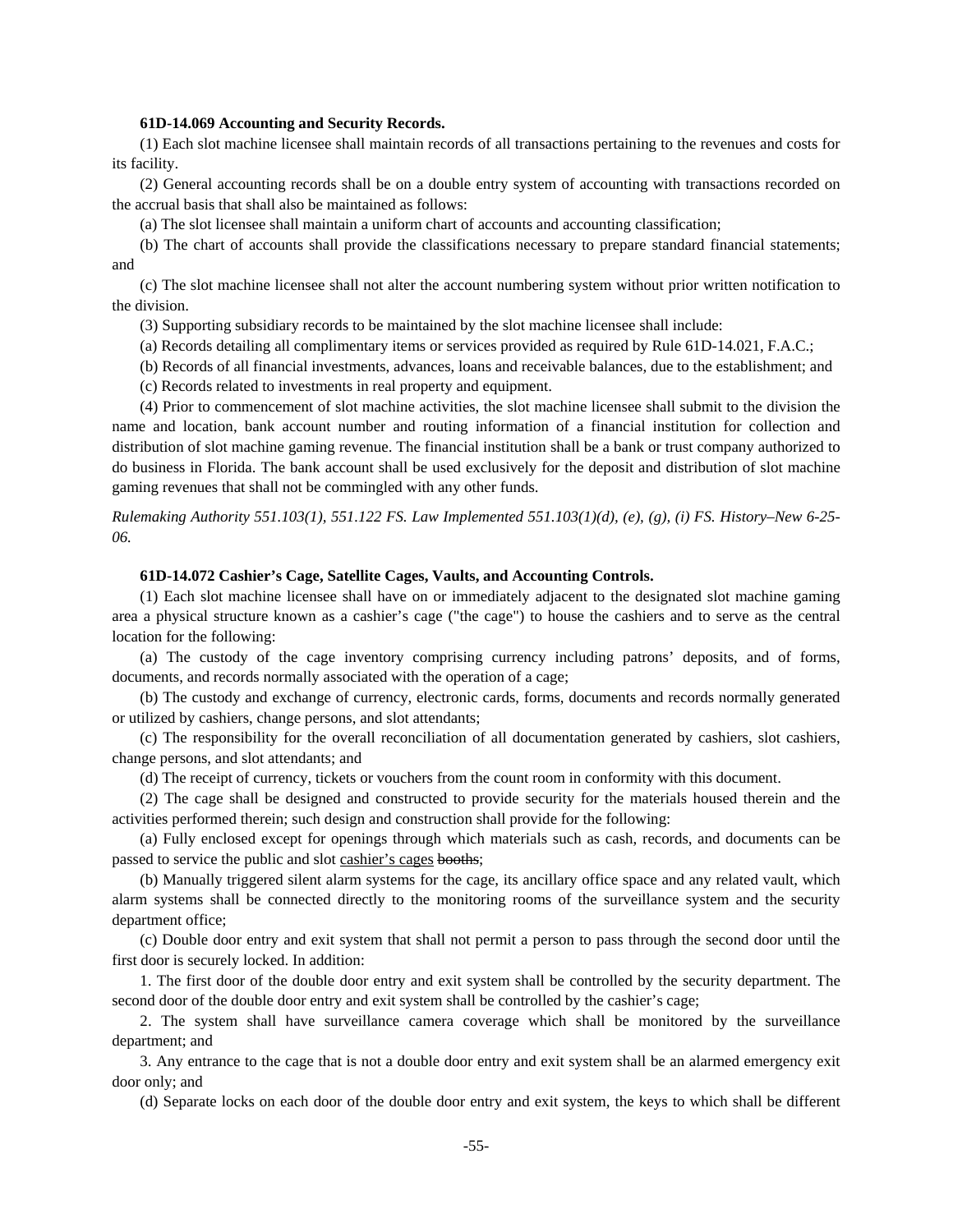from each other.

(3) Satellite cages shall be designed and constructed in compliance with the provisions of subsection (2), except that satellite cages shall not be required to utilize a double door entry system as required by subparagraph  $(2)(c)1$ . Satellite cages shall have surveillance camera coverage and utilize a lockable door.

(4) Each vault shall include the following:

(a) A metal door with one key that shall be maintained and controlled by the cage. The slot machine licensee shall establish a sign-in and sign-out procedure for removal and replacement of the key or an electronic lock release that can be activated by vault personnel inside the vault;

(b) An alarm device that signals the surveillance department whenever the door to the vault is opened; and

(c) Surveillance cameras meeting the requirements in Rule 61D-14.054, F.A.C.

(5) Vaults shall be under the control of the accounting department. The storage or removal of currency from vaults shall be documented, and the amount of currency in each vault shall be reconciled daily.

(6) The cashiers assigned to an outgoing shift shall record on a daily cashier's count sheet the face value of each cage inventory item counted and the total of the opening and closing cage inventories and shall reconcile the total closing inventory with the total opening inventory.

(7) At the end of the slot machine licensee's hours of operation for each day, a copy of the cashier's count sheets and related documentation shall be forwarded to the accounting department for agreement with opening and closing inventories.

(8) Each licensed slot machine facility shall maintain a daily minimum bankroll in cash or cash equivalents, in such a manner and amount the division may approve or require, to ensure the protection of the slot machine licensee's patrons against defaults in gaming debts owed by the licensee. The daily minimum bankroll must take into account all LAP, WAP, or progressive systems for which the operator may be responsible for making payment on any given specified gaming day. In the event a licensee's daily minimum bankroll should be or becomes less than the amount required by this section, the slot machine licensee shall immediately notify the deficiency to the division. Failure to maintain a minimum bankroll required by this section, or failure to notify the division of any deficiencies, shall constitute a violation of this section and grounds for immediate disciplinary action.

*Rulemaking Authority 551.103(1), 551.122 FS. Law Implemented 551.103(1)(d), (g), (i) FS. History–New 7-30-06. Amended \_\_\_\_\_\_.* 

### **61D-14.073 Meter Readings.**

(1) Accounting department employees shall:

(a) Manually read and record at least 25 percent of all facility slot machine electronic meters each quarter until all facility slot machine meters are read as required in subsection 61D-14.042(2), F.A.C., by the end of each calendar year; and

(b) Reconcile the readings obtained pursuant to paragraph (1)(a) above with the meter information for each of the corresponding slot machine meter records on the facility based monitoring system.

(2) Each employee involved in the preparation of the slot meter sheet shall sign the slot meter sheet attesting to the accuracy of the information. The slot meter sheet shall be delivered directly to the accounting department for comparison to the slot win sheet and calculation of slot machine statistics.

(3) Whenever there is a variance of more than two percent or more than \$100 between the slot machine's internal electronic meters and the meters of the facility based monitoring system, the slot machine licensee shall investigate the cause of the variance and prepare and file an incident report documenting the variance with the controller, the director of surveillance, and the division. The incident report shall include:

- (a) The date of the meter reading;
- (b) The date the report was filed;
- (c) The amount of the variance, by denomination, which shall be by total value;
- (d) The asset number of the machine involved;
- (e) The amount of the variance by bills, tickets, and/or vouchers;
- (f) An indication as to the cause of the variance with documentation attached to support the explanation; and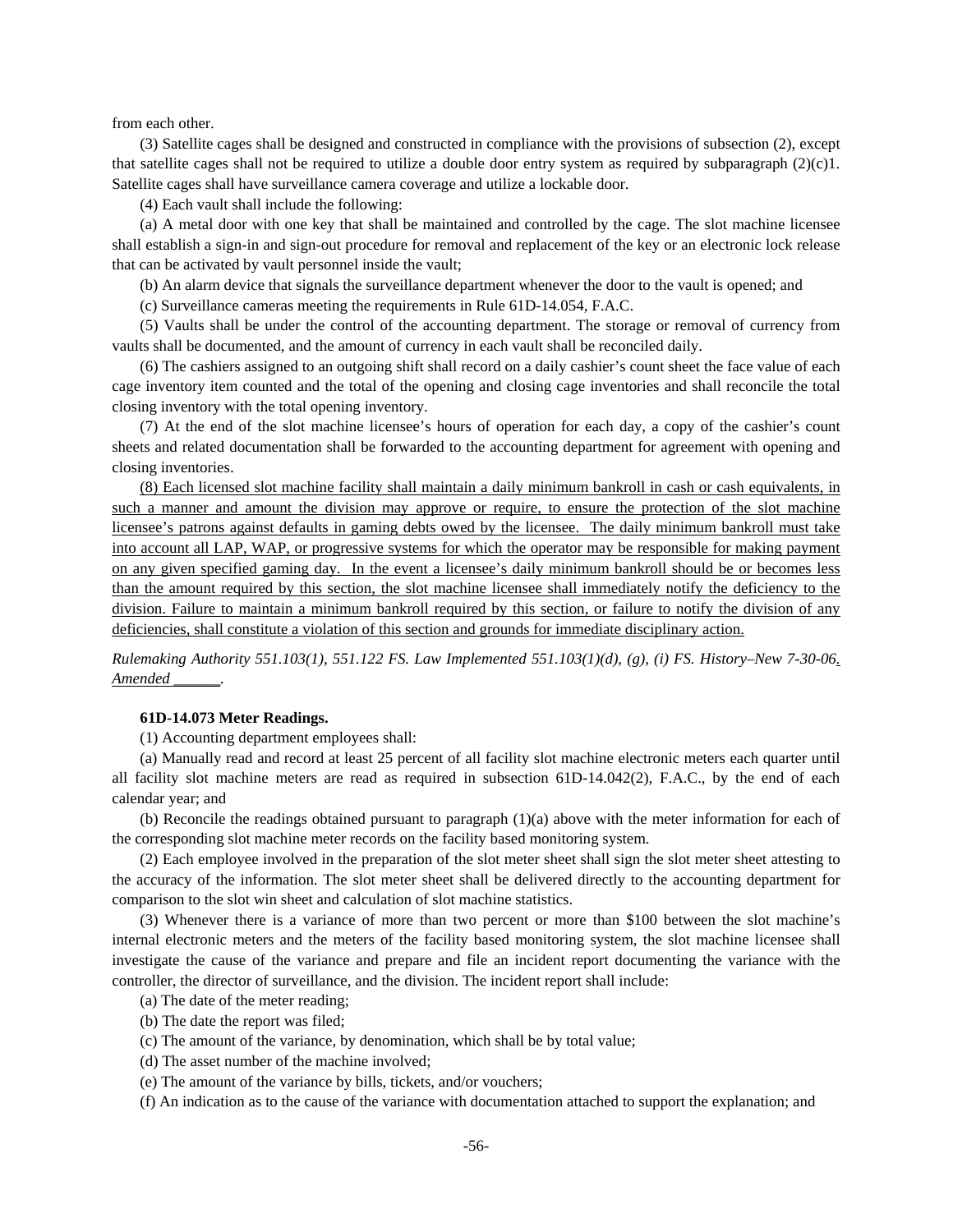(g) The signature and license number of the preparer.

*Rulemaking Authority 551.103(1), 551.122 FS. Law Implemented 551.103(1)(d), (e), (i) FS. History–New 7-30-06, Amended 8-14-11.* 

### **61D-14.074 Security Requirements, System Access, and Firewalls.**

(1) The firewall application shall maintain an audit log and disable all communications and generate an error event if the audit log becomes full. An audit log shall contain the following information:

(a) All changes to configuration of the firewall;

(b) All successful and unsuccessful connection attempts through the firewall; and

(c) The source and destination IP addresses, port numbers and MAC addresses.

(2) Except as provided in this section, the facility based monitoring system shall not allow for remote access and all access to the facility based monitoring system shall be conducted from within the slot machine licensee's facility. A slot machine licensee shall provide in its system of internal controls a method of providing limited remote access to the facility based monitoring system for a business or person licensed as a business occupational license pursuant to Section 551.107(2)(a)3., F.S., for performance of maintenance or diagnostics of the facility based monitoring system that cannot be performed by the slot machine licensee's on-site personnel. The system of internal controls for such remote access shall provide for the following:

(a) Designation of an officer required to sign for acknowledgement of internal controls in subsection 61D-14.058(4), F.A.C., who shall be responsible for determining the need for remote access to the facility based monitoring system;

(b) The device or method through which remote access is given shall be taken offline when remote access is not required;

(c) Limited access to any device or method used to establish remote access including:

1. A list of persons authorized to modify or enable such a device or method used to establish remote access; and

2. Storage of any such device or method in a secure location that is not readily accessible to any person other than those listed under subparagraph (c)1.; and

3. A log with separate entries for each person and the dates and times when the remote access is enabled, disabled or modified.

(d) Maintenance of a log of each time remote access is provided, enabled, disabled or modified with a separate entry for each of the following:

1. The specific reason for which remote access was provided to another person or entity;

2. The name and occupational license number of the employee who authorized remote access to be provided to another person or entity;

3. The name and occupational license number of the employee of the slot machine licensee who established a remote access connection to the person or entity, if such employee is different from the employee provided in subparagraph (d)2.;

4. The name and occupational license number of the person and entity with whom remote access is established. If remote access is provided to an employee of a business occupational licensee, the name and occupational license number of both the employee and the business entity shall be entered on the log;

5. The date and time that remote access is established; and

6. The date and time that remote access is terminated.

(e) A written report to be provided to the division in no less than 24 hours after the remote access has been completed which shall include:

1. The reason that remote access was provided, enabled, disabled or modified;

2. The name of the employee of the slot machine licensee that authorized the remote access;

3. The name of the slot machine employee who established the remote access on behalf of the slot machine licensee;

4. The name of the person and entity with whom remote access was established;

5. The date and time remote access was established and concluded; and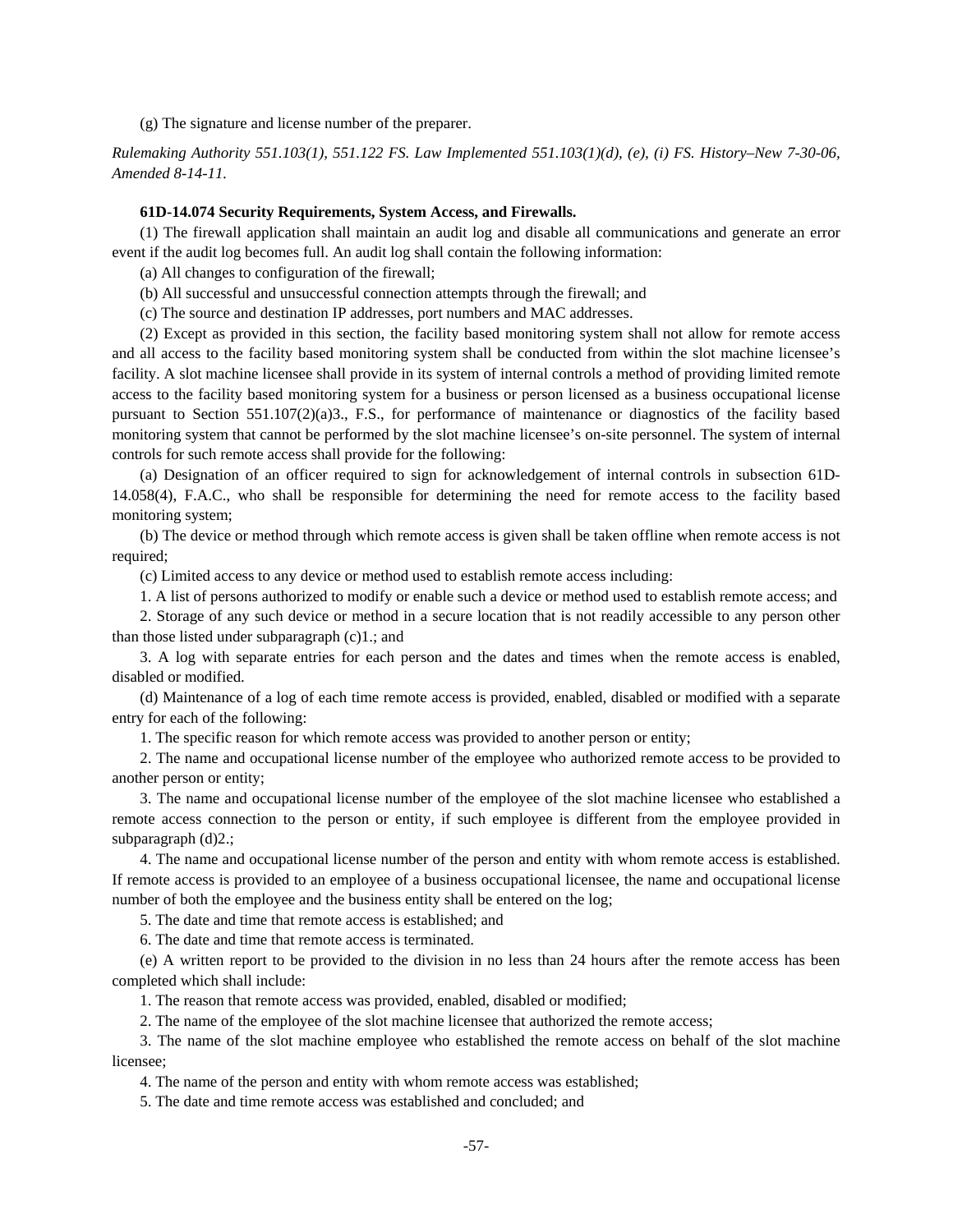6. A narrative report that shall describe:

- a. Each component of the facility based monitoring system that was accessed; and
- b. Whether the remote access was successful in resolving the issue described in subparagraph (d)1.

(3) Automated ticket redemption machines are only to be used for the purpose of accepting, validating and providing payment for tickets inserted, or converting bills into smaller denominations. Automated ticket redemption machines shall not incorporate other functions. Automated ticket redemption machines shall use a communication protocol that shall not permit the automated ticket redemption machine to write directly to the system database and only process payments based on commands from the system. Automated ticket redemption machines shall meet the slot machine hardware requirements for security and player safety, as set forth in Rules 61D-14.022-.044, F.A.C.

(4) Automated ticket redemption machines shall be capable of detecting and displaying the following error conditions:

(a) Power loss or power reset;

- (b) Interpretation of communication with the automated ticket redemption machine;
- (c) Cash dispenser empty or timed out;
- (d) RAM error;

(e) Low RAM battery;

(f) Ticket in jam;

(g) Door open;

(h) Bill acceptor stacker full;

(i) Bill acceptor door open;

(j) Bill stacker door open or bill stacker removed; and

(k) Printer errors.

(5) The error conditions referenced in subsection (4) shall illuminate the tower light alarm. The automated ticket redemption machine shall be able to recover to its prior operating condition.

(6) Error conditions listed in paragraphs  $(4)(a)-(g)$  and (k) shall require a slot machine attendant to intervene and clear the error from the automated ticket redemption machine prior to the resumption of operation.

(7) There shall be a maximum ticket value of  $$1,199.99$  \$500 that can be paid by an automated ticket redemption machine, per individual ticket.

(8) The automated ticket redemption machine shall maintain the following meters:

(a) A "total in" meter that accumulates the total value of tickets or vouchers accepted by the automated ticket redemption machine; and

(b) A "total out" meter(s) for payments issued by the machine.

(c) Separate "out meters" shall report the value of all bills dispensed by denomination.

(9) A log shall be maintained in critical memory or on a paper log housed within the individual automated ticket redemption machine that consists of the following:

(a) An event log which shall record the following information about the ticket redeemed:

1. Date/time of redemption;

2. Amount of ticket; and

3. At least last 4-digits of validation number; and

(b) The automated ticket redemption machine shall maintain the most recent 35 events in the event log.

(10) Tickets may only be accepted by the automated ticket redemption machine when:

(a) All communication links are intact;

(b) Tickets inserted into an automated ticket redemption machine shall be rejected in the event of a communication failure; and

(c) Payment shall only be made when the ticket is collected and physically housed within the bill stacker.

(11) A business occupational licensee who provides maintenance or diagnostic services under this section for a slot machine licensee by remote access shall maintain a log each time remote access is provided by a slot machine licensee with a separate entry for each of the following:

(a) The specific slot machine licensee;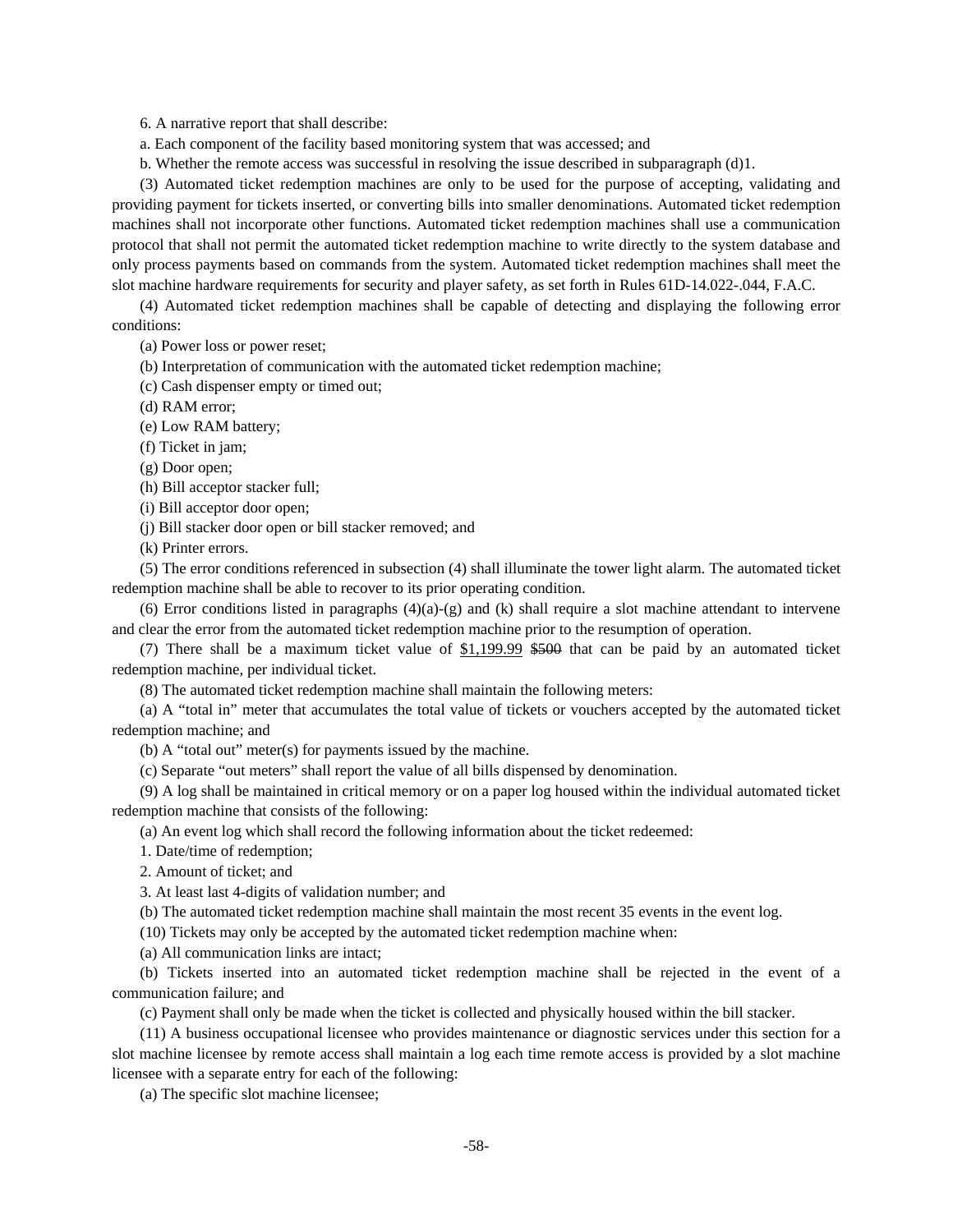(b) The name and occupational license number of the employee of the slot machine licensee who requested remote access;

(c) The name and occupational license number of the employee of the slot machine licensee who established a remote access connection to the business occupational license, if such employee is different from the employee provided in paragraph (11)(b);

(d) The name and occupational license number of the employee of the business occupational license who provides services to the slot machine licensee by remote access;

(e) The date and time that remote access is established; and

(f) The date and time that remote access is terminated.

(12) A written report shall be provided by a business occupational licensee that performs maintenance or diagnostic services under subsection (11) to the division at the division's office located at the slot machine licensee's facility to whom services were provided by remote access. The report shall be postmarked for no less than 24 hours after the remote access has been completed which shall include:

(a) The reason that remote access was provided;

(b) The name of the employee of the slot machine licensee that authorized the access;

(c) The name of the slot machine employee who established the remote access on behalf of the slot machine licensee;

(d) The name of the person and entity with whom remote access was established;

(e) The date and time remote access was established and concluded; and

(f) A narrative report that shall describe:

1. Each component of the facility based monitoring system that was accessed; and

2. Whether the remote access was successful in resolving the issue described in subparagraph (2)(d)1.

*Rulemaking Authority 551.103(1), 551.122 FS. Law Implemented 551.103(1)(d), (g), (i) FS. History–New 8-13-06, Amended \_\_\_\_\_\_\_\_\_\_.* 

#### **61D-14.075 Jackpot Payouts Not Paid Directly From the Slot Machine.**

(1) A slot machine licensee employee shall complete a manual or system generated jackpot payout slip whenever a patron wins a jackpot that is not automatically paid directly from the slot machine.

(2) Jackpot payout slips shall be:

(a) Consecutively numbered;

(b) Used in sequential order; and

(c) Controlled as follows:

1. Manual jackpot payout slips shall be consecutively prenumbered forms;

2. Jackpot payout slips created by the facility based monitoring system shall be printed with consecutive numbering;

3. Employees not assigned to duties in either the cashier's cage or the slot department shall document each series of jackpot payout slips the slot machine licensee receives;

4. All void original and duplicate jackpot payout slips shall be:

a. Marked "void"; and

b. Signed by the preparer and a slot attendant or supervisor.

(3) Each series of manual jackpot payout slips shall be:

(a) A three-part form in a locked manual jackpot dispenser, bound booklet from which the original and first duplicate jackpot payout slips may be detached while the second duplicate jackpot payout slip remains in the locked manual jackpot dispenser bound booklet; and

(b) Maintained so that only those employees responsible for controlling all unused jackpot payout slips:

1. Control and account for the unused supply of jackpot payout slips; and

2. Take the completed booklets of the second duplicate jackpot payout slips to the accounting department for reconciliation.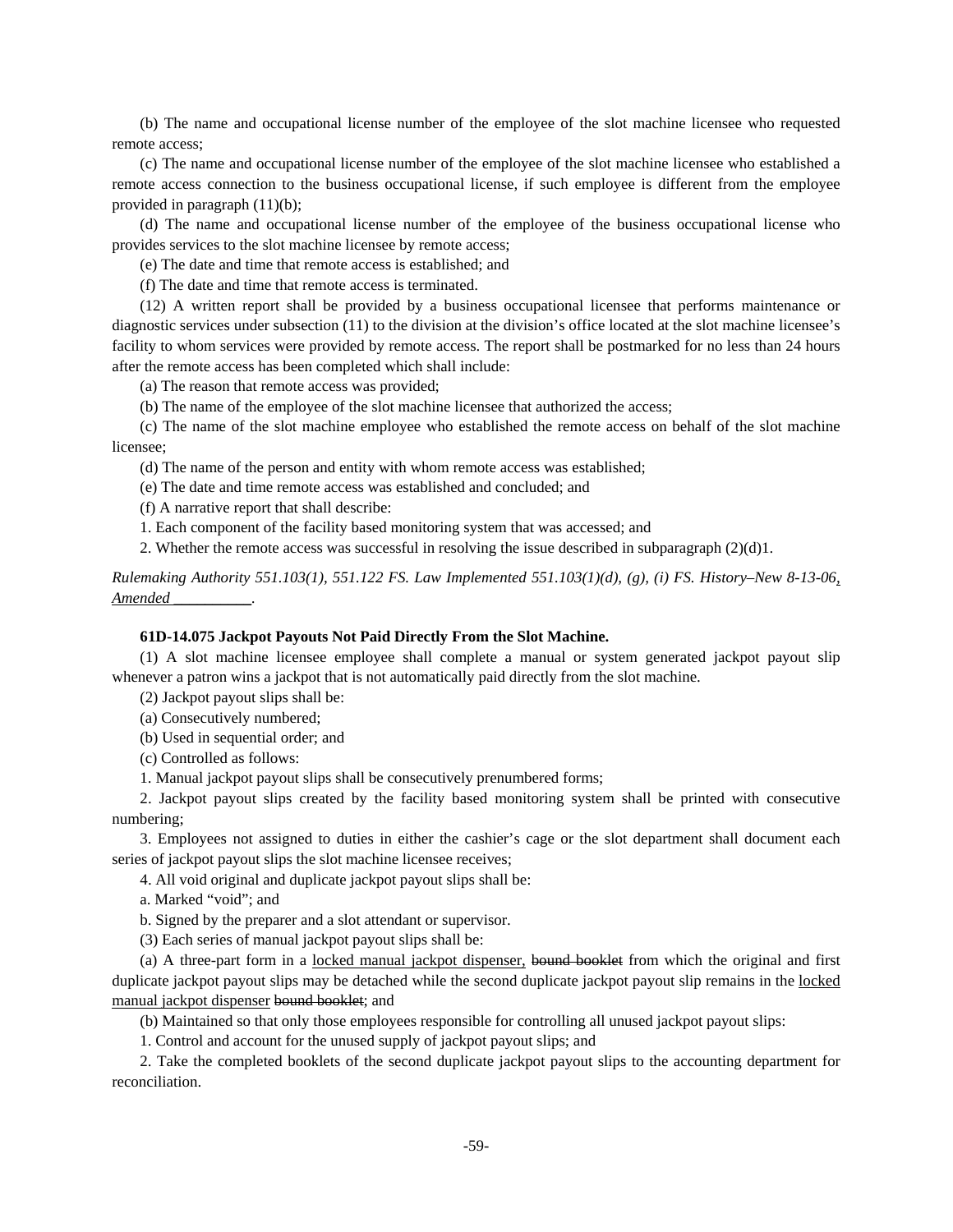(c) Under constant surveillance coverage over the use and storage of the booklets as provided in the facility's internal controls.

(4) Each series of computer prepared jackpot payout slips shall be a two-part form that is:

(a) Inserted in a printer and printed simultaneously in original and duplicate; and

(b) Printed from information that is securely stored in the facility based monitoring system and cannot be altered or removed after the jackpot payout slip is printed.

(5) The following information shall be included on every jackpot payout slip and in all jackpot payout slip stored data:

(a) The asset number of the slot machine on which the jackpot was registered;

(b) The total amount of the jackpot;

(c) The winning combination of reel characters constituting the jackpot;

(d) The date and time the jackpot occurred; and

(e) The amount to be paid from the cashier's cage.

(6) For all jackpots equal to or in excess of \$10,000, the slot machine licensee shall disburse payment only from the cashier's cage directly to:

(a) The patron; or

(b) A slot machine licensee employee assigned to a supervisor's position who shall transport the winnings from the cashier's cage directly to the patron.

(7) Certification of the accuracy of the information contained on the original and duplicate of the jackpot payout slip shall be provided by:

(a) The cashier/slot personnel who prepared the jackpot payout slip and a slot supervisor who observed the reel characters of the slot machine who shall sign the jackpot payout form; and

(b) Where the jackpot is equal to or in excess of \$10,000, a manager and a member of the security department who shall also sign the jackpot payout form in addition to the signatures required under paragraph (7)(a).

(8) The original jackpot payout slip shall be forwarded to the accounting department for:

(a) Reconciliation with:

1. The triplicate of the manual jackpot payout slip; or

2. The data stored on the facility based monitoring system for all computer prepared jackpot payout slips;

(b) Recording on the slot win sheet;

(c) Reconciliation with the meter reading recorded on the slot meter sheet.

(9) Prior to payment of a slot jackpot of \$25,000 or more, the slot machine licensee shall conduct a verification check of the game. The game verification check shall:

(a) Be completed by two slot machine licensee employees, at least one of whom shall be in a supervisor's position. The two slot machine licensee employees shall be:

1. In possession of a valid slot machine occupational license issued by the state; and

2. Assigned to different departments.

(b) Confirm the condition of the division security tape on the slot machine involved in the jackpot.

1. If the division security tape is not broken, the slot machine licensee may complete its payment procedure as outlined in its internal control procedures.

2. If the division security tape is found to be broken or tampered with, the slot machine licensee shall notify the surveillance department in order to determine if a RAM clear has recently been performed on the game.

a. If a RAM clear has been performed within the gaming day, the slot machine licensee may complete its payment procedures as outlined in its internal control procedures.

b. If a RAM clear has not been performed, the surveillance department shall provide coverage of the slot machine area involved and retain all surveillance records regarding the designated slot machine, and:

(I) The slot machine licensee shall remove the designated slot machine involved in the jackpot from play, notify the division of the jackpot and broken or tampered division security tape, and secure the designated slot machine until such time as a division representative may make a determination regarding the jackpot;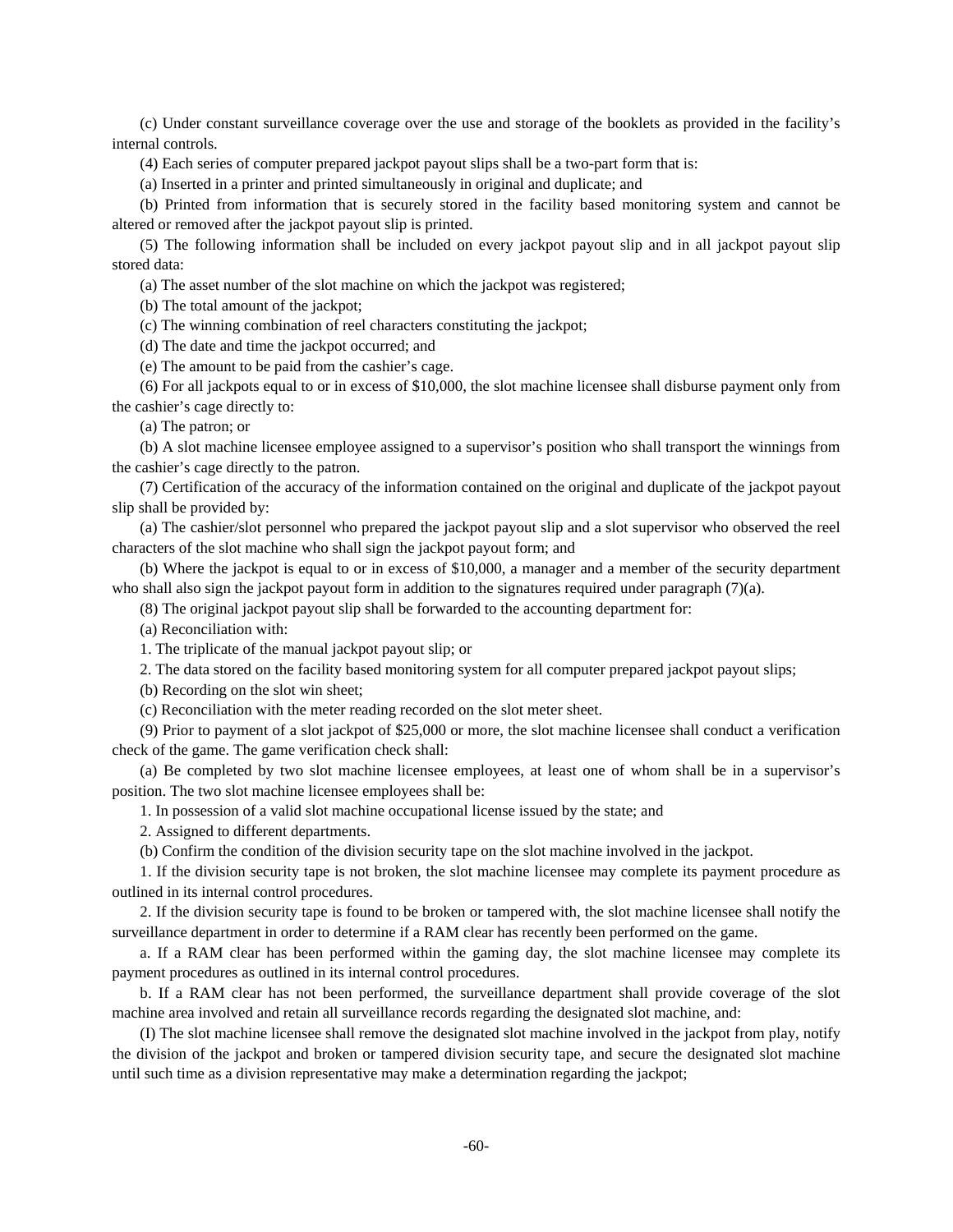(II) A division representative shall conduct an investigation, including a verification check of game-related storage media using a device that is approved by the division for testing slot machines for compliance with Chapter 551, F.S., and Chapter 61D-14, F.A.C. If the test results from the verification device reflect that:

(A) The program in the slot machine is an authorized version for play in the state of Florida, the slot machine licensee may place the machine back into play.

(B) The program in the slot machine is not an authorized version for play in the state of Florida, the machine will remain out of play pending further investigation.

(10) The accounting department shall verify that all jackpot payouts are in compliance with Chapter 61D-14, F.A.C.

(11) When a non-cash prize is offered as a slot machine jackpot or payout for winnings, the slot machine licensee shall:

(a) Make an equivalent cash option available to the patron.

(b) Use the amount of the equivalent cash option in calculation of slot machine revenues.

(c) Include all details of each cash/prize jackpot option transaction on Form DBPR PMW-3680, Slot Jackpot Prize/Cash Option Report, effective 6/21/10, adopted herein by reference, and can be obtained at www.myfloridalicense.com/dbpr/pmw or by contacting the Division of Pari-Mutuel Wagering at 2601 Blair Stone Road, Tallahassee, Florida 32399-1035 1940 North Monroe Street, Tallahassee, Florida 32399-1035.

*Rulemaking Authority 551.103(1), 551.122 FS. Law Implemented 551.103(1)(c), (d), (g), (i) FS. History–New 6-25- 06, Amended 6-21-10, 9-26-13, \_\_\_\_\_\_\_\_\_\_\_.*

### **61D-14.076 Player Tracking System.**

(1) Each slot machine licensee that offers the use of a card or device to its patrons for tracking player history, shall include a description of this program or system as part of its internal control procedures and submit the internal control procedures to the division for approval.

(2) Any card or device used as referenced in subsection (1) shall only be used for the establishment of a promotional account.

(3) Any activity involving a card or device referenced in (1) shall be recorded and maintained in a database that shall be available for inspection by the division or FDLE upon demand. Information in the database shall be maintained for the time specified in paragraph 61D-14.080(3)(b), F.A.C.

(4) Each card or device issued to a patron shall require at least a four digit Personal Identification Number (PIN) for use or redemption of promotional items as outlined in subsection (1).

(5) The following errors related to the use of a card or device shall be recorded by the facility based monitoring system and a message shall be displayed by the slot machine to the patron:

(a) An invalid PIN. This error shall cause the slot machine to prompt the patron for re-entry of the PIN. However, the slot machine shall not allow more than five (5) three attempts to re-enter a PIN number for the card or device;

(b) Account unknown;

(c) Inactive or closed account.

*Rulemaking Authority 551.103(1), 551.122 FS. Law Implemented 551.103(1)(d), (e) FS. History–New 1-16-07, Amended \_\_\_\_\_\_\_.* 

## **61D-14.077 Procedure for Electronic Fund Transfers.**

*Rulemaking Authority 551.103(1), 551.122 FS. Law Implemented 551.103(1)(d), (e) FS. History–New 1-16-07, Repealed 9-12-12.* 

### **61D-14.078 Patron Slot Machine Gaming Accounts.**

*Rulemaking Authority 551.103(1), 551.122 FS. Law Implemented 551.103(1)(d), (e) FS. History–New 1-16-07, Repealed 9-12-12.*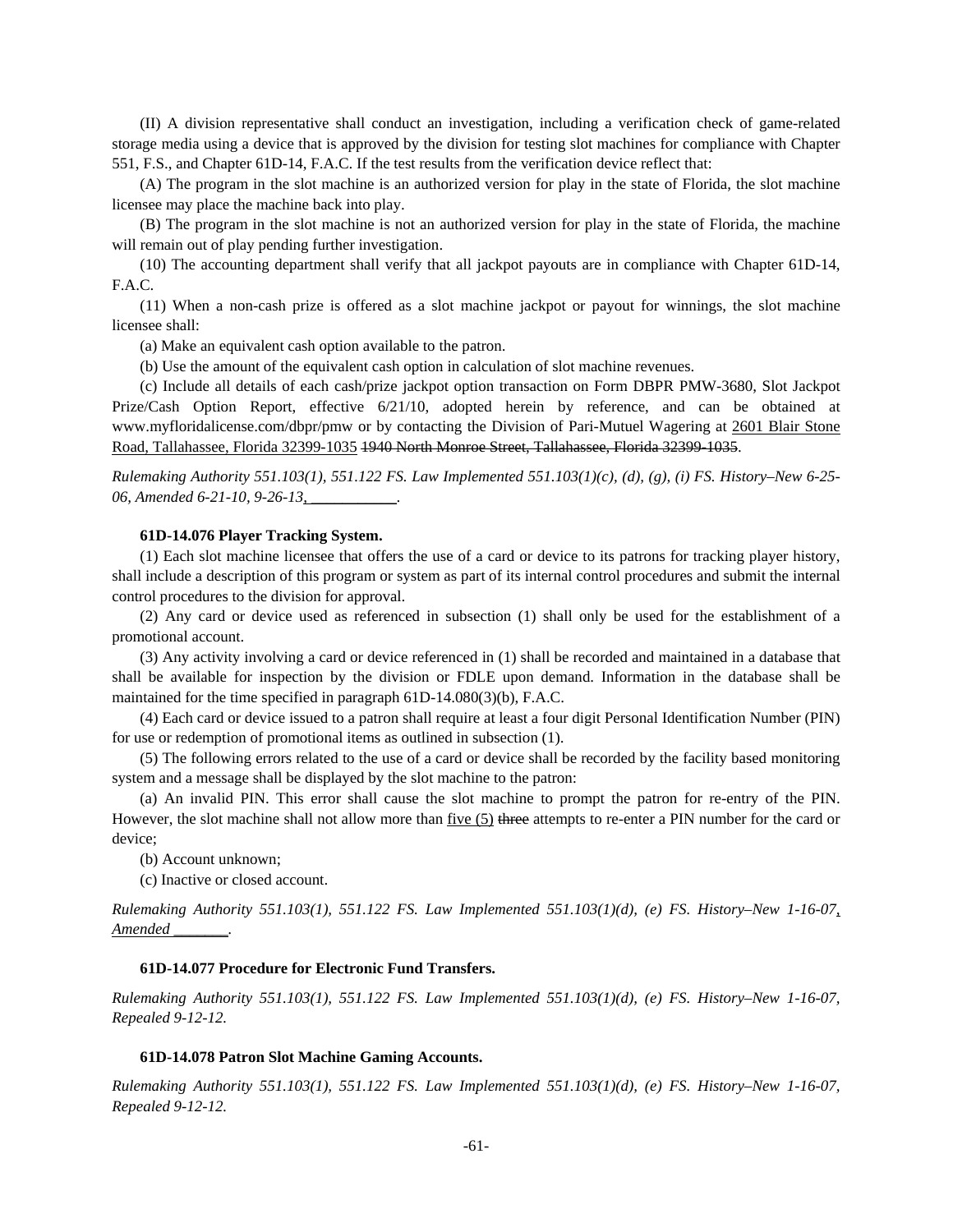### **61D-14.079 Resolution of Jackpot Disputes.**

(1) A slot machine licensee's internal controls, required pursuant to Rule 61D-14.058, F.A.C., shall include written procedures outlining how the slot machine licensee shall resolve jackpot disputes.

(2) A patron shall report a jackpot dispute to the slot machine licensee responsible for the operation and management of the slot machine licensed facility.

(3) Whenever a patron reports a jackpot dispute, the following shall occur:

(a) In those instances in which the jackpot amount is \$25,000 or more, the slot machine licensee shall resolve the dispute pursuant to its internal controls and immediately:

1. Notify the Office of Slot Operations, Division of Pari-Mutuel Wagering, North Broward Regional Service Center, 1400 West Commercial Boulevard, Suite 165, Ft. Lauderdale, Florida 33309-3787, of the jackpot dispute and that the slot machine licensee is preserving evidence to resolve the jackpot dispute which evidence shall include:

a. Surveillance information of the designated slot machine;

b. Records for the designated slot machine;

- c. Facility based monitoring system records, and
- d. Witness statements.

2. Notify the surveillance department to provide surveillance recordings made at the time of the jackpot and subsequent jackpot dispute for the slot machine area involved in the jackpot dispute;

3. Notify an independent testing laboratory licensed by the State of Florida of the jackpot dispute and make arrangements for analysis and assessment of the slot machine and slot machine game in question;

4. Seal the slot machine and remove it from play until the dispute is resolved;

5. Obtain witness statements regarding the dispute; and

6. Establish an investigation file for the dispute.

(b) In those instances in which the jackpot dispute is less than \$25,000, the licensee shall resolve the jackpot dispute according to its approved internal controls.

(4) The licensee shall maintain all dispute resolution files for division review and retain the files pursuant to Rule 61D-14.080, F.A.C.

*Rulemaking Authority 551.103(1), 551.122 FS. Law Implemented 551.103(1)(c), (d), (e), (i) FS. History–New 6-21- 10.* 

### **61D-14.080 Retention, Storage and Destruction of Books, Records, and Documents.**

(1) All books, records and documents pertaining to the slot machine licensee's operations shall be:

(a) Prepared and maintained in a complete, accurate and legible form;

(b) Retained on site for a period of at least one year from the document's creation and subsequently authorized to be maintained at another secure location for the time period specified in subsection (3) below;

(c) Maintained in areas that provide for a workspace for inspection during all hours of operation;

(d) Organized and indexed in such a manner as to provide immediate accessibility; and

(e) Destroyed only after expiration of the minimum retention period, except that the division shall, upon the written petition of any slot machine licensee, permit such destruction at an earlier date.

(2) For the purposes of this section, "books, records and documents" shall mean any book, record or document pertaining to, prepared in or generated by the operation of the slot machine licensee or on its behalf including all forms, reports, accounting and financial records, ledgers, subsidiary records, computer generated data, internal audit records, correspondence including e-mail, personnel records, and its compulsive gambling program. This definition shall apply without regard to the medium through which the record is generated or maintained.

(3) All books, records and documents shall be retained by a slot machine licensee in accordance with the following schedules:

(a) The following books, records and documents shall be retained indefinitely unless destruction is requested by the licensee and authorized by the division:

1. Corporate records required by Rule 61D-14.085, F.A.C.;

2. Records of corporate investigations and due diligence procedures;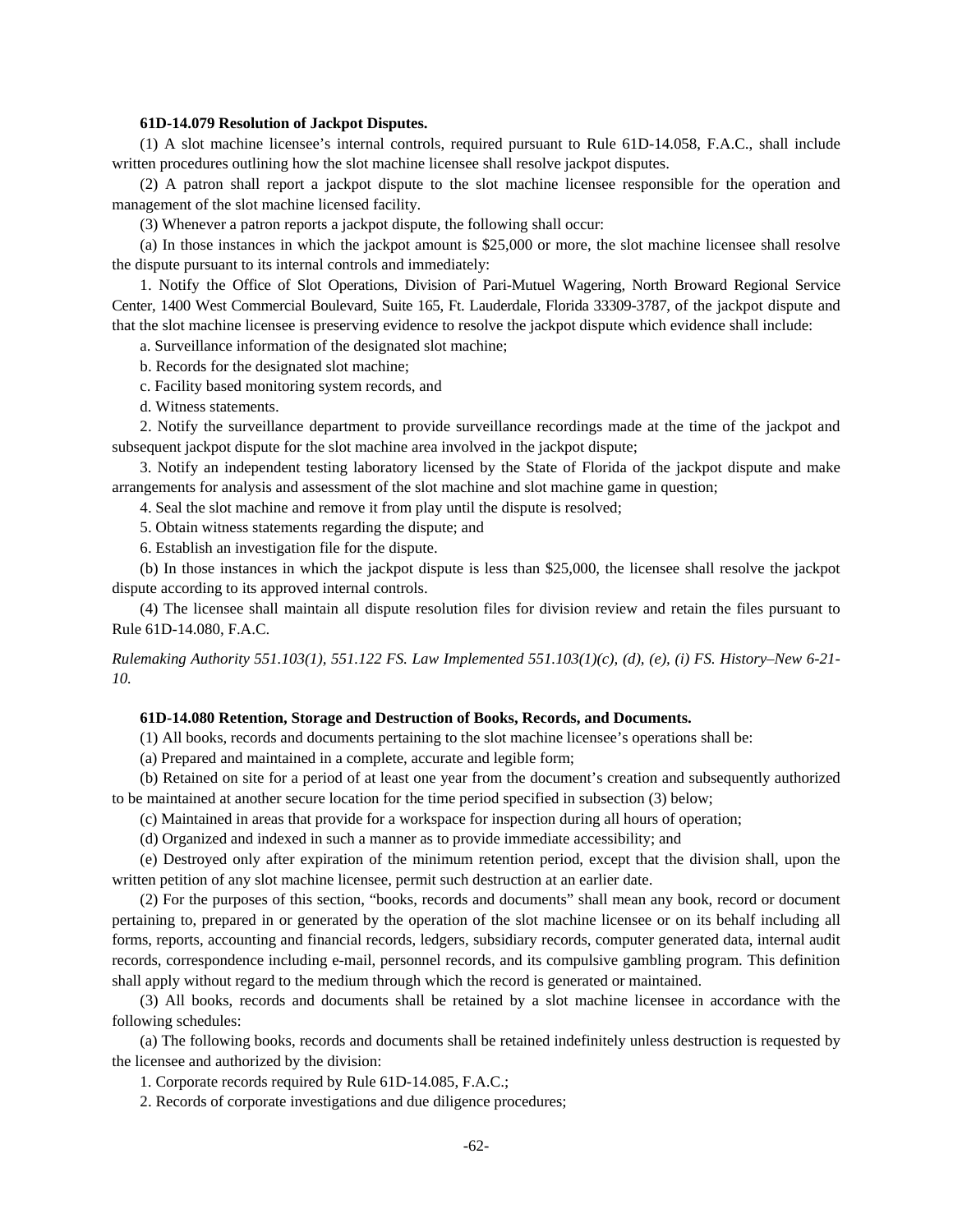3. Current employee personnel files; and

4. A record of any book, record or document destroyed, identifying the particular book, record or document, the period of retention and the date of destruction;

(b) All other books, records and documents shall be retained by a licensee for a minimum of five years unless additional time is requested by the division or FDLE for audit or investigation; and

(c) Tickets and vouchers shall be retained:

1. In hard-copy format in a secure location for a period of no less than 90 days; and

2. In electronic data format within the facility based monitoring system for a period of no less than a year.

(d) The slot machine licensee shall provide for the retrieval of specific tickets or vouchers in its internal controls.

(4) For purposes of this section, the slot machine licensee shall retain original books, records and documents except for copies:

(a) Of a document that was submitted to the division or FDLE;

(b) That were copies when obtained by the slot machine licensee; or

(c) That contain original comments or notations or parts of multi-part forms.

*Rulemaking Authority 551.103(1), 551.122 FS. Law Implemented 551.103(1)(d), (g) FS. History–New 6-25-06, Amended 9-26-13.* 

### **61D-14.081 Monthly Remittance Reports.**

(1) Monthly remittance reports documenting the previous month's slot machine gaming activity shall be due in accordance with Section 551.106(3), F.S. Each slot machine license shall file Form DBPR PMW-3660, Slot Operations Monthly Remittance Report, http://www.flrules.org/Gateway/reference.asp?No=Ref-03162, and Form DBPR PMW-3670, Slot Operations Cumulative Monthly Remittance Report, http://www.flrules.org/Gateway/reference.asp?No=Ref-03163, both of which are effective 9-26-13 and adopted herein by reference. The forms can be obtained at www.myfloridalicense.com/dbpr/pmw or by contacting the Division of Pari-Mutuel Wagering at 2601 Blair Stone Road, Tallahassee, Florida 32399-1035 1940 North Monroe Street, Tallahassee, Florida 32399 1035.

(2) When reporting credits on Forms DBPR PMW-3660 and 3670:

(a) "Credits In" shall include all credits on the 'total in meter' of a slot machine referenced in subsection 61D-14.042(1), F.A.C.;

(b) "Credits Out" shall include all credits on the 'total out meter' of a slot machine referenced in subsection 61D-14.042(1), F.A.C.; and

(c) "Hand Pays" shall include all manual handpays less accumulated credit payouts.

(3) Tickets and vouchers which remain unclaimed after 30 days shall be accounted for as taxable slot machine revenue reported as referenced in subsection (1).

(4) Winnings withheld from an excluded person shall be accounted for as taxable slot machine revenue reported as referenced in subsection (1).

(5) Non-redeemable credits shall be accounted for on, and deducted from, the taxable slot machine revenue reported as referenced in subsection (1).

(6) Each report to the division shall be received or postmarked not later than the required filing date referenced in subsection (1).

*Rulemaking Authority 550.0251(2), 551.103(1), 551.122 FS. Law Implemented 550.0251(2), 551.103(1)(d), (g), 551.106(3) FS. History–New 7-30-06, Amended 9-26-13.*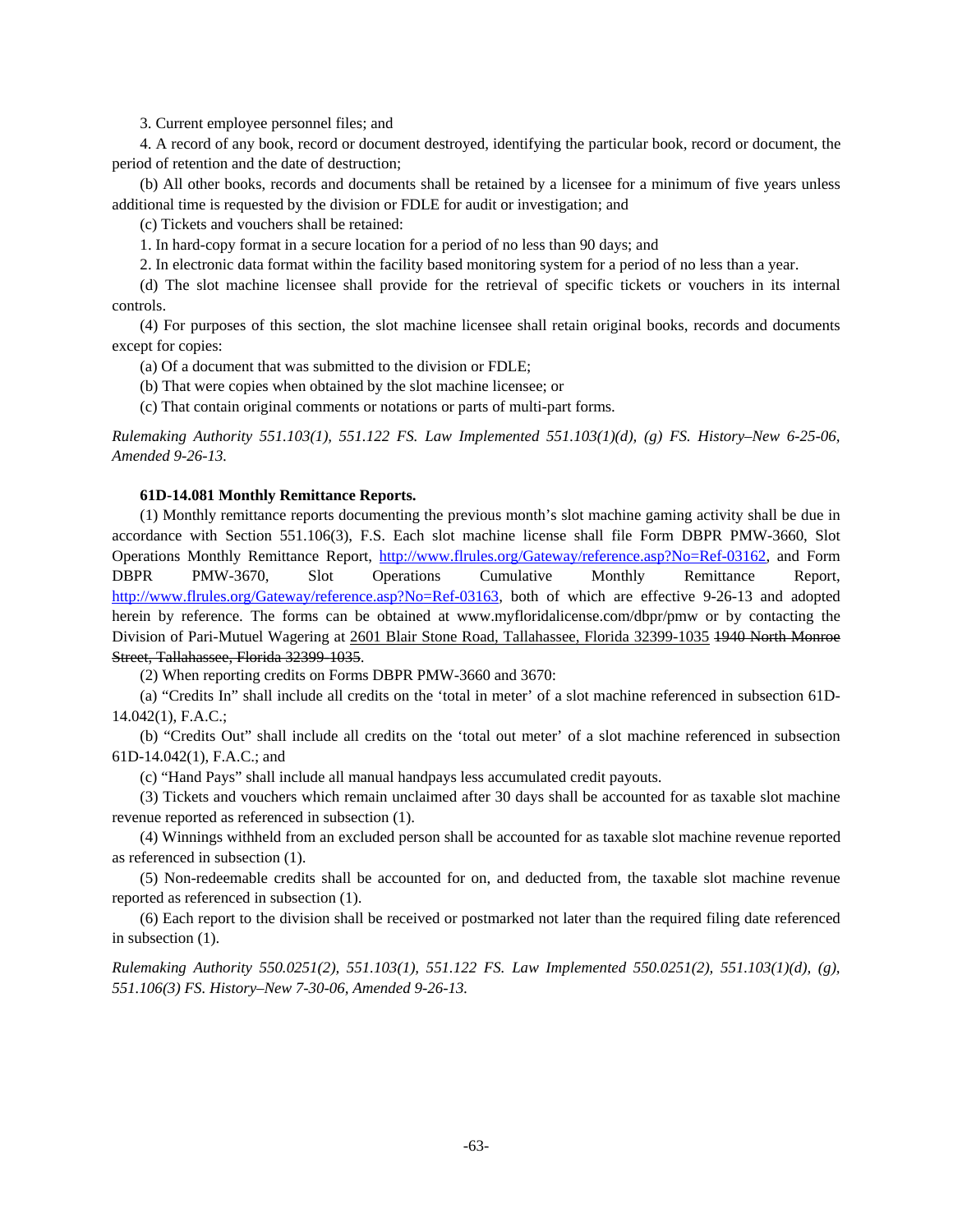### **61D-14.082 Annual Financial Report.**

(1) Each slot machine licensee shall generate an annual financial report. The annual financial report shall be based on the slot machine licensee's audited financial statements, which shall be audited by an independent certified public accountant in accordance with generally accepted accounting and auditing standards. The audited financial statements shall be used to generate the slot machine licensee's annual financial report.

(2) The annual financial report shall be prepared on a comparative basis for the current and prior fiscal year.

(3) One copy Two copies of the annual financial report on Form DBPR PMW-3690, Uniform Report System Prescribed for Pari-Mutuel Permitholders, effective xx-xx-xx, adopted and incorporated herein by reference, shall be filed with the division no more than 120 days after completion of the slot machine licensee's fiscal year. Form DBPR PMW-3690, Uniform Report System Prescribed for Pari-Mutuel Permitholders, can be obtained at [insert hyperlink] or by contacting the Division of Pari-Mutuel Wagering at 2601 Blair Stone Road, Tallahassee, Florida 32399-1035.

(4) The annual financial reports shall be signed by the chief executive officer or chief gaming executive pursuant to subsection 61D-14.015(2), F.A.C., and the financial vice president, treasurer, or controller of the slot machine licensee attesting that they have read the report and that to their knowledge the information contained in the report is accurate and complete.

(5) The annual financial report required by this section shall include a footnote reconciling and explaining any differences between the financial statements included in the slot machine licensee's annual financial report and the cumulative monthly remittance reports in Form DBPR PMW-3670, Slot Operations Cumulative Monthly Remittance Report, adopted by reference in Rule 61D-14.081, F.A.C. Such footnote shall disclose any adjustments to:

(a) Revenues from the slot machines;

(b) Total costs and expenses; and

(c) Net income.

(6) Each slot machine licensee shall include in its annual financial report:

(a) Any opinion or report on the slot machine licensee's internal control procedures issued by its independent certified public accountant;

(b) A report expressing that the slot machine licensee has followed in all material respects during the period covered by this examination, the system of internal accounting controls on file with the division. Whenever the slot machine licensee has materially deviated from the system of internal accounting controls on file with the division, the report shall enumerate any deviations and any areas of the system no longer considered effective, and shall make recommendations regarding improvements in the system of internal accounting control; and

(c) Any corrective actions taken to deviations referenced in paragraph (b); and.

(d) Any loans, borrowings, installment contracts, guarantees, leases, or capital contributions with a value of \$25,000 or more per year.

(7) If an independent Florida certified public accountant who was previously engaged as the principal accountant to audit the licensee's financial statements resigns or is dismissed as the licensee's principal accountant, or another independent certified public accountant is engaged as principal accountant, the licensee shall file a report with the division within 48 hours of when such event occurs, setting forth the name and business address of the certified public accountant and the date of such resignation, dismissal, or engagement.

 (8) Any adjustments resulting from the annual audit shall be recorded in the accounting records of the year to which the adjustment relates. In the event the adjustments were not reflected in the licensees' annual report, a revised annual report shall be required from the slot machine licensee within 30 days.

(9) Slot machine licensees shall report to the division details of any loans, borrowings, installment contracts, guarantees, leases, or capital contributions with a value of over \$25,000 per year no later than 10 days after the end of the month in which the transaction or event occurs.

*Rulemaking Authority 551.103(1), 551.122 FS. Law Implemented 551.103(1)(d), (e), (g) FS. History–New 6-25-06, Amended \_\_\_\_\_\_\_\_\_\_\_\_.*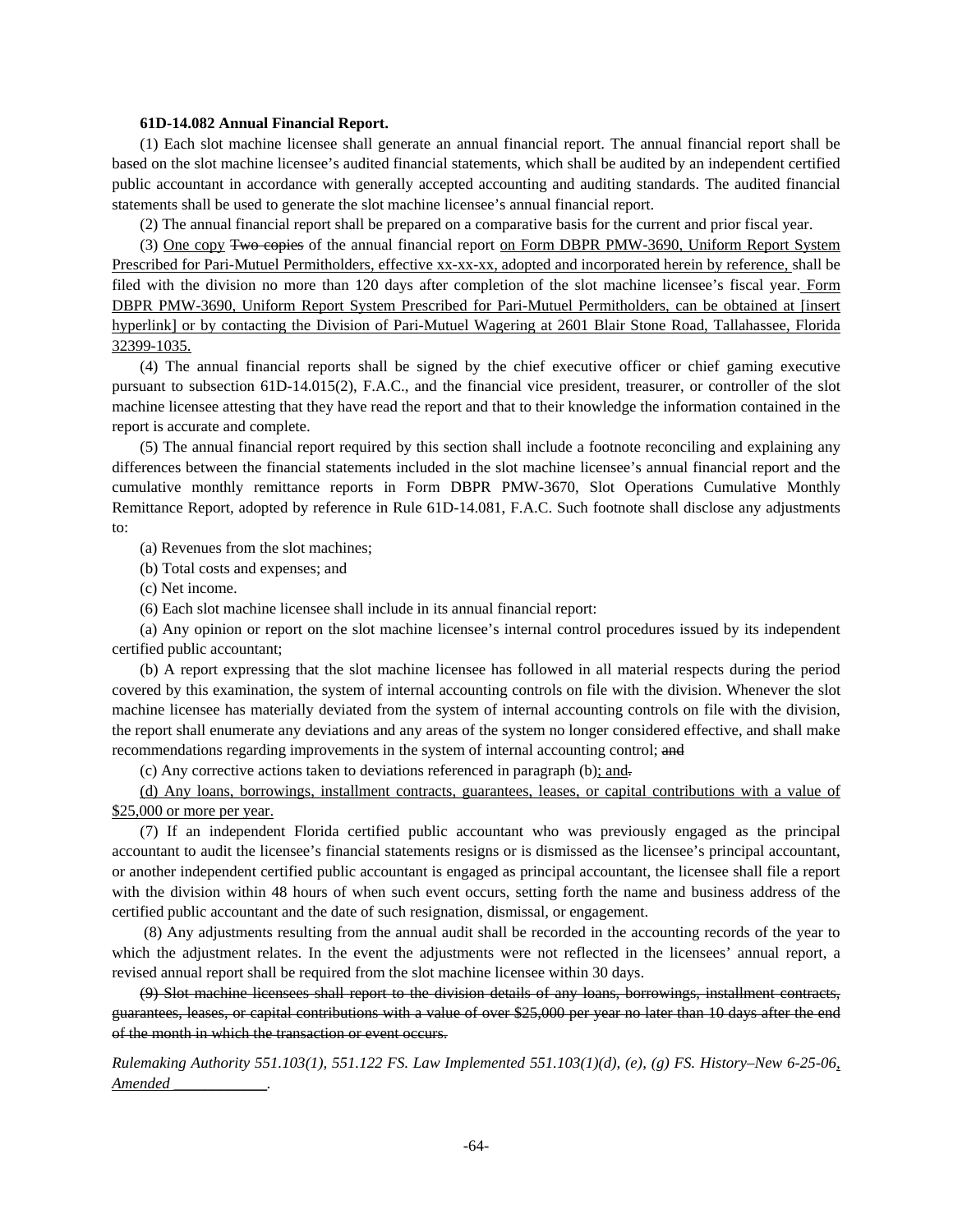### **61D-14.083 Compliance with Federal Reporting Requirements.**

*Rulemaking Authority 551.103(1), 551.122 FS. Law Implemented 551.103(1)(d), (g), (i) FS. History–New 6-25-06, Repealed 9-12-12.* 

### **61D-14.085 Records Regarding Ownership.**

Each slot machine licensee shall maintain the following records:

(1) If a corporation:

(a) A certified copy of the articles of incorporation and any amendments thereto;

(b) A copy of the by-laws and amendments thereto;

(c) A current list of officers and directors;

(d) Minutes of all meetings of stockholders and directors;

(e) A current list of all stockholders and stockholders of affiliates, including their names and the names of beneficial owners of shares held where any beneficial owner has an interest in five percent or more of the outstanding shares of any class of stock, the number of shares held by each and the date acquired;

(f) A record of all transfers of stock;

(g) A record of amounts paid to the corporation for issuance of stock and any capital contributions and dates of transactions;

(h) A record, by stockholder, of all dividends distributed by the corporation; and

(i) A record of all salaries, wages, and other remuneration, including perquisites, direct and indirect, paid during the calendar or fiscal year, by the corporation, to all officers, directors, and stockholders with an ownership interest at any time during the calendar or fiscal year, equal to or greater than five percent of the outstanding capital stock of any class of stock.

(2) If a partnership including limited partnerships:

(a) A schedule showing the amounts and dates of capital contributions, the names and addresses of the contributors, and percentage of interest in net assets, profits, and losses held by each partner;

(b) A record of the withdrawals of partnership funds or assets;

(c) A record of salaries, wages, and other remuneration, including perquisites, direct and indirect, paid to each partner during the calendar or fiscal year; and

(d) A copy of the partnership agreement and certificate of limited partnership, if applicable.

(3) If a limited liability company:

(a) Certificates of formation, amendment, and cancellation;

(b) Operating agreement;

(c) A current list of all members and managers;

(d) A schedule showing the amounts and dates of contributions by members, the names and addresses of the contributors, and percentage of interest in net assets, profits, and losses held by each member and manager;

(e) A record of the distributions of limited liability company funds or assets; and

(f) A record of salaries, wages, and other remuneration (including perquisites), direct and indirect, paid to each member and manager during the calendar or fiscal year.

(4) If a sole proprietorship:

(a) A schedule showing the name and address of the proprietor and the amount and date of his original investment;

(b) A record of dates and amounts of subsequent additions to the original investment and withdrawals therefrom; and

(c) A record of salaries, wages, and other remuneration, including perquisites, direct or indirect, paid to the proprietor during the calendar or fiscal year.

*Rulemaking Authority 551.103(1), 551.122 FS. Law Implemented 551.103(1)(a), (b), (g) FS. History–New 6-25-06.*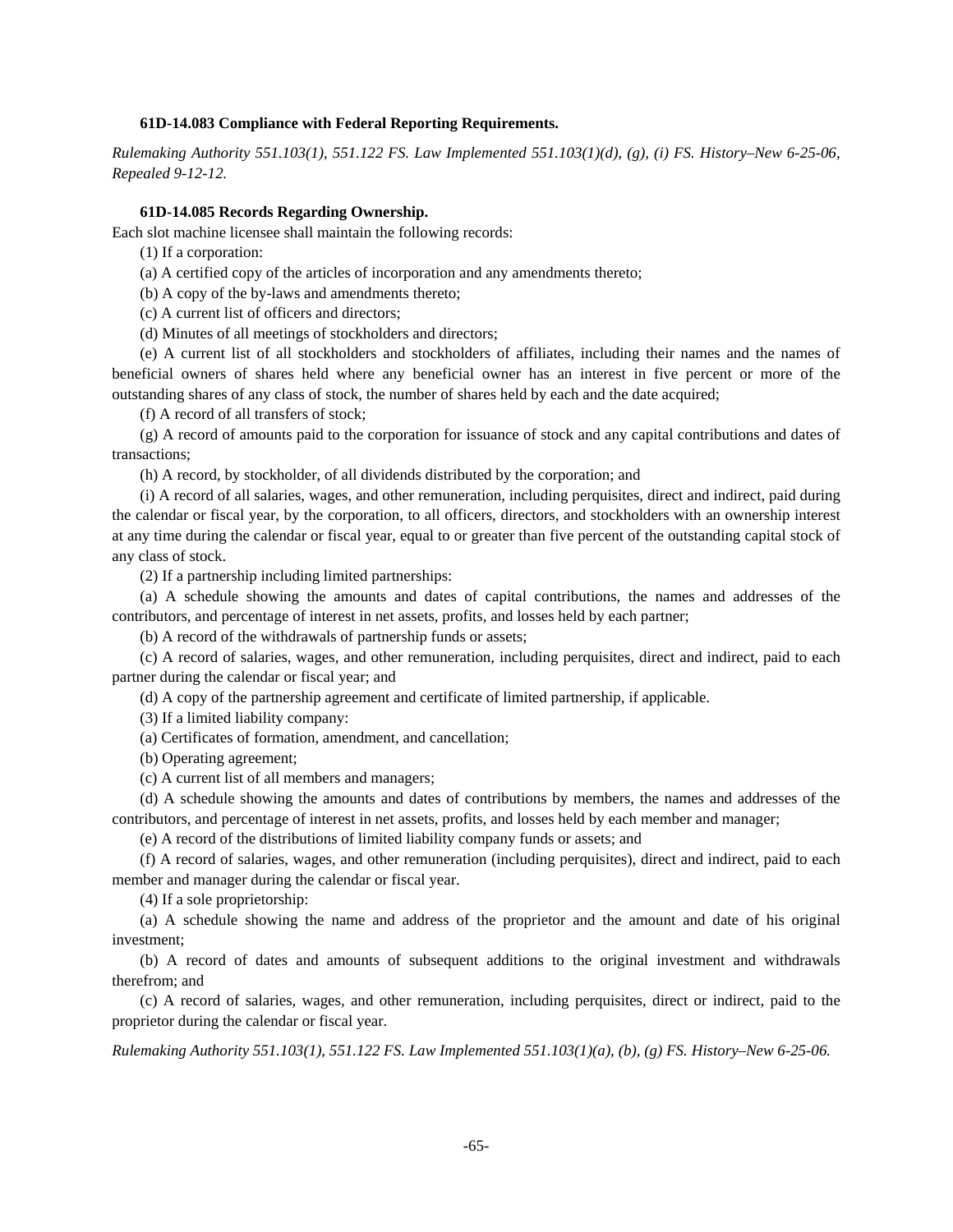### **61D-14.086 Annual Compliance Audit.**

*Rulemaking Authority 551.103(1), 551.122 FS. Law Implemented 551.103(1)(d), (g), 551.104(8) FS. History–New 6-25-06, Repealed 9-26-13.* 

## **61D-14.0861 Annual Compliance Audit**.

(1) In addition to the annual financial report required by *Rule 61D-14.082,* F.A.C., each slot machine licensee shall file an annual compliance audit report no less than 60 days after the completion of the permitholder's parimutuel meet to comply with the requirements of *Section 551.104(8), F.S.*

(2) The compliance audit report shall include a written statement by the independent Florida certified public accountant who previously engaged as the principal accountant to the annual financial report required under *Rule 61D-14.082, F.A.C.,* indicating whether or not any deviations or adjustments were made from the licensee's annual financial report on file with the division. In the event of any adjustments or deviations, a revised annual financial report shall identify such deviations and/or adjustments and shall be included in the annual compliance report.

(3) If an independent Florida certified public accountant who was previously engaged as the principal accountant to the annual financial report resigns or is dismissed as the licensee's principal accountant, or another independent certified public accountant is engaged as principal accountant, the licensee shall give written notice to the division when such event occurs setting forth the name and business address of the certified public accountant and the date of such resignation, dismissal, or engagement.

(4) The compliance audit shall also contain recommendations of all findings and observations made by the slot licensee's internal audit function referenced in paragraph *61D-14.015(2)(f), F.A.C.*

*Rulemaking Authority 551.103(1), 551.122 FS. Law Implemented 551.103(1)(d), (g), 551.104(8) FS. History– New \_\_\_\_\_\_.*

### **61D-14.087 Variance Reports and Response to Division Reports and Audits.**

(1) Each slot machine licensee shall provide a written variance report (report) for any variance in financial reporting or accounting detected during daily operations at a facility to the division at 1400 W. Commercial Blvd., Ft. Lauderdale, FL 33309. For purposes of this rule, a variance is defined as the difference between the amount reported in a specific category on the slot machine licensee's initial report to the division and the slot machine licensee's final report for a designated business day. The following requirements apply to this report:

(a) The report shall be submitted no later than 48 hours after identification of a variance or at the end of the next business day if the variance is identified on a weekend;

(b) The report shall provide details of the variance in narrative form. The report shall also cite the numeric readings from the meters or other accounting equipment found to be out of agreement within the facility based monitoring system and associated facility management systems;

(c) The report shall include a statement of corrective action indicating what action was taken or will be taken, what systems or records were or will be updated, and a certification that the correction will be part of the end-ofmonth revenue report to the division.

(d) The report shall include a proposed date of correction in those instances where the corrective action will occur subsequent to the report required by this rule. The slot machine licensee shall submit a follow-up report to the division whenever corrective action occurs subsequent to the report. The follow-up report shall indicate what action was taken, what systems or records were updated and a certification that the correction will be part of the end-ofmonth revenue report to the division.

(2) A slot machine licensee or occupational licensee shall provide a written response to the division within:

(a) Five business days from the date of receipt of a written request from the division for information or corrective action; or

(b) Thirty (30) calendar days from:

1. The date a slot machine licensee conducts an audit and finds deficiencies requiring corrective action; or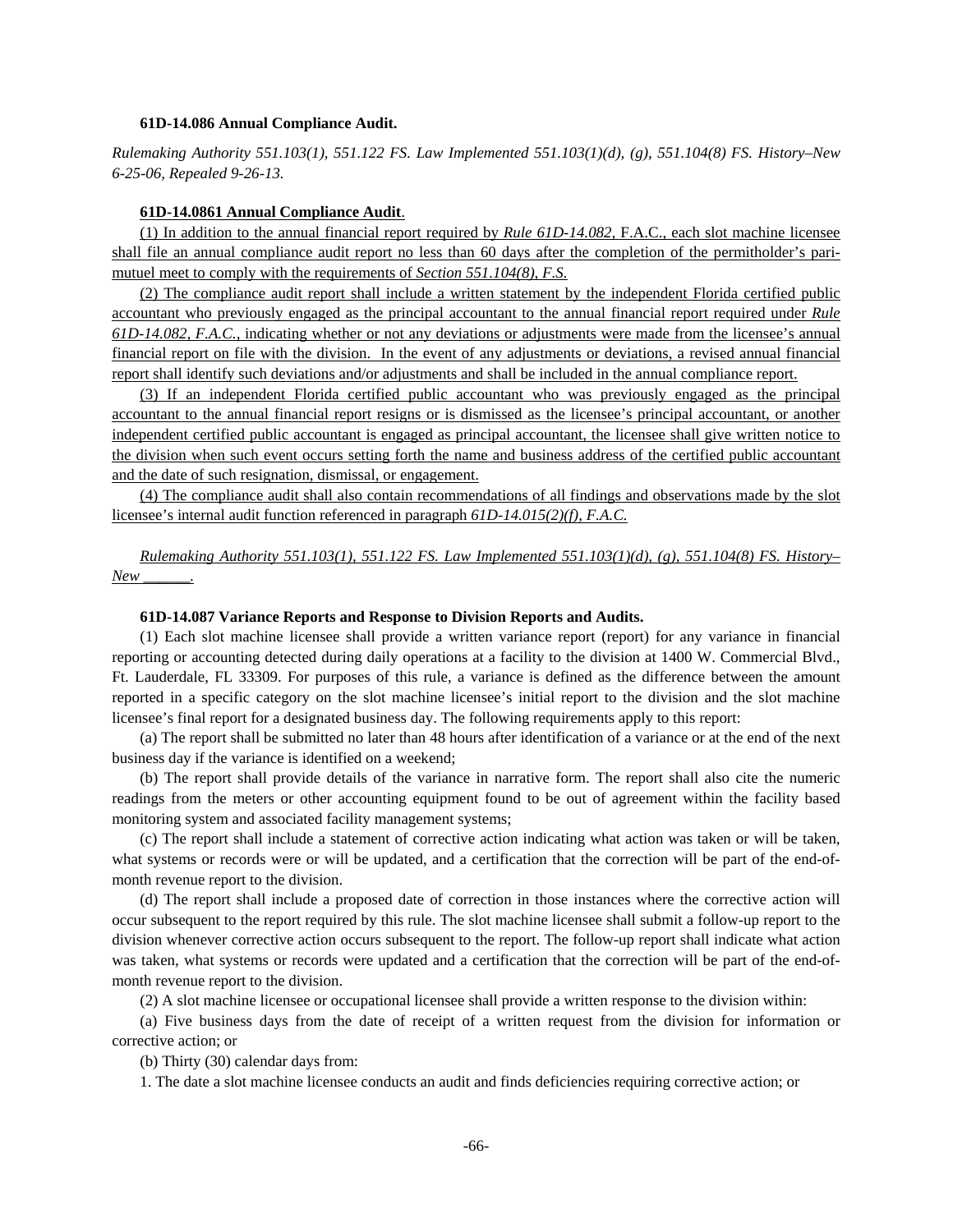2. The date the division or an independent auditor conducts an audit and finds deficiencies requiring corrective action.

*Rulemaking Authority 551.103(1), 551.122 FS. Law Implemented 551.103(1)(d), (g), 551.104(8) FS. History–New 6-25-06, Amended 6-21-10.*

### **61D-14.090 Prohibited Acts.**

(1) No person shall engage in conduct that resists, obstructs, or opposes a division or FDLE employee in the performance of his or her duties and responsibilities.

(2) No person shall conspire with, solicit, aid, abet, counsel, hire, or procure any other person or persons to engage in a violation of Chapter 551, F.S., or Chapter 61D-14, F.A.C., nor shall he or she commit any such act on his or her own.

*Rulemaking Authority 551.103(1), 551.122 FS. Law Implemented 551.103(1)(d), (e), (g), (h), (i), (2), (3), (4) FS. History–New 6-25-06.* 

### **61D-14.091 Jobs Compendium Requirement.**

*Rulemaking Authority 551.103, 551.122 FS. Law Implemented 551.103 FS. History–New 3-27-08, Repealed 9-12- 12.* 

## **61D-14.092 Content of Jobs Compendium.**

*Rulemaking Authority 551.103, 551.122 FS. Law Implemented 551.103 FS. History–New 3-27-08, Repealed 9-12- 12.* 

# **61D-14.094 Department Agreement to the Minimum Critical Staff Level (MCSL) List Requirement for Security and Surveillance.**

*Rulemaking Authority 551.103, 551.122 FS. Law Implemented 551.103 FS. History–New 3-27-08, Repealed 9-12- 12.* 

# **61D-14.096 Requirement for Shipment of All Slot Machines and Software Components.**

(1) This rule applies to the shipment of any slot machine or software component, such as EPROMs, flash cards, or CDs/DVDs, as defined in Chapter 551, F.S., and Chapter 61D-14, F.A.C., whether the item or items are being shipped into, out of, or within the State of Florida to a:

- (a) Licensed pari-mutuel slot machine facility;
- (b) Designated DBPR or FDLE training site;
- (c) Certified educational institution;
- (d) Licensed slot machine manufacturer's or distributor's slot machine storage and maintenance facility; or
- (e) Out-of-state location.

(2) The information and material required to request shipment of any slot machine or software component shall include the following:

(a) The submission of a completed paper or electronic Form DBPR PMW-3900, Slot Machine and Component Application for Shipment, effective 6-21-10, and Form DBPR PMW-3910, Slot Machine and Component Application Shipment Record, effective 6-21-10, both adopted herein by reference, to the Chief of Slot Operations, Division of Pari-Mutuel Wagering, North Broward Service Center, 1400 W. Commercial Blvd., Ft. Lauderdale, Florida 33309-3787, and can be obtained at www.myfloridalicense.com/dbpr/pmw or by contacting the Division of Pari-Mutuel Wagering at 2601 Blair Stone Road, Tallahassee, Florida 32399-1035 1940 North Monroe Street, Tallahassee, Florida 32399-1035; and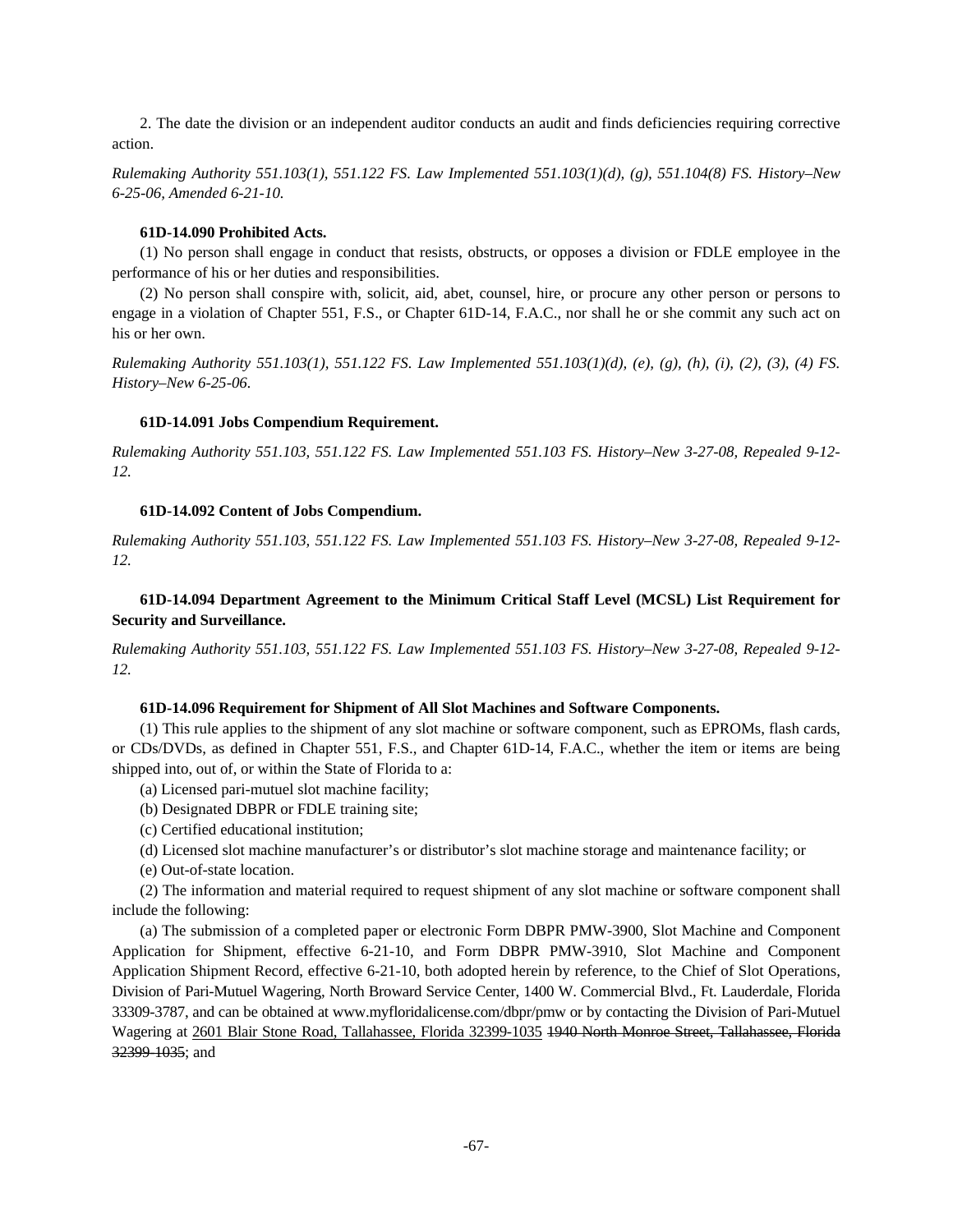(b) A pre-certification that equipment being proposed for shipment into the state for use at locations designated in paragraphs (1)(a) through (d) meet all requirements for slot machines and software components in the State of Florida.

(3) Shipment of any slot machine or software component shall comply with the following requirements:

(a) No slot machine or software component that will be shipped through the state pursuant to the requirements of Chapter 551, F.S., can be shipped until the Chief of Slot Operations or his or her designee provides formal signed approval for that shipment. The division shall provide written approval to the shipper by hand-delivery, mail or electronic means such as email or FAX.

(b) All slot machine shipments shall be scheduled to permit the Chief of Slot Operations or his or her designee to be present upon arrival of the shipment at the approved destination in Florida;

(c) All slot machines and software components must be shipped in the following manner:

1. For purposes of this rule, the term "shipping seal" shall mean a material of some description (generally a large paper patch with adhesive backing) applied across a closed door or closed container top. The shipping seal shall be applied in such a fashion that should the door or container be opened, the shipping seal must be broken or damaged. A broken shipping seal shall indicate the door or container has been opened.

2. All slot machine and slot machine components shall be transported in container, compartment, or freight trailer that has been secured and bears a shipping seal.

3. All slot machine software components shall be delivered separately or encased in a separate compartment within a larger freight compartment or freight trailer. Each compartment shall bear a shipping seal. The required shipping seal shall be applied at the shipper's point of origin. Alternatively, the software component may be shipped intact within a locked slot machine logic compartment so long as the key to such lock is shipped to the division's office at the licensed slot machine facility. Division of Pari-Mutuel Wagering, Office of Slot Operations, 1400 West Commercial Boulevard, Suite 165, Ft. Lauderdale, Florida 33309.

4. All shipment containers must have a shipping seal applied at the shipper's point of origin. The shipping seal shall remain intact until inspected and accepted by the Chief of Slot Operations or his or her designee, at which time the seal shall be broken by Slot Operations representatives.

a. Where equipment is shipped in vehicle freight trailers (when an entire freight trailer is used for shipment), the shipper shall affix a shipping seal across the center of each of the trailer's exterior doors so that should the door be opened, the shipping seal would be broken. Additionally, the shipper shall also apply a shipping seal to each individual packing box comprising the shipment. Shipping seals applied by the shipper must not be broken or removed until delivery and inspection by the Chief of Slot Operations or his or her designee at the approved destination in Florida.

b. For those shipments not using an entire vehicle or freight trailer, shippers shall apply a shipping seal to each individual package, and the shipment seals shall not be broken or removed until delivery and inspection by the Chief of Slot Operations or his or her designee at the approved destination in Florida.

(d) All software components shall be delivered to the division's office at the licensed slot machine facility division regional office at 1400 W. Commercial Blvd., Ft. Lauderdale, Fl., 33309, for verification and subsequently scheduled by division personnel for delivery to the appropriate facility.

(e) If shipping seals described above are broken, removed, or show signs of tampering, upon inspection at the delivery site, the Chief of Slot Operations or his or her designee shall instruct the facility and shipper as to the course of action to be taken. The course of action may involve:

1. Retesting and verification of the slot machine or slot machine component; or

2. Immediate refusal of the entire shipment and the return of the entire shipment to the originating shipment location.

(4) Shippers shall retain all records associated with the shipment of all slot machine and slot machine components pursuant to Rule 61D-14.080, F.A.C.

*Rulemaking Authority 551.103(1), 551.109(2)(a), (b), 551.122 FS. Law Implemented 551.103(1)(c), (e), (i), 551.109(2)(a), (b) FS. History–New 6-21-10, Amended \_\_\_\_\_\_\_.*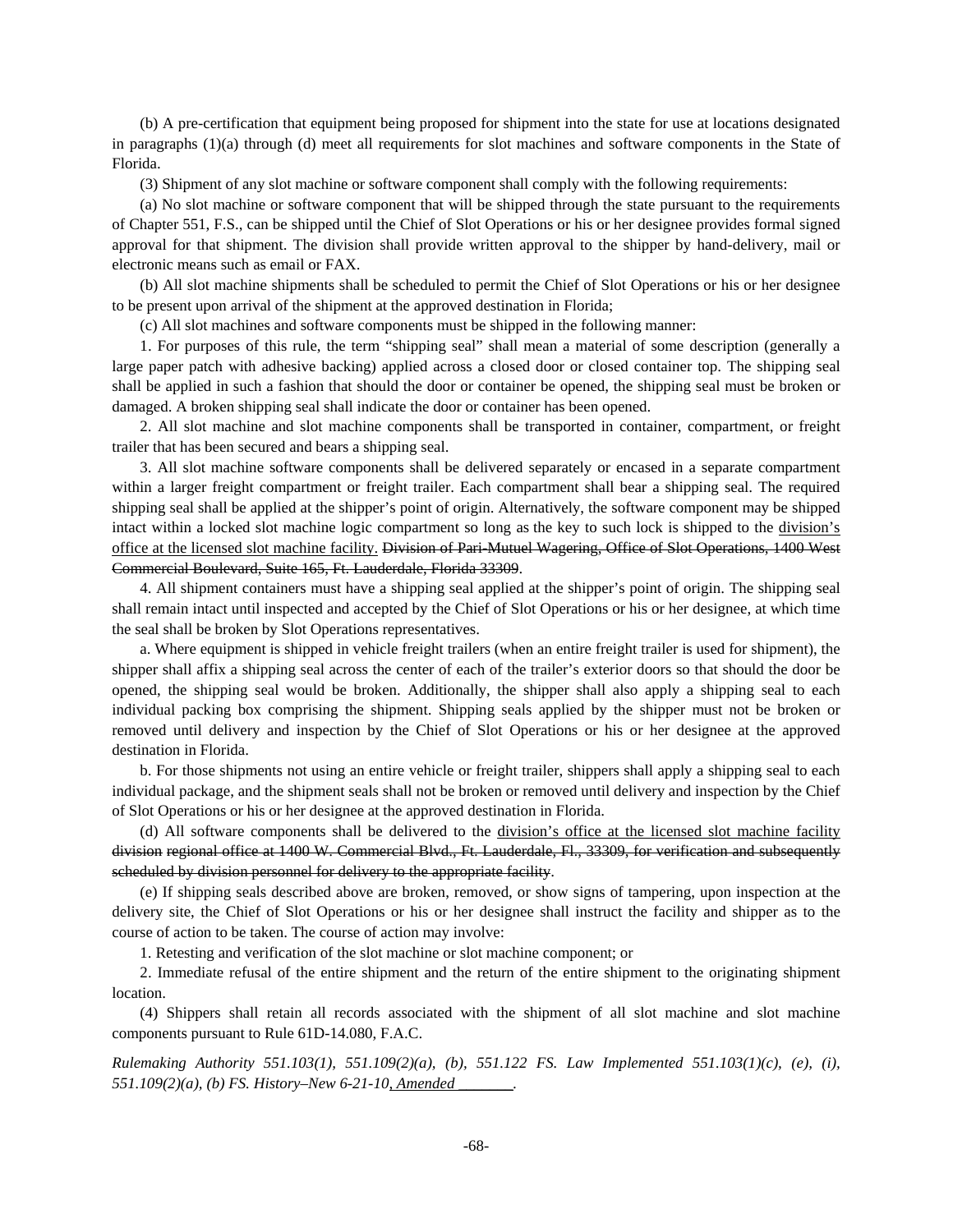### **61D-14.097 Responsibility for Control of Slot Machine or Slot Machine Component Shipment.**

(1) Manufacturers and distributors must be licensed pursuant to Chapter 551, F.S., in order to request the shipment, or receipt of slot machines or slot machine components into, out of, and within the State of Florida at a location identified in subsection 61D-14.096(1), F.A.C.

(2) Licensed manufacturers and distributors must request approval from the Chief of Slot Operations, Division of Pari-Mutuel Wagering, North Broward Service Center, 1400 W. Commercial Blvd., Ft. Lauderdale, Florida 33309- 3787, or his or her designee for shipment into, out of, or within the State of Florida at least five days in advance of the proposed shipment date to or from an approved destination in Florida.

(3) Entities identified in subsection 61D-14.096(1), F.A.C., (entity) shall take the following actions to arrange a shipment of a slot machine or slot machine component to a facility licensed pursuant to Chapter 551, F.S., into or within the State of Florida. The entity shall:

(a) Notify the Chief of Slot Operations prior the approval by the division no later than five days in advance of the date of the proposed shipment of any slot machine or slot machine component as defined in Chapter 551, F.S.;

(b) Confirm the slot machine or slot machine component complies with the requirements of Rule 61D-14.022, F.A.C., prior to requesting shipment to an approved location within the State of Florida;

(c) Coordinate a mutually acceptable delivery date and time for the Chief of Slot Operations or his or her designee to accept delivery or be present for the packing of the slot machine or slot machine component pursuant to Rule 61D-14.096, F.A.C.; and

(d) Obtain approval of changes to a floor plan pursuant to Rule 61D-14.050, F.A.C., in those cases where an approved floor plan exists or is required at the entity's location.

(4) Slot machine licensees shall follow additional procedures that are required for making requests for shipment of a slot machine or slot machine component out of the State of Florida. The slot machine licensee shall:

(a) Notify the Chief of Slot Operations prior to the approval by the division no later than five days in advance of the date of the proposed shipment of any slot machine or component as defined in Chapter 551, F.S., out of the State of Florida.

(b) Coordinate the shipment date and time for the Chief of Slot Operations or his or her designee to attend the packing, sealing, and shipment of the material proposed for shipment.

(c) Obtain adjustments and approval of any facility floor plan pursuant to Rule 61D-14.050, F.A.C.

(d) Within 10 days of the shipment, provide the Chief of Slot Operations a copy of a confirmation notice executed by the out-of-state recipient that the shipment was physically received at the out-of-state destination.

(5) The following applies to the shipment of slot machine or slot machine components within or out of the State of Florida for which an entity identified in subsection 61D-14.096(1), F.A.C., intends to achieve permanent divestiture of ownership. The entity shall:

(a) Notify the Chief of Slot Operations prior to the approval by the division of no later than five days prior to the proposed shipment of slot machine or slot machine component as defined in Chapter 551, F.S.

(b) Coordinate the delivery date and time for the Chief of Slot Operations or his or her designee to accept delivery under Rule 61D-14.096, F.A.C.;

(c) Coordinate shipment date and time for the Chief of Slot Operations or his or her designee to attend the packing, application of the shipping seal to the shipment container and shipment of the material proposed for shipment;

(d) Remove all master key locks from slot machine or slot machine component being shipped; and

(e) Obtain required approval of any floor plan changes necessary pursuant to Rule 61D-14.050, F.A.C., in those cases where an approved floor plan exists at the entity's location.

(6) The following applies to the shipment of slot machine or slot machine component within or out of the State of Florida when the entity identified in subsection 61D-14.096(1), F.A.C., intends to dispose of the slot machine or slot machine component through permanent destruction. The entity shall:

(a) Notify the Chief of Slot Operations prior to the approval by the division no later than five days in advance of the proposed shipment of any slot machine or component as defined in Chapter 551, F.S., within or out of the State of Florida to any destination for disposal. The notification shall include: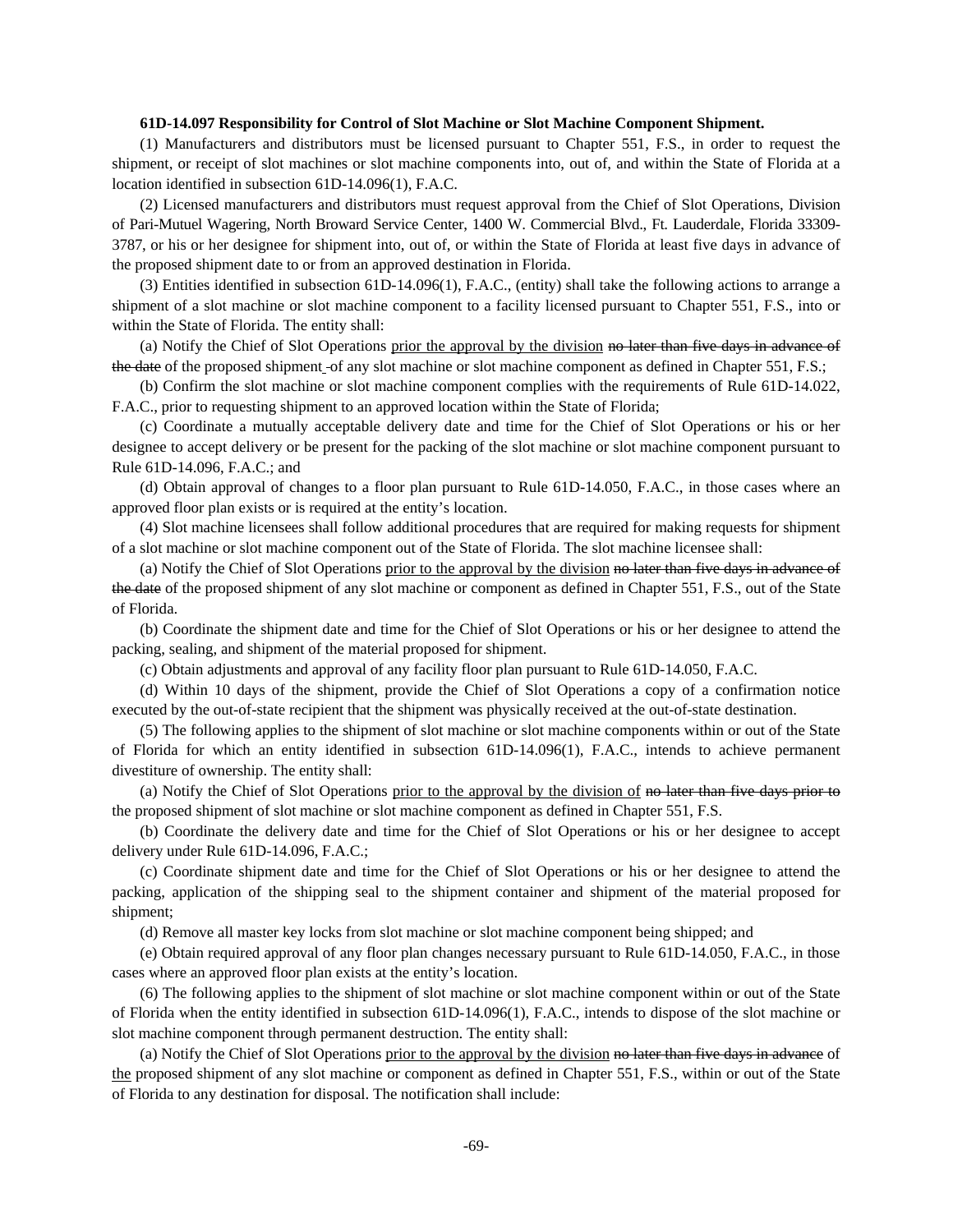1. A statement of reason for destruction;

2. A certification that the slot machine or slot machine component is to be shipped specifically for the purpose of destroying the slot machine or slot machine component rendering it unusable for any purpose described in Chapter 551, F.S.; and

3. A statement that a certificate of destruction stating the slot machine or slot machine component has been destroyed shall be presented to the Chief of Slot Operations within ten days of the approved shipment.

(b) Coordinate the shipment date and time for the Chief of Slot Operations or his or her designee to attend the packing and movement of the material proposed for shipment.

(c) Provide for a means for destruction of the slot machine equipment.

(d) Remove all slot machine state seals pursuant to subsection 61D-14.098(2), F.A.C.

(e) Obtain any required approval of any floor plan changes necessary pursuant to Rule 61D-14.050, F.A.C., in those cases where an approved floor plan exists at the entity's location; and

(f) Retain a certificate of destruction pursuant to Rule 61D-14.080, F.A.C., from a designated entity at the shipping destination that states:

1. That the slot machine or slot machine component shipped for destruction has been destroyed;

2. The method used to destroy the slot machine or slot machine component; and

3. The slot machine or slot machine component's identifying information.

*Rulemaking Authority 551.103(1), 551.122 FS. Law Implemented 551.103(1)(c), (e), (i), 551.109(2)(a), (b) FS. History–New 6-21-10, Amended \_\_\_\_\_\_\_.* 

## **61D-14.098 Slot Machine Seal.**

(1) When a slot machine is initially received in the State of Florida, the Chief of Slot Operations or his or her designee shall affix a slot machine pre-numbered state identification seal to the slot machine's cabinet. The slot machine seal shall be located on the outside of the slot machine cabinet next to other identification labels on the slot machine cabinet to clearly identify that the machine has been inspected and accepted by division personnel.

(2) A slot machine being transported out of Florida or being destroyed shall have all seals removed from it prior to transportation out of Florida or to its designated destruction location.

(3) For slot machines maintained at a slot machine licensed facility:

(a) The term slot machine licensee's gaming area for purposes of this rule means that area designated at a slot machine licensee's facility in which slot machine games are offered to the public for play.

(b) The division shall:

1. Affix an additional seal (security tape) on the exterior of the slot machine when:

a. A slot machine is removed from the slot machine licensee's gaming area; or

b. A slot machine is received at the slot machine licensed facility and is not immediately offered for play in the licensee's gaming area.

2. Inspect those slot machines that are in the slot machine licensee's storage area, prior to moving the slot machine to the slot machine licensee's gaming area to determine if the additional seal (security tape) the division affixed to the slot machine has been broken or tampered with in any fashion.

(c) When a slot machine seal or additional seal (security tape) has been found to have been broken or tampered with, the following actions shall be taken:

1. The individual discovering the slot machine seal or additional seal (security tape) has been broken or tampered with shall immediately notify the slot machine licensee's security and surveillance department;

2. The facility shall notify the surveillance department to provide coverage of the machine area involved; remove the slot machine involved from play (if it is not in storage); retain all surveillance records regarding the slot machine; notify the division FDLE of the incident; and secure the slot machine until such time as the division FDLE investigator may make a determination regarding the slot machine seal or additional seal (security tape);

3. An FDLE and division representative shall conduct an investigation, including a verification check of gamerelated storage media and obtain confirmation that all games comply with requirements for games in the state;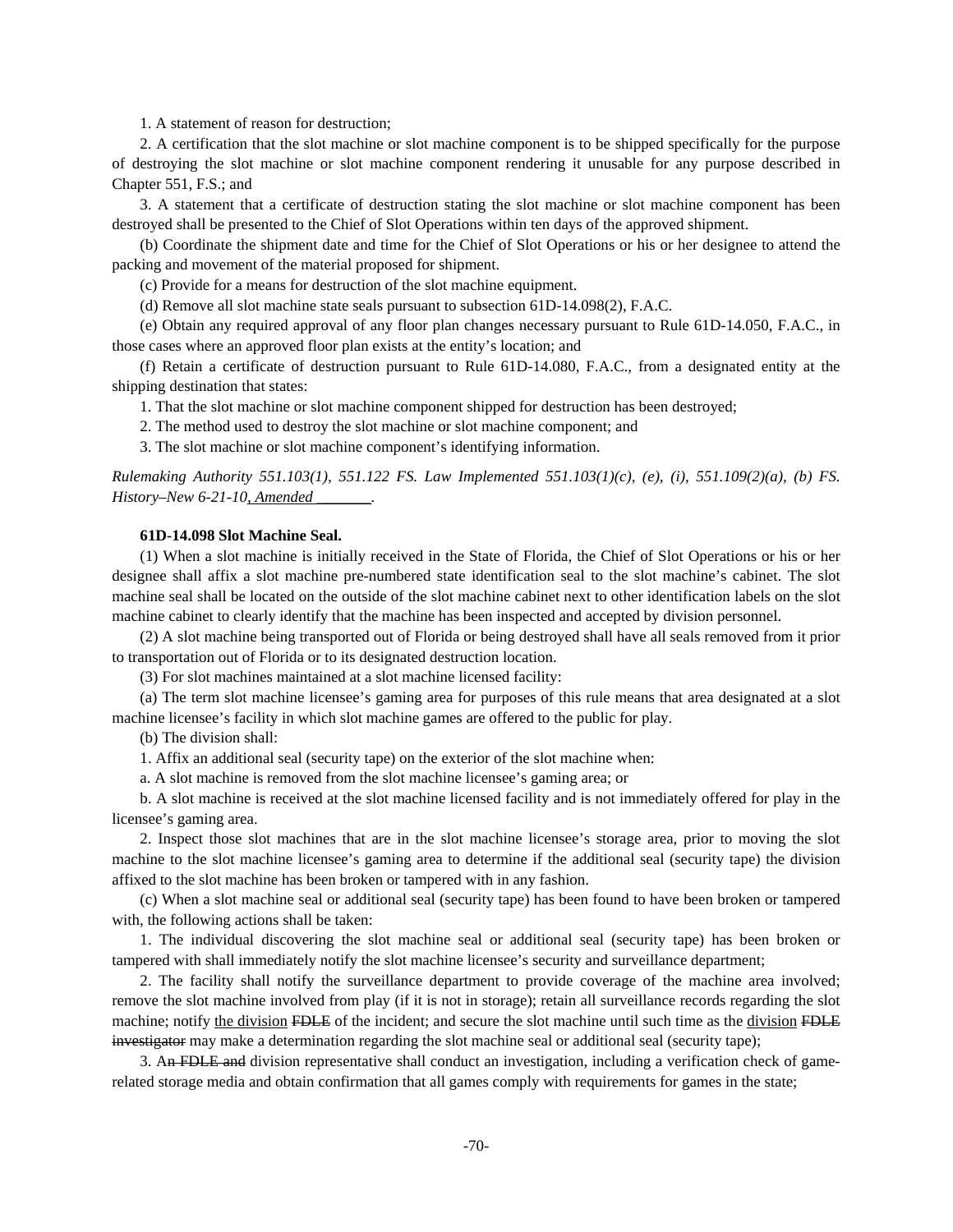4. The division shall use a verification device that is approved by the division for testing slot machines for compliance with Chapter 551, F.S., and Chapter 61D-14, F.A.C.; and

5. If the test results from the verification device reflect that:

a. The slot machine and the slot machine game in the slot machine is a version the division has authorized for play in the State of Florida, the slot machine licensee may offer the slot machine to the public for play; or

b. The slot machine or the slot machine game in the slot machine is not an authorized version for play in the State of Florida, then the slot machine shall not be offered to the public for play. The slot machine shall not be offered to the public for play until:

(I) The investigation into the broken or tampered slot machine seal or additional seal (security tape) has been completed;

(II) The slot machine has been configured with slot machine games and slot machine components that have been certified for use in the State of Florida; and

(III) The slot machine and slot machine game has been certified for use in the State of Florida by an independent test laboratory licensed by the state.

*Rulemaking Authority 551.103(1), 551.122 FS. Law Implemented 551.103(1)(c), (e), (i) FS. History–New 6-21-10, Amended \_\_\_\_.* 

### **61D-14.200 Educational or Training Facilities.**

(1) The following entities, upon division approval, may be permitted to have slot machines for educational or training purposes:

(a) Certified educational facilities; and

(b) Florida Department of Law Enforcement.

(2) Certified educational facilities shall:

(a) Be licensed under Rule 61D-14.203, F.A.C., prior to:

1. Enrolling any student for slot machine maintenance or operations courses;

2. Offering any course concerning slot machine maintenance or operations; and

3. Conducting any business whatsoever with a slot machine licensee or applicant for a slot machine license, its employees, or agents.

(b) Submit written certification from the Florida Department of Education that it recognizes the applicant as a certified educational facility;

(c) Use only slot machine equipment and components (including software) verified by the division for instructional, training, or demonstration purposes;

(d) Follow Rules 61D-14.096, 61D-14.097 and 61D-14.098, F.A.C., regarding the shipment of slot machines or slot machine components into or out of the certified educational facility;

(e) Establish a slot machine training area that is:

1. Segregated from all other training or classroom areas;

2. Enclosed by walls from floor to ceiling;

3. Secured from all unauthorized access;

4. Secured through the use of a lock and key or similar entry control system to which only personnel holding a slot machine occupational license have access; and

5. Used exclusively for slot machine educational and training purposes.

(f) Be licensed pursuant to Rules 61D-14.006 and 61D-14.203, F.A.C.;

(g) Have filed with the division a set of written internal controls that include:

1. Administrative controls providing for the acquisition and qualification of students receiving training;

2. Requirements for slot machine training students to receive at least one block of instruction and written testing on Chapter 551, F.S., and Chapter 61D-14, F.A.C.;

3. Requirements for written certification of acknowledgement from each student that he or she understands that the slot machines are not to be used for wagering, betting, gaming, or similar activity;